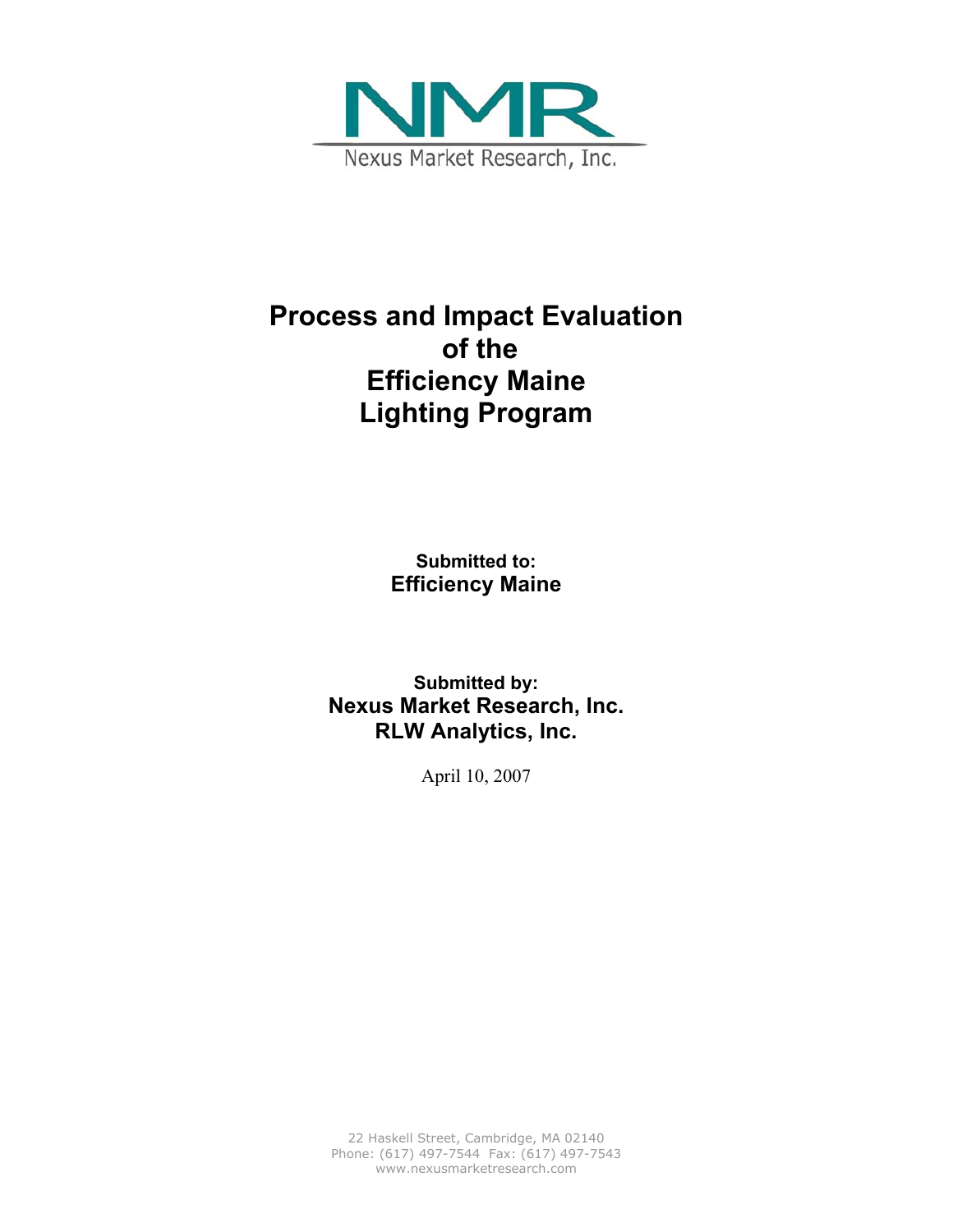# **Table of Contents**

| 1.1.             |  |
|------------------|--|
| 1.2.             |  |
| 1.3              |  |
| 2.               |  |
| 2.1.             |  |
| 2.2.             |  |
| 3.               |  |
| 3.1.             |  |
| 3.2.             |  |
|                  |  |
|                  |  |
|                  |  |
| 3.3.             |  |
|                  |  |
|                  |  |
|                  |  |
| $\overline{4}$ . |  |
| 4.1.             |  |
|                  |  |
|                  |  |
|                  |  |
|                  |  |
|                  |  |
|                  |  |
| 4.2.             |  |
| 4.3.             |  |
| 4.4.             |  |
|                  |  |
|                  |  |
|                  |  |
|                  |  |
|                  |  |
|                  |  |
|                  |  |
|                  |  |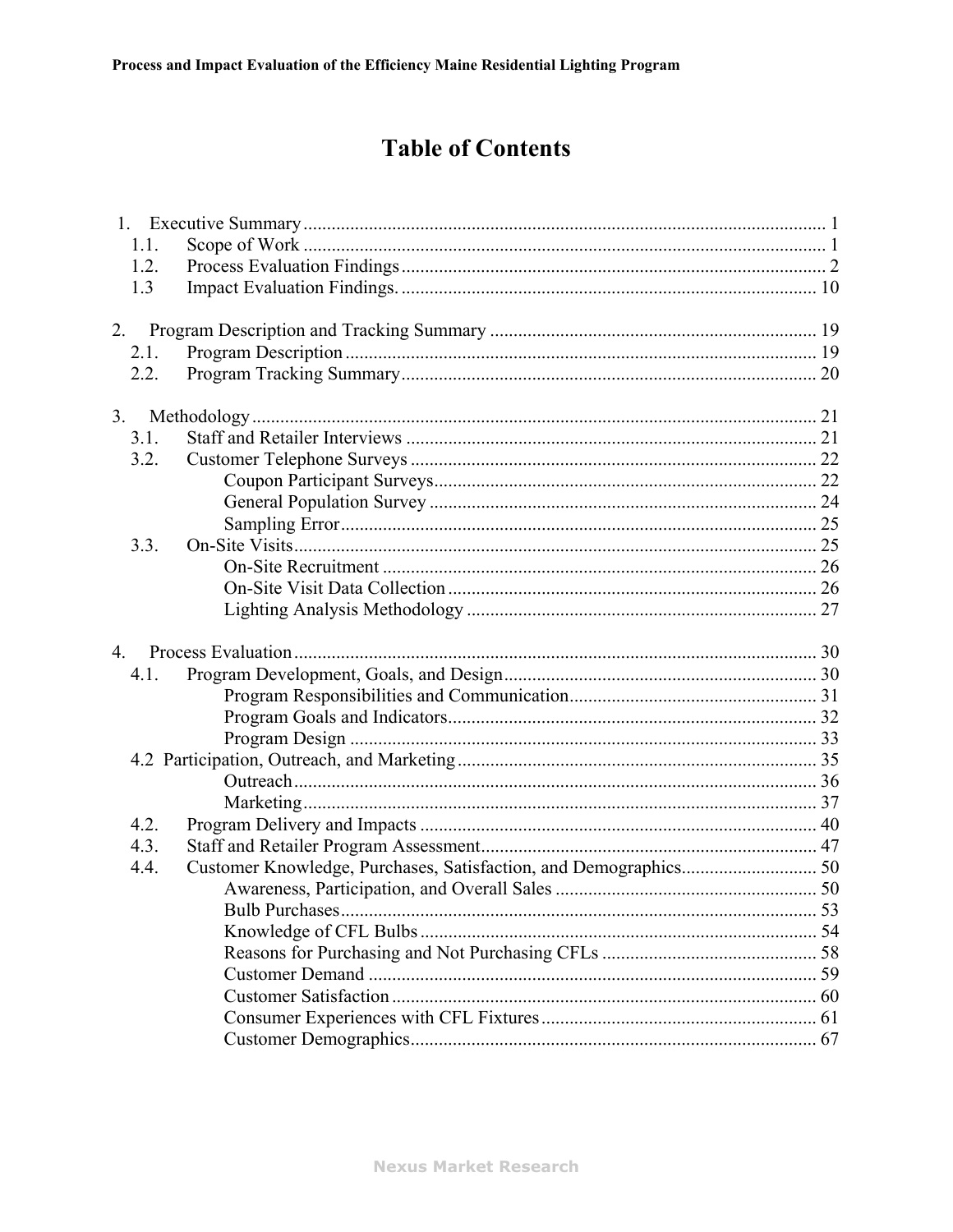# **Table of Contents (continued)**

| 5.   |  |
|------|--|
| 5.1. |  |
|      |  |
|      |  |
|      |  |
|      |  |
|      |  |
| 5.2. |  |
| 5.3. |  |
| 5.4. |  |
|      |  |
|      |  |
| 5.5. |  |
| 5.6. |  |
| 6    |  |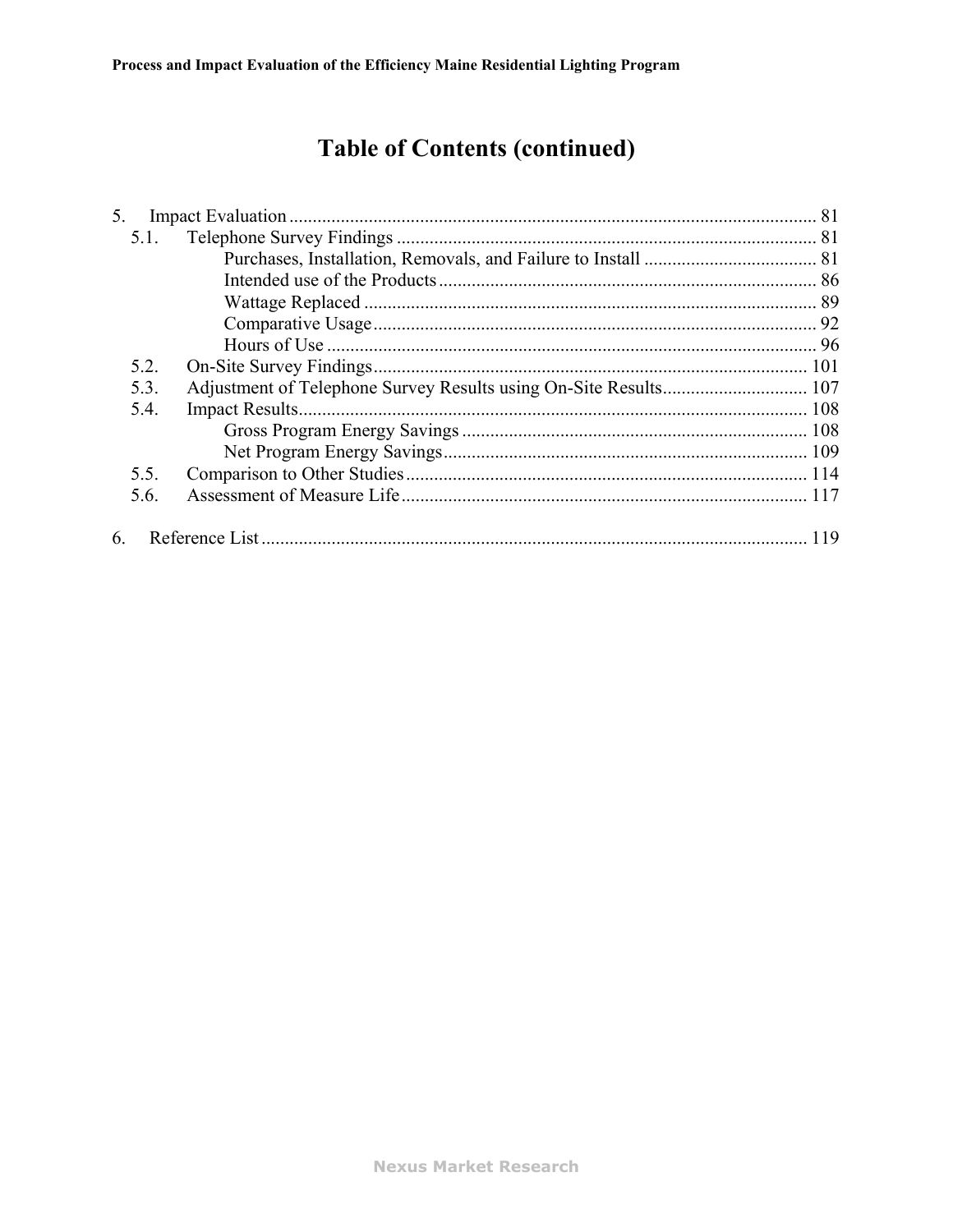### <span id="page-3-0"></span>**1. Executive Summary**

This report presents the results of the process and impact evaluation of the Efficiency Maine (EM) Residential Lighting Program (RLP).

# **1.1. Scope of Work**

**Process Evaluation.** The process evaluation relies on several different research tasks, including interviews conducted with program staff, participating retailers, non-participating retailers, and residential customers.

- ! A total of six interviews were conducted with program staff covering a variety of program-related topics including design, marketing, and delivery.
- Interviews were conducted with ten employees from retail stores participating in the program.
- ! A total of six brief interviews were completed with employees at retail stores that are not participating in the program.
- Three distinct customer telephone surveys were conducted with Maine residents: a survey of recent coupon participants, past bulb coupon participants, and a general population survey targeted at markdown purchasers.

**Impact Evaluation.** The primary goal of this research is to provide Efficiency Maine with estimates of the impacts of the residential lighting program, including in-service rates, hours of use, wattage reduction, free-ridership, participant spillover, and measure life. The impact evaluation integrates data and findings from a variety of evaluation activities, including the following:

- ! Three distinct telephone surveys were conducted with Maine residents, including:
	- 170 surveys with Recent Coupon Participants, who purchased a lighting product through the coupon program after November 2005
	- ! 70 surveys with Past Bulb Coupon Participants, who purchased a bulb through the coupon program prior to November 2005
	- ! 199 surveys with the general population of customers, including 54 survey with selfreported purchasers of Markdown bulbs
- On-site surveys using lighting loggers at the homes of 25 participating customers who purchased bulbs through the 2005-2006 coupon program.
- Engineering estimates of energy and demand savings attributable to the program based on data collected through the on-site surveys.
- ! A comparison of key results from a selection of past lighting studies.
- ! An assessment of the measure lives of energy-efficient lighting products.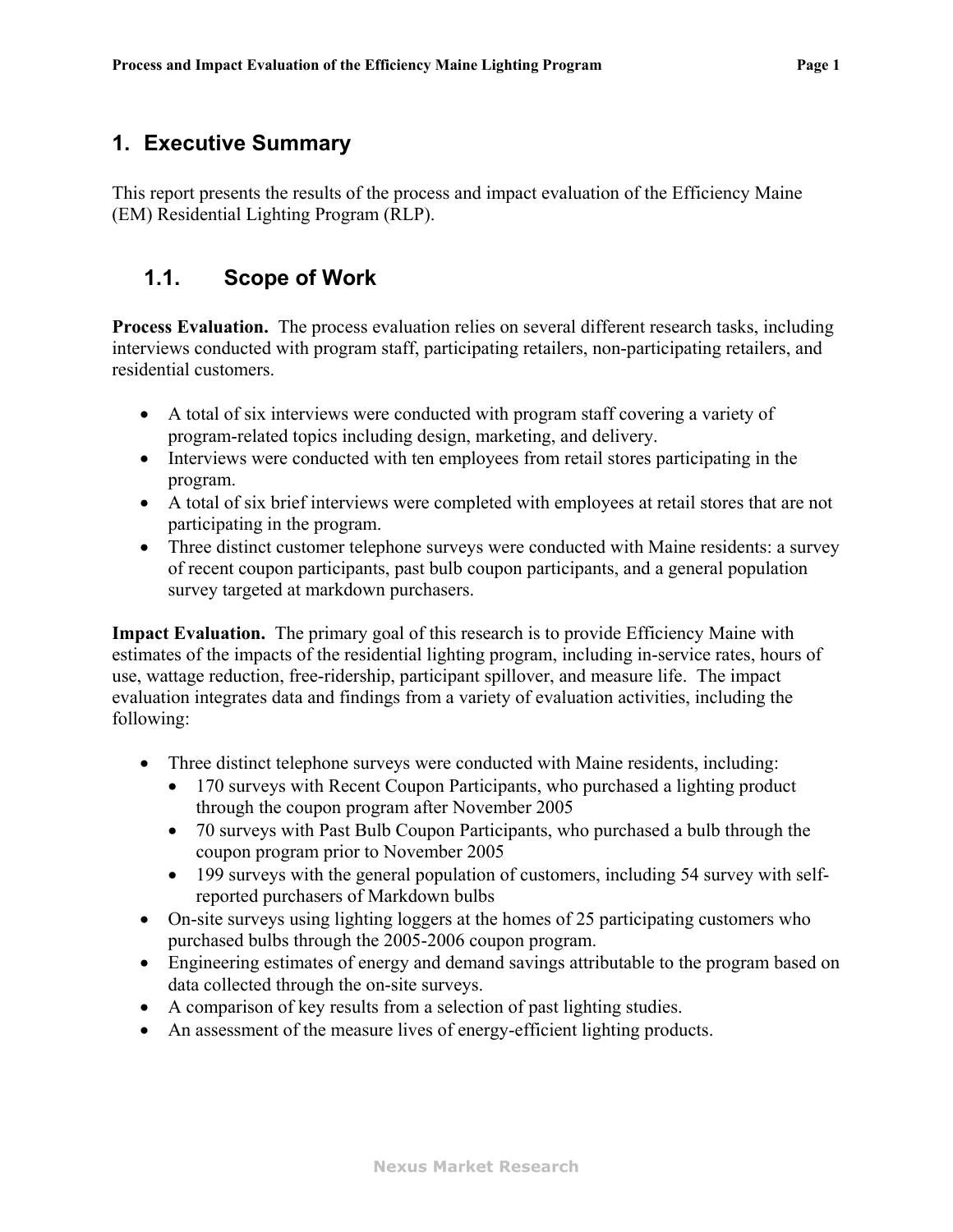### <span id="page-4-0"></span>**1.2. Process Evaluation Findings**

This section provides a summary of the results of the process evaluation, and recommendations that Efficiency Maine may consider for possible program changes.

Program staff and participating retailers all believe that the RLP works exceptionally well and are satisfied with the program. Most staff cite the tremendous increase in coupon sales over the past year as a key indicator of its success, while other reasons mentioned include the costeffective program design, the promotion of Efficiency Maine and ENERGY STAR, the flexibility of the program to adapt to changes in the market, and the consistent statewide service. Participating retailers primarily cite the increase in sales volume at their own stores over the past few years, but also mention the simplicity of the instant coupons. In addition, nearly all customers are satisfied with the products they purchased through the program.

**Program Goals.** Most staff members agree that the goals of the program are to transform the lighting market toward energy efficiency, rather than achieving any specific levels of energy savings or sales volume. Staff believes that the program introduces Efficiency Maine to people, works with retailers to provide a wide selection of CFLs, and educates people regarding the benefits of CFLs. This is expected to lead to CFLs replacing incandescents as the default choice for lighting, according to one staff member. While there are no established annual targets for the program, one goal mentioned by several staff members was installing an average of six CFLs per household in Maine.

Some staff members believe that the program should continue its holistic approach, and work toward overall goals, without specific numbers. As the program matures, they believe that opportunities will naturally arise and having the flexibility to pursue them is important. However, other staff members would like to see EM more involved in establishing goals for the program, such as volume of products, kWh savings, cost-effectiveness, number of stores participating, and the reach of public relations and advertising. One staffer notes that establishing targets in such a rapidly developing market is a challenge.

**Program Staffing.** With only five people working at Efficiency Maine, several program staff members believe that EM itself is short-staffed, though it is unclear how this directly affects the lighting program. In addition, several staffers believe that additional field representatives may be warranted in the event of a program expansion, as the three current representatives are handling as many stores as they can.

**Outreach to Retailers.** Most program staff members believe that the current level of involvement by retailers is sufficient; given the variety of products offered by these retailers, CFLs garner a reasonable amount of shelf space and support. Retailers are now more educated regarding CFLs, though some are more active in promotion than others. Some staff members cite the diversity of retailers involved in the program as a strength - including hardware, supermarkets, home improvement, and discount retailers. In particular, two staffers believe that recruiting Wal-Mart to participate in the program is a big "feather in our cap" as Maine is one of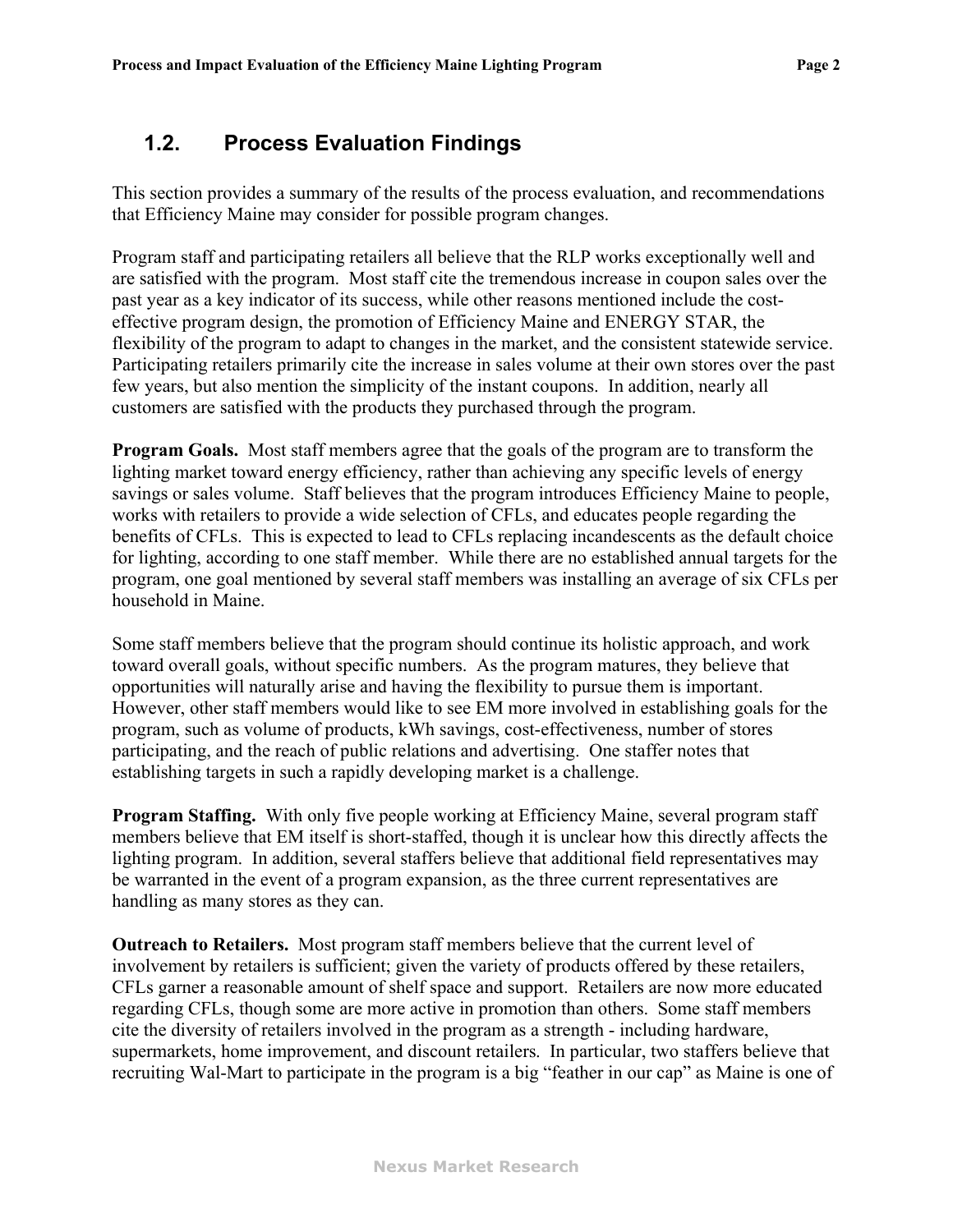the first states where Wal-Mart participates in a lighting program.<sup>[1](#page-5-1)</sup> However, one staff member cautions that the program may soon reach a ceiling in terms of store enrollment, because a large majority of stores are already participating.

All participating retailers report being satisfied with their field representatives. They report that the representatives provide "excellent service," inform them of new products, market news, and promotions, and are always available to answer questions. One respondent says that his representative is "enthusiastic, knows his stuff, always answers our questions, and makes sure we have the right products and coupons." Another retailer mentions that their representative "suggested we carry other models that have sold well."

**Marketing.** Most program staffers believe that the marketing and advertising strategies are creative and eye-catching. Several staffers mention the large media buy that occurred last year as being particularly successful. However, one staffer thinks that it would be valuable to conduct a critical analysis of the overall marketing strategy, especially whether TV advertising is an appropriate venue for the program. Another member questions the value of mass market advertising when the majority of bulb purchase decisions are made inside the store, noting that point-of-purchase (POP) materials, especially endcap displays, serve as in-store advertising. In comparison, the sponsors of the Massachusetts lighting program generally rely on bill stuffers, circulars, websites, and word-of-mouth to market the program.<sup>[2](#page-5-0)</sup> Selected staff suggestions for marketing include the following:

- Conduct cross-promotions with participants from the business program, such as sales of CFLs to employees in the cafeteria of a business that underwent a lighting change. This approach, as well as other cross-program opportunities, may provide an effective venue to jointly promote lighting and possibly reach a new group of customers.
- Do more localized advertising, as most advertising have been statewide to this point.
- ! One staffer mentions that the program has done little in conjunction with the *Change A Light, Change the World* campaign, other than issuing press releases. This campaign presents an opportunity to take advantage of national efforts in order to promote the program during the fall lighting season.
- Provide a free energy column to newspapers and publications.

<u>.</u>

**Point-of-Purchase Materials.** Most staffers believe that POP materials are eye-catching and educational. One staffer mentions that the POP materials were becoming stale after three years in the field, and the program team has worked for the last six months to revise the materials in order to maintain a fresh look. All ten participating retailers are 'satisfied' with the program POP materials - they say the materials are up-to-date, attractive, and work well.

<span id="page-5-1"></span><sup>&</sup>lt;sup>1</sup> Wal-Mart also participates with Pacific Gas  $\&$  Electric, for example, and is on the verge of cooperating with a wide range of lighting programs as part of their national CFL Initiative.

<span id="page-5-0"></span><sup>2</sup> *Market Progress and Evaluation Report for the 2005 Massachusetts ENERGYSTAR® Lighting Program*. NMR, 2006. Submitted to Cape Light Compact, Massachusetts Electric Company, Nantucket Electric Company, NSTAR Electric, Western Massachusetts Electric Company, Unitil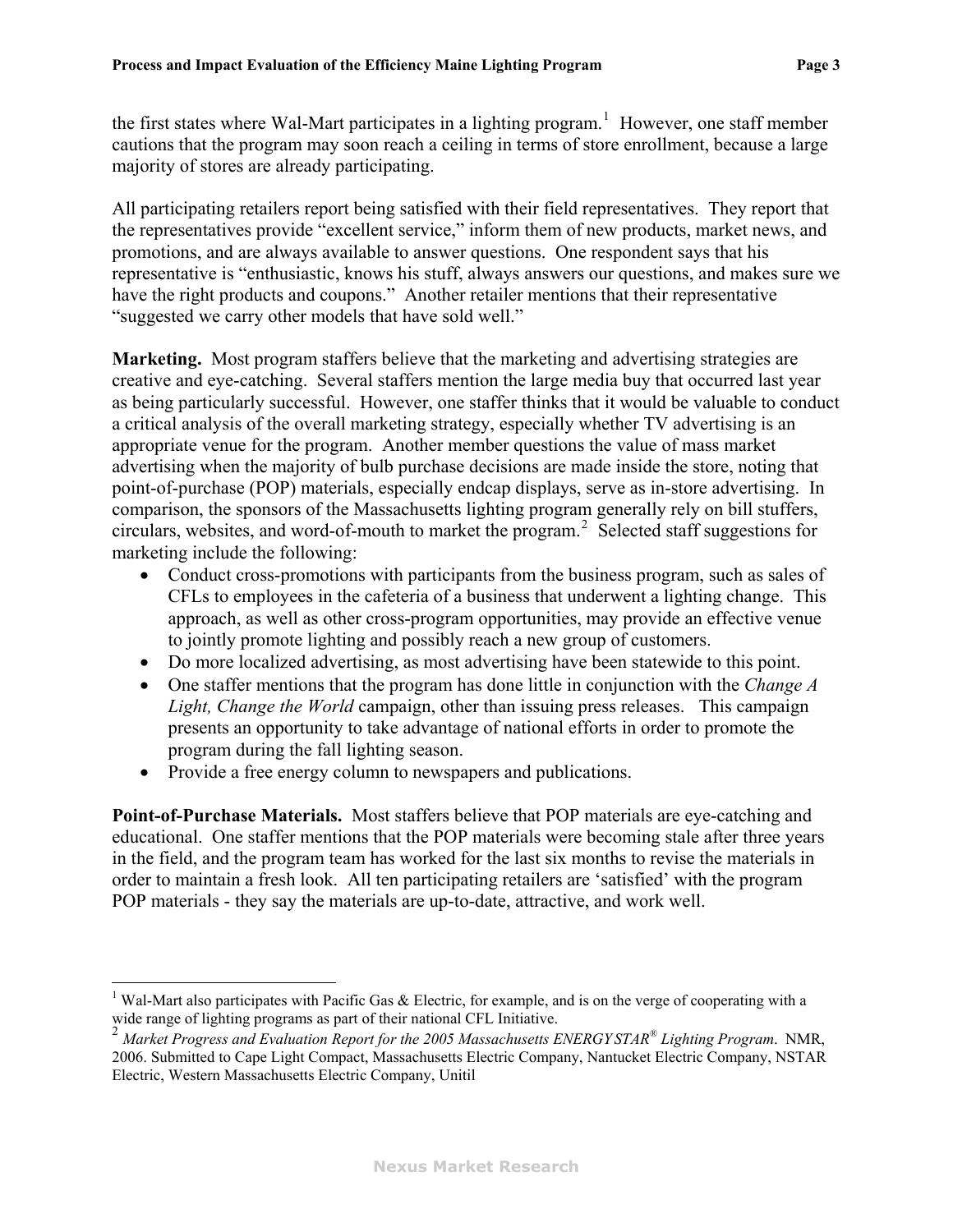**Cooperative Advertising.** Several staffers note the lack of uptake for the cooperative advertising, which is typically offered to stores in which it can impact CFL advertising practices. Some chains (including Aubuchon and True Value) are already placing CFL ads into their monthly flyers, so one staffer believes there is no reason to offer them cooperative advertising. In addition, most chain and cooperative stores coordinate their advertising at the regional level, so placing ads solely for Maine poses a challenge. In contrast, at the local chains and independent stores, the management often does not have the expertise or time to write their own advertising materials. Lastly, the cooperative program can be a cumbersome process – the advertising must include the EM logo and disclaimer. Only one retailer participated in the cooperative advertising initiative; he was very satisfied with it and reported "no problems."

**Product Mix.** Most program staff appear cautious regarding the issue of whether and how many resources to devote to specialty bulbs, such as three-way and dimmable models. Most staff members note that technical problems still exist with some of the specialty models, according to the PEARL test results and anecdotal evidence. In addition, several staff members note that the vast majority of CFL bulbs sold are the 15 Watt spiral models at the 2700K temperature. So these staffers question the value of emphasizing specialty bulbs that comprise a small portion of the market. However, a few staffers do believe that specialty bulbs are worth promoting and suggest that scaled markdown incentives for specialty models might be successful. Most participating retailers believe that the current mix of products is appropriate; however, two respondents mention that customers do ask for three-way models.

**Fixtures.** Almost all program staff members believe that the current fixture approach is not working well, and that the program is merely offering fixtures now but not emphasizing them. Several staffers believe that attractive styles and good quality fixtures are not available yet, and others mention that fixtures sales have been stagnant nationwide. Staffers mention that other lighting programs are encountering similar issues and one staffer believes that, in other states, fixtures have sold in large quantities only when low-end fixtures were almost "given away." Several participating retailers believe that customers purchase the CFL fixtures due to the \$12 coupon itself, rather than the energy savings. These retailers have seen little increase in fixture sales over the past few years, and do not expect that customer demand will increase in the future.

Several staff members doubt that the program should devote significant resources to fixtures. As one staffer questioned, "is it cost effective to offer \$12 per fixture and \$2 per bulb package?" Several mention that focus group research (conducted in Maine) found that some customers equate pin-based fixtures to "Betamax" technology and thus are reluctant to invest in a purchase. However, two staff members mention that the new GU-24 fixture specification may help boost fixture sales. Others note that it is much more difficult to persuade people to replace fixtures than bulbs, and that replacement pin-based bulbs are difficult to find in retail stores. One staffer believes that the concern about customers unscrewing CFL bulbs is not justified, as people generally don't unscrew bulbs if they are satisfied.

Staff members suggest a variety of options for promoting fixtures. Several staffers suggest that the program should encourage lighting showrooms to stock a diverse array of stylish CFL models, possibly through offering salesperson incentives. However, another staffer notes that there are few showrooms in Maine and that the home improvement centers serve as the major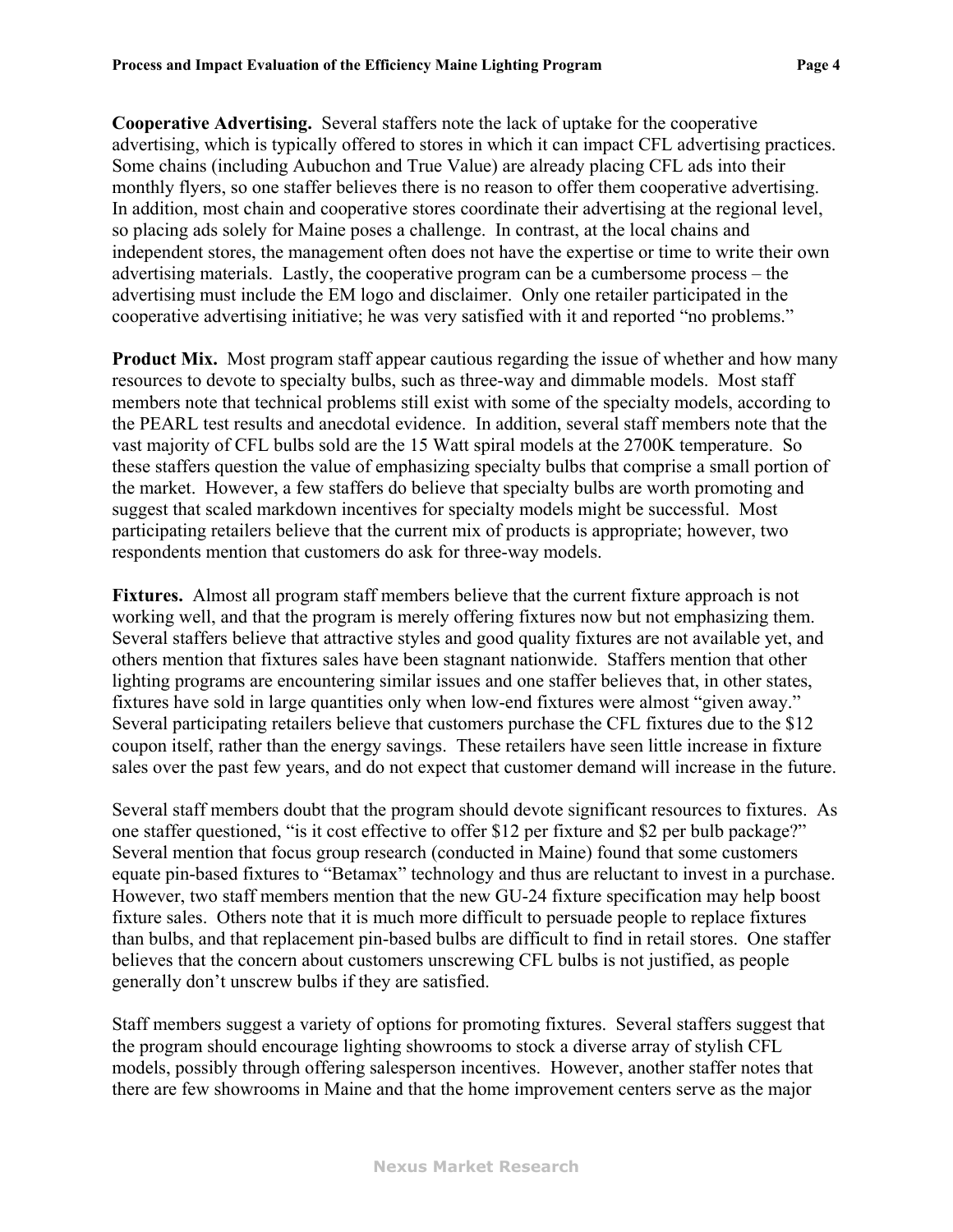supply network for fixtures. A few staffers suggest that the program educate builders and remodelers in order to influence the remodeling and new construction market. However, other staffers note that the new construction market in Maine is relatively small; thus there are few large builders to partner with. In addition, most homes are custom-designed (as opposed to specbuilt) where the homeowner or decorator selects the fixtures, and not the builder.

**Coupon vs. Markdown Strategies.** Most staffers believe that the current mix of resources allocated to coupon and markdown approaches is reasonable. Neither strategy works in all situations because some stores prefer the coupons, while others (e.g., supermarkets) prefer the markdowns; thus the program should use its opportunities wisely. While markdowns are more cost-effective, they do not provide customer data; in contrast, the coupons provide the opportunities for stores and customers from across the state to participate. One staffer notes that markdowns tend to exhaust funding more quickly than coupons do, which could lead to budget issues even though it may maximize overall sales. Thus, the current approach of offering yearround coupons supplemented by selected markdown events seems reasonable.

**Program Impacts.** All ten participating retailers report that they now stock more CFL bulbs than before they participated in the program. A few stores had not carried CFLs until joining the program, and a few more have seen a moderate increase in stocking – roughly 10% – while one has quadrupled the shelf space devoted to CFLs. Two retailers report that they can "hardly keep up" with stocking the bulbs while a few respondents note that CFLs now garner endcap displays.

All ten participating retailers also report that the program has boosted their sales of CFL bulbs, to varying degrees. Two respondents say their sales have increased "ten-fold" and others report the impact has been "tremendous" and "enormous." A few mention a more moderate increase – one says about 10%-20%. Another reports that before the program they were not selling CFLs, but now sales have shifted from incandescents to CFLs.

At five Aubuchon hardware stores in Maine where sales data were available prior to program initiation, sales of CFLs increased from 134 in 2001 to nearly 33,000 in 2006. However, note that this increase occurred during a period when national sales of CFLs have increased as well albeit a 1,200% increase nationally compared to a 24,600% increase in Maine Aubuchon stores. Compared to bulbs, sales of fixtures at the Aubuchon stores increased less drastically - from 26 in 2001 to 259 in 2006.

**Customer Demographics.** According to the general population survey, 85% of all residents are familiar with CFL bulbs and 59% have purchased CFL bulbs. Approximately 25% of customers have purchased a CFL bulb using the coupon program, and an estimated 8% have purchased through the markdown program.

Compared to the general population in Maine, coupon participants are more likely to own their own homes, live in single-family homes, and have larger sized households. In addition, coupon participants tend to be better educated and earn higher incomes than Maine residents as a whole. While the markdown purchasers also exhibit some of these same characteristics, they tend to more closely mirror the general population. In addition, it appears that the markdown program is attracting a larger share of new customers to purchase CFLs, as only 20% of markdown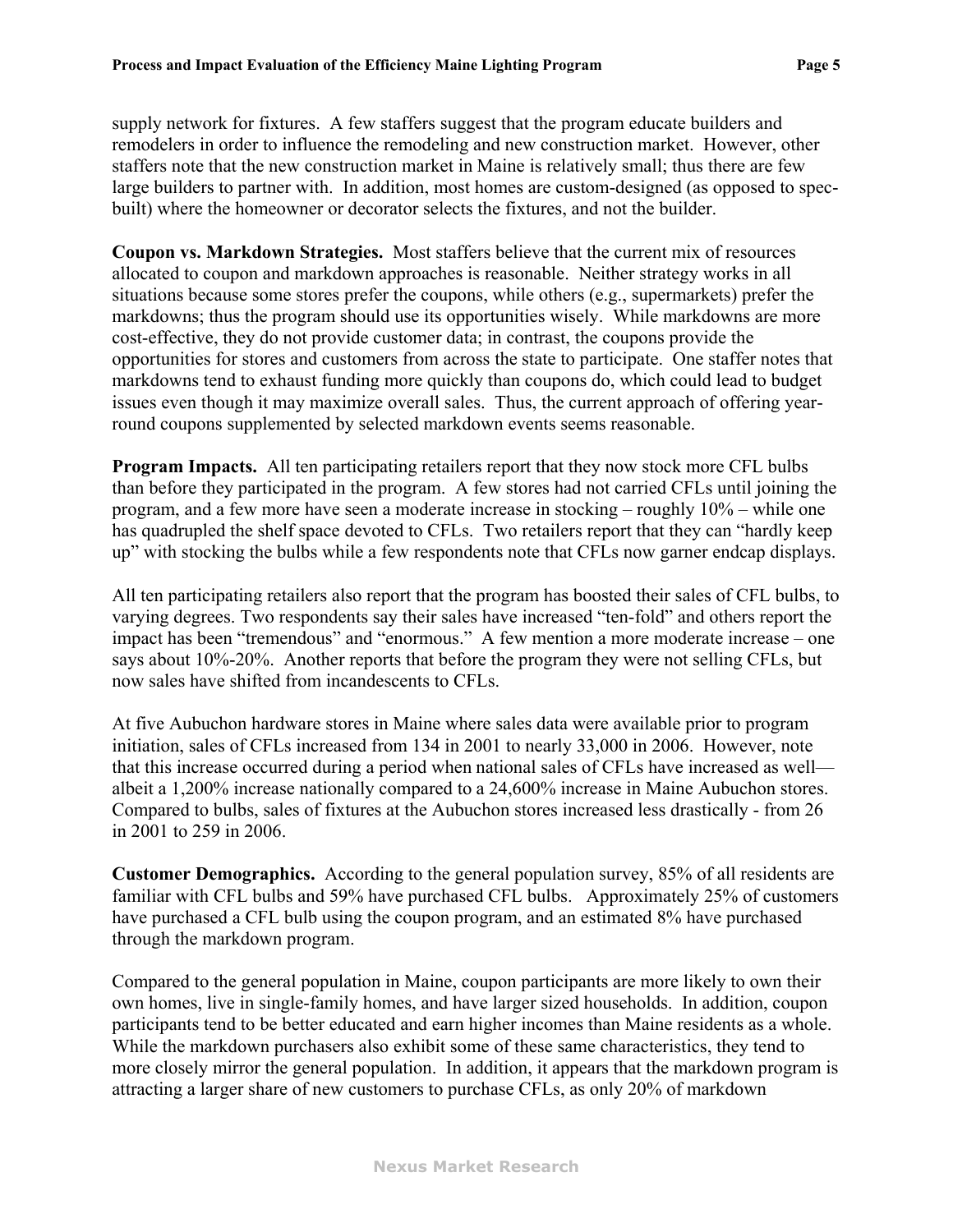purchasers report having purchased CFLs prior to their markdown purchase. In comparison, this figure was 41% for bulb coupon participants and 50%-65% for fixture coupon participants. In addition, two-thirds of markdown purchasers have become familiar with CFLs within the past two years, much higher than the 25%-30% figure cited by coupon participants. These results suggest that the markdown program is attracting new customers from a somewhat different demographic group to purchase CFLs,

Customers who have never purchased a CFL represent an estimated 41% of all households and are more likely than purchasers to be female, lower-income, and less educated. In addition, they most often cite the higher cost of CFLs as the reason for not purchasing, though about one-half may consider purchasing CFLs within the next year.

**Elimination of Coupons.** Most participating retailers believe that sales of CFL bulbs would decrease if the coupons were discontinued and replaced with POP materials and cooperative promotions. Some believe that sales would decline from "a little bit" or "not significantly," while others would expect declines of 20% to 50%. In addition, several retailers expect that repeat buyers would continue to purchase CFLs but that new customers would be less likely to try them out for the first time. Two respondents say that the price difference between CFLs and incandescents would impact how much their sales decline.

**Program Expansion.** Most staff members believe that the program should expand into other opportunities beyond bulbs. One believes that it is a missed opportunity not to promote other ENERGY STAR products, having already established relationships with retailers. Suggestions include programs for: ENERGY STAR appliances, ENERGY STAR homes, and refrigerator pick-up. One benefit of the ENERGY STAR homes program would be to better address the new construction market for lighting, as well as other efficient products. Others suggest broadening the program to cover other fuels in order to provide more comprehensive energy services.

**Recommendations.** Based on the above findings, we make the following recommendations for the Efficiency Maine Residential Lighting Program.

- ! **Consider establishing annual program targets** for the volume of products, kWh savings, and cost-effectiveness in order to measure program performance. Several staff members suggest this change, although others recommended against setting firm targets. However, flexible targets can be developed that allow for the program to continue taking advantage of market opportunities as they arise. While cost-effectiveness is certainly an important goal, an emphasis on this particular outcome could result in resources shifting toward high-volume sales of a small selection of models from larger chain stores. Thus, any goal-setting exercise should consider other important aspects of program delivery, such as offering opportunities for statewide participation by a range of retailers as well as offering a wide selection of models. In addition to establishing annual targets, the program should also consider developing a logic model in order to document the relationship between program activities, outcomes, and goals.
- ! **Maintain only a minimal level of emphasis on fixtures.** Program staff provides many convincing reasons against further emphasizing fixtures, including: little program success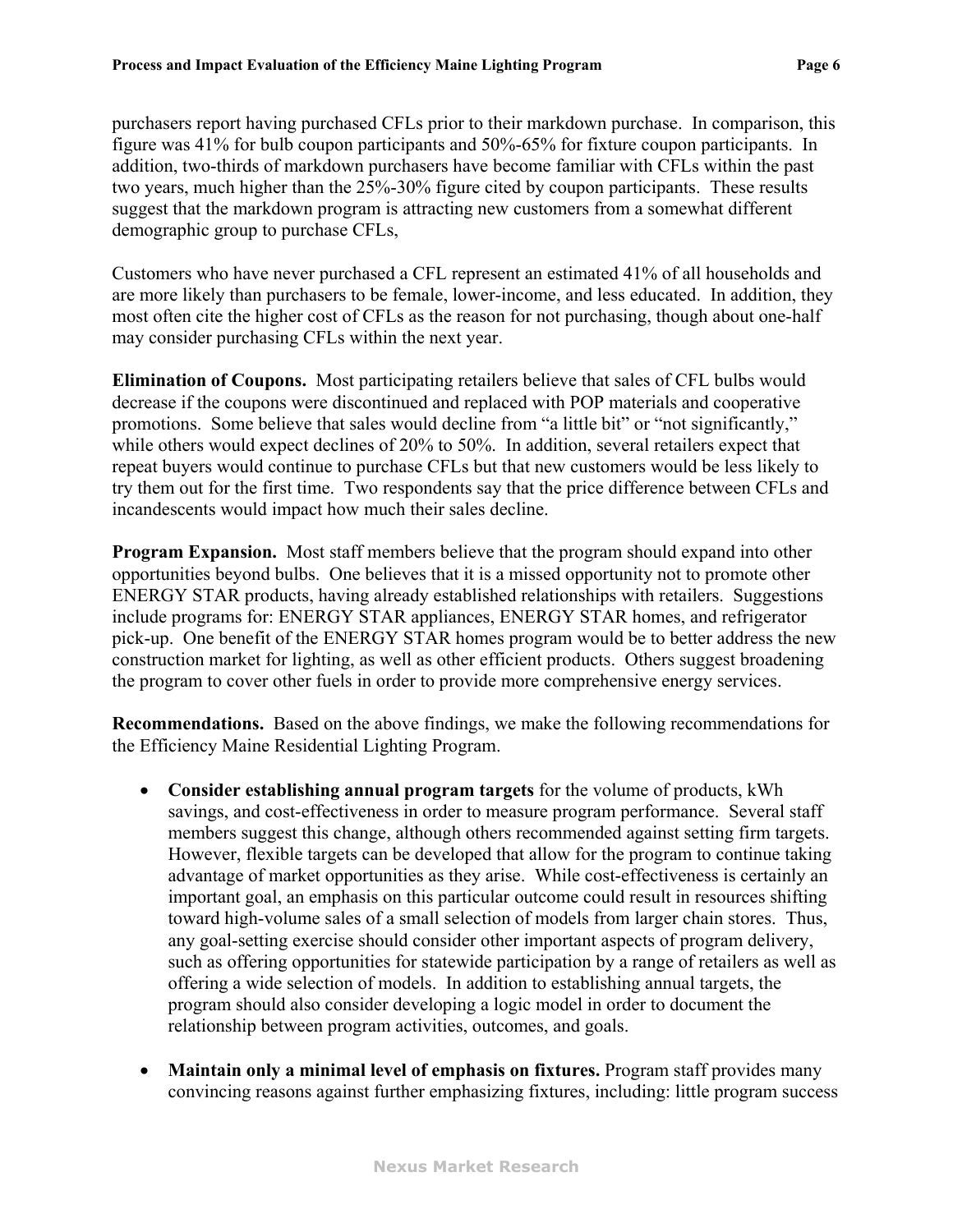with fixtures elsewhere in the U.S., dearth of attractive fixture styles in the market, lack of availability of replacement bulbs, customer aversion to the fixture technology, no clear opportunities for partnership in Maine with lighting showrooms or homebuilders, and the upcoming GU-24 standard. The GU-24 standard establishes a new pin base for replaceable ballasts that will allows easy, one-unit replacement when either the bulb or the ballast fails, and which will be standardized for interchangeability across manufacturers. The standard will introduce a new set of pin-based fixtures and CFLs to the market, overlaying the somewhat complicated array of pin-based fixtures and CFLs that currently exists. Insofar as the GU24 standard is successful, it may undercut the sales potential of energy-saving fixtures that are currently on the market, and make it more difficult for consumers to find replacement bulbs for the fixtures they already have. Moreover, the low penetration level of energy-saving fixtures promoted through the program to some extent reflects low consumer demand, in contrast to the high demand for CFLs. The general population survey found that few customers report sufficient knowledge of fixtures and most have only learned of the technology within the past few years, which is indicative of the lack of customer demand.

- ! **Maintain the statewide, year-round coupon program** in order to encourage the consistent participation of a diverse range of retailers and customers located across the state. Most participating retailers interviewed expect that the elimination of coupons would decrease sales, although there is not a consensus on the extent of such a possible decline. In addition, they expect that few new customers will try CFLs without the coupon. However, if the current \$1.50 bulb coupon proves successful, consider further reducing the coupon to \$1.00.
- ! **Continue to pursue markdown opportunities where they arise, and expand them if budgets allow**. The markdown promotions are more cost-effective than coupons and thus can maximize sales, although they do not provide customer data and can exhaust funding more quickly. The reason that markdowns exhaust funding, however, is that they are so efficient at moving large volumes of product. Hence, expansion of the markdown approach—a way of moving more product at a lower cost—could be contingent on the program receiving more funding. According to one interviewed retailer who participated in the markdown program, it has been very successful. The general population survey, found that the markdowns attract a different group of customers who more recently learned of CFLs and are less likely to have already purchased CFLs, compared to coupon participants. Program staff mention potential markdown opportunities with Aubuchon, CVS, and a small grocery chain in northern Maine; however, note that not all stores are willing to devote the resources for CFL markdowns or are capable of providing the necessary sales data to participate in markdowns.

Of the 738 thousand CFLs incentivized by the EM program in 2006, 26% were sold through the markdown program. In comparison, the Efficiency Vermont lighting program sold 19% of CFLs through a buydown approach during 2004<sup>[3](#page-9-0)</sup> and the Massachusetts lighting program sold between 93%-95% of its CFLs through a

1

<span id="page-9-0"></span><sup>3</sup> *Phase 2 Evaluation of Efficiency Vermont Residential Programs.* KEMA, 2005. Prepared for Vermont Department of Public Service.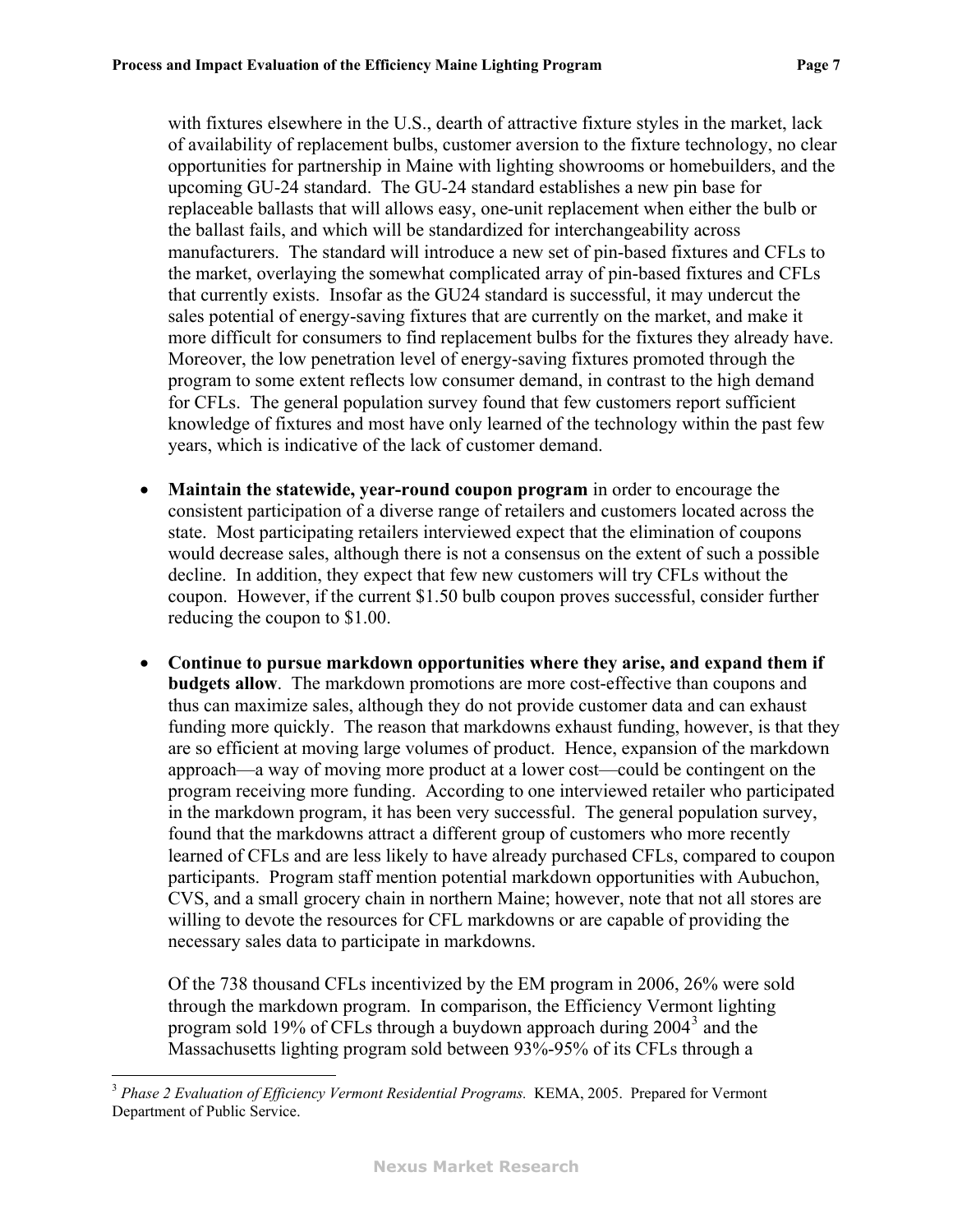buydown/markdown approach between 2003 and 2005<sup>[4](#page-10-0)</sup>. These data indicate that the EM program could substantially increase its emphasis on markdown promotions, given sufficient funding.

- ! **Consider scaled markdown incentives for specialty models.** Most program staffers appear to be cautious regarding the issue of devoting additional program resources to specialty bulbs, such as three-way and dimmable models. Most staff note that technical problems still exist with some of the specialty models, and that they comprise a small portion of the bulb market. However, a few retailers mentioned that customers do ask for three-way models. One suggestion is to offer higher markdown incentives for selected specialty models that have already passed PEARL or ENERGY STAR testing, in order to ensure quality. However, note that PEARL testing has only been performed on a very small number of models, often those nominated due to perceived quality issues, a new product design, or because they account for a disproportionately high share of sales.
- ! **Consider either expanding or eliminating the cooperative advertising.** Program staffers note the slow uptake on the cooperative advertising funding in its current state, primarily because larger chains coordinate their advertising on a regional basis with long lead times and smaller retailers have neither the time nor the capability to develop their own advertising. If there are opportunities to affect the advertising practices of some key retailers, then increasing the funding limit above \$2,000 might attract the larger chains (such as supermarkets) to participate; this may best be done on a case-by-case basis in order to prevent stores that are already advertising CFLs from participating. In addition, the program could also consider a greater cost-share (beyond 50%), offering program assistance in the development of advertising materials, or allowing more than two funding requests per year in order to encourage participation by smaller chains and independent stores. If suitable opportunities are not available or these approaches (or others) are not practical, the program may consider eliminating the service given the current lack of participation.
- ! **Consider expanding the residential programs**. Most staff members believe that the program should expand into other opportunities beyond lighting, such as ENERGY STAR appliances and ENERGY STAR homes. ENERGY STAR appliances appear to be a logical choice given the relationships already established with retailers, some of whom (such as home improvement) also sell appliances. An ENERGY STAR Homes program would provide an avenue boost fixture sales and also integrate appliances, as well as other efficiency measures, into the new construction market. Given the current PUC docket that explores program plans in the case that Efficiency Maine were to receive additional funding, this idea appears to have potential traction. In considering other programs, however, Efficiency Maine should carefully evaluate the possible energy and

 $\overline{a}$ 

<span id="page-10-0"></span><sup>4</sup> *Market Progress and Evaluation Report for the 2005 Massachusetts ENERGYSTAR® Lighting Program*. NMR, 2006. Submitted to Cape Light Compact, Massachusetts Electric Company, Nantucket Electric Company, NSTAR Electric, Western Massachusetts Electric Company, Unitil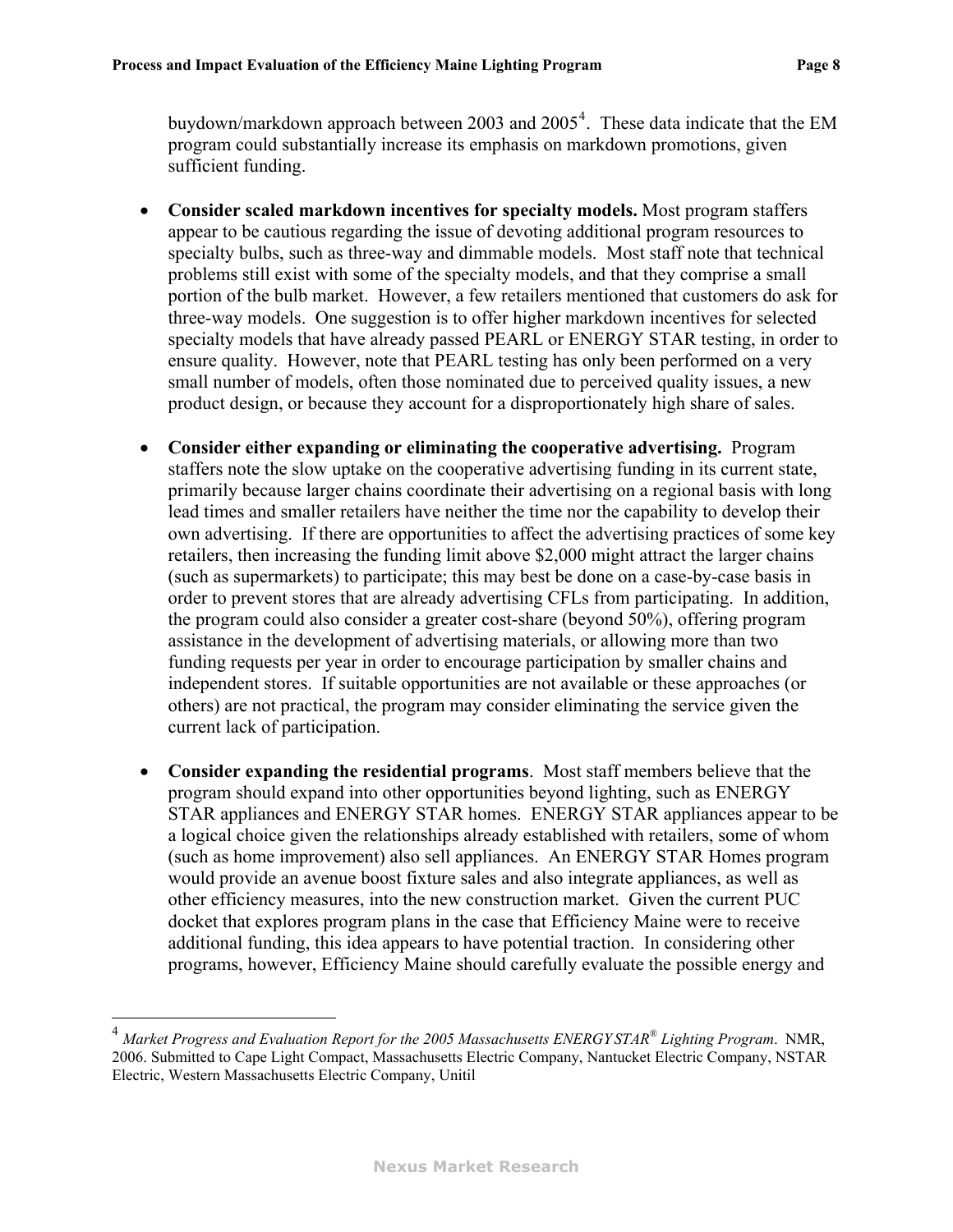demand savings; the promotion of some appliances, for example, may not be cost effective.

! **Consider a program element addressing mercury in CFLs.** This program element would include education about proper storage of burned out CFLs, proper disposal, and the tradeoffs of mercury in CFLs vs. a greater amount of mercury released through production of electricity for incandescents. It could also involve working with cities, towns, and retailers to develop and promote disposal centers. The Maine legislature passed laws in 2006 that regulate the sale and disposal of batteries and thermostats that contain mercury. In addition, more than ten states nationwide have considered legislation that regulates mercury labeling and/or the disposal of CFLs.<sup>[5](#page-11-0)</sup> Prior to developing a mercury recycling program, the program should develop baseline data on CFL disposals. However, given the small proportion of survey respondents who report removing CFLs from service, a CFL recycling effort may not be necessary for a few years, when the large number of CFLs recently incentivized through the program reach the end of their useful life.

 $\overline{a}$ 

<span id="page-11-0"></span><sup>5</sup> *Market Progress and Evaluation Report for the 2005 Massachusetts ENERGYSTAR® Lighting Program*. NMR, 2006. Submitted to Cape Light Compact, Massachusetts Electric Company, Nantucket Electric Company, NSTAR Electric, Western Massachusetts Electric Company, Unitil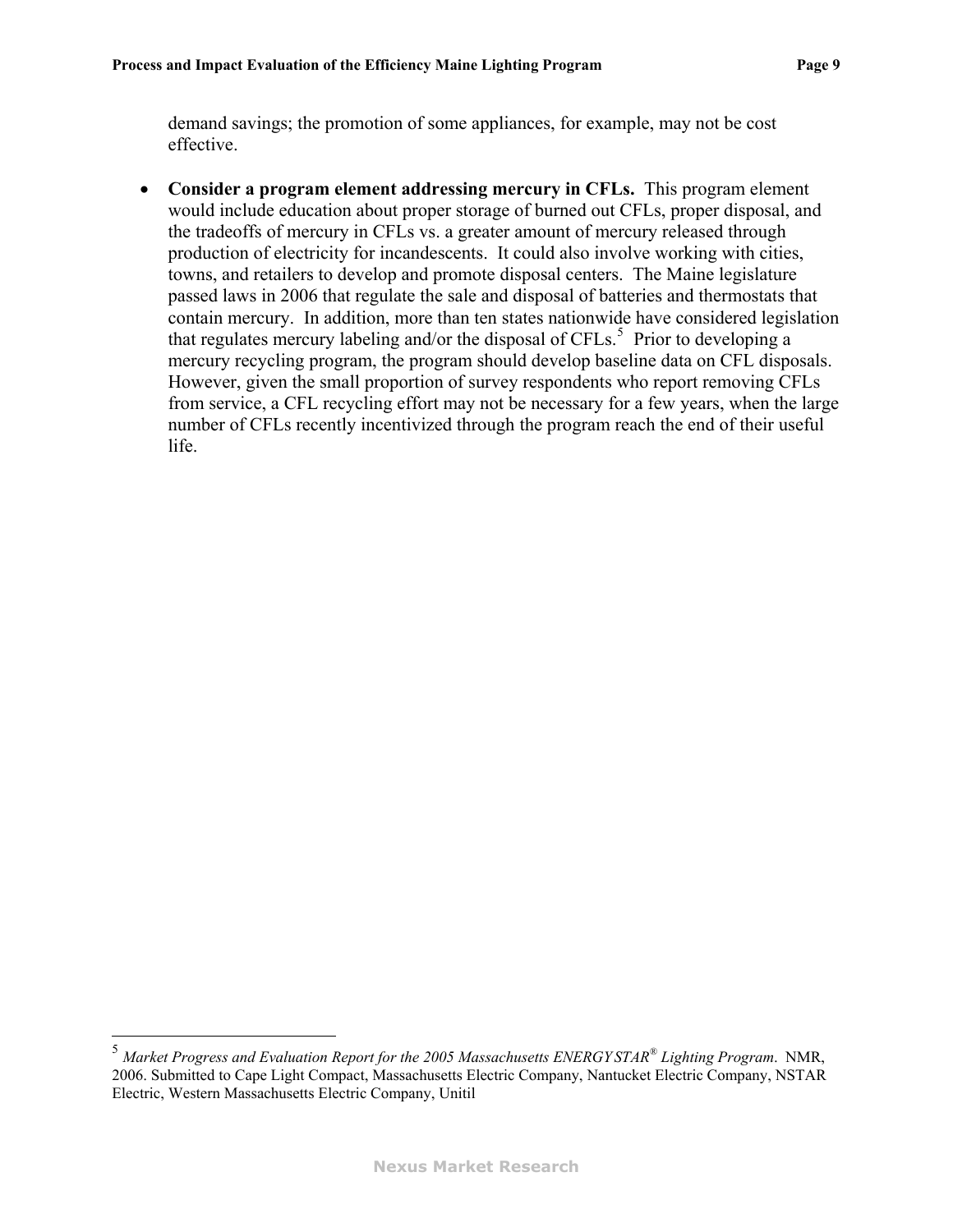### <span id="page-12-0"></span>**1.3. Impact Evaluation Findings**

This section provides a summary of the results of the impact evaluation, and recommendations that Efficiency Maine may consider for possible program changes.

**Program Energy Savings.** [Table 1-1](#page-12-1) displays the volume of products, gross lifetime energy savings, Net-to-Gross ratio, net lifetime energy savings, and net lifetime energy savings including planned installations (within the coming year). Gross savings is calculated using the following formula:

| Displaced | * Hours of |                 |                   | Divided by      |
|-----------|------------|-----------------|-------------------|-----------------|
| Wattage   | Use/day    | * Days per Year | * In-service rate | $1000$ watts/kW |

Net energy savings is a function of gross energy savings modified by causality and customer use characteristics. Here we define it as a function of the gross energy savings impacted by freeridership and spillover:

Net energy savings = Gross energy savings  $x(1 + spillover rate - freeridership rate)$ 

The Net-to-Gross ratios are all near or above 1.0, primarily because the spillover rate equals or exceeds the freeridership rate, except in the case of exterior fixtures which exhibit high freeridership (40%) but no spillover.

<span id="page-12-1"></span>

|                                                                       |                                | $2003 -$<br>2005      | 2006                  | Coupon                             | Coupon                             |              |
|-----------------------------------------------------------------------|--------------------------------|-----------------------|-----------------------|------------------------------------|------------------------------------|--------------|
|                                                                       | <b>Markdown</b><br><b>CFLs</b> | Coupon<br><b>CFLs</b> | Coupon<br><b>CFLs</b> | <b>Interior</b><br><b>Fixtures</b> | <b>Exterior</b><br><b>Fixtures</b> | <b>Total</b> |
| Volume of Products                                                    | 199,336                        | 283,591               | 545,192               | 26,174                             | 5,920                              | 1,060,213    |
| <b>Gross Energy Savings</b><br>(MWh)                                  | 43,057                         | 73,507                | 129,538               | 18,041                             | 22,007                             | 302,555      |
| Net-to-Gross ratio<br>$(1 + SO - FR)$                                 | 0.94                           | 1.26                  | 1.10                  | 0.93                               | 0.60                               | 1.07         |
| Net Energy Savings<br>(MWh)                                           | 40,473                         | 92,619                | 142,491               | 16,778                             | 13,204                             | 323,937      |
| Net Energy Savings<br><b>Including Planned</b><br>Installations (MWh) | 45,099                         | 92,619                | 149,804               | 17,552                             | 13,527                             | 337,768      |

#### **Table 1-1: Lifetime Energy Savings Adjusted for Behavioral Influences**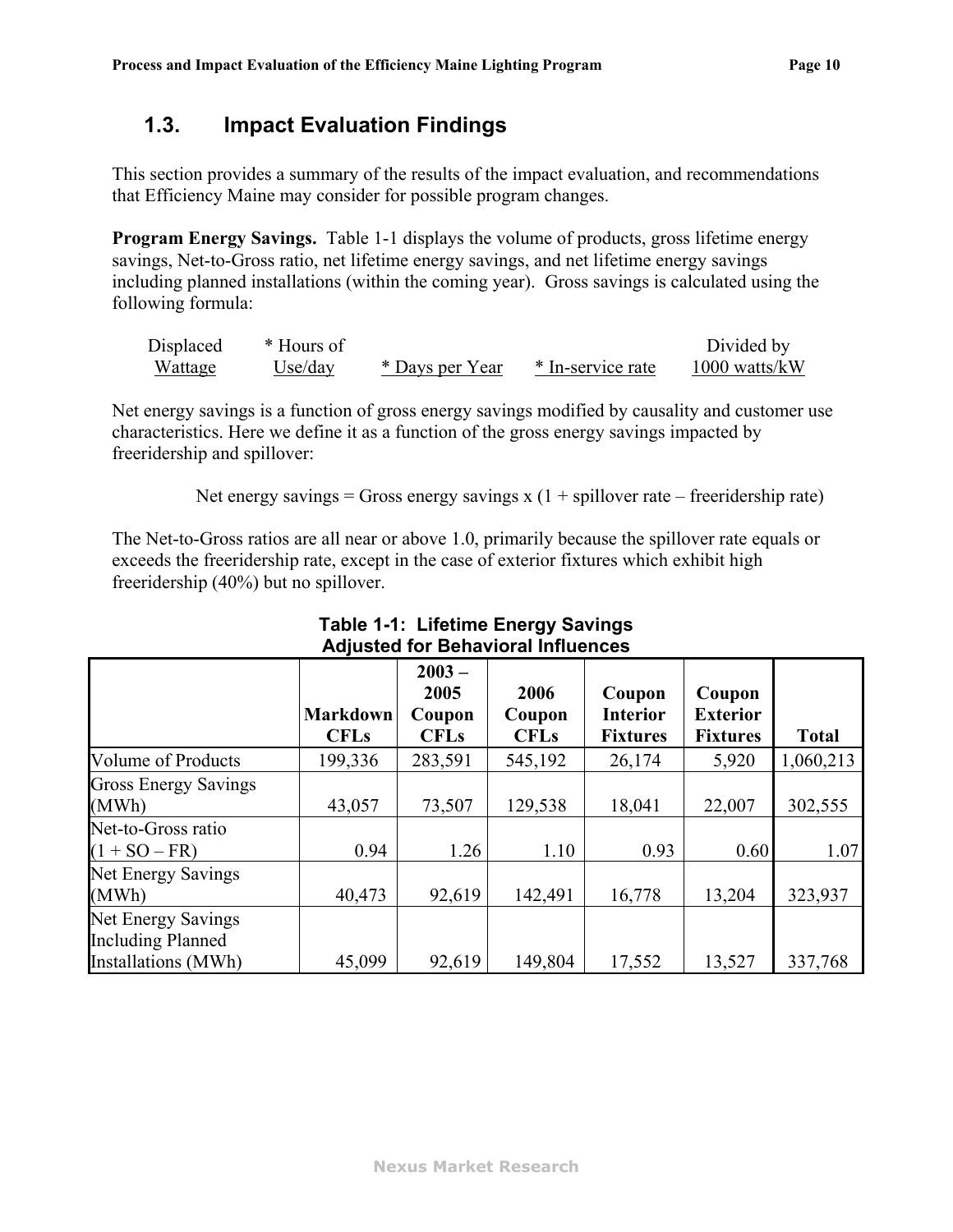**Demand Savings.** Using the total number of CFLs sold through the program in 2006, the on-site installation rate, and the on-site average displaced wattage, we are able to calculate demand savings with the following formula:

| CFL           |                     |             | Divided by |              |
|---------------|---------------------|-------------|------------|--------------|
| Products sold |                     | * Displaced | 1000       | $=$ Demand   |
| in $2006$     | * Installation rate | Wattage     | watts/kW   | Savings (kW) |
| 738,082       | $*66.3\%$           | $*453$      | '1000      | $= 22,167$   |

**Winter Peak Demand Factor.** Efficiency Maine currently recognizes winter weekday hours between 5pm and 7pm as its winter peak. The weighted winter peak demand factor from the CFLs analyzed on-site is estimated to be  $33.6\%$  with a precision of  $\pm 11.2\%$  at the 90% confidence level. This means that the installed program CFLs were turned on an average of 33.6% of the time during these hours.

Since the lighting logger data gathered in this study were obtained during the winter months we have not calculated a summer demand factor in this report. However, a draft report<sup>[6](#page-13-0)</sup> will be available soon that will contain an analysis of residential summer logger data gathered in the New England region for purposes of providing a summer demand factor. Note that this report will also contain a winter demand factor that can be considered for use in lieu of the 33.6% value which has been calculated solely from the lighting loggers from this study.

**Calculating Coincident Demand Impacts**. In order to calculate the winter or summer peak demand reduction due to the program, the following equation can be used:

Connected kW Reduction \* Demand Factor \* Installation Rate.

The demand savings calculated above already includes the installation rate and has been estimated at 22,167 kW (or 22.1 MW). Therefore, the winter demand reduction in the CFL portion of the program can be calculated as the product of the demand savings (22,167 kW) and the winter demand factor provided above (33.6%); or 7,448 kW.

 $\overline{a}$ 

<span id="page-13-0"></span><sup>&</sup>lt;sup>6</sup> New England State Program Working Group (SPWG), Development of Common Demand Impacts Standards for Energy Efficiency Measures/Programs for the ISO Forward Capacity Market (FCM).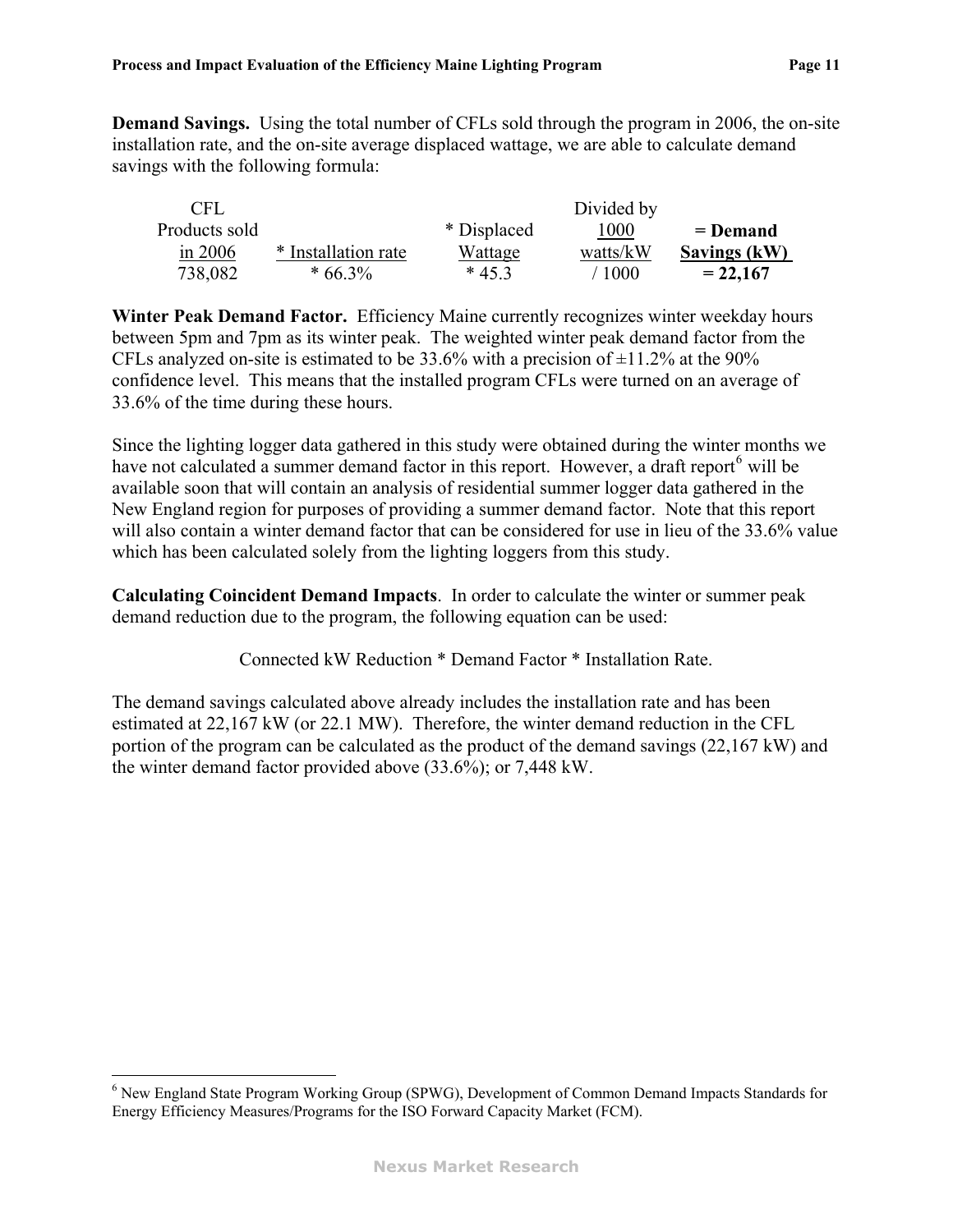**In-Service Rate and Hours of Use.** [Table 1-2](#page-14-0) lists the study findings regarding in-service rate and daily hours of use for CFL bulbs, interior fixtures, and exterior fixtures. In addition, the CFL bulb estimates are provided for participants in the Markdown program, those who purchased their products prior to November 2005 through the coupon program (Past Coupon), and those who purchased their products after November 2005 through the coupon program (Recent Coupon). Note that the in-service rate, daily hours of use, and wattage replacement estimates for CFL Bulbs were adjusted based on the results of the onsite visits (see Section 8 for further details).

The estimated in-service rates vary from 60% to 72% for CFL bulbs, with the highest rate for Past Coupon participants, who have owned the bulbs longer than other participants and thus had more opportunity to install the bulbs. The fixture participants report in-service rates of 79%- 89%. All of these estimates are less than the program assumption of 100%.

The daily hours of use estimates for markdown participants (4.8) are substantially higher than the program assumption of 2.7 hours, indicating that these customers may be installing bulbs in higher-use locations. In addition, exterior fixture participants report 6.4 hours, compared to the program assumption of 4.0 hours. Otherwise, the hours of use estimates vary from 2.3 to 3.2 hours, which are similar to the program assumptions.

<span id="page-14-0"></span>

|                         |               | In-service rate   |                 | <b>Daily Hours of Use</b> |                 |
|-------------------------|---------------|-------------------|-----------------|---------------------------|-----------------|
|                         | Participant   | Program           | <b>Study</b>    | Program                   | <b>Study</b>    |
| <b>Product Type</b>     | <b>Type</b>   | <b>Assumption</b> | <b>Findings</b> | <b>Assumption</b>         | <b>Findings</b> |
| CFL Bulb                | Markdown      | 100%              | 60%             | 2.7                       | 4.8             |
|                         | Past Coupon   | 100%              | 72%             | 2.7                       | 2.3             |
|                         | Recent Coupon | 100%              | 66%             | 2.7                       | 3.2             |
| Interior Fixture        | Recent Coupon | 100%              | 79%             | 2.1                       | 2.4             |
| <b>Exterior Fixture</b> | Recent Coupon | 100%              | 89%             | 4.0                       | 6.4             |

**Table 1-2: Comparison of Program Assumptions to Study Findings for In-service Rate and Daily Hours of Use**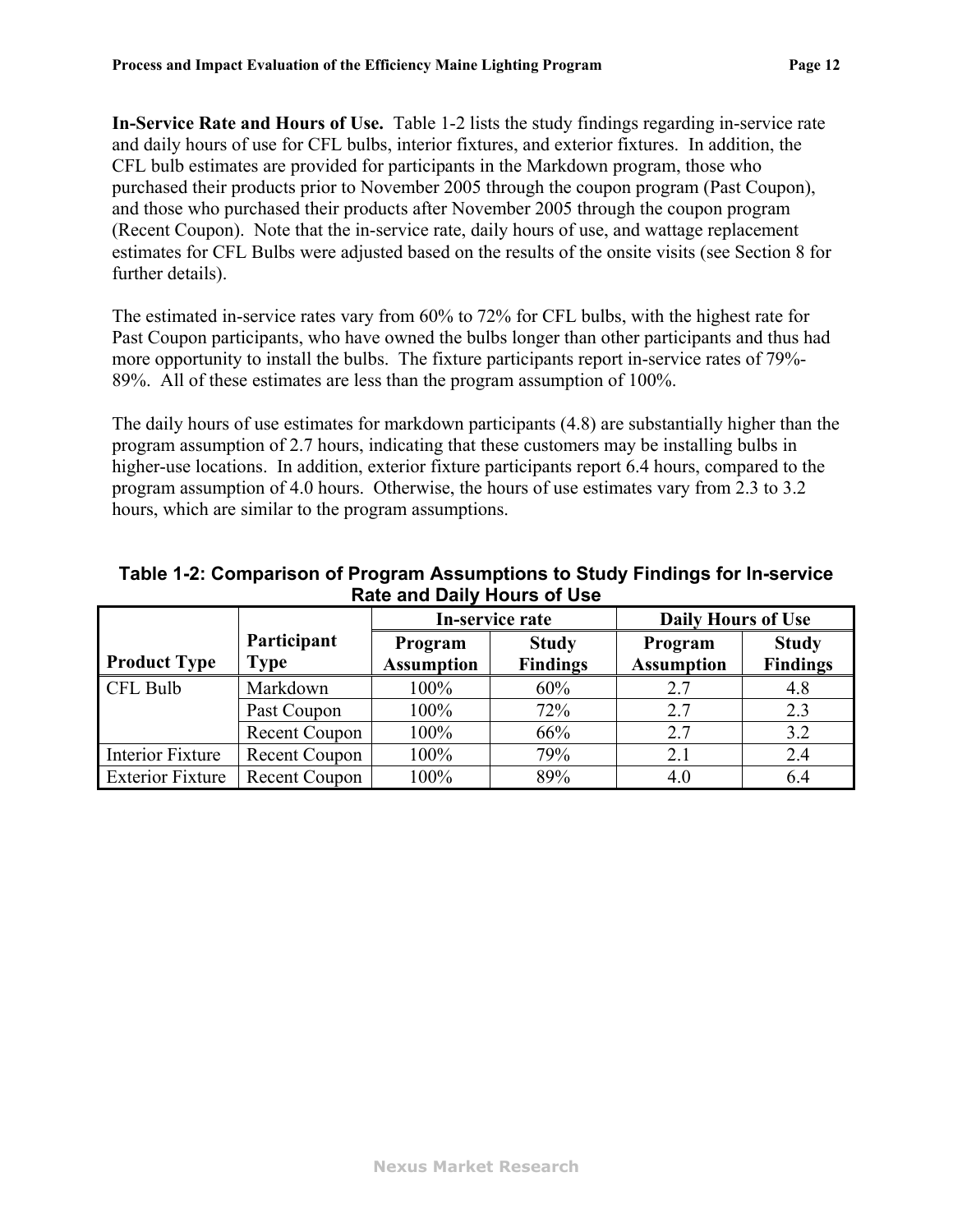[Table 1-3](#page-15-1) displays the number and percent of products installed as well those planned to be installed by respondents in the coming year. Note that nearly 11% of markdown bulbs are planned to be installed in the coming year, compared to 5% of recent coupon bulbs; because more recent coupon bulbs are already installed, however, the cumulative installation rate for markdown and recent coupon bulbs should be about the same by the end of the year.

<span id="page-15-1"></span>

|                         |                      | In-service | <b>Planned</b>       | Cumulative          |
|-------------------------|----------------------|------------|----------------------|---------------------|
|                         | Participant          | Rate       | <b>Installations</b> | <b>Installation</b> |
| <b>Product Type</b>     | Type                 |            |                      | rate                |
| CFL Bulb                | Markdown             | 60%        | 11%                  | 71%                 |
|                         | Past Coupon          | 72%        | n/a                  | 72%                 |
|                         | Recent Coupon        | 66%        | 5%                   | 71%                 |
| Interior Fixture        | Recent Coupon        | 79%        | 13%                  | 92%                 |
| <b>Exterior Fixture</b> | <b>Recent Coupon</b> | 89%        | 9%                   | 98%                 |

**Table 1-3: In-Service Rate plus Planned Installations within Coming Year** 

**Wattage Replacement and Energy Savings.** [Table 1-4](#page-15-0) displays the program assumptions and study findings for wattage replacement and gross annual energy savings. The CFL wattage sizes were selected because they all had sufficient sample sizes in the onsite study (a minimum of 22 bulbs each). In general, the study found that CFL bulbs usually replace a 60-watt incandescent bulb, regardless of CFL wattage. Note that the per-unit energy savings are greater for exterior fixtures than program assumptions, mostly due to the higher hours of use found in the study.

**Table 1-4: Comparison of Program Assumptions to Study Findings for Wattage Replacement and Gross Annual Savings** 

<span id="page-15-0"></span>

|                         |         |                                |                         | <b>Annual Gross</b>            |                 |  |
|-------------------------|---------|--------------------------------|-------------------------|--------------------------------|-----------------|--|
|                         |         | <b>Wattage Replacement per</b> |                         | <b>Energy Savings per Unit</b> |                 |  |
|                         |         |                                | <b>Product Replaced</b> | (kWh)                          |                 |  |
| <b>Recent Coupon</b>    |         | Program                        | <b>Study</b>            | Program                        | <b>Study</b>    |  |
| <b>Product Type</b>     | Wattage | <b>Assumption</b>              | <b>Findings</b>         | <b>Assumption</b>              | <b>Findings</b> |  |
| CFL Bulb                | 13      | 52                             | 64                      | 38                             | 39              |  |
|                         | 14      | 60                             | 60                      | 45                             | 36              |  |
|                         | 15      | 60                             | 55                      | 44                             | 31              |  |
|                         | 20      | 75                             | 65                      | 54                             | 35              |  |
|                         | 25      | 100                            | 65                      | 74                             | 31              |  |
| <b>Interior Fixture</b> |         | 60                             | 69                      | 31                             | 34              |  |
| <b>Exterior Fixture</b> |         | 120                            | 125                     | 123                            | 186             |  |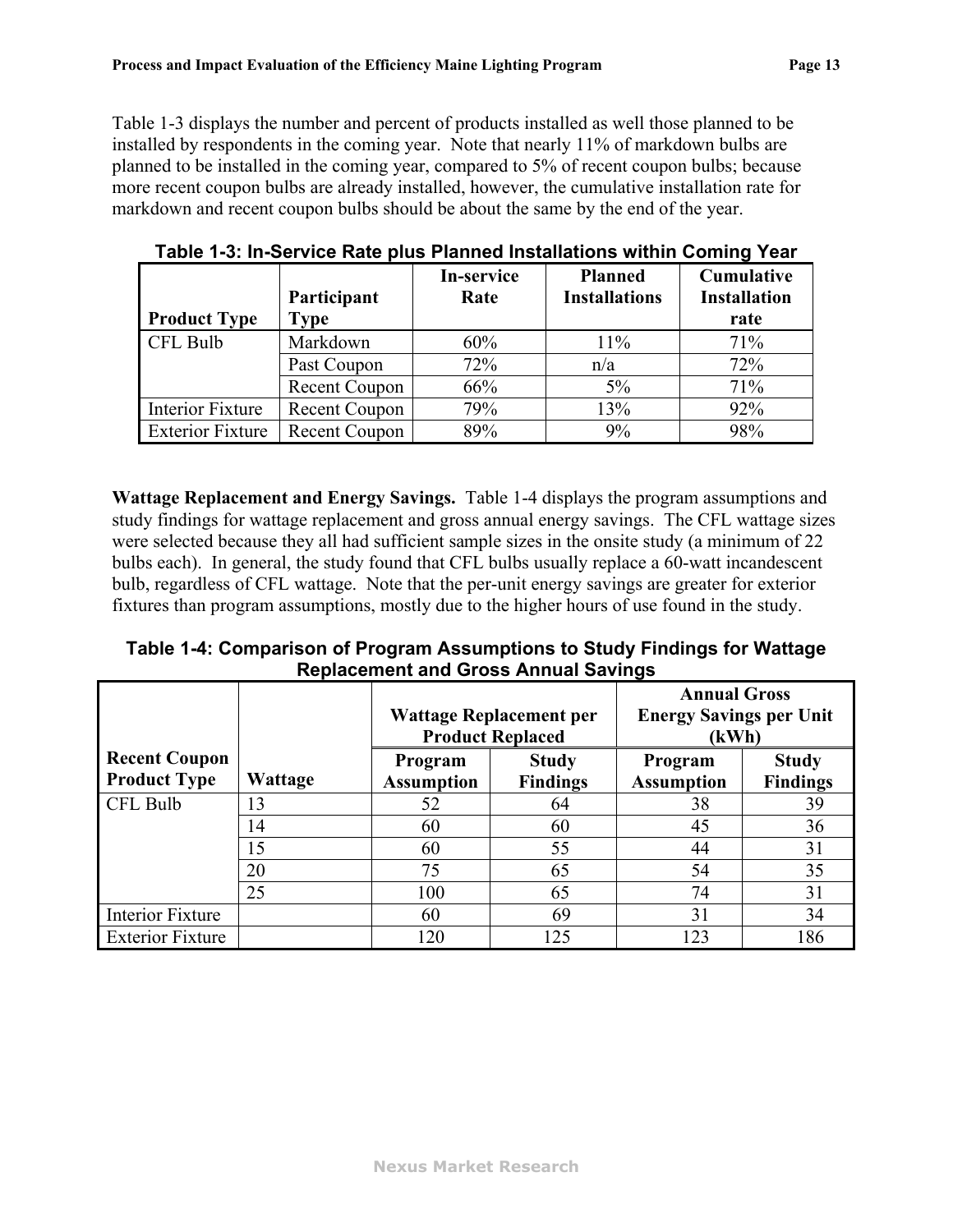**Freeridership and Participant Spillover.** Freeridership and participant spillover estimates are derived from the telephone surveys. Freeridership is defined as program purchases that would have been made by participants on their own within three months, in the absence of any incentive from the sponsors. Participant spillover is defined as the proportion of energy-saving lighting products that participants purchased outside the program as a result of having participated in the program. Please note that with a CFL program, non-participant spillover the measurement of which was beyond the scope of this study—is likely to be equal to or greater than participant spillover.

The study found freeridership rates of 20% to 29% for bulbs, 9% for interior fixtures, and a much higher rate for exterior fixtures (40%) [\(Table 1-5\)](#page-16-0). Note that, for markdown purchasers, the discounted bulbs would not have been available without the program; thus the freeridership estimates for the markdown purchases are potentially less reliable than the freeridership estimates for coupon purchases.

Spillover estimates for bulbs range from 23% for Markdown participants, to 30% for Recent Coupon participants, to 46% for Past Coupon participants. Given the longer period of time over which Past Coupon participants have had the opportunity to purchase additional products, it seems reasonable to expect a higher spillover rate for this group. The spillover rate for interior fixtures is estimated at 2% while exterior fixtures were found to have no spillover.

<span id="page-16-0"></span>

|                         |                      | <b>Freeridership Rate</b> |                 | <b>Spillover Rate</b> |                 |
|-------------------------|----------------------|---------------------------|-----------------|-----------------------|-----------------|
|                         |                      | Program                   | <b>Study</b>    | Program               | <b>Study</b>    |
| <b>Product Type</b>     | <b>Survey Type</b>   | <b>Assumption</b>         | <b>Findings</b> | <b>Assumption</b>     | <b>Findings</b> |
|                         | Markdown             | n/a                       | 29%             | n/a                   | 23%             |
|                         | Past Coupon          | n/a                       | n/a             | n/a                   | 46%             |
| CFL Bulb                | <b>Recent Coupon</b> | n/a                       | 20%             | n/a                   | 30%             |
| Interior Fixture        | <b>Recent Coupon</b> | n/a                       | 9%              | n/a                   | 2%              |
| <b>Exterior Fixture</b> | Recent Coupon        | n/a                       | 40%             | n/a                   | $0\%$           |

**Table 1-5: Comparison of Program Assumptions to Study Findings for Freeridership and Spillover** 

**Comparison to Other Studies.** [Table 1-6](#page-17-0) compares the in-service rates calculated from the current study to results from similar studies performed in the region over the last several years. Note that these studies evaluated coupon programs, usually over the previous year; thus only the Recent Coupon results from the current study are compared. The following studies were reviewed:

- ! *Impact Evaluation of the Massachusetts, Rhode Island, and Vermont 2003 Residential Lighting Programs.*
- ! *The 2002-03 Process and Impact Evaluation of the New Hampshire RLP*
- ! *2000-2001 Northeast Utilities SLC and POP Impact Evaluation*
- ! *1998 Process and Impact Evaluation of Joint Utilities Starlights Residential Lighting Program*.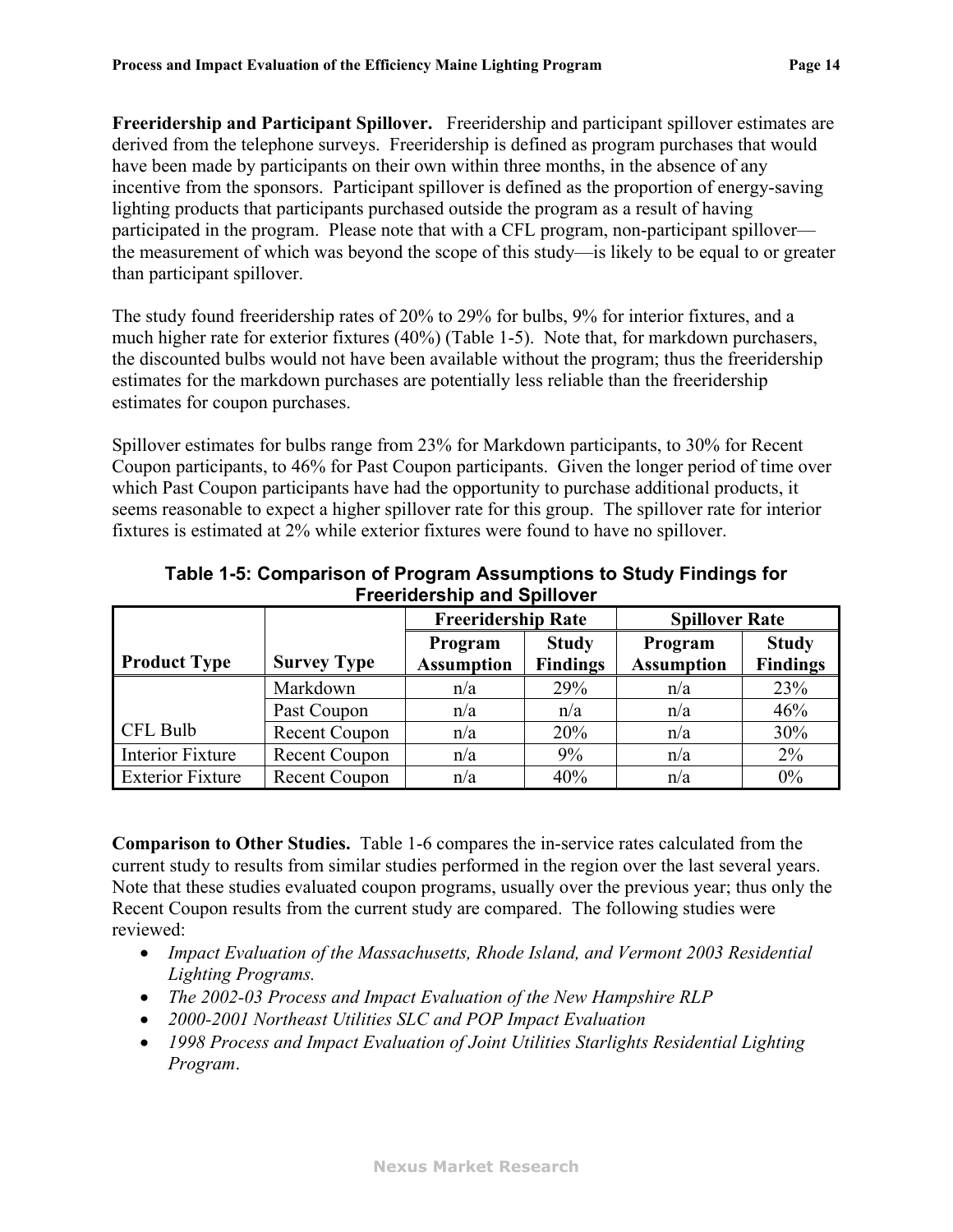<span id="page-17-0"></span>The bulb in-service rate for coupon CFLs from this study (66%) is in between the results of the MA/RI/VT and NH studies (62%) and the Starlights (73%) and NU studies (70%). The fixture in-service rates are consistent with the findings of the MA/RI/VT study and the NU study, which are higher than the rates found in the other reports.

|                               |                  | <b>Interior</b> | <b>Exterior</b> |  |
|-------------------------------|------------------|-----------------|-----------------|--|
| <b>Study</b>                  | <b>CFL Bulbs</b> | <b>Fixtures</b> | <b>Fixtures</b> |  |
| <b>Current Study Findings</b> | 66%              | 79%             | 89%             |  |
| 2004 MA/RI/VT Study           | 62%              | 77%             | 80%             |  |
| 2002-2003 NH RLP Study        | 62%              | 53%             |                 |  |
| 2000-01 NU SLC/RL Study       | 70%              | 80%             |                 |  |
| 1998 Starlights Study         | 73%              | 61%             |                 |  |

**Table 1-6: In-service rate Value Comparison for Coupon Purchases** 

[Table 1-7](#page-17-1) compares the wattage reduction and daily hours of use from the various studies. Bulb wattage reductions in the current study are similar to those found in the MA/RI/VT report, which are somewhat lower than reported in the Starlights and NU studies, perhaps due to the increased prevalence of program bulbs replacing previously purchased CFL bulbs.

The daily hours of use estimates for bulbs are consistent with the results of the MA/RI/VT study as well as the NU and Starlights studies, but lower than the NH study findings. The hours of use estimates for interior fixtures are similar to the MA/RI/VT study results, which are somewhat lower than other study results. However, the hours of use estimates for exterior fixtures (6.4) are substantially higher than the 4.0 hour estimate from the MA/RI/VT study. This may occur because Maine residents are placing these fixtures in higher use locations.

<span id="page-17-1"></span>

| <b>Study</b>                  | <b>CFL Bulbs</b> | <b>Interior</b><br><b>Fixtures</b> | <b>Exterior</b><br><b>Fixtures</b> |  |
|-------------------------------|------------------|------------------------------------|------------------------------------|--|
| <b>Wattage Reduction</b>      |                  |                                    |                                    |  |
| <b>Current Study Findings</b> | 45               | n/a                                | n/a                                |  |
| 2004 MA/RI/VT Study           | 49               | 49                                 | 95                                 |  |
| 2002-2003 NH RLP Study        | 41               | 85                                 |                                    |  |
| 2000-01 NU SLC/RL Study       | 52               | 104                                |                                    |  |
| 1998 Starlights Study         | 55               | 75                                 |                                    |  |
| <b>Daily Hours of Use</b>     |                  |                                    |                                    |  |
| <b>Current Study Findings</b> | 3.2              | 2.4                                | 6.4                                |  |
| 2004 MA/RI/VT Study           | 2.7              | 2.1                                | 4.0                                |  |
| 2002-2003 NH RLP Study        | 4.7              | 3.2                                |                                    |  |
| 2000-01 NU SLC/RL Study       | 3.4              | 3.0                                |                                    |  |
| 1998 Starlights Study         | 3.4              |                                    | 3.4                                |  |

**Table 1-7: Wattage Reduction and Daily Hours of Use Comparison for Coupon Purchases**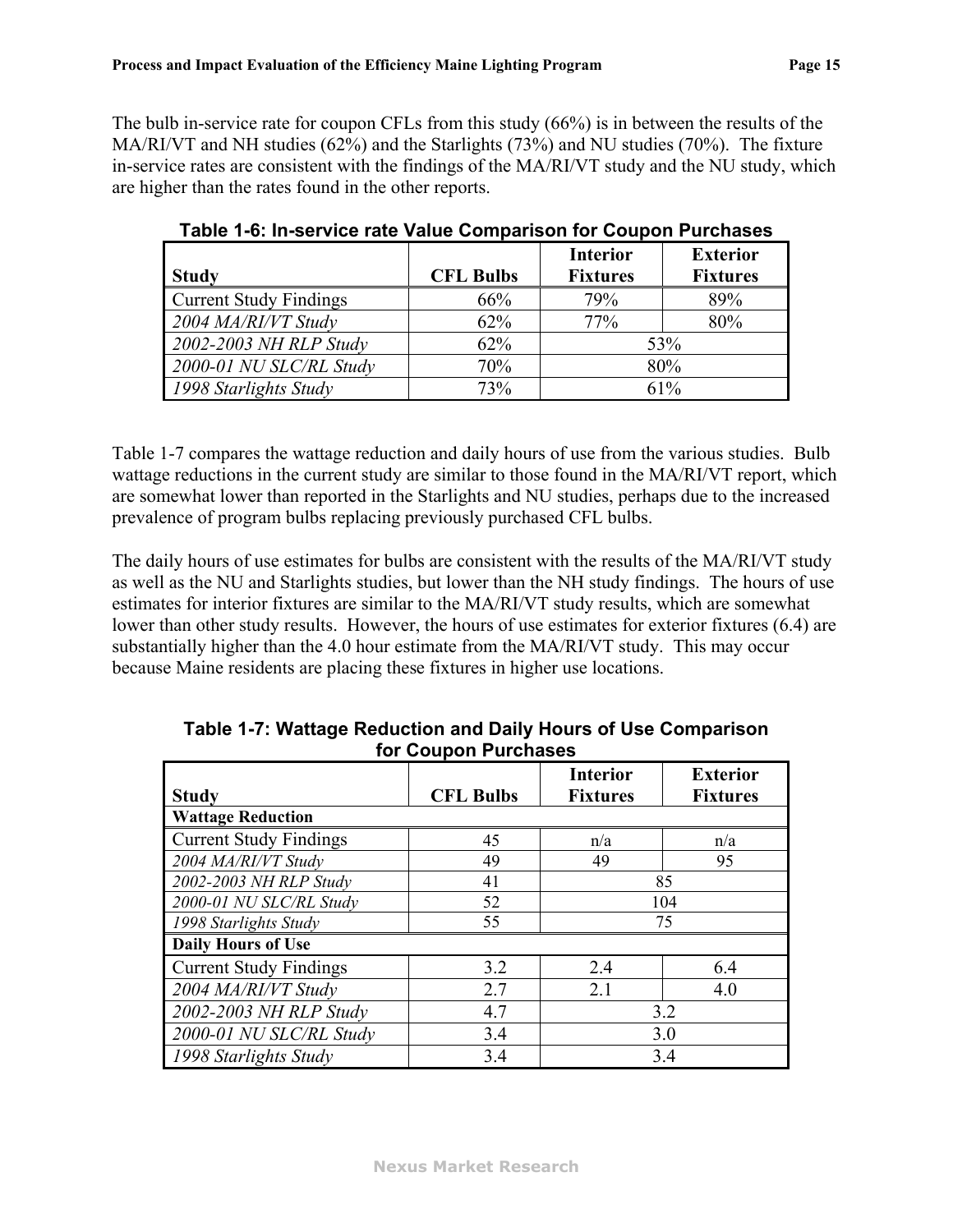The freeridership rates for bulbs (20%) and interior fixtures (9%) is similar to those found in other studies ([Table 1-8](#page-18-0)). However, the freeridership estimate for exterior fixtures is substantially higher than rates found in previous studies.

<span id="page-18-0"></span>The spillover rate for bulbs is higher than found in previous studies, which may be attributed to the widening availability of low-cost CFLs. The estimated spillover rate for fixtures is less than the rates found in other studies.

|                               |                  | <b>Interior</b> | <b>Exterior</b> |
|-------------------------------|------------------|-----------------|-----------------|
| <b>Study</b>                  | <b>CFL Bulbs</b> | <b>Fixtures</b> | <b>Fixtures</b> |
| <b>Freeridership Rate</b>     |                  |                 |                 |
| <b>Current Study Findings</b> | 20%              | 9%              | 40%             |
| 2004 MA/RI/VT Study           | 11%              | 10%             | 15%             |
| 2002-2003 NH RLP Study        | 19%              | 17%             | 28%             |
| <b>Spillover rate</b>         |                  |                 |                 |
| <b>Current Study Findings</b> | 30%              | $2\%$           | $0\%$           |
| 2004 MA/RI/VT Study           | 22%              | 6%              | 7%              |
| 2002-2003 NH RLP Study        | 4%               | 9%              | 6%              |

#### **Table 1-8: Freeridership and Spillover Rate Comparison for Coupon Purchases**

**Recommendations.** Consider using the estimates of in-service rate, hours of use, wattage reduction, freeridership, and spillover displayed in [Table 1-9](#page-19-0) for calculating program energy saving impacts. While planned installations of products are important for estimating lifetime savings, we do not recommend including planned installations in estimating annual savings because these installations may depend upon the failure of existing products which would affect the timing of the future installation.

All of the impact parameter estimates for fixtures as well as all of the freeridership and spillover rates (regardless of product type) are estimated based solely on the telephone surveys of program participants. The in-service rate and hours of use estimates for the 2006 Coupon CFLs and wattage reduction estimates for all types of CFLs are based solely on the results of the on-site visits. The in-service rate and hours of use estimates for the Markdown and 2003 – 2005 Coupon CFLs are based on the respective telephone survey results as adjusted by the on-site visit results.

Note that the in-service rate and daily hours of use estimates for the markdown CFLs are significantly different from the parallel results for the 2006 coupon CFLs. Note that the freeridership and spillover results were not significantly different; the wattage reduction estimates are both derived from the onsite surveys.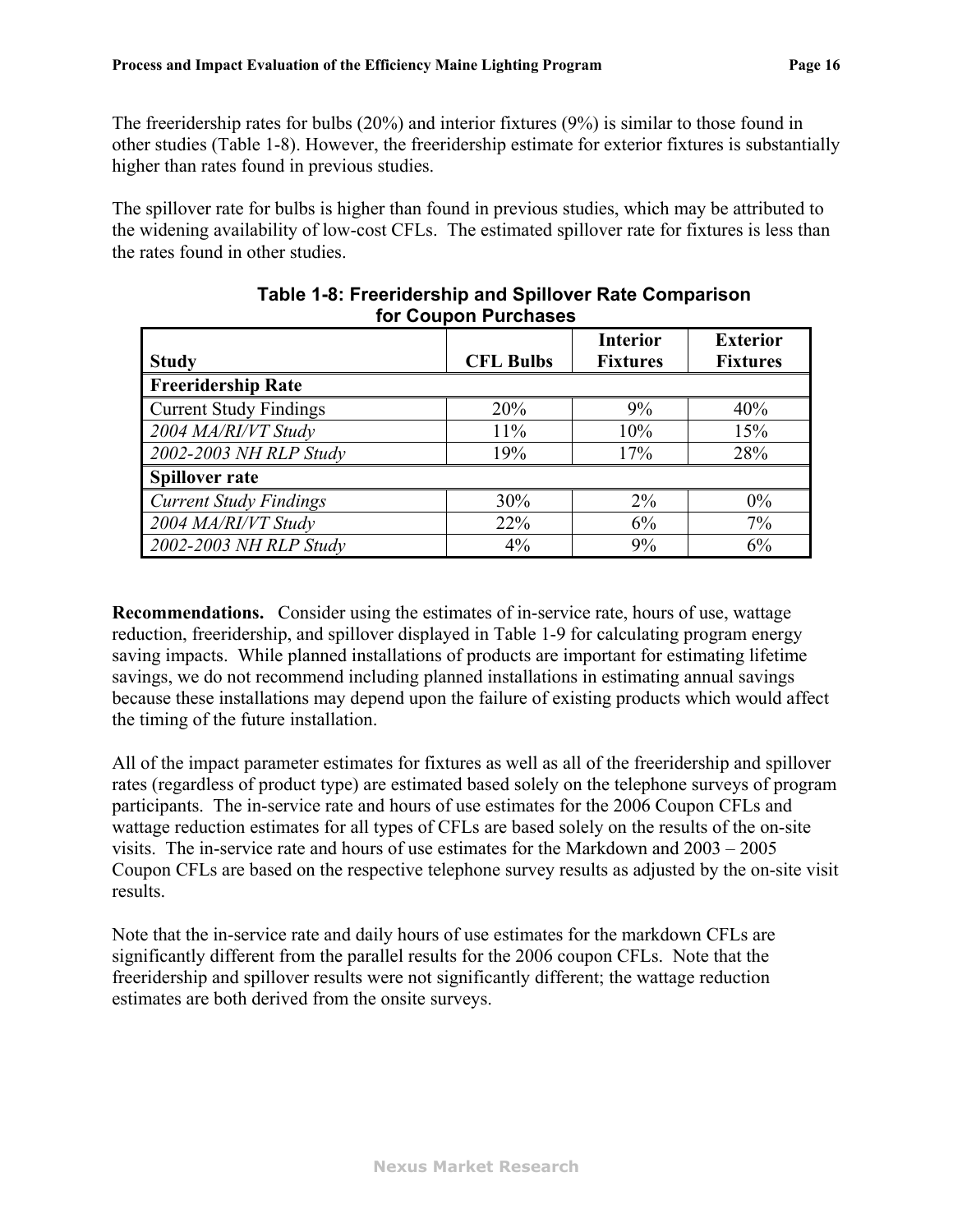<span id="page-19-0"></span>

|                          | <b>Markdown</b><br><b>CFLs</b> | $2003 -$<br>2005<br>Coupon<br><b>CFLs</b> | 2006<br>Coupon<br><b>CFLs</b> | Coupon<br><b>Interior</b><br><b>Fixtures</b> | Coupon<br><b>Exterior</b><br><b>Fixtures</b> |
|--------------------------|--------------------------------|-------------------------------------------|-------------------------------|----------------------------------------------|----------------------------------------------|
| In-service Rate          | $60\%*$                        | 72%                                       | 66%                           | 79%                                          | 89%                                          |
| Daily Hours of Use       | $4.8*$                         | 2.3                                       | 3.2                           | 2.4                                          | 6.4                                          |
| <b>Wattage Reduction</b> | 45                             | 45                                        | 45                            | 50                                           | 89                                           |
| Freeridership Rate       | 29%                            | 20%                                       | 20%                           | 9%                                           | 40%                                          |
| <b>Spillover Rate</b>    | 23%                            | 46%                                       | 30%                           | $2\%$                                        | $0\%$                                        |

**Table 1-9: Summary of Program Impact Parameter Estimates**

\* denotes the Markdown results are statistically different from the 2006 Coupon CFL results at the 90% confidence level.

<span id="page-19-2"></span>Measure life values can differ by rated lifetime hours. [Table 1-10](#page-19-2) below presents these values, which are calculated using the formula below; the 1,168 hours per year estimate is based on the on-site surveys  $-3.2$  hours per day.

Measure Life = Rated Lifetime Hours / Annual Hours of Use  $(1,168 \text{ hours/yr})$ 

| <b>Rated Lifetime</b> | <b>Measure</b> |
|-----------------------|----------------|
| <b>Hours</b>          | Life (Years)   |
| 6,000                 | 51             |
| 8,000                 | 6.8            |
| 10,000                | 86             |

#### **Table 1-10: Measure Life Estimates for CFLs**

Due to the fact that there have not been any studies performed to assess CFL measure life, we recommend using 6.8 years as the average life of a CFL for the time being. RLW and NMR are currently performing a persistence study for many program sponsors in the Northeast; we recommend using the results of that study upon its completion.

*Markdown Customers.* Consider developing a strategy to collect information on markdown customers. This would enable future evaluations to rigorously and quantitatively assess the impacts of this expanding segment of program participants.

*Nonparticipant Spillover.* While measurement of nonparticipant spillover was beyond the scope of this study, it can often be greater than participant spillover in residential lighting programs; we therefore recommend measuring nonparticipant spillover in the near future. We suggest an approach that uses national data on CFL bulb sales and compares the Maine program to other states or regions having large-scale active programs, while using with the rest of the U.S. serving as a baseline, once sales in the active areas are removed. Several other regions with active lighting programs, including Massachusetts,<sup>[7](#page-19-1)</sup> Northwest,<sup>[8](#page-19-3)</sup> Wisconsin,<sup>[9](#page-19-4)</sup> and Vermont<sup>[10](#page-19-1)</sup> have

1

<span id="page-19-4"></span><span id="page-19-3"></span><span id="page-19-1"></span><sup>7</sup> *Baseline and Net-to-Gross Sales.* Cape Light Compact, National Grid, NSTAR Electric, Unitil, and Western Massachusetts Electric. By Nexus Market Research, October 11, 2006.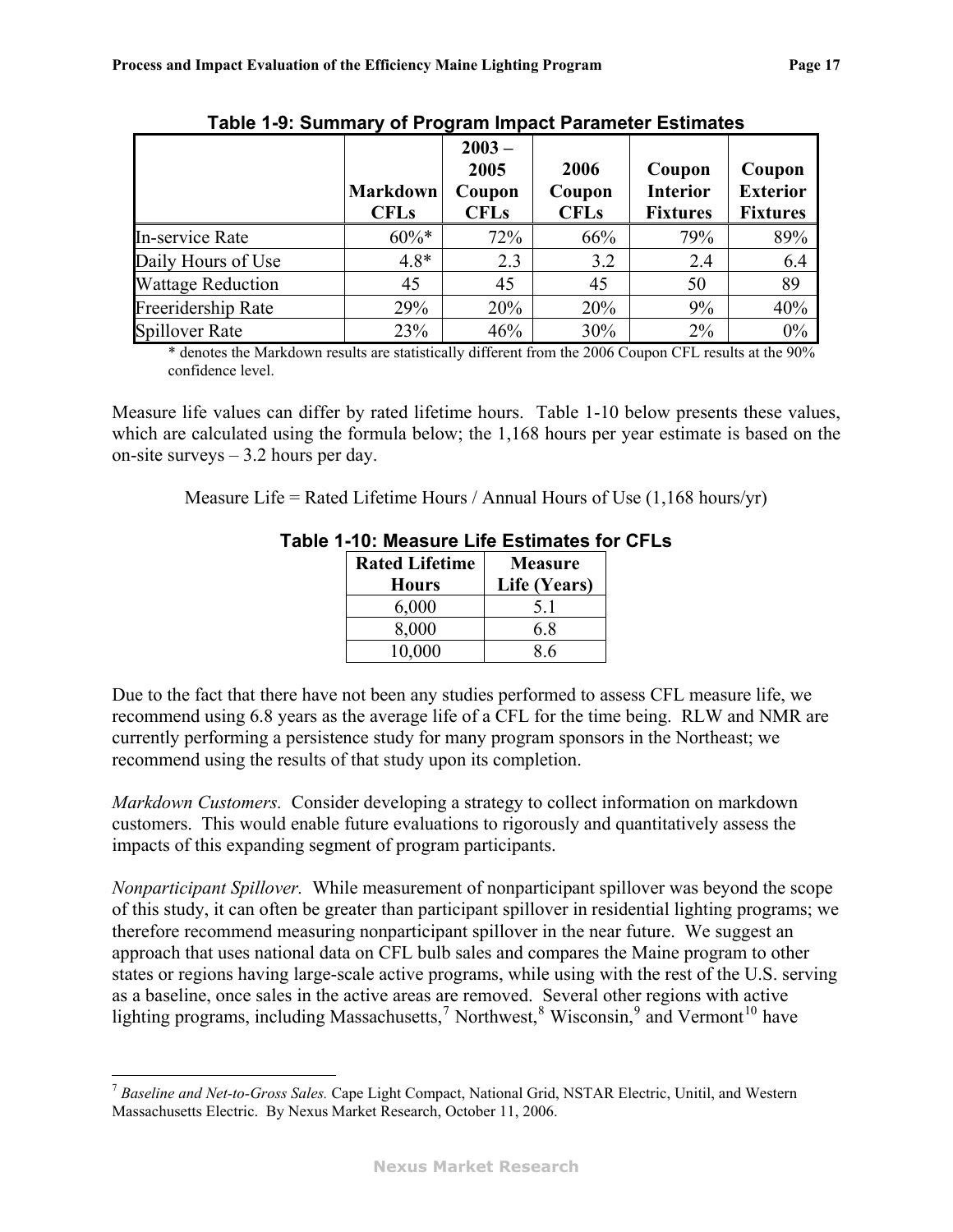estimated program effects using a similar approach. The benefits of this approach include being able to assess net impact, including nonparticipant spillover, because customers may not always able to say whether they have been influenced by the program. If net sales are greater than program sales, the program could be responsible for more savings than it claims—subject to verification of reported per-unit savings.

Personal communication with Jeff Harris, Northwest Energy Efficiency Alliance, October 2006.

 <sup>8</sup> *ENERGY STAR Residential Lighting, Market Progress Evaluation Report, No.1*. Northwest Energy Efficiency Alliance. By ECONorthwest, June 20, 2002.

*ENERGY STAR Residential Lighting, Market Progress Evaluation Report, No.2*. Northwest Energy Efficiency Alliance. By ECONorthwest, August 16, 2004.

*FY04/05 Net-to-Gross Savings Adjustments for CFLs Rewarded Through the ENERGY STAR Products Program*. By Glacier Consulting Group, LLC and Ralph Prahl Associates. January 11, 2006.

<sup>&</sup>lt;sup>10</sup> Final Report: Phase 2 Evaluation of the Efficiency Vermont Residential Programs. Prepared for Vermont Department of Public Service by KEMA, Inc. December 2005.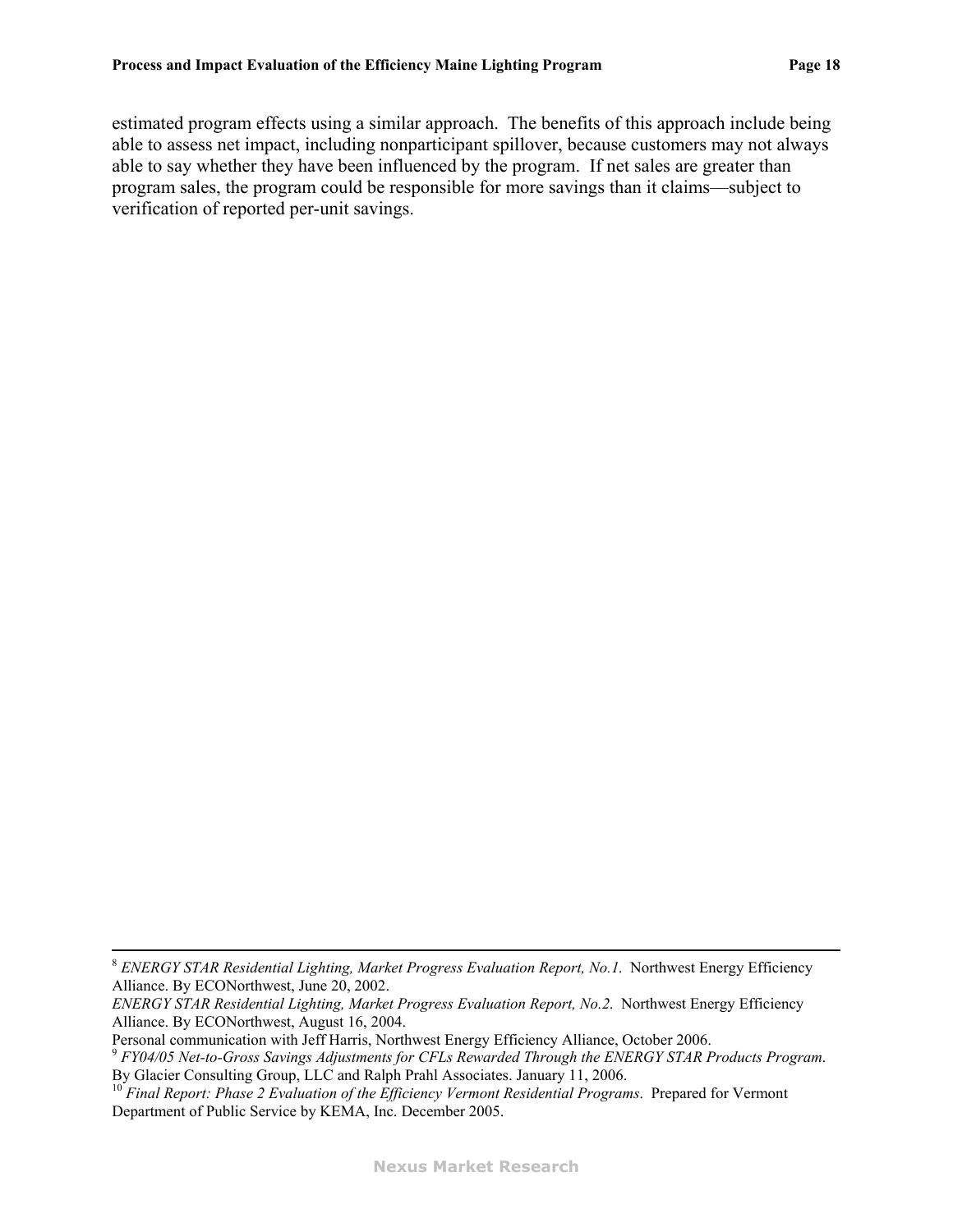# <span id="page-21-0"></span>**2. Program Description and Tracking Summary**

This section provides a summary of the Efficiency Maine lighting program, its tracking assumptions, and the evaluation objectives.

# *2.1. Program Description*

The 2006 Efficiency Maine lighting program included two program components:

- Instant rebate coupons
- Markdown Promotions

For the coupon portion of the program, implementation contractor Applied Proactive Technologies (APT) recruits stores to participate via telephone calls and visits by field representatives. Once a store has agreed to participate, they sign an agreement with Efficiency Maine (EM). APT then provides the store with point-of-purchase (POP) materials, coupons, and staff training on the program. Customers fill out a coupon form when purchasing an ENERGY STAR bulb or fixture at a participating store. The store employees check over the coupon to ensure that it is completely filled out and legibly written. The store then mails the coupons to be processed on a weekly to monthly basis, depending on the volume. The coupon information is entered into a database, processed, and then the store (or its corporate location) is mailed a check, usually within three to four weeks.

The markdowns provide automatic discounts to customers without requiring them to fill out coupons. The product packages are required to have a sticker saying "Courtesy of Efficiency Maine." The program pays 100% of the incentive to retailers once the cash register receipts are received. Maine Hardware was the first store to participate in the markdown program, followed by two supermarkets – Shaws and Hannaford – each of which was recruited through their lighting suppliers. The markdown initiatives are coordinated with memoranda of understanding (MOUs) that are re-signed every three months.

<span id="page-21-1"></span>[Table 2-1](#page-21-1) displays the annual sales of bulbs and fixtures through the coupon program, which began in 2003, and the markdown program, which began in September of 2005. In order to estimate overall bulb volume, the number of bulb coupons is multiplied by a factor of 1.4, which is the package size factor supplied by EFI to account for the presence of multi-packs.

|                 | 2003   | 2004   | 2005    | 2006    | <b>Total</b> |
|-----------------|--------|--------|---------|---------|--------------|
| <b>Bulbs</b>    |        |        |         |         |              |
| Coupon          | 50,379 | 88,714 | 144,498 | 545,192 | 828,783      |
| Markdown        |        |        | 6,446   | 192,890 | 199,336      |
| Total           | 50,379 | 88,714 | 150,944 | 738,082 | 1,028,119    |
| <b>Fixtures</b> |        |        |         |         |              |
| Coupon          | 6,061  | 8,327  | 6,164   | 11,542  | 32,094       |

**Table 2-1: Annual Sales by Product Type and Program Component**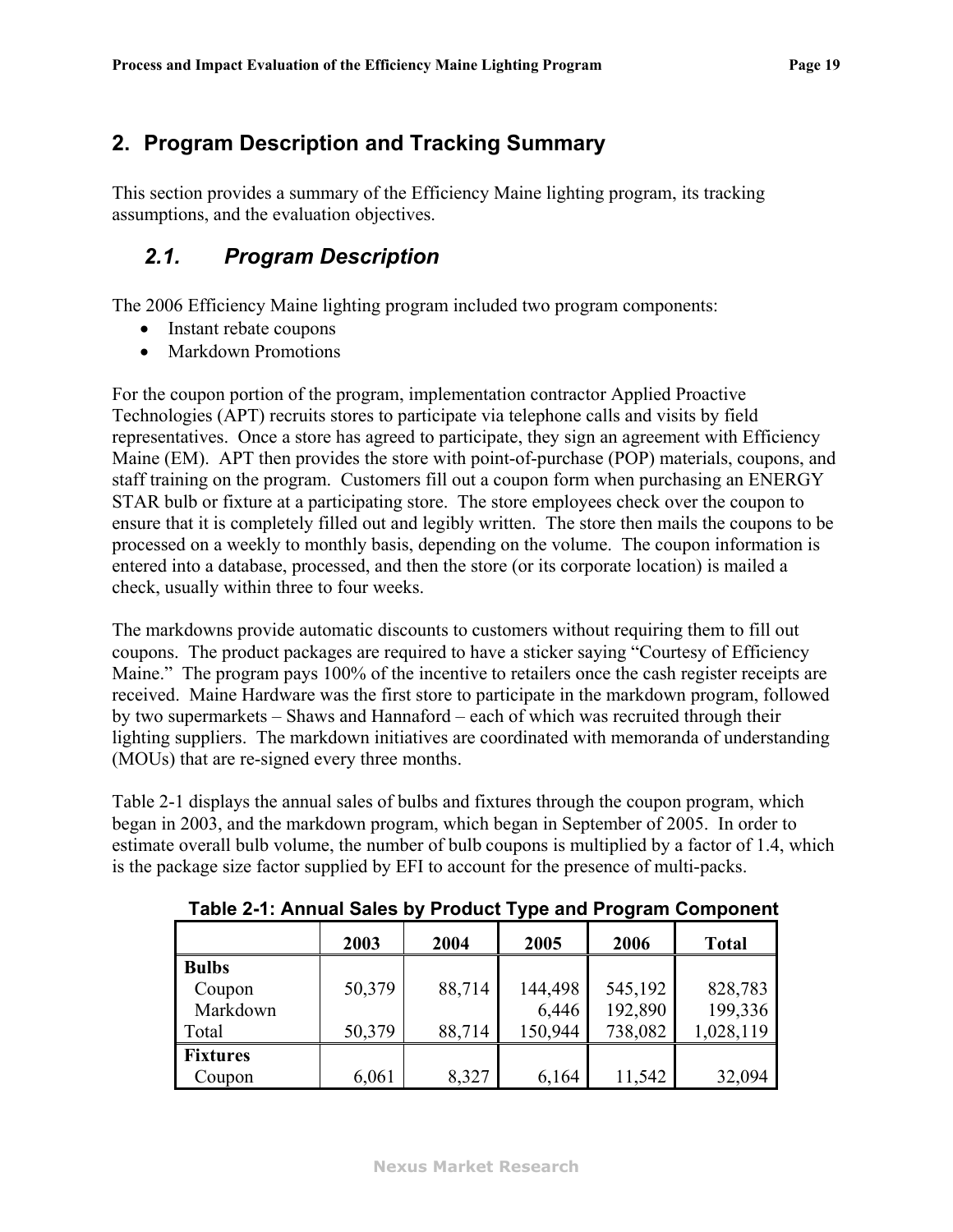# <span id="page-22-0"></span>*2.2. Program Tracking Summary*

Datasets for the Coupon program were provided to the NMR team at the outset of the study. These datasets included the following information on the products purchased:

- Product Detail (Type, Wattage, Manufacturer, Model Number)
- Quantity Purchased
- Store and Date of Purchase
- Customer Information (Name, Address, Phone Number)

<span id="page-22-2"></span>In addition, the impact parameter assumptions being used by Efficiency Maine are shown in [Table 2-2](#page-22-2) below. As the table shows, the program assumes an in-service rate of 100% and 986 annual hours (2.7 hours per day) of use.

|                |                 | $In-$          | Annual          | Annual         | <b>Useful</b> |
|----------------|-----------------|----------------|-----------------|----------------|---------------|
| <b>CFL</b>     | <b>Baseline</b> | <b>Service</b> | <b>Hours</b> of | <b>Savings</b> | Life          |
| <b>Wattage</b> | Wattage         | Rate           | <b>Use</b>      | (kWh)          | (years)       |
| 13             | 52              | 100%           | 986             | 38             | 7.6           |
| 15             | 60              | 100%           | 986             | 44             | 7.6           |
| 17             | 60              | 100%           | 986             | 42             | 7.6           |
| 22             | 75              | 100%           | 986             | 52             | 7.6           |
| 24             | 75              | 100%           | 986             | 50             | 7.6           |
| 27             | 100             | 100%           | 986             | 72             | 7.6           |
| 39             | 137             | 100%           | 986             | 97             | 7.6           |
| 40             | 140             | 100%           | 986             | 99             | 7.6           |
| 55             | 193             | 100%           | 986             | 136            | 7.6           |
| 69             | 242             | 100%           | 986             | 171            | 7.6           |
| 70             | 245             | 100%           | 986             | 173            | 7.6           |

**Table 2-2: Efficiency Maine CFL Bulb Input Parameter Assumptions[11](#page-22-3)**

<span id="page-22-4"></span>[Table 2-3](#page-22-4) displays the parallel impact parameter assumptions for fixtures; the program also assumes an in-service rate of 100% and 2.1 daily hours of use for interior fixtures and 4.0 hours for exterior fixtures.

**Table 2-3: Efficiency Maine Fixture Input Parameter Assumptions**[12](#page-22-1)

| <b>Fixture</b><br><b>Type</b> | <b>CFL</b><br>Wattage | <b>Baseline</b><br>Wattage | In-<br><b>Service</b><br>Rate | Annual<br>Hours of Savings<br><b>Use</b> | Annual<br>(kWh) | <b>Useful</b><br>Life<br>(vears) |
|-------------------------------|-----------------------|----------------------------|-------------------------------|------------------------------------------|-----------------|----------------------------------|
| Interior                      |                       | 60                         | 100%                          | 766.5                                    |                 | 20                               |
| Exterior                      | 36                    | 120                        | 100%                          | .460.0                                   | 123             | 20                               |

<span id="page-22-3"></span><sup>&</sup>lt;sup>11</sup> Efficiency Maine Residential Technical Reference Manual No. 2006-1, November, 2006.

<span id="page-22-1"></span><sup>&</sup>lt;sup>12</sup> Efficiency Maine Residential Technical Reference Manual No. 2006-1, November, 2006.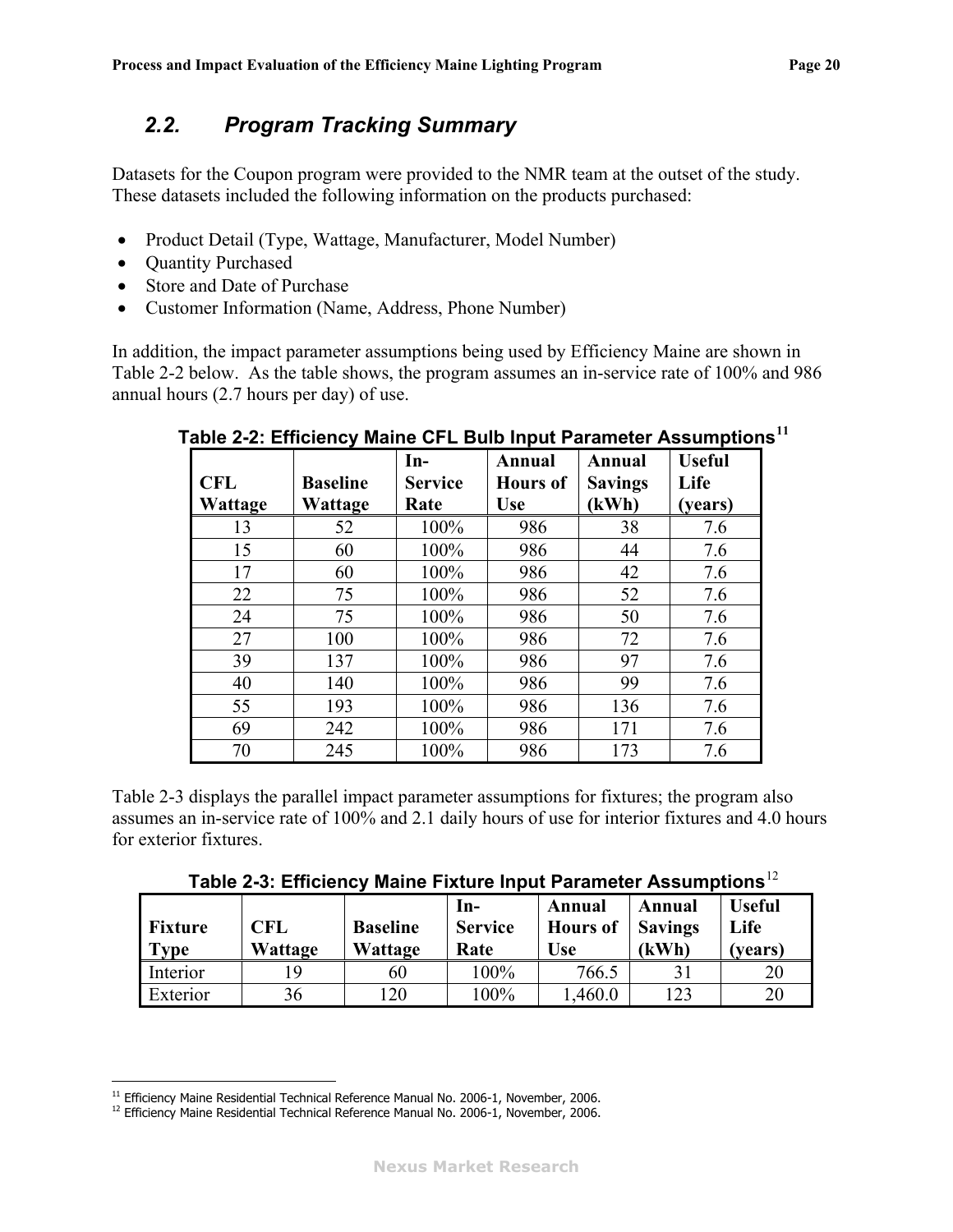### <span id="page-23-0"></span>**3. Methodology**

The process and impact evaluation relies on several different research tasks, including interviews conducted with program staff, participating retailers, and non-participating retailers; computerassisted telephone interviews conducted with residential customers; and onsite visits of residential homes.

#### **3.1. Staff and Retailer Interviews**

**Staff Interviews.** A total of six interviews were conducted with program staff in November of 2006, covering a variety of program-related topics including design, marketing, and delivery. Three interviews were completed with Efficiency Maine staff and three with subcontractors Lockheed-Martin, APT, Goldfarb, and GDS. Two of the interviews were conducted in-person, with the remainder completed over the telephone.

**Participating Retailer Interviews.** Interviews were conducted in November and December of 2006 with ten employees from retail stores participating in the program. These stores were located throughout Maine, and were selected to represent the breadth of retail channels that participate in the program. Five of the ten employees interviewed worked at hardware stores, three worked at discount or mass merchant stores, one at a home improvement store, and one at a grocery store. All of the stores stocked ENERGY STAR CFL bulbs, though only six stocked CFL fixtures. All stores had participated in the program for at least one year, with several having participated for about three years – since the beginning of the program.

**Non-Participating Retailer Interviews.** A total of six brief interviews were completed with employees at stores that are not participating in the program: four with hardware stores and two with building supply and/or lumber stores. The objective of the interviews was to assess their familiarity with the program and reasons for not participating; these interviews were conducted in December of 2006.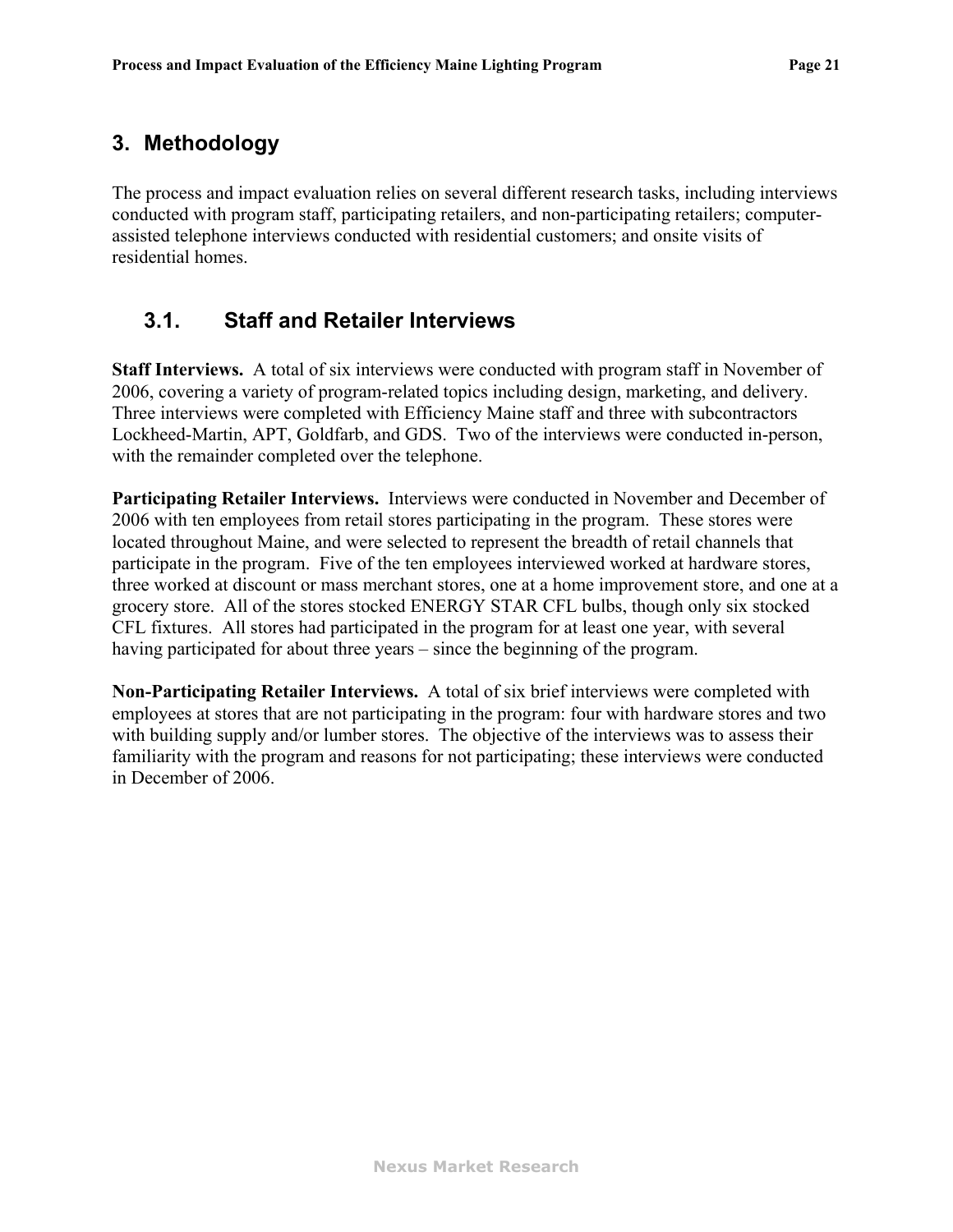# <span id="page-24-0"></span>*3.2. Customer Telephone Surveys*

Three distinct telephone surveys were conducted with Maine residents:

- 170 surveys with Recent Coupon Participants, who purchased a lighting product through the coupon program after November 2005
- ! 70 surveys with Past Bulb Coupon Participants, who purchased a bulb through the coupon program prior to November 2005
- ! 199 surveys with the general population of customers, including 54 survey with selfreported purchasers of Markdown bulbs

All three telephone surveys are used to estimate spillover, hours of use, and in-service rates for products sold through the program. These measurements are based on the self-reported intentions of participants rather than an accounting of their actions.

All telephone surveys were conducted by our subcontractor, Sourceone Info, during November and December of 2006 using computer-assisted telephone interviewing (CATI).

According to the 2000 Census, an estimated 15.6% of Maine houses are for 'seasonal, recreational, or occasional use', which is the highest rate in the nation. However, this population of customers was not included in the telephone surveys of coupon participants if the phone numbers provided were from outside of Maine. In addition, the general population survey probably excluded second home owners as well, given that it was conducted in early December when second home owners are less likely to be at their Maine home.

#### **Coupon Participant Surveys**

The recent coupon survey was based on 170 interviews with respondents who had used coupons since November 2005 to purchase bulbs, indoor fixtures, or outdoor fixtures. The past bulb survey involved 70 interviews with respondents who had used coupons before November 2005 to purchase bulbs. While both surveys assessed in-service rates, spillover, and hours of use, the past bulb survey did not ask questions regarding replaced wattage and freeridership because it was expected that these respondents may not accurately recall this information from bulbs purchased up to three years ago.

The sample of coupon participants was derived from customer transaction databases provided by EFI. As fulfillment contractor to the program, EFI maintains databases of all qualifying instant rebate redemptions. Considerable effort was necessary to clean the data for use, including identifying unique participants, aggregating individual transaction listings by customer, and determining the number of records in the desired sampling groups. While the customer and product counts from the entire coupon database are used for program impact measurements in this study, only records with complete telephone contact numbers were used for the final telephone sample.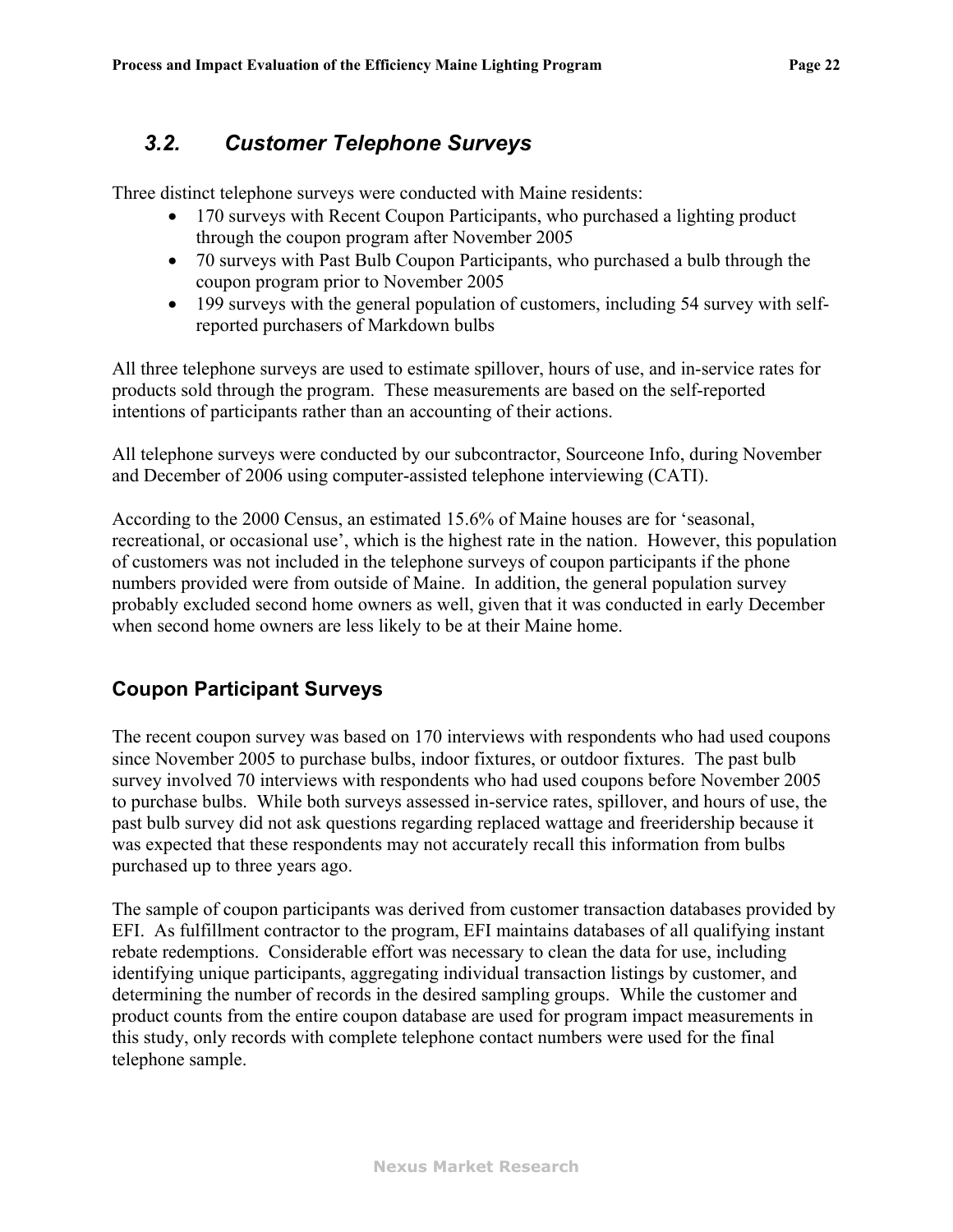**Recent Coupon Participant Sample.** The EFI coupon databases contained 337,339 records of individual and multiple purchases of products made through the coupon program since November 2005. These files indicate that the program sponsors paid rebates on 560,067 bulbs, 5,792 interior fixtures (including portables and torchieres), and 1,582 exterior fixtures. After excluding unusable records, we aggregated the product records to identify the purchases of individual customers (based on their zip code and address). [Table 3-1](#page-25-0) lists the population and sample size for customer groups in each of the product mix categories.

|                           | <b>Recent Coupon</b> |                |  |
|---------------------------|----------------------|----------------|--|
| <b>Product Mix</b>        | <b>Population</b>    | <b>Sample</b>  |  |
| Bulbs only                | 100,874              | 55             |  |
| Interior Only             | 2,555                | 47             |  |
| <b>Exterior Only</b>      | 676                  | 46             |  |
| Bulbs & Interior          | 858                  | 10             |  |
| Bulbs & Exterior          | 260                  | 8              |  |
| Interior & Exterior       | 42                   | 2              |  |
| Bulbs, Interior, Exterior | 31                   | $\overline{2}$ |  |
| Total                     | 105,296              | 170            |  |

#### <span id="page-25-0"></span>**Table 3-1: Population of Customers and Sample Size Purchasing Each Combination of Products from Recent Coupon Survey**  (all customers participating in the Coupon Program)

Because the recent coupon sample was disproportionately stratified based on the mix of products purchased by customers, the respondent groups were weighted to represent their actual share of the coupon participant population. For example, the stratified design over-sampled those who had purchased fixtures while it under-sampled those who only purchased bulbs. In addition, one of the main objectives of the participant survey was to provide data on the impact of the entire program. In order to do this, we needed to generalize from the samples to the populations of both program participants and the number of products actually purchased.

The objectives of the participant survey required that we use two distinct weighting systems. The first system is based on customers, and it weights the sample to the population of individuals purchasing energy-efficient products through the program. We use this weighting system whenever we want to draw conclusions about *customers* and not *products* (e.g., about customer satisfaction or certain types of buying and usage behavior). The second weighting procedure is based on the actual number of products purchased through the program. We weight the number of products that survey respondents report purchasing to the actual number of products purchased by all customers through the program. We use this second weighting procedure whenever we wish to draw conclusions about the products purchased through the program.

Because the survey respondents represent a random sample of the population, both weighting procedures allow us to draw conclusions about the overall population based on the responses and reported behavior of the survey respondents. However, all generalizations to the population are subject to the assumptions and limitations of statistical procedures. In particular, no random sample will ever provide an exactly accurate description of the true population. All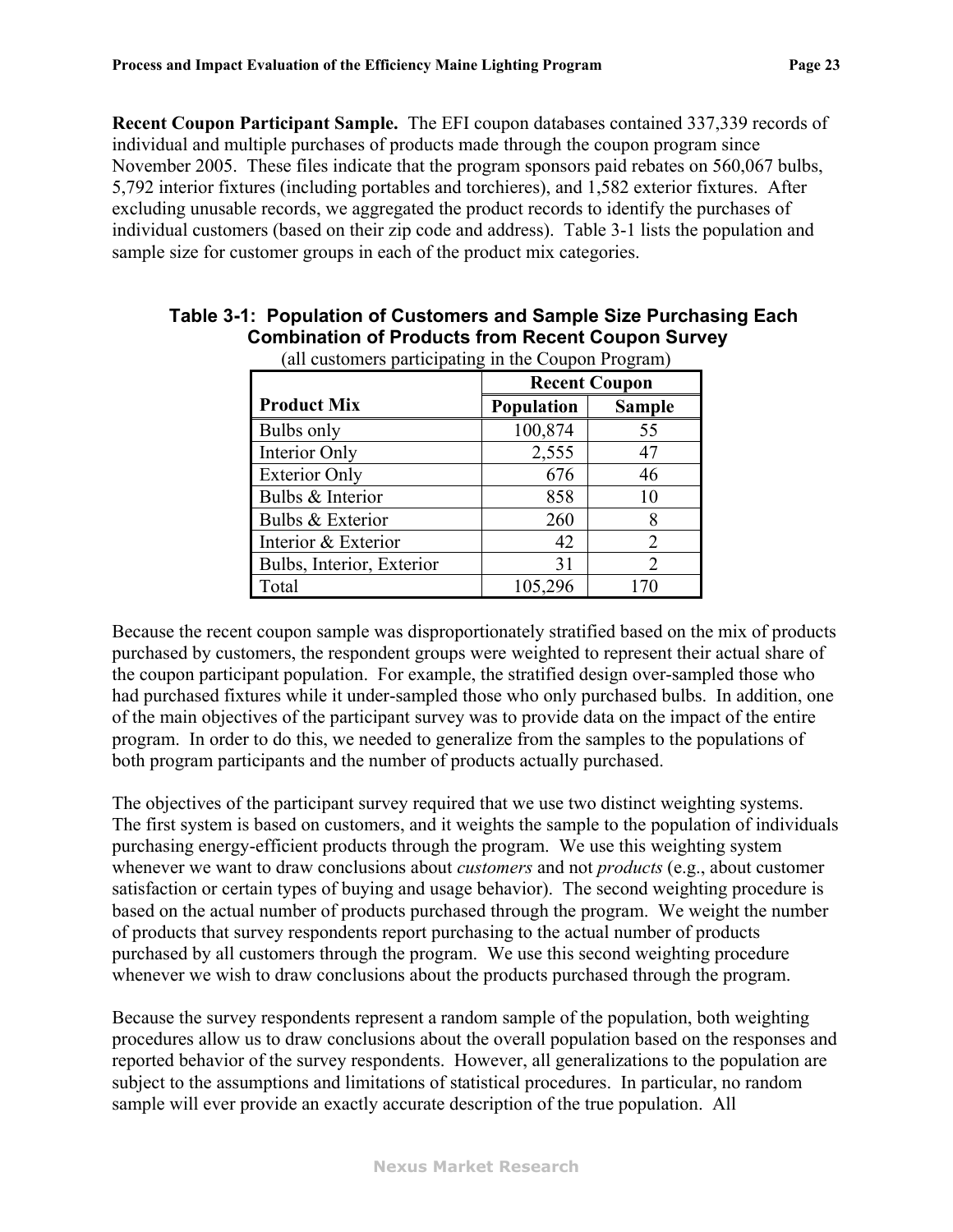<span id="page-26-0"></span>generalizations made from a sample to the population are only estimates. Triangulation, or using diverse methods to answer a similar question, helps us evaluate any single method. For this reason, the larger study provides estimates developed from the participant survey and those obtained from the on-site logger studies. We believe that the use of different methods of analysis enables us to assess the reliability of the data.

**Past Bulb Participant Sample.** The EFI coupon databases contained 183,402 records of individual and multiple purchases of products made through the coupon program before November 2005. These files indicate that the program sponsors paid rebates on 211,139 bulbs. A random sample was selected from the subset of customers who purchased bulbs, though some may have also purchased fixtures as well. Because the sample was randomly selected, no weighting procedures are necessary.

#### **General Population Survey**

The general population survey was based on 199 interviews with the general population of customers, in order to reach those customers who had purchased discounted CFL bulbs through the Markdown program at either Hannaford, Shaws, or Maine Hardware stores. This survey involved 54 interviews with self-reported markdown purchasers, 73 with customers who had purchased CFLs but not through the markdown program, and 72 with customers who had never purchased CFLs.

Respondents to the survey were asked a series of questions to determine if they had purchased CFLs through the markdown program. The following criteria were used to determine if respondents to the survey had purchased bulbs through the markdown program:

- They reported being familiar with CFL bulbs after being read description
- Someone in their household had purchased CFL bulbs
- They reported purchasing at least some bulbs without receiving a \$2 instant rebate coupon
- ! They reported purchasing CFL bulbs at a Hannaford, Shaws, or Maine Hardware since September 2005

Overall, 37 respondents reported purchasing bulbs at a Hannaford supermarket, 13 at a Shaws supermarket, and five at Maine Hardware. Of these 54 respondents, twenty-one (38%) reported seeing a sticker on the package that said "Courtesy of Efficiency Maine." Most of the remaining respondents did not know if the package had such a sticker.

Respondents were then asked to list how many single-packs, two-packs, and three-packs they purchased at the stores without receiving an instant rebate at the cash register. These package sizes were used because the markdown program only incentivized these particular configurations. However, because respondents were not expected to have accurate recall of the exact package size they bought at the stores, this information was not used to exclude respondents from the series of markdown questions. In addition, it was assumed that the vast majority of CFLs sold at the two supermarket chains were markdown products; thus if a customer bought CFLs at a supermarket, it is likely that they purchased markdown CFLs.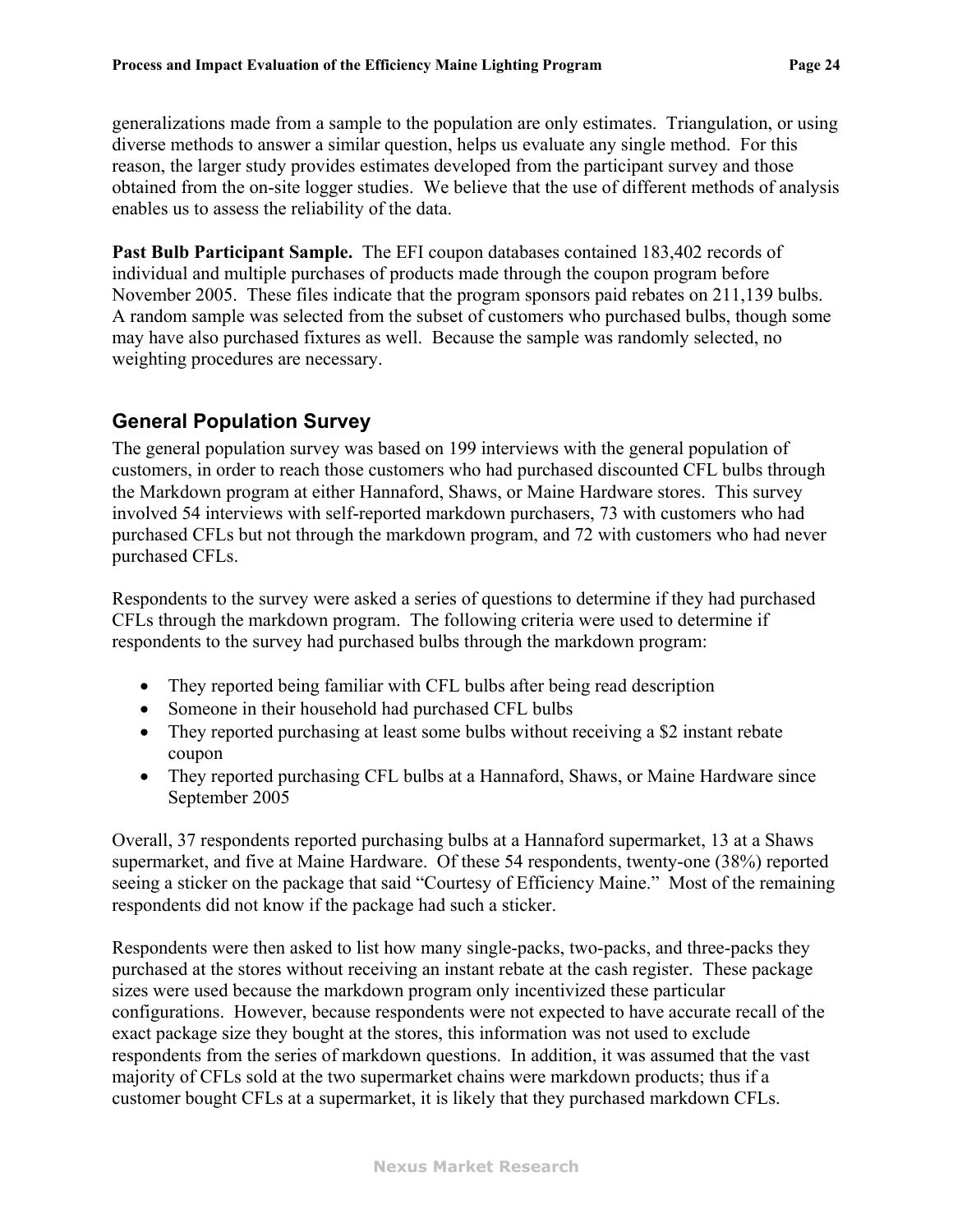<span id="page-27-0"></span>For the demographic analysis, the three distinct respondent groups to the general population survey (markdown participants, non-markdown purchasers, and non-purchasers) were weighted to represent their actual share of the population. The general population survey excluded those respondents who had only purchased CFL bulbs through the coupon program (aka "pure coupon purchasers"), since by default they could not have purchased bulbs through the markdown program and were already being assessed through the coupon participant surveys. In order to present results for the general population, we have selected respondents from the coupon participant surveys to represent the "pure coupon purchasers" and have included their results with the general population results where applicable.

#### **Sampling Error**

[Table 3-2](#page-27-1) displays the estimated population, sample size, and sampling error for the program participant telephone surveys. All sampling errors are less than 12% at the 90% confidence interval.

<span id="page-27-1"></span>

|                                                                                                                                | <b>Population Size</b><br>$(N)^{a}$ | <b>Sample Size</b><br>(n) | <b>Sampling Error</b><br>at the $90\%$<br>Confidence<br><b>Interval</b> |  |
|--------------------------------------------------------------------------------------------------------------------------------|-------------------------------------|---------------------------|-------------------------------------------------------------------------|--|
| Markdown CFLs                                                                                                                  | 41,456                              | 54                        | 11.3%                                                                   |  |
| Past Coupon CFLs                                                                                                               | 48,453                              | 70                        | 9.9%                                                                    |  |
| <b>Recent Coupon CFLs</b>                                                                                                      | 102,023                             | 75                        | 11.1%                                                                   |  |
| Recent Coupon Interior Fixture                                                                                                 | 3,486                               | 61                        | 11.1%                                                                   |  |
| Recent Coupon Exterior Fixture                                                                                                 | 1,009                               | 58                        | 11.9%                                                                   |  |
| All Recent Coupon Products                                                                                                     | 105,296                             | 170                       | $10.7\%$                                                                |  |
| <sup>a</sup> Excludes individuals with neither an identifiable address. Without this information, we could not identify unique |                                     |                           |                                                                         |  |

**Table 3-2: Sample Size and Sampling Error by Product** 

individuals in the data set, a necessity given that many customers made multiple purchases and at different times. <sup>b</sup> Totals exceed population and sample sizes due to purchases of multiple types of products by individual customers. Such customers are counted in total for both types of products.

# *3.3. On-Site Visits*

This section describes the on-site visits conducted for the impact evaluation. Due to the limited resources available for this study, the on-sites focused on the impacts generated by CFLs incentivized through the coupon program within the past year.

The onsite visits were used to adjust the results of the telephone survey, which were entirely dependent upon self-reported responses of product use. We believe this approach provides a more reliable result of impacts given the limited resources available for the study. Using the more rigorous (but relatively small) on-site sample results as a benchmark from which the phone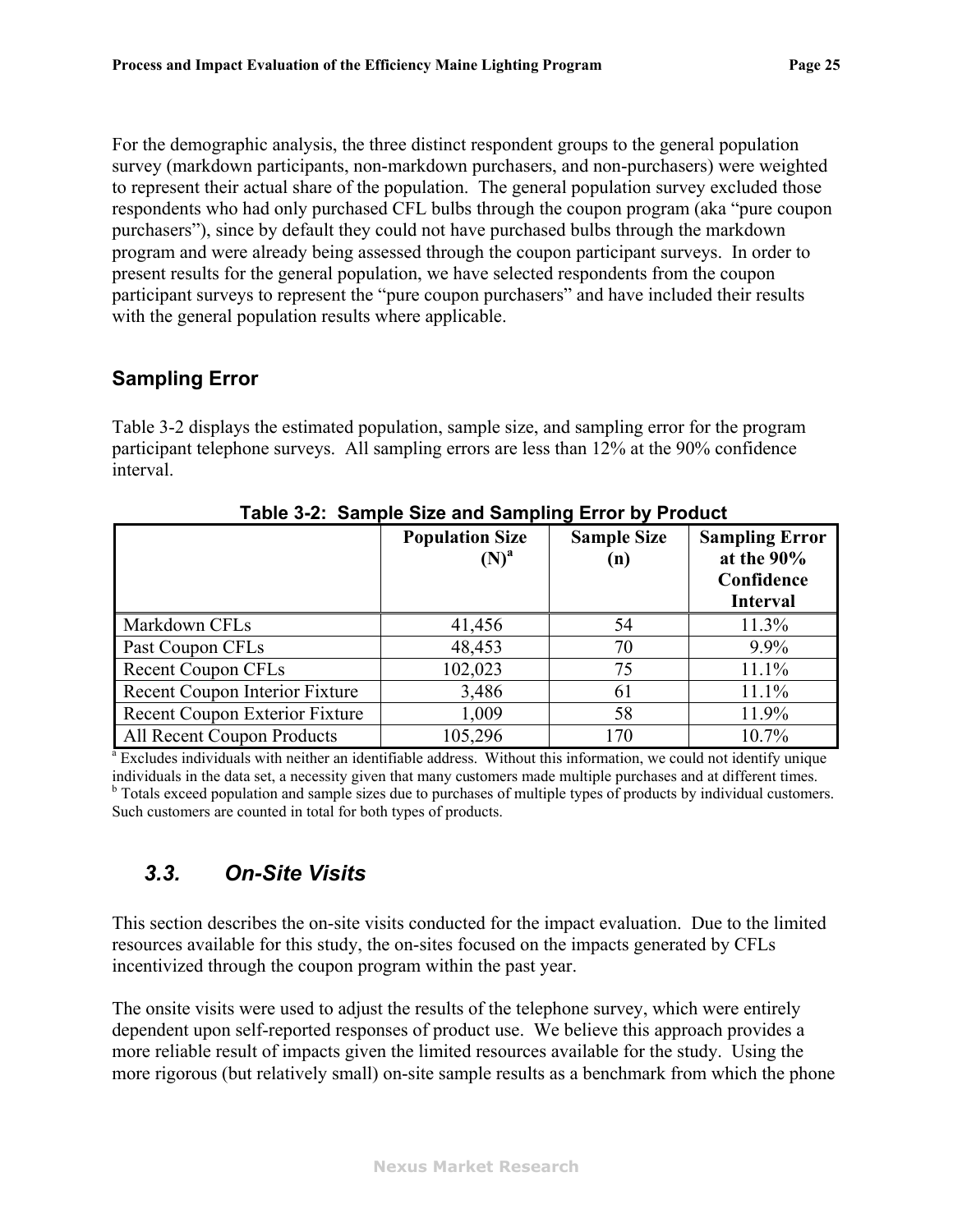<span id="page-28-0"></span>survey results are trued up should provide a more accurate estimate of the program impacts than relying solely on the phone results.

#### **On-Site Recruitment**

After answering the Recent Coupon Participant telephone survey, respondents were offered a \$50 incentive to participate in an on-site visit. Thirty customers expressed interest in participating in the on-site portion of the study. Twenty-one of these customers became part of the on-site sample while the remaining nine customers changed their minds and decided not to participate. In order to recruit the remaining four customers, the pool of survey respondents who initially refused on-site participation were re-contacted and offered a \$75 incentive to participate.

#### **On-Site Visit Data Collection**

The on-site data collection activities included a brief interview with the participant to gather information on the products purchased through the program, and metering using lighting loggers. Dent lighting loggers were installed to accurately measure lighting hours of use for a period of two weeks. The lighting logger data set was used to support the evaluation through the estimation of annual hours of use for lighting measures. A total of 153 loggers were installed across the 25 homes visited in support of the study, which captured the hours of operation of 203 CFL purchases. The lighting loggers were installed between December 20, 2006 and January 6, 2007 and removed between January 23 and January 26, 2007. Note that the logger data collected prior to January 3 were not used in the analysis of hours of operation, because it was assumed that lighting use during the holiday season would not be representative of normal lighting use. [Figure 3-3](#page-29-1) presents an overview of the data collection activities, including the steps of recruitment, on-site visit, logger removal, and analysis. Included in the figure are the lag times associated with each step and the keys to successfully completing each phase of the data collection.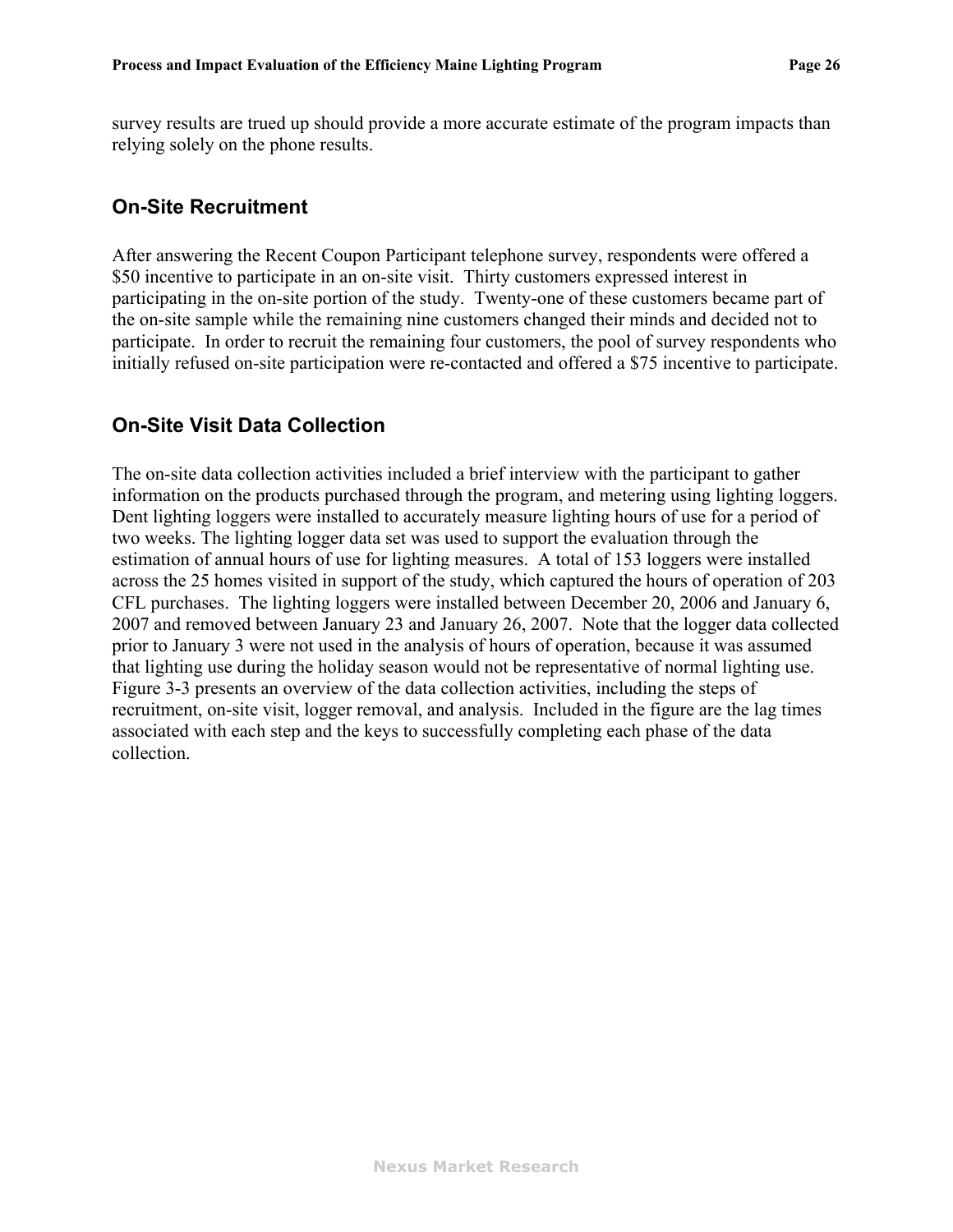

<span id="page-29-1"></span><span id="page-29-0"></span>

### **Lighting Analysis Methodology**

This section presents the methodology used to calculate the various input parameters based on the data collected in the on-site visits, including the winter coincident factor calculations. The analysis was performed in a spreadsheet with inputs for all of the on-site information gathered for each lighting product purchased in the homes visited.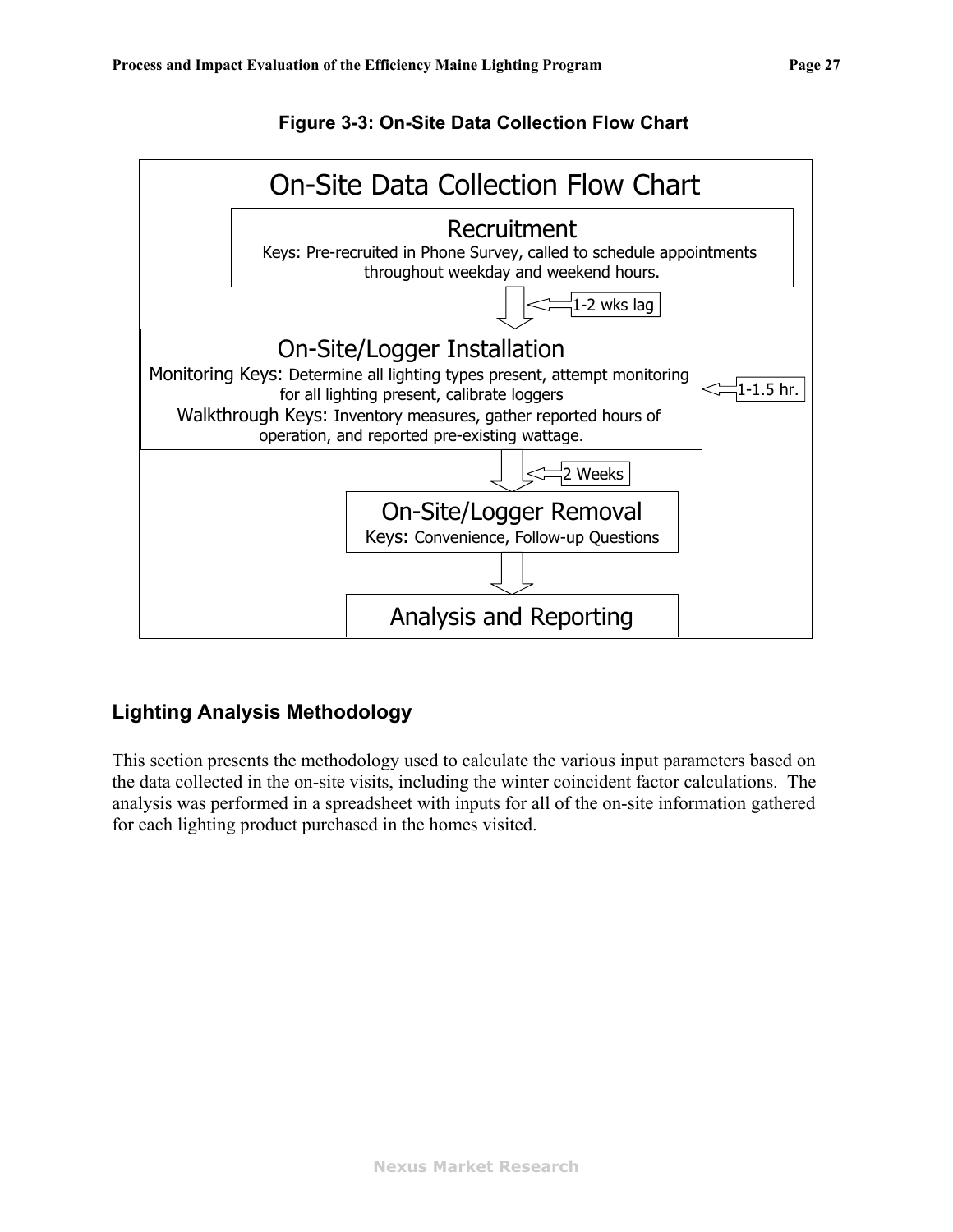<span id="page-30-0"></span>While participants were generally able to provide pre wattages for most locations, there were some instances in which the lighting purchased through the program did not replace a previously existing light. In these instances, the program baselines shown in the [Table 3-4](#page-30-0) were used. Therefore, if a 15-watt CFL was installed in a new lamp, it was assumed that it replaced a 60 watt incandescent bulb.

| <b>CFL Wattage</b> | <b>Baseline Wattage</b> |
|--------------------|-------------------------|
| $10 - 12$          | 40                      |
| $13 - 14$          | 52                      |
| $15 - 17$          | 60                      |
| 18-24              | 75                      |
| $25 - 29$          | 100                     |
| 30-39              | 137                     |
| 40                 | 140                     |
| 55                 | 193                     |
| 69                 | 242                     |
| 70                 | 245                     |

| Table 3-4: Program Baseline Wattage Assumptions |  |  |  |
|-------------------------------------------------|--|--|--|
|                                                 |  |  |  |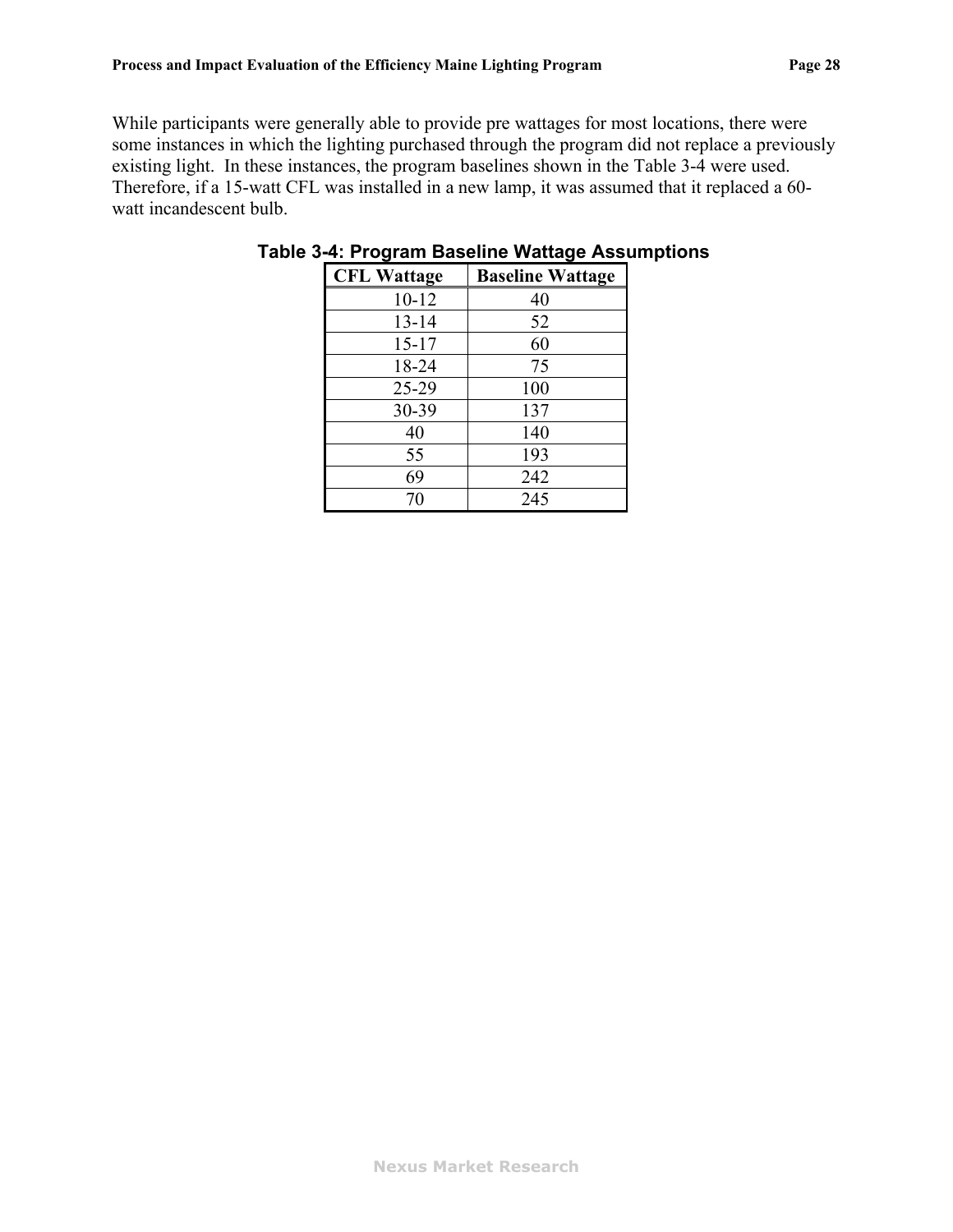<span id="page-31-1"></span><span id="page-31-0"></span>When using short-term lighting loggers, the logged hours must be adjusted to compensate for the fact that people use their lights differently at different times of the year (i.e., more in the winter months and less in the summer months). In order to determine the annual hours of operation, the NMR team used the information provided in [Table 3-5](#page-31-0) from a long-term metering study performed in Massachusetts in 2004 and 2005.<sup>[13](#page-31-1)</sup> Specifically, the long-term study was used to calculate the percentage of total annual hours that fell into each month of the year. These data were used to annualize the short-term monitored data in this study to a full year by multiplying the monthly hours observed in the short-term metering by the fraction of annual hours determined to fall during the same month from the long-term study. In this study all of the metering occurred in January so the raw logger data is expanded to represent an entire month's worth of use and then divided by 9.76% to estimate annual use.

|              |              | 2004-2005 MA Study         |  |  |
|--------------|--------------|----------------------------|--|--|
|              | <b>Total</b> | <b>Percentage of Total</b> |  |  |
| <b>Month</b> | <b>Hours</b> | <b>Annual Hours</b>        |  |  |
| January      | 97.3         | 9.76%                      |  |  |
| February     | 79.9         | 8.01%                      |  |  |
| March        | 87.0         | 8.73%                      |  |  |
| April        | 76.7         | 7.69%                      |  |  |
| May          | 74.7         | 7.49%                      |  |  |
| June         | 71.5         | 7.18%                      |  |  |
| July         | 69.3         | 6.96%                      |  |  |
| August       | 73.5         | 7.37%                      |  |  |
| September    | 79.8         | 8.01%                      |  |  |
| October      | 92.4         | 9.27%                      |  |  |
| November     | 96.8         | 9.71%                      |  |  |
| December     | 97.9         | 9.82%                      |  |  |
| Total        | 996.7        | 100.00%                    |  |  |

| Table 3-5: Monthly Hours of Use from        |
|---------------------------------------------|
| Long-term Monitoring Study in Massachusetts |

Winter peak coincident factors were calculated due to the fact that the metering took place during the winter months. It was calculated as the logged percent on-time between the weekday hours of 5 PM and 7 PM.

1

<sup>13</sup>*Extended Residential Logging Results*, 2005, conducted by NMR and RLW for Northeast Utilities, NSTAR, National Grid, Cape Light Compact, Fitchburg Gas & Electric, Vermont Department of Public Service.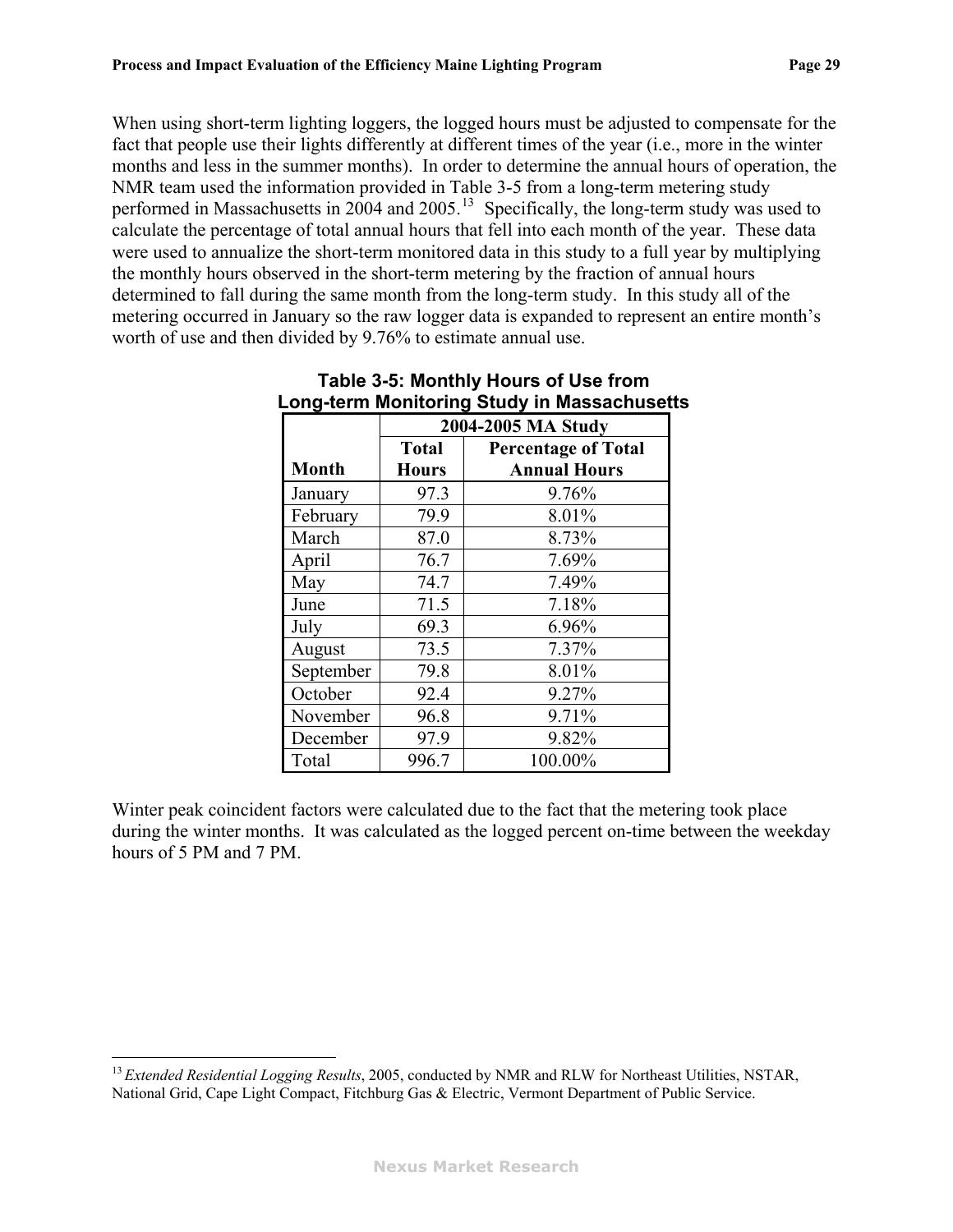# <span id="page-32-0"></span>**4. Process Evaluation**

This section of the report presents the full results of the process evaluation.

### **4.1. Program Development, Goals, and Design**

**Program Development.** In 2002, the Conservation Law was passed in Maine, which shifted responsibility for operating the energy efficiency programs in Maine from the electric utilities to the PUC. The law mandates that the PUC spend 20% on low-income programs and 20% on business programs, which leaves 60% for other programs including the Residential Lighting Program (RLP).

The RLP was launched in 2003 under a one-year interim contract, and APT was selected to operate the program for a period of one year. When the program implementation services were re-bid, the PUC elected to split the contract between Applied Proactive Technologies (APT) and the Aspen (now Lockheed-Martin) team. The APT proposal was perceived to provide stronger field services while the Lockheed-Martin (LM) team was thought to provide stronger marketing plans.

The original program manager from EM did not allow the two teams - APT and Lockheed-Martin (and its subcontractors) to directly communicate. This resulted in some management issues, which have been largely overcome with the shift to a new EM program manager. Staff members report that there is no problem that cannot be resolved and that all staff have been professional. However, one staffer does not believe that the split-contract approach is an effective method for managing the program due to the integration of activities that cross between teams, such as the cooperative advertising.

**Program Revisions**. Several staff members mention that the program began with little marketing or advertising effort but evolved to strongly adopt those tactics in 2005. There were significant marketing and advertising activities in conjunction with the energy efficiency campaign sponsored by the PUC in light of the potential for natural gas disruptions. In addition, one staff member notes that the program has shifted its marketing and advertising concepts from explaining what a CFL is to explaining its uses.

Another change includes the introduction of markdowns through the grocery channels over the past two years. In addition, the program is now working with school, civic, and church organizations who are interested in selling bulbs for fundraisers and other events. This is perceived as another method to reach new customers as well as educating children.

A few staff members mention the introduction of light-emitting diodes (LEDs) for Holiday lights. One staffer believes that there is likely high freeridership in this program, as LEDs had already been ordered by some big box stores and were thus likely to be adopted quickly without the promotion. Another wonders when LEDs will replace CFL technology in the marketplace.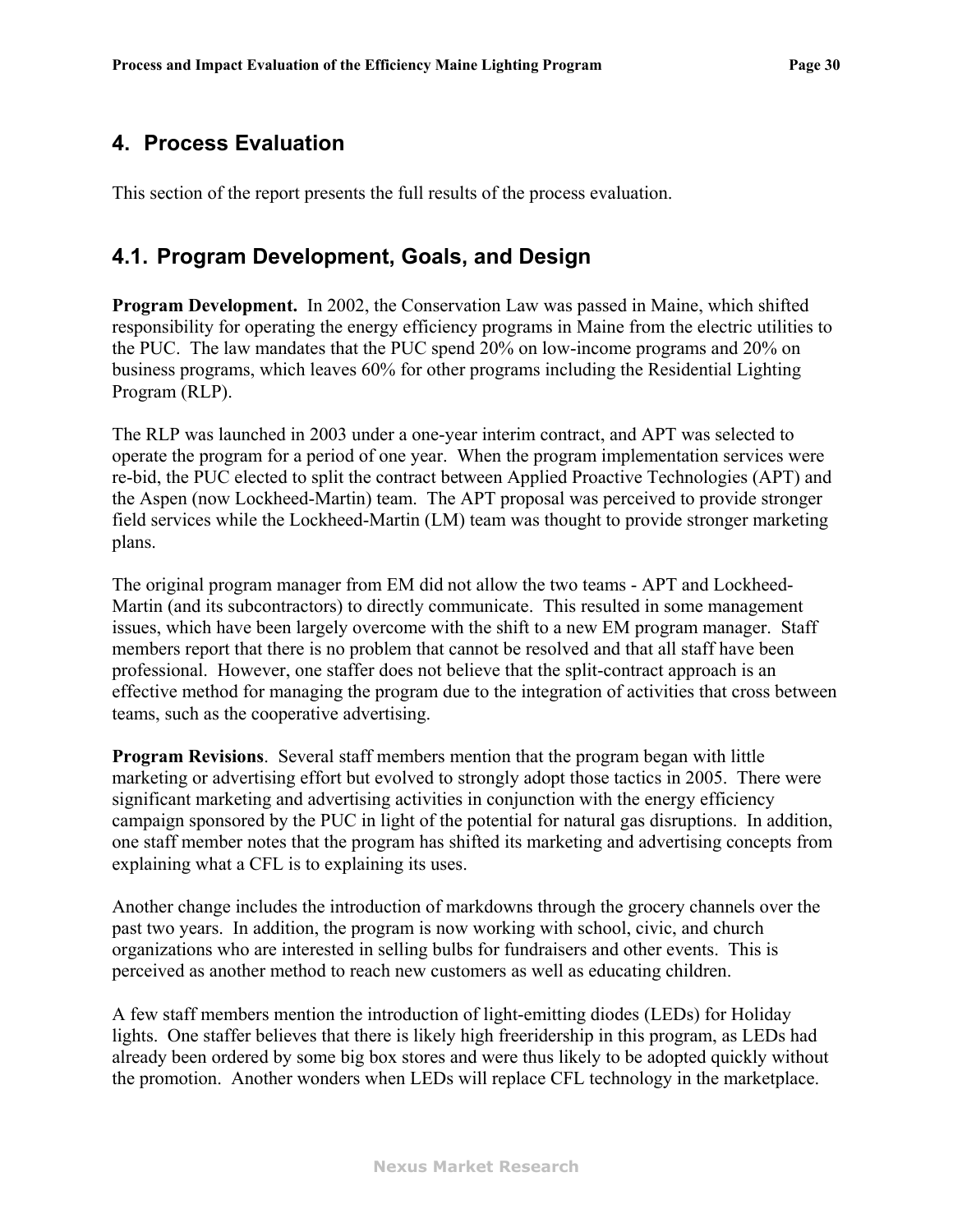<span id="page-33-0"></span>Lastly, a recent change is the shift of the bulb coupon incentive from \$2 to \$1.50 per package, which will further stretch the incentive funding. In conjunction, the coupon is being redesigned to allow the redemption of multiple products per coupon.

#### **Program Responsibilities and Communication**

The EM program manager, who has been involved with the program for about two years, spends about 60% of his time on the RLP and is involved in managing day-to-day program activities, tracking budgets, and collaborating with contractors. In addition, the EM director spends about 15% of his time on the program, including overseeing the program manager and conducting strategic planning. With only five people on staff, several respondents believe that EM itself is short-staffed.

APT provides field services to the retail stores, including the recruitment and enrollment of retail stores, training of retail staff, management of cooperative advertising, support of retail promotions, and negotiation of some markdown promotions. APT has three full-time field staff members located in Maine, a manager, a coordinator, as well as other managerial and administrative staff who are involved on an occasional basis. One staffer believes that the program needs more field representatives.

LM is responsible for overall program administration, tracking, reporting, and project management. They employ one project manager and one evaluation person part-time, as well as data entry staff as needed, and recently hired a Maine-based project manager.

Working underneath LM are L. Goldfarb, Vreeland Marketing, and GDS Associates. L. Goldfarb has one person involved part-time who develops strategic marketing plans and promotional events. Vreeland marketing is responsible for creative development of advertising and POP materials. GDS has three employees involved part-time in the project who are involved in measure screening and planning.

EFI serves as the coupon data contractor, and receives the coupons mailed in by participating stores, then processes the data and mails out checks to stores.

**Communication.** Both the APT and LM teams are in regular email and phone contact with the program manager. All program staff members participate in a monthly 90-minute teleconference to discuss status, updates, and issues. In addition, the LM team members all participate in a weekly meeting in order to coordinate activities. Team members collaborate on issues that overlap – for example, the APT team has worked directly with Vreeland on the redesign of POP materials.

One staffer would prefer that the EM staff maintain open lines of communication with contractors in order to better collaborate, as sometimes contractors are not informed of promotions. In addition, quicker decision-making from EM would also be beneficial.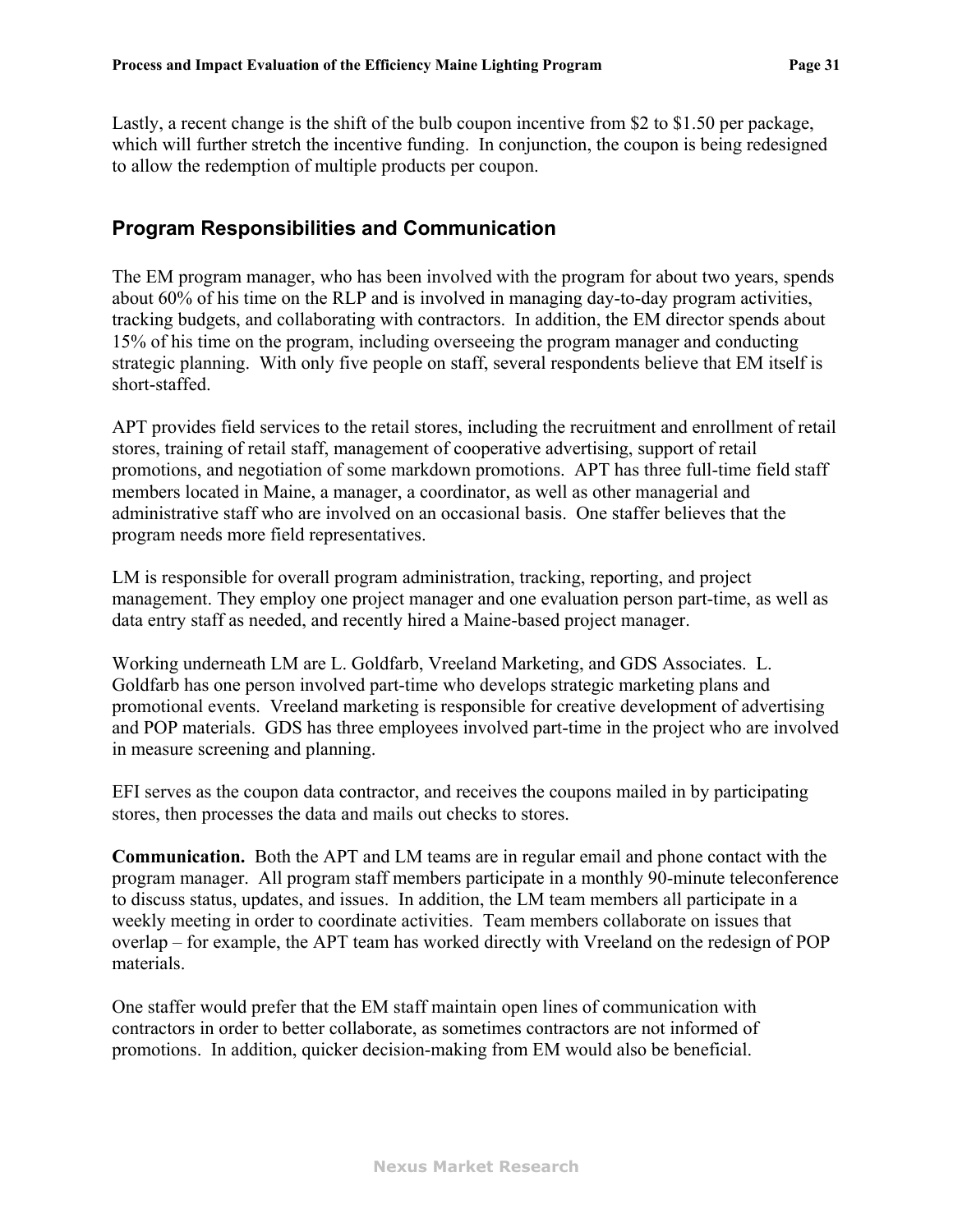<span id="page-34-0"></span>**Interaction with other Programs.** The RLP interacts with the EM Business program because both programs offer incentives for lighting measures; incentives are coordinated to ensure there is no overlap. The Business program offers higher incentives (\$2 per bulb rather than \$2 per bulb package); thus commercial customers are directed there when possible. In addition, the RLP coupon offers an option to indicate whether the product is intended for the home or business of a customer.

#### **Program Goals and Indicators**

Most staff members agree that the goals of the program are to transform the lighting market toward energy efficiency, rather than achieving any specific levels of energy savings or sales volume. Staff believes that the program introduces EM to people, works with retailers to provide a wide selection of CFLs, and educates people regarding the benefits of CFLs. This is expected to lead to CFLs replacing incandescents as the default choice for lighting, according to one staff member. Staff members also mention a variety of benefits of market transformation, including energy cost savings and environmental benefits.

While there are no established annual targets for the program, one goal mentioned by several staff members is installing an average of six CFLs per household in Maine. One staffer mentions that he would prefer not to see rigid targets applied to the program, as the current design allows for flexibility in implementation. However, another staffer would like to see EM more involved in establishing goals for the program, such as volume of products, kWh, costeffectiveness, number of stores participating, and the reach of public relations and advertising. One staff member mentions that the program offers services to all customers in Maine, which allows participation by smaller retailers that might be missed if the focus were purely on volume.

One staff member hopes that the program will be broadened to include other energy efficient products; this expansion would improve recognition of both EM and ENERGY STAR. He hopes that EM will become the source for information about energy efficiency programs in the state, by providing information on residential new construction and other programs such as Home Performance with ENERGY STAR (which is offered by the Office of Energy Independence).

**Indicators.** In order to measure the performance of the program in achieving its goals, staff members mentioned a variety of indicators. In the short-term (1-2 years), the program tracking databases record the proportion of shelf space allocated to CFLs as well as product placement, retailer enrollment and activity, plus volume of products incentivized. Others mention the geographic spread of participation across the state, cost-effectiveness, energy savings, and freeridership estimates.

In the medium term and long term, staff members would like to conduct socket counts and measure hours of use in order to measure the saturation and penetration of CFL products in households. Other items to measure include customer recognition and opinion of EM.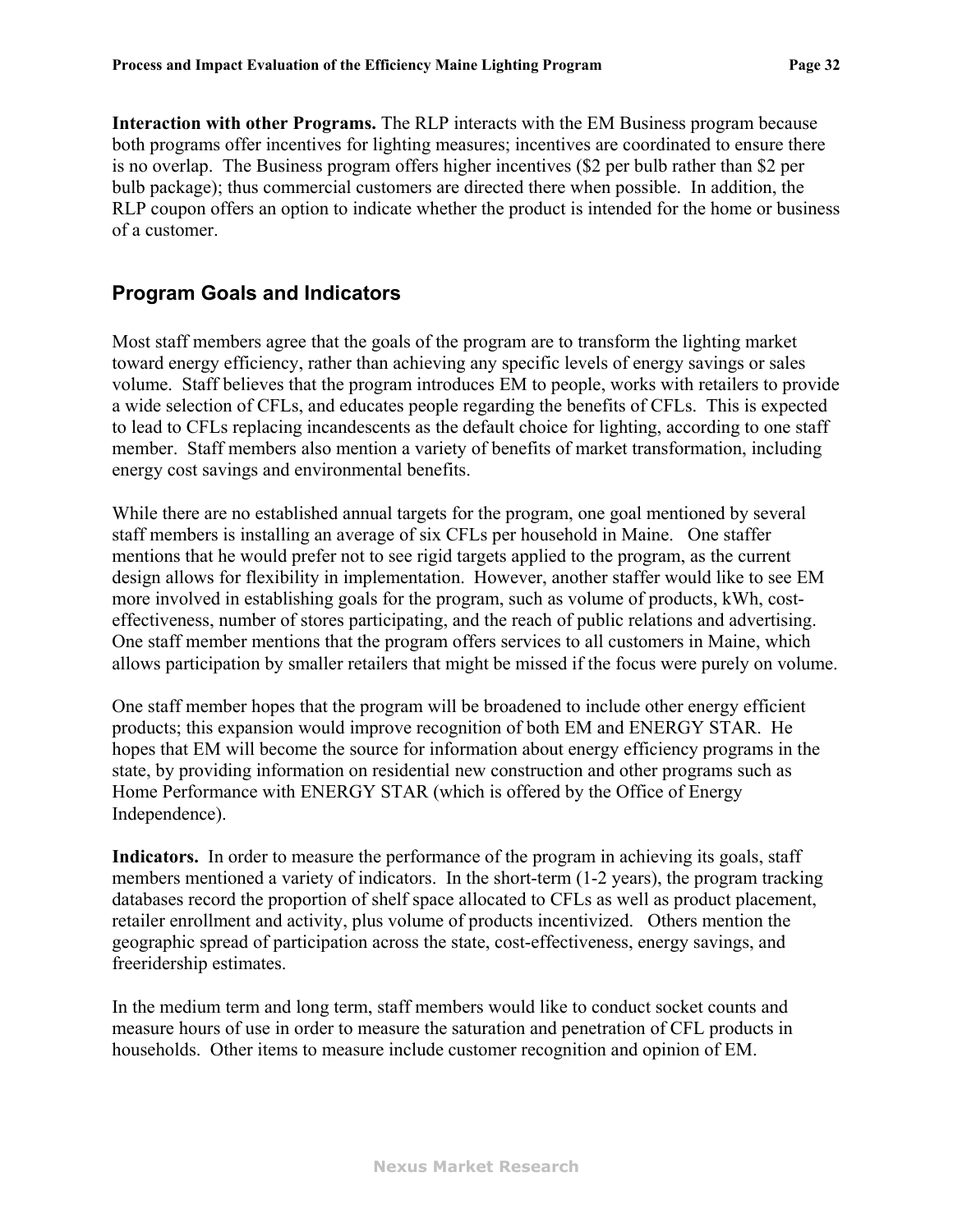<span id="page-35-0"></span>One staffer mentions that establishing targets in such a rapidly-developing market is a challenge. In addition, some staff believe that the program should continue its holistic approach, and work toward overall goals without specific numbers. As the program matures, they believe that opportunities will naturally arise and having the flexibility to pursue them is important.

Another staffer notes that website hits or phone-calls may not be accurate indicators of the performance of advertising giving that some hits are due to staff. In addition, given the wide availability of CFLs now, customers really don't need these resources to purchase them.

### **Program Design**

The program has established coupon incentive levels based on the levels set in other states, and regularly follows the regional meetings of other energy efficiency program sponsors. However, one staffer expressed concern that other states had slashed incentive levels too much and suggests that markdowns provide an opportunity to reduce incentives or provide scaled incentives for different models. Several other staff members note that the program can move products more cost-effectively through the markdown approach.

Most participating retailers believe that the \$2 bulb incentive amount is reasonable and are unsure what the impacts will be of reducing the bulb incentives to \$1.50. However, some think the change will have little impact on sales because the instant redemption aspect of the coupon is more important than the actual dollar amount. Several retailers also believe that the fixture incentives are sufficient too.

One staffer notes that other program sponsors have had some success in continuing sales of bulbs after reducing the incentive to \$1.50 per package. Another staff member recommends dropping the incentive to \$1 per package and providing higher incentives for specialty models. Such an approach, if done through the coupon program, would require alterations to POP materials among other changes.

In contrast, one staff member cites the success of recruiting Wal-Mart and Home Depot into the program as evidence that coupons are probably not needed, because once big box stores are selling CFLs, they are unlikely to discontinue stocking. However, this staffer believes that coupons may still be necessary for specialty models.

**Product Mix.** One staff member would like to see more product variety, including more dimmable and three-way models. However, most note that technical problems still exist with some of the specialty models, according to the PEARL test results and anecdotal evidence. One recommends that the program only incentivize models that have passed the PEARL tests.

In addition, one staffer believes that the "third" level in three-way models is not much different than the "second" level. For dimmable models, another member mentions that customers like the added "warmth" of incandescent dimmables but that CFLs remain at a constant color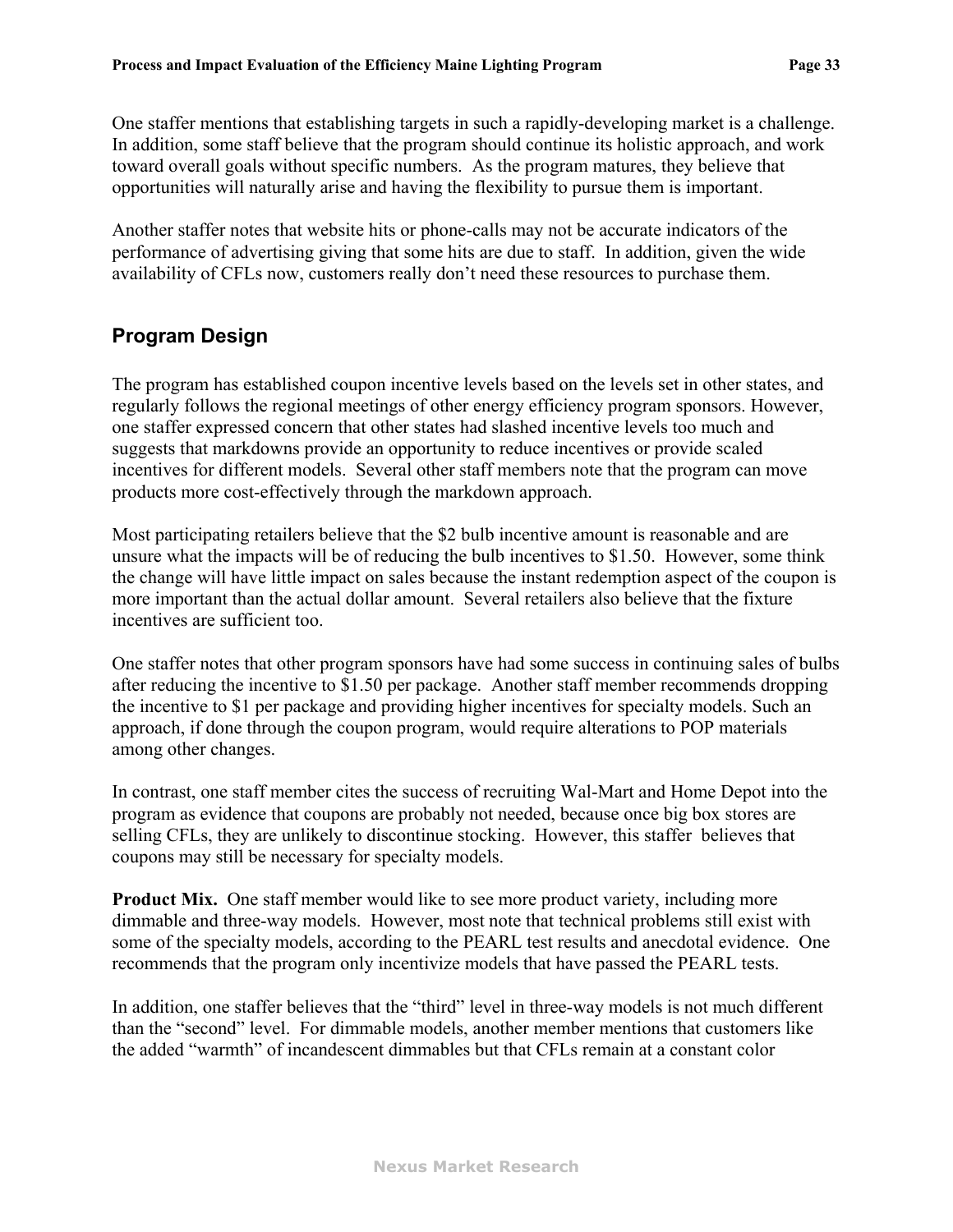<span id="page-36-0"></span>temperature.<sup>[14](#page-36-0)</sup> Both of these indicate that the technologies have not been perfected yet, and that the program should move ahead cautiously, lest there be a repeat of customer problems encountered by the earlier generation of CFL bulbs in the 1990's. In addition, several staff members note that the vast majority of CFL bulbs sold are the 15-Watt spiral models at the 2700K temperature. So these staffers question the value in emphasizing specialty bulbs that comprise a small portion of the market.

However, a few staffers do believe that specialty bulbs are worth promoting. One staffer mentions that the program is purchasing a five-socket light bar for demonstrations – one socket for a dimmable bulb, one for a three-way bulbs, and three for different temperature bulbs. Another staffer suggests renting shelf space at retailers to encourage them to carry specialty models, while another recommends offering specialty bulbs online, which would also offer an avenue for rural customers to purchase products. Others mention that scaled incentives for markdowns might work, though implementing scaled incentives with coupons would be more challenging.

One staff member believes that educating customers regarding color temperatures is important, though another notes the challenge in educating customers in a brief advertisement.

Most participating retailers believe that the current mix of products is appropriate. However, two respondents mention that customers do ask for three-way models. Another retailer reports that customers ask for 200W equivalent bulbs, while one retailer believes that bright lights or daylights, which save energy (with different color rendering) should be eligible for the program.

**Staff Assessment.** Staff members listed a variety of strengths of the program design. One believes that the program is a well-tested, proven model while others note the flexibility of the program to adapt to changes in the market. Another mentions that the program consistently serves the entire state with no exclusions.

Other staff members mention that volume of product being delivered through the program. Two staffers believe that recruiting Wal-Mart to participate in the program is a big "feather in our cap" as Maine is one of the few states in which Wal-Mart participates in a lighting program.<sup>[15](#page-36-0)</sup> Another mentions that the program has a solid advertising and public relations campaign and provides good service to retailers, which all results in good consumer education.

In terms of weaknesses, one staff member mentions that the program is missing the opportunity to install light bulbs in new construction. Another staff member suggests that EM should attempt to get property managers involved in programs as they currently are not eligible for either the residential or the business lighting program. Others mention that the program only emphasizes electric energy savings, and would support expanding into other fuels.

<u>.</u>

 $14$  Color temperature is a measure of the light's color shading: - the higher the number (in degrees Kelvin), the "cooler" - i.e., bluer - the shade.

<sup>&</sup>lt;sup>15</sup> Wal-Mart also participates with Pacific Gas  $\&$  Electric, for example, and is on the verge of cooperating with a wide range of lighting programs as part of their national CFL Initiative.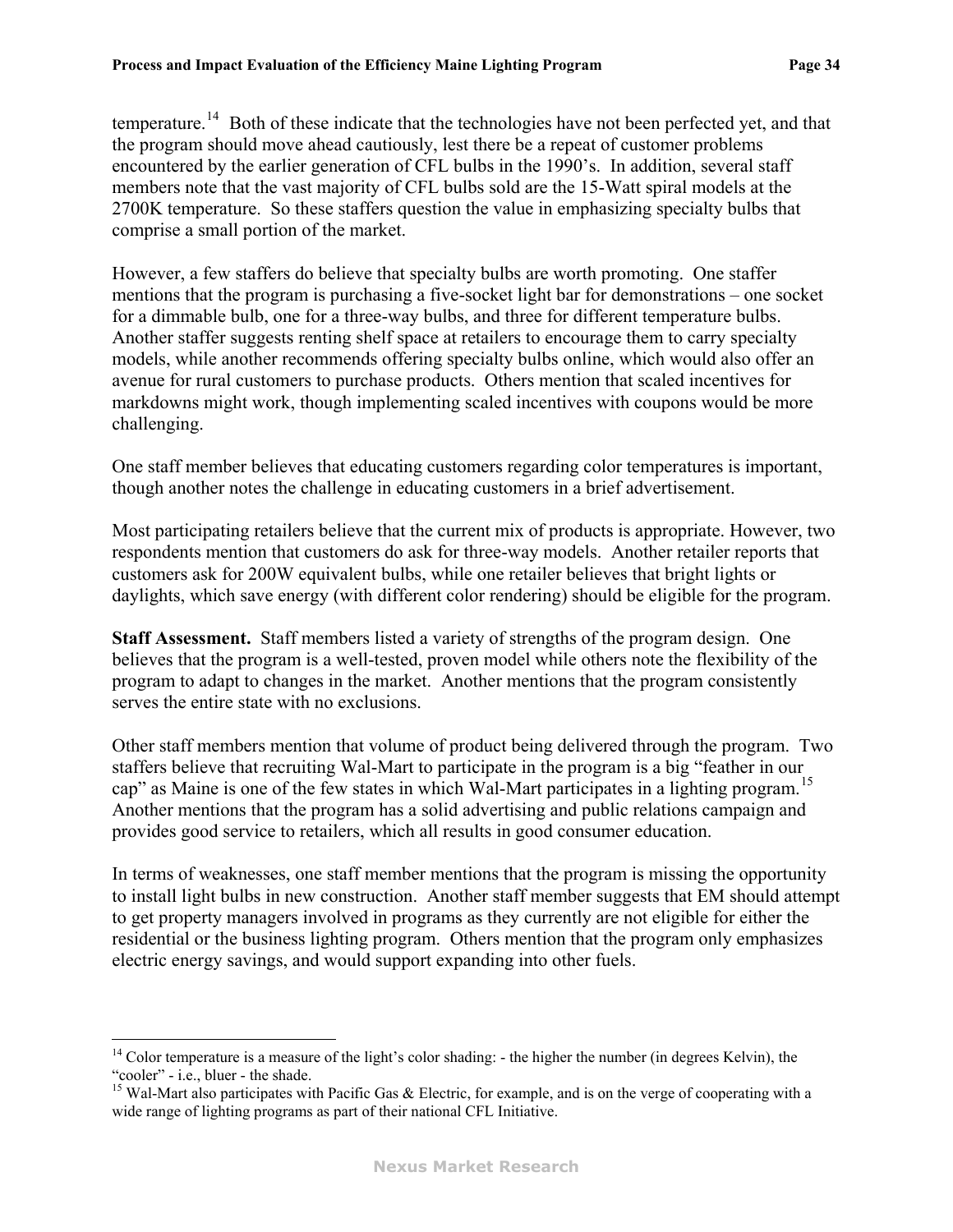One staffer cautions the program to not make design changes solely for the sake of change. He has seen that occur elsewhere; instead the program should plan out changes and recognize that the program is dealing with a market that includes retailers, not just the program.

# **4.2 Participation, Outreach, and Marketing**

Program staff members report a variety of motivations for stores to participate in the program. These include the ability to sell more products and turn a profit, as lighting can be a high-profit item and CFLs are an expanding market. A parallel reason is that their competitors are participating in the program. Other reasons include the publicity and recognition achieved by the connection with ENERGY STAR and Efficiency Maine. Other staffers mention reasons such as the high-quality POP offered by the program, and the fact that the \$2 coupon does not include a service fee and thus the retailers receive the entire amount.

According to the retailers themselves, most report that they choose to participate in the program because the coupons boost sales volumes for bulbs, while some also mention increased sales of other products as well. Similarly, others report that the program advertising draws people into the stores. One respondent believes that the bulbs benefit customers by saving them energy and helping the environment.

**Barriers to Participation.** Several staff members believe that the coupon is a barrier to participation, especially for supermarkets and for smaller stores that don't have the staff to verify the information. In addition, these stores cannot compete on price with the large home improvement chains. For the markdowns promotions, obtaining sales data can be an issue for some retailers.

About one-half of the retailer interviewees did not mention any barriers, and those that did cited a variety of obstacles. Several mention the fact that customers are required to complete a coupon for each bulb they purchase, which can be cumbersome. Others note a variety of other obstacles, including: occasionally running out of coupons, not having enough counter space for several customers to fill out the coupons at once, having to insure the coupon packages for mail delivery, and not having an adequate selection of bulbs from their warehouse.

**Nonparticipating Retailers.** Five of the six nonparticipating retailers are aware of Efficiency Maine and four are familiar with the lighting program. These four respondents report that program staff had visited their store occasionally over the past few years in order to discuss the program. These four respondents are also aware that the program offered coupons for CFL products as well as POP materials.

Two of the stores did not stock CFL bulbs; one respondent from a hardware store says that "it's a small store and there's no room for them." A second respondent (also from a hardware store) says we "don't stock CFL bulbs, and no customers request them. We did stock them a few years back but didn't sell much."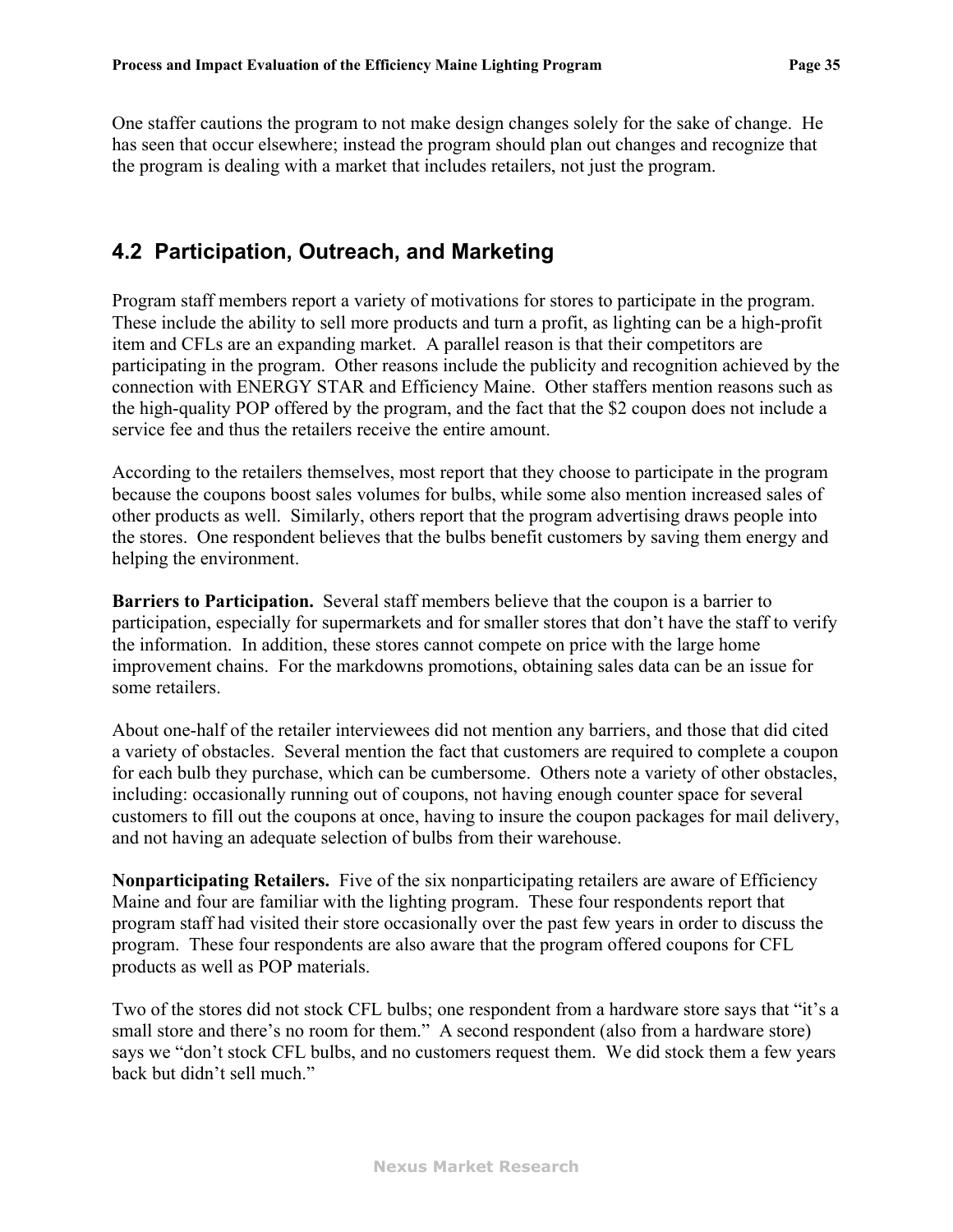The other stores stock CFLs, but typically carry a limited selection. One hardware store respondent says "we just don't sell enough. We have tried endcaps and carry five or six models, but customers are not interested. The price is too high and I don't want to tie up a lot of space for them." Another respondent says that "we are really a lumberyard, and carry few light bulbs – mostly for contractors, drop lights, etc." A respondent from a lumber company says that we "are planning on getting out of the plumbing and electrical business soon, so there's really little opportunity for involvement here."

One hardware store respondent declined to participate in the program because we "sell few CFL bulbs so I thought it was a waste of my time and their time [to join the program]. I've only ever had one guy come in and ask me about them." Another respondent says "those bulbs are quite expensive, and our customers just can't afford them."

Only two of the six respondents expressed any interest in joining the program. One reports selling "a lot of LED Christmas lights this year. I didn't know that Efficiency Maine offered coupons there, so I might be interested in LED coupons next year. [However] I don't want to do a lot of paperwork for nothing. I already do enough paperwork for the state for nothing." Another respondent says that we "began carrying CFLs about three months ago. We didn't carry them earlier because our wholesale price was higher than the retail price at Wal-Mart. [However], recently our vendor has offered CFLs at cheaper prices so we started stocking them." He was interested in joining the program.

# **Outreach**

The program has three field representatives who are currently serving the maximum number of stores each can handle – about 100 stores per representative. The program may be adding a fourth rep for the six-month contract extension to support the fundraiser groups and other upcoming promotions.

Most retailers are recruited through the program via cold calls, store visits, and letters; some stores are recruited through their corporate contacts. According to program staff, nearly all potential stores have been contacted at least once by program representatives. The two supermarket chains that participate in the markdown program were recruited through existing contacts with the manufacturers who supply the supermarkets with lighting products.

Program staff reports that retailers like the field representatives, and they have heard no complaints. The interviews with participating retailers support this opinion, as all respondents were satisfied with their field representatives. Store respondents were asked to rate their field representatives, on a scale of 1 to 5 where 1 is the lowest and 5 is the highest, regarding four characteristics: well-informed, helpful, courteous, and professional. All respondents gave their representatives a 4 or 5 on each characteristic. They report that the representatives provide "excellent service," inform them of new products, market news, and promotions, and are always available to answer questions. One respondent says that his representative is "enthusiastic, knows his stuff, always answers our questions, and makes sure we have the right products and coupons." Others mention that their representative "suggested we carry other models that have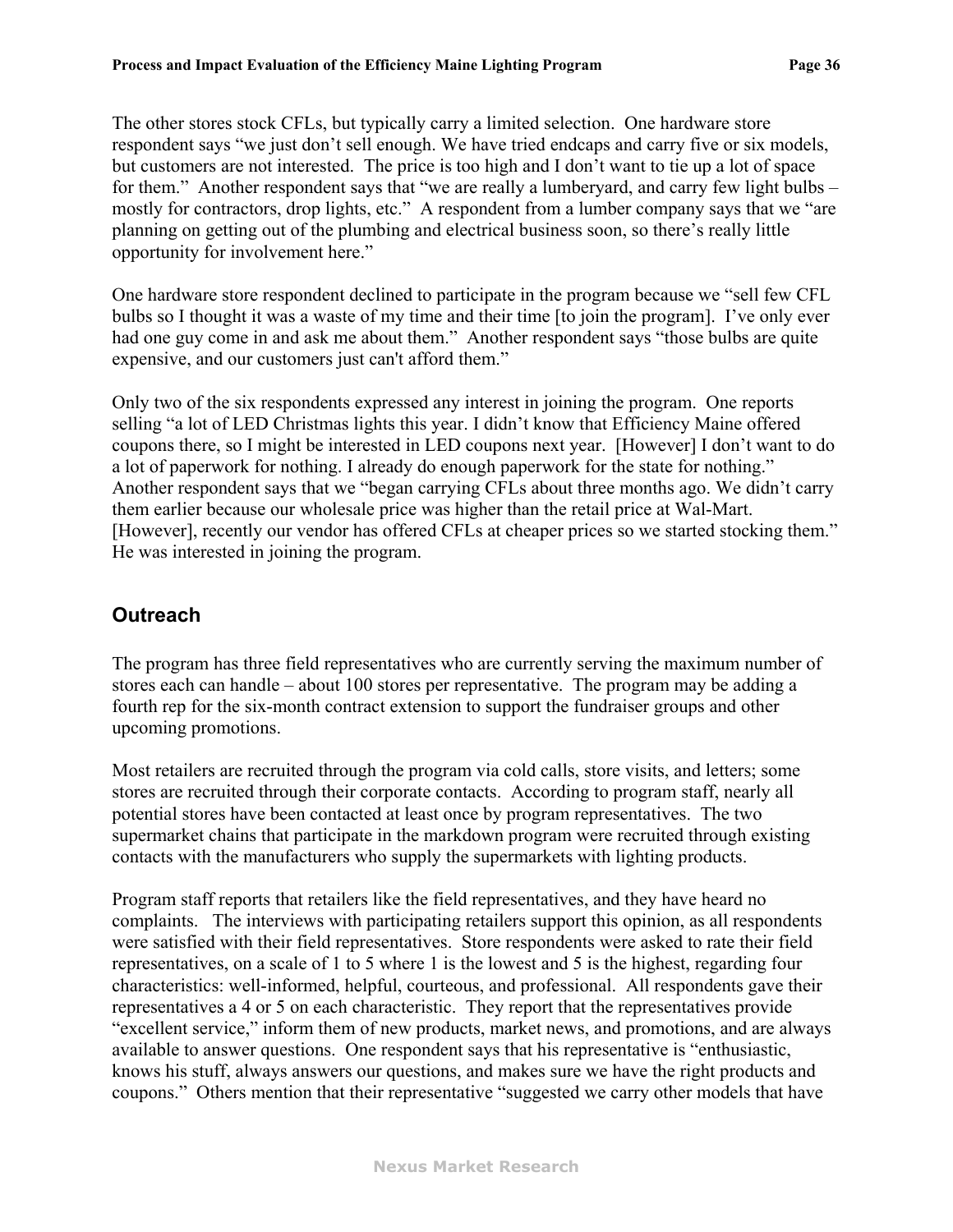sold well" and participation in home shows which "at first we were skeptical but has been a big success."

According to program staff, most stores are visited about once per month, with the large volume stores receiving more frequent visits. Retailers are satisfied with the frequency of visits; some stores are visited several times per month while others are visited every few months. One respondent reports that their representative will come within one day if called.

Four of the participating retailers report that they have made suggestions to staff regarding the program: two have mentioned allowing multiple products on a single coupon, another mentioned paperwork issues, and another suggested ideas for other bulb models. They report that staff have been receptive to their suggestions.

**Training.** Because sales staff positions are inherently high turnover, the education of sales staff is a continual issue for the program. Mystery shopping visits to participating stores have found inconsistent knowledge of CFLs and the program, across many different store types. One staffer mentions that Home Depot staff received EM lapel pins to recognize that they have undergone a 90-minute training session.

All participating retailer respondents are either 'satisfied' or 'very satisfied' with the staff training provided by the field representatives. They report that their field representatives keep them abreast of the program and new products, answer questions, provide training to new employees, and check on coupons. One respondent said "I couldn't answer your questions without the training" and another said their field representative helped them understand the difference in quality between various brands of CFLs.

**Staff Assessment.** Most program staff believe that the current level of involvement by retailers is sufficient; given the variety of products offered by these retailers, CFLs garner a reasonable amount of shelf space and support. Retailers are now more educated, though some are more active in promotion than others. One staffer notes that it requires tremendous effort just to get in the door at some retail stores; Wal-Mart being a prime example. In addition, some staff members cite the diversity of retailers involved in the program as a strength - including hardware, supermarkets, home improvement, and discount retailers. Several stores that are targeted for recruitment include Target, Hammonds, and drug store chains.

While one staffer mentions that the program recently obtained an agreement with the Maine Association of Grocers to support their stores through Maine, he also cautions that the program may soon reach a ceiling in terms of store enrollment.

### **Marketing**

The program utilizes a variety of methods to market to customers, including advertising via television, radio, and newspaper – particularly during the 10% Challenge and Save A Watt campaigns during the Fall and Winter of 2005-2006. One television advertisement won an award at a New England Association of Energy Service Professionals (AESP) meeting. This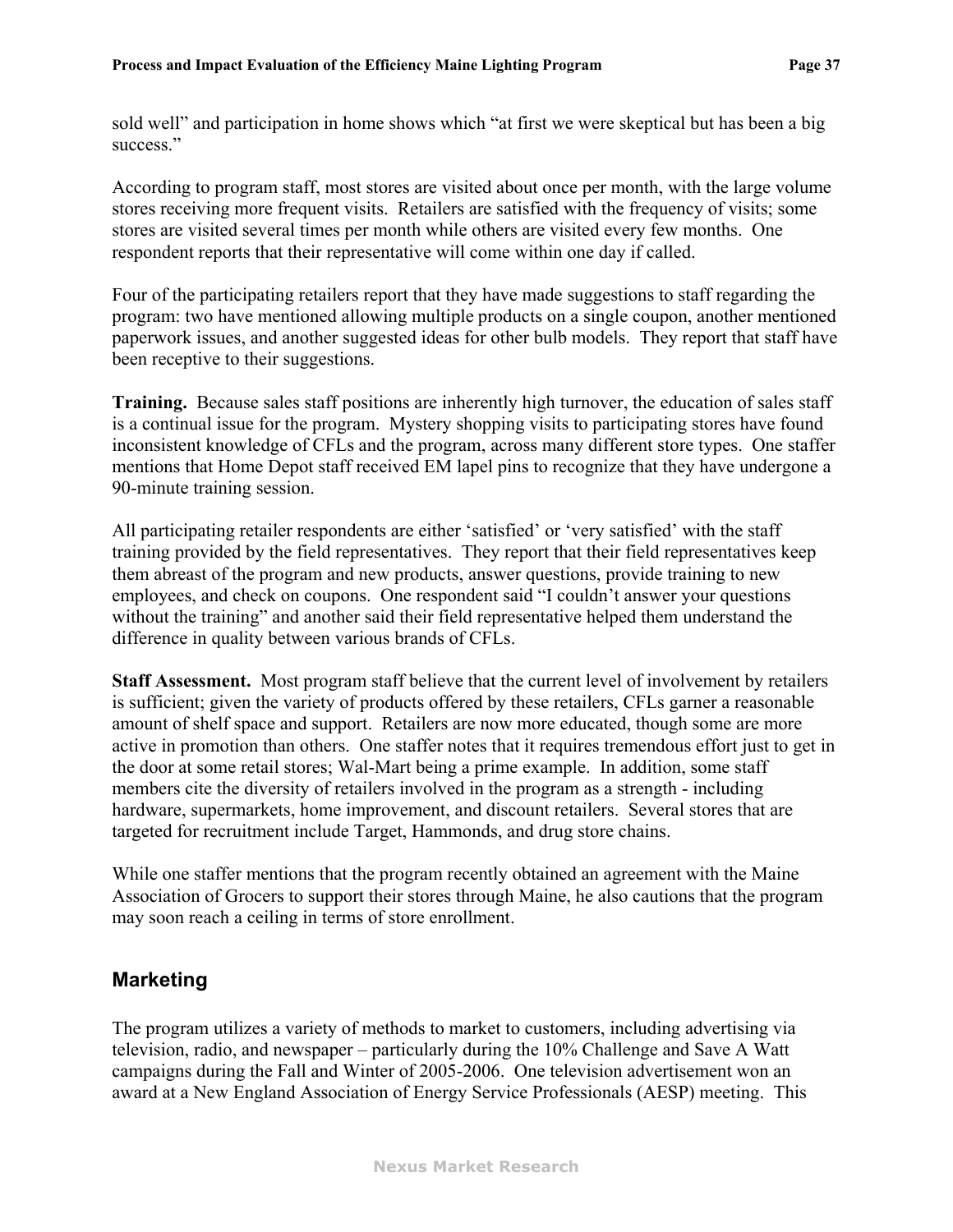campaign challenged customers to reduce their home electricity consumption from the same month in the previous year in order to be automatically entered into a drawing to win \$1,000 toward the purchase of ENERGY STAR appliances. This campaign was boosted by the participation of the Office of Energy Independence and funding provided by the default electric service supplier Constellation Energy. Because of the impacts of Hurricanes Katrina and Rita on natural gas supply, ISO-New England asked states to save energy in order to prevent natural gas blackouts during the winter.

According to staff, there have been spikes in website hits and coupon usage after such advertising. In addition to traditional advertising, the program also sponsors 'counter days' at participating stores where representatives will speak with customers and hand out information. The program has also sponsored a booth at home shows in Portland, Auburn, Bangor, and Lewiston-Auburn. Customers can learn about the program at the booth and purchase CFL products from Aubuchon booths located at the same event. In this case, staff uses a tally sheet which allows customers to purchase up to 24 bulbs each, rather than the usual coupons.

The program has also conducted outreach with various organizations, including landlords groups, churches, Elks clubs, low-income groups, and Bath Iron Works employees, among others. In addition, several staff members note that the coupons and POP materials located inside stores is also a form of marketing. Lastly, the EM website and 1-800 phone number also serve to reach customers.

The program also is conducting the LED Holiday lights campaign by providing the LED light bulbs to decorate ten Christmas trees across the state. Fire chiefs also were mailed information about the fire-prevention benefits of LED lights.

**Retailer Marketing.** Because corporate staff handle marketing and advertising activities, several participating retailers were not familiar with marketing and advertising strategies and thus were unable to answer questions on this topic. However, six stores report participating in some type of joint promotional activities with the program – primarily the in-store 'counter days' as mentioned above. One respondent mentions that his company has also partnered with Efficiency Maine at home shows as well as the torchiere turn-in events that operated several years ago.

All retailers are 'satisfied' or 'very satisfied' with the promotional support they have received through the program. They say the counter days have garnered new customers and sold many more bulbs than usual – ten times more according to one respondent.

Of those respondents familiar with their stores' advertising activities, most report that they do not specifically advertise for CFL bulbs, rather they rely on in-store materials such as endcap displays plus POP materials, coupons, and stickers displayed on the shelves. However, two respondents report including CFLs in their store flyers because of the coupons and customer requests; they did not do this advertising before joining the programs. One store usually features whichever CFL bulb is offered at the best price.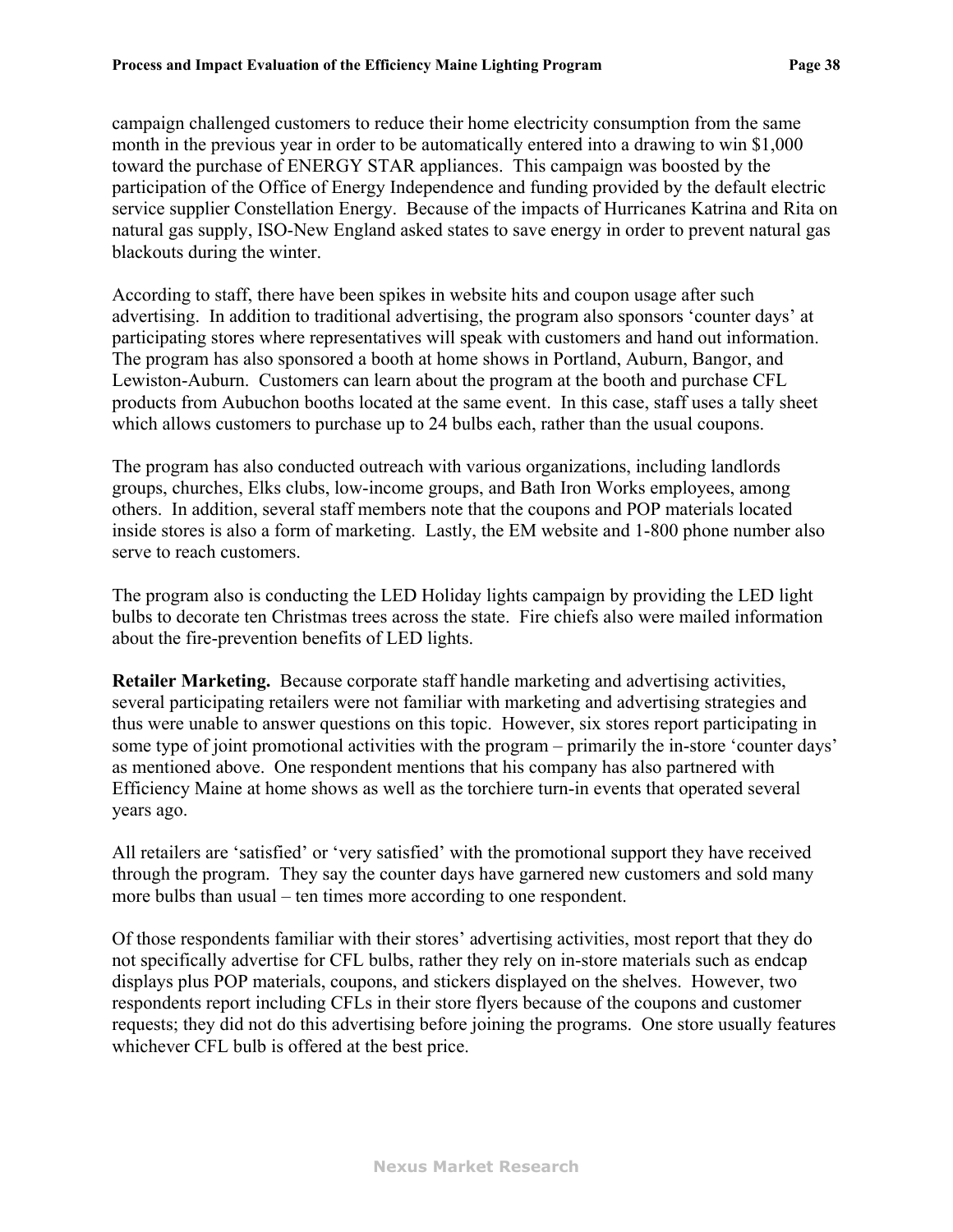**Point-of-Purchase Materials.** All respondents to the participating retailer interviews are 'satisfied' with the program POP materials; they say the materials are up-to-date, eye-catching, and work well. Most respondents believe that all the POP materials provide a good package, and cannot cite any specific items that are particularly useful or not useful, since, as one respondent said, customers "won't tell you that particular material influenced them." However, a few respondents mention specific items that seem to work, including the meter display that tracks the electrical usage of a CFL bulb compared to an incandescent bulb, aisle markers, and a banner that displayed the annual energy savings for the entire nation if a certain number of people installed CFL bulbs.

Some retailers report that the POP materials and coupons are self-explanatory and that customers do not need much persuasion to purchase bulbs. Others report that their staff will talk with customers about the coupons, the energy savings, the longer lifetimes and then they can usually convince customers to purchase CFLs; one mentions that "X CFLs are equivalent to *Y* incandescent bulbs because of longer lifetimes." Others tell customers to earn back their tax dollars from the state through the coupons or ask customers (who intend to purchase incandescents) why they are not purchasing CFLs.

Most staffers also believe the POP materials are attractive and educational. One staffer mentions that the POP materials were becoming stale after three years in the field, and the program team has worked for the last six months to revise the materials in order to maintain a fresh look. Another staffer suggests tailoring the POP materials to different retail sectors.

**Cooperative Advertising.** Several staffers note the lack of uptake for the cooperative advertising. One program staff member believes that the slow uptake for the cooperative advertising is due to the low cap (\$2,000) which is too small for the larger stores. In addition, some chains (including Aubuchon and True Value) are already placing CFL ads into their monthly flyers, so this staffer believes there is no reason to offer cooperative advertising to them. In addition, most chain and cooperative stores coordinate their advertising at the regional level, so placing ads just for Maine poses a challenge. In contrast, at the local chains and independent stores the management often does not have the expertise or time to write their own advertising materials.

Lastly, the cooperative program can be a cumbersome process – the advertising must include the EM logo and disclaimer which presents additional obstacles. In general, if store managers ask for the cooperative funding then it's provided. Occasionally the field reps will push cooperative advertising but with little success. However, if more promotions occur next year, then this staffer expects to see more requests for cooperative advertising. Supermarkets and independent stores could be targets for future cooperative advertising efforts. One staffer believes that the split-contract arrangement may affect the lack of uptake in cooperative advertising; another staffer suggests that the cooperative advertising could be improved by establishing a retailer advisory panel.

Only one participating retailer respondent participated in the cooperative advertising initiative. This respondent ran a newspaper ad and received a reimbursement check from Efficiency Maine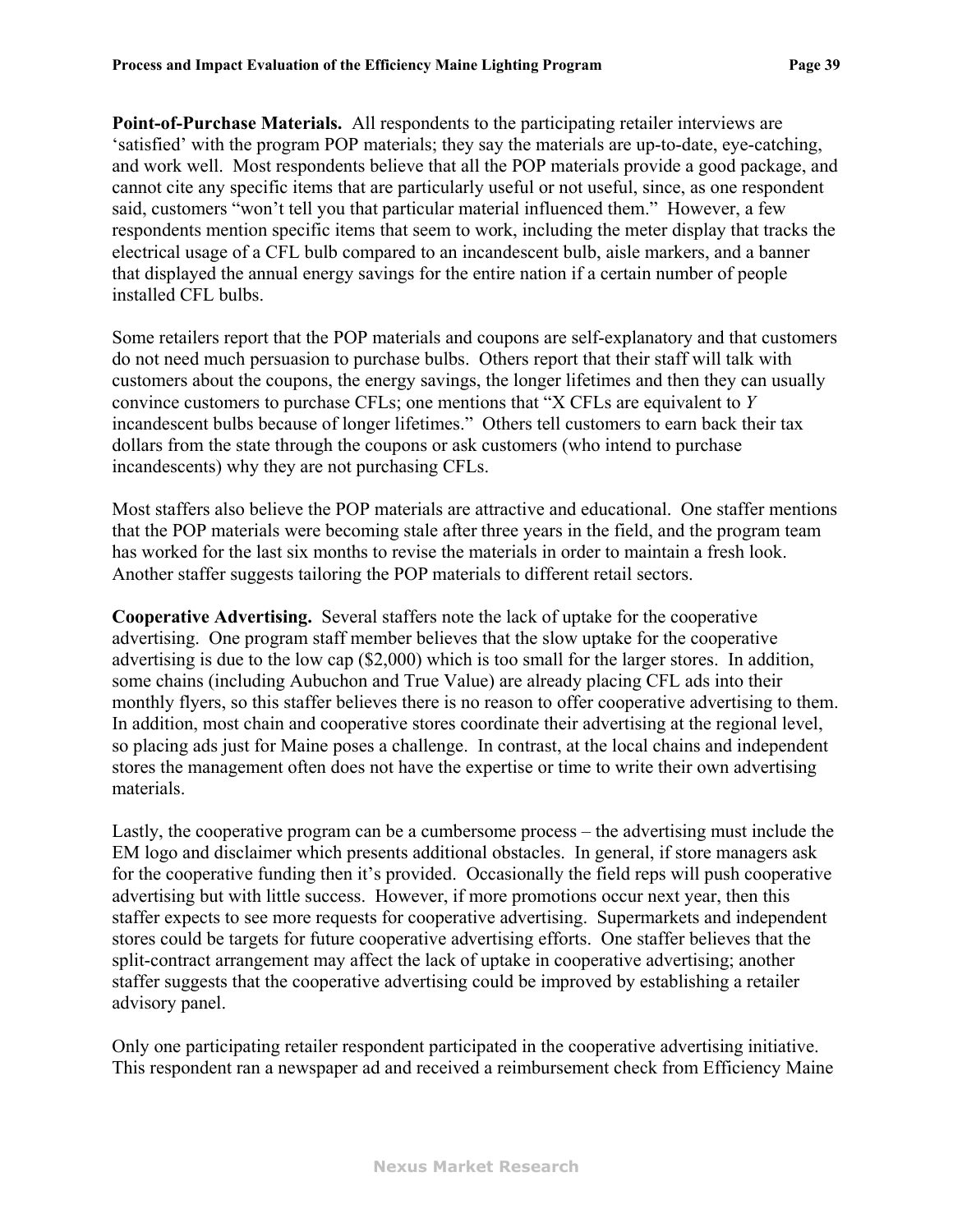after providing the field representative with a copy. He was very satisfied with the cooperative advertising and reported "no problems."

**Staff Assessment.** Most program staff members believe that the marketing and advertising strategies are creative and eye-catching. Several mention the large media buy that occurred last year as particularly successful, although one staffer notes that the materials need to remain fresh in order maintain their effectiveness. Another mentions that the PUC barred TV advertising before election day, even though October is a key month for light bulb sales; this restriction may have negatively affected the impact of the fall advertising campaign.

Other marketing and advertising suggestions include the following:

- Conduct web-based advertising in order to reach a younger audience.
- Mail a vendor newsletter to participating stores.
- Conduct cross-promotions with participants from the business program, such as sales of CFLs to employees in the cafeteria of a business that underwent a lighting change.
- Develop materials that convey the message that energy efficiency does not mean "giving" up."
- Do more localized advertising, as most advertising have been statewide to this point.
- ! One staffer mentions that the program has done little in conjunction with the *Change A Light, Change the World* campaign other than issuing press releases. He hopes to coordinate more with the campaign next year.
- Provide a free energy column to newspapers and publications.

However, one staffer thinks that it would be valuable to conduct a critical analysis of the overall marketing strategy, especially whether TV advertising is an appropriate venue for the program. This staffer suggests that earned media and environmental challenges (such as selling CFLs at Earth Day events) could be more cost-effective. Another member questions the value of mass market advertising when the majority of bulb purchase decisions are made inside the store. They note that POP materials, especially endcap displays, serve as a form of in-store advertising and that manufacturers would pay for such display space. Others believe that the experience of the field reps and their training of retail sales staff is important, which effectively serves as an extension of the sales force by introducing EM and CFL applications.

# **4.2. Program Delivery and Impacts**

Nine of the ten participating retailers believe that nearly 100% of customers fill out the coupons when purchasing ENERGY STAR bulbs. Several retailers report that their staff will fill out coupons for elderly customer or those buying many products, and allow customers to use envelope stickers as long as they contain all the required information. However, one retailer reports that customers only fill out coupons in about 70% of situations due to the nuisance of completing the form at the cash register. Another reports that customers occasionally return products to the shelves because they do not want to fill out multiple coupons.

Most retailers are not familiar with submitting coupons and receiving payment because their corporate staff or other employees handle this task. Of the four respondents who were familiar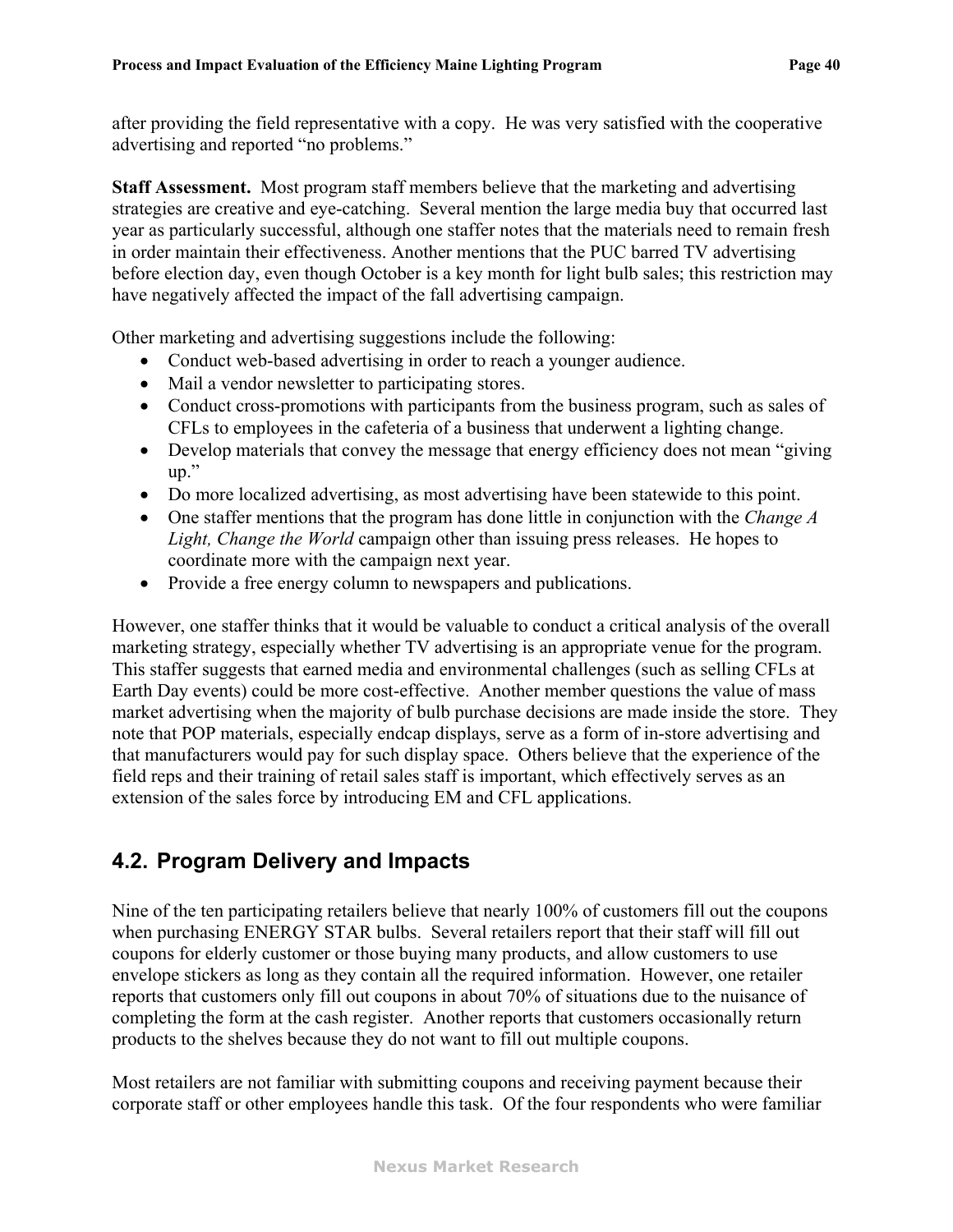with coupon processing, all were either 'satisfied' or 'extremely satisfied.' They have encountered no problems and payment is received within three to eight weeks. One retailer reports that, at the beginning, some coupons were returned because they were not filled out completely or correctly, but they have not had issues since then. Another reports that the coupons are occasionally returned because there is a PO box number on the coupon. According to the program contractor, coupons do not require street addresses so this retailer may be mistaken.

**Markdown Program**. Maine Hardware was the first store to participate in the markdown strategy, and they now offer several common bulb models with markdowns and the specialty models with coupons. Both of the supermarkets – Shaws and Hannaford – were enrolled into the markdown initiatives through existing contacts with their lighting suppliers – Sylvania and Phillips, respectively. Each of these stores was opposed to the idea of having customers filling out coupons in their aisles; thus markdowns were the only avenue to gain access to these stores. Other stores, such as Aubuchon and CVS, have also expressed interest in markdown initiatives; an MOU was nearly signed with CVS last year.

One issue that has arisen in markdowns is the recognition of Efficiency Maine in sponsoring the markdown initiatives. Stickers the say "Courtesy of Efficiency Maine" are required on the packages, although Shaws opted to have a third-party label the products, and not all have been properly labeled. In contrast, Hannaford has their supplier label the products at the factory in China, and has not encountered any issues. In the future, the plan is to insist that attribution to EM is present through stickers or signage.

One staffer notes that supermarkets are challenging to deal with, as the Hannaford buyer has recently reduced their markdown orders. Hannaford also had problems with an EM newspaper advertisement run last fall that included a free coupon for customers A disclaimer was planned for the ad in order to notify customers that they cannot redeem the coupon at Shaws and Hannaford, but Hannaford refused to allow use of their name. Hannaford was then inundated with requests from customers with the coupon, even though they were not eligible.

Only one interview was conducted with a retailer who participated in the markdown program. This respondent was 'extremely satisfied' with the markdowns, saying that it is "fantastic" and "sales are phenomenal." He reports that there was initially a problem stocking the markdown products because they did not anticipate the long lead time required. Otherwise, he has not encountered any issues with stocking eligible products.

**Resources.** Most program staff members believe that program resources are sufficient, and that the program is well-staffed and that demand is probably growing faster than the budget. One staffer suggests that more in-house staff at EM would be valuable, though more field representatives would also be beneficial. However, staffing requirements depend on how aggressive the program is - if it remains at a low-scale effort then current staffing may be adequate.

Several staff members note that the program is reducing the coupon incentive and is contemplating a shift toward greater reliance on marketing. Such marketing could possibly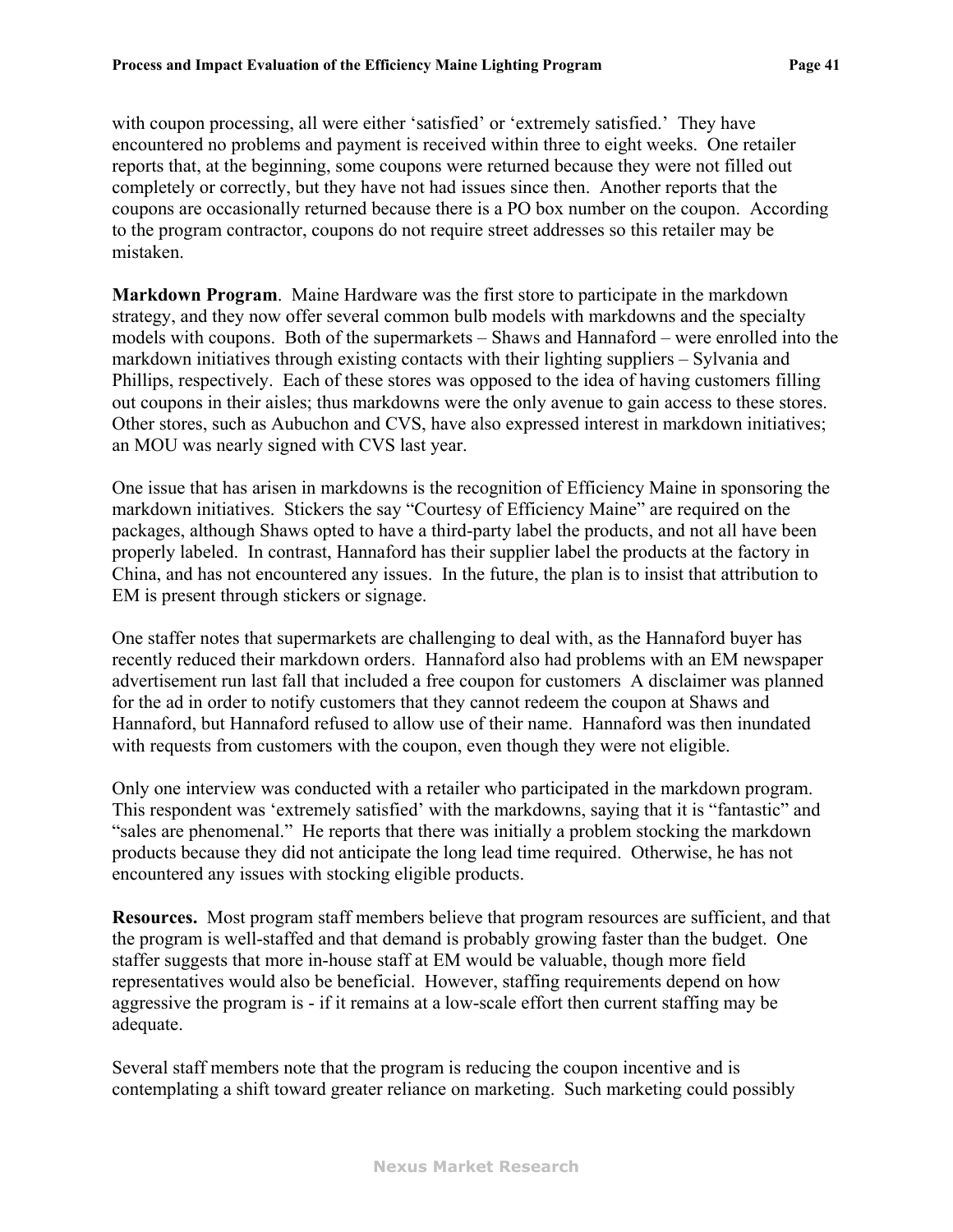include more emphasis on fixtures and education of customers. However, another notes that it's become more difficult to do public relations now, as CFLs are "not news anymore."

Most staff members believe that the mix of resources allocated to coupon and markdown approaches is reasonable. Neither strategy works in all situations because some stores prefer the coupons (smaller stores), while others prefer the markdowns (i.e., supermarkets); thus the program should use the opportunities wisely. While markdowns are more cost-effective, they do not provide customer data. One staffer notes that markdowns tend to exhaust funding more quickly than coupons do, which could lead to budget issues even though it may maximize overall sales. Thus, the current approach of offering year-round coupons supplemented by selected markdown events seems reasonable. Staff notes that the program has explored efforts to expand the markdown program with other chains, such as CVS.

**Tracking.** Through the coupons, the program currently tracks the number, manufacturer, model, and wattage of the product as well as the name, address, phone number, email, and home/business of the person purchasing the product. The purchase date has been included on the coupon for the past several years. The markdown program provides far less data – only the number of bulbs sold, store locations, and dates. The shelf inventories conducted by APT also serve to provide data on the stocking practices of retailers participating in the program. In addition, the program has sponsored focus groups, occasional mystery shopping visits to participating stores, and reports on website tracking.

One staff member suggests that the program should designate a central repository for all of the EM program data. In order to remain on the cutting edge of best practices, another staffer would like to benchmark the program against other programs from Efficiency Vermont, Wisconsin Focus on Energy, etc. in terms of cost-effectiveness.

**Quality Control.** The program initially limited customers to four bulbs per person, but recently increased that figure to 24 because the limit requires enforcement by retailers, which was difficult to monitor. In addition, the initial limit on fixtures was also four, which was recently increased to 12 so that new construction projects could outfit the entire house. One staffer believes that as long as the bulb or fixture is installed in Maine then the limits are irrelevant. According to another staffer, in situations where the limits are exceeded the purchaser is usually an apartment building owner.

Another QC process is the retail staff training done by field representatives to ensure that the coupons are filled out completely and legibly, which serves to promote accurate data collection. In addition, if it is unable to process coupons, EFI will return them to stores.

The mystery shopping visits also provide information on the display of POP materials and the knowledge and promotion of retail staff. Lastly, EM is a member of PEARL, which tests CFL products and provides results to members on failure rates for tested models.

**Staff Assessment.** One staffer says that the program "works," and another says that the program is moving customer to use CFLs, and that CFLs are "no longer a mystery." Another mentions that the program has improved cost-effectiveness over the past three years. However, one staff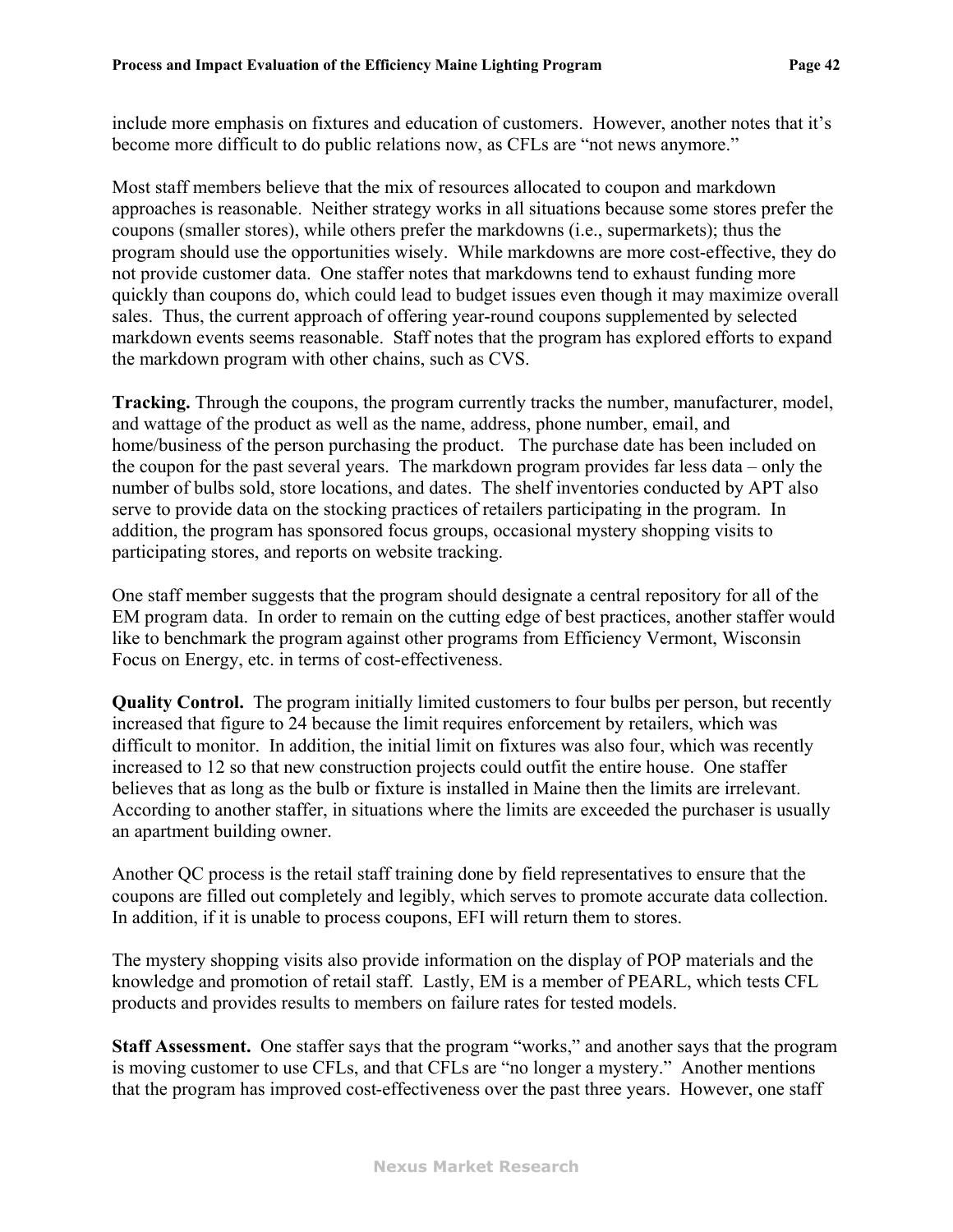<span id="page-45-0"></span>member thinks that the geographic distribution of coupons may favor the more populated regions.

One staffer believes that the program contractors have not submitted ideas for design changes or program improvements over the past several months, possibly because they are preparing for the upcoming RFP. This sentiment was echoed by one contractor who preferred not to discuss some potential ideas.

**Program Impacts.** Several program staff members note that standard CFL bulbs are now widely available across Maine, although relatively few stores carry specialty models. One staffer notes that Home Depot recently revised their lighting displays, and that Wal-Mart is stocking more bulb models now too. Several note the tremendous increase in bulb sales over the past year as the single piece of evidence that illustrates the impact of the program in Maine<sup>[16](#page-45-0)</sup>. Note that the surge in CFL sales may have been influenced by national efforts, such as Walmart's pledge to annually sell 100 million CFLs by 2008. Anecdotally, other staff members report seeing CFL bulbs installed in more homes, and occasional talks with retail staff also indicate higher sales.

*Stocking Impacts.* All participating retailers report that they now stock more CFL bulbs than before they participated in the program. A few stores report they did not carry CFLs until joining the program, a few more have seen a moderate increase in stocking – roughly 10% – while one reports quadrupling the shelf space devoted to CFLs. A few respondents report that they can "hardly keep up" with stocking the bulbs and note that CFLs now garner endcap displays.

Only a few stores report that they have reduced their inventory of incandescent bulbs. These stores now stock more CFL models, at the expense of incandescents. However, most respondents report that their stores still stock the same number of incandescent bulbs, and have just expanded their CFL space.

*Sales Impacts.* All retailers report that the program has boosted their sales of CFL bulbs, to varying degrees. Two respondents say their sales have increased "ten-fold" and others report the impact has been "tremendous" and "enormous." A few mention a more moderate increase – one says about 10%-20%. One manager notes that "people would not be half as interested without the coupons; we would see a dramatic drop." Another reports that before the program they were not selling CFLs, but now sales have shifted from incandescents to CFLs.

All respondents report that the ratio of CFL to incandescent sales has gradually shifted in favor of CFLs over the past few years. Four stores report that they sell more CFLs than incandescent bulbs, three report higher sales of incandescents, and three respondents could not provide an estimate. The four stores that report higher CFL sales cite CFL-to-incandescent ratios from 2:1 to 20:1. One respondent mentions that they hardly move incandescents anymore, unless they are very inexpensive, whereas they hardly sold any CFLs before the program. Another says they would sell 99% incandescent bulbs without the program. The three stores that report higher incandescent sales cite CFL-to-incandescent ratios of 1:3 to 1:8. They mention that some

 $\overline{a}$ 

<sup>&</sup>lt;sup>16</sup> The EM program incentivized 151 thousand CFLs in 2005 and 738 thousand in 2006.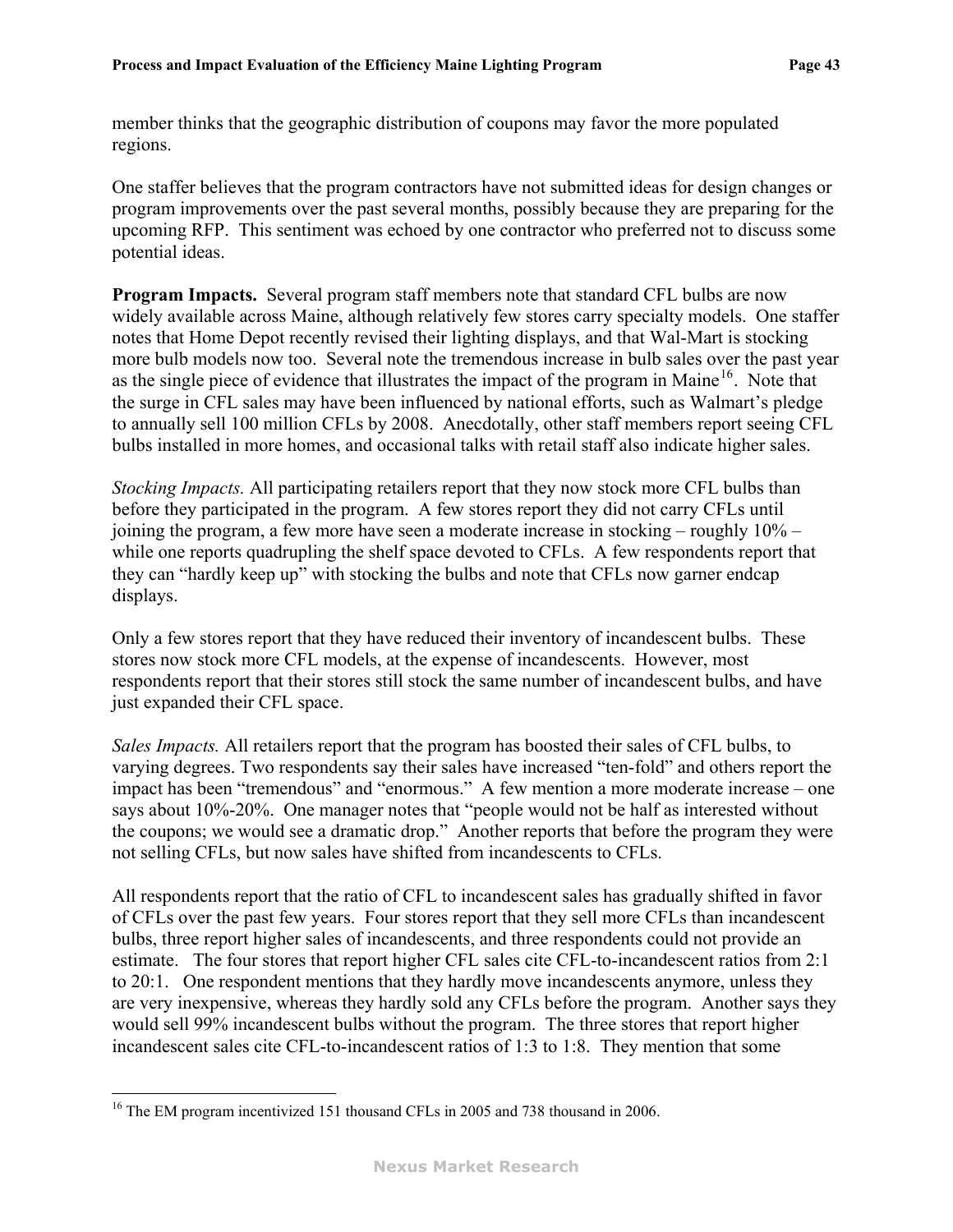customers do not understand CFLs and that incandescents are still cheaper although the coupons do spark the curiosity of the customers.

Most retailers report that a four-pack of incandescents costs between \$1.29 and \$2.69, while CFLs cost, after the coupon, \$1-\$2 each in multipacks and \$3-\$5 for single bulbs. Aubuchon presents one exception to this trend, as they offer single CFL bulbs for \$0.29 after the coupon. Most participating stores do not stock non-ENERGY STAR CFL bulbs, with the exception of some specialty models.

**Fixtures.** Almost all program staff members believe that the current fixture approach is not working well, and that the program is merely offering fixtures now but not emphasizing them. Several staffers believe that attractive styles and good quality of fixtures is not available yet, and a few suggest that the program should work with fixture manufacturers and distributors.

Several note that the program once offered an initiative that incentivized lighting showrooms to stock CFL fixtures, which was discontinued after slow sales. Others mention that fixtures sales have been stagnant nationwide and that other lighting programs are encountering the same issues. One staffer notes that, in other states, the only time fixtures have sold in large quantities is when low-end fixtures are almost "given away."

Several staff members doubt whether the program should devote significant resources to fixtures. As one staffer questioned – "is it cost effective to offer \$12 per fixture and \$2 per bulb package?" Several mention that focus group research (conducted in Maine) found that some customers equate pin-based fixtures to "Betamax" technology and thus are reluctant to invest in a purchase. Others note that it is much more difficult to persuade people to replace fixtures than bulbs, and that replacement pin-based bulbs are difficult to find in retail stores. One staffer believes that the concern about customers unscrewing CFL light bulbs is not justified, as people generally don't unscrew bulbs if they are satisfied.

However, staff members do suggest a variety of options for promoting fixtures. Several staffers suggest that the program should encourage lighting showrooms to stock a diverse array of stylish CFL models, possibly through offering salesperson incentives. However, another staffer notes that there are few showrooms in Maine and that the home improvement centers serve as the major supply network for fixtures. One staffer suggests that the program offer a mail catalog in order to promote fixtures while two staff members mention that the new GU-24 fixture specification may boost fixture sales.

A few staffers suggest that the program educate builders and remodelers in order to influence the remodeling and new construction market. Such an approach would involve discounts on the bulk purchase of selected fixture models popular in remodeling and new construction. However, other staffers do not believe such as approach would succeed. They note that the new construction market in Maine is relatively small; thus there are few large builders to partner with. In addition, most homes are custom-designed (as opposed to spec-built), so the homeowner or decorator selects the fixtures, and not the builder.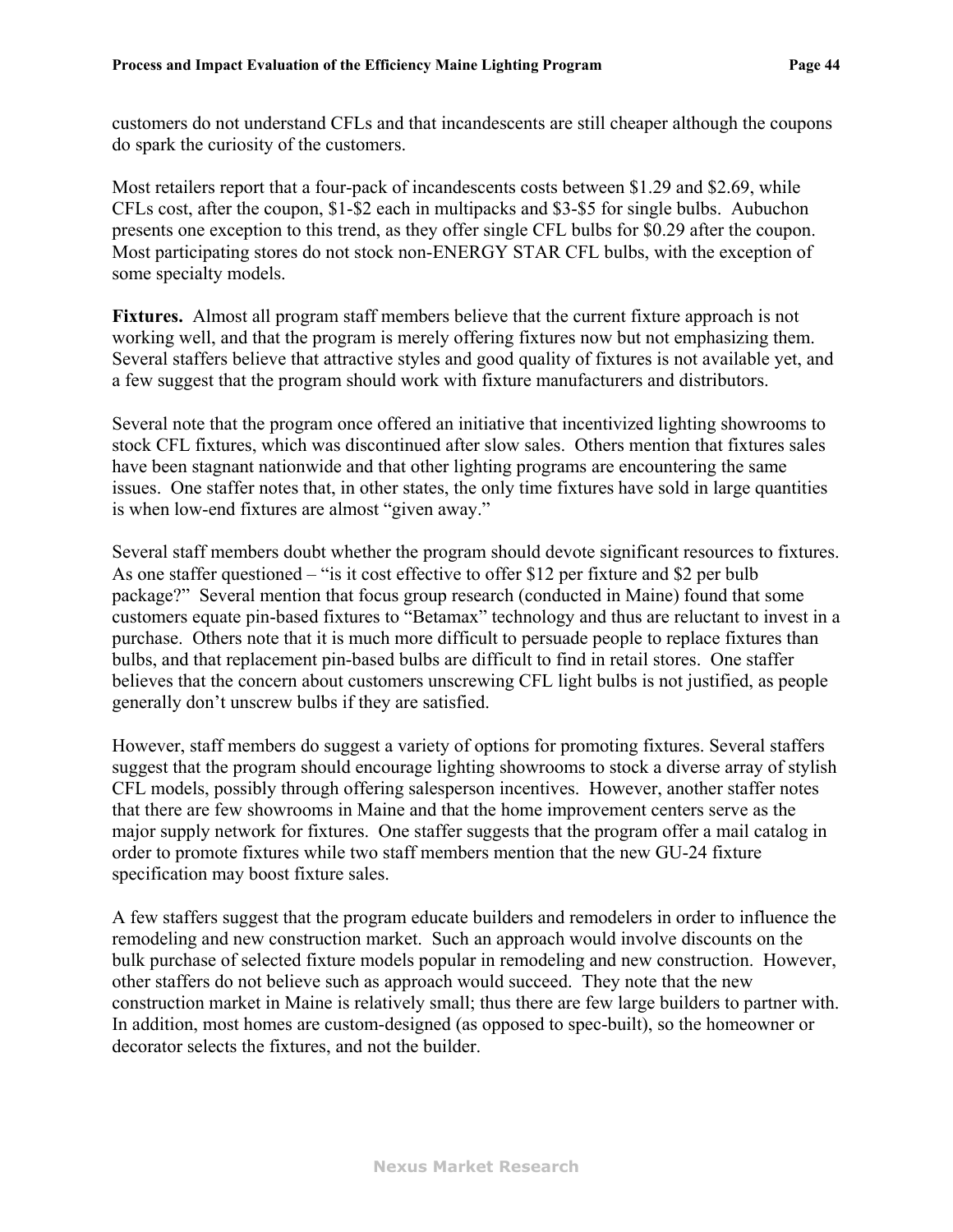*Participating Retailers.* Only six of the ten participating stores stocked CFL fixtures. In addition, several of the stores only carried a few CFL fixture models and thus were not able to provide much information. Lastly, because of time constraints in conducting the interviews, some fixture questions were skipped in order to focus on bulb and program-related question that were considered more important. Thus, the participating retailers provided limited information on fixtures.

Several retailers believe that customers purchase the CFL fixtures due to the \$12 coupon itself, rather than the energy savings. Several report that pin-based replacement bulbs are not always available, which presents an obstacle to fixture sales. Two respondents report that CFL fixtures, after the \$12 coupon, can be cheaper than comparable incandescent models by \$10 to \$15. Both stores report that customers who purchase CFL fixtures are satisfied, and they have experienced no returns.

One store has doubled the shelf space devoted to CFL fixtures, although the space is still not large – maybe four feet wide. This respondent believes that the coupons have occasionally swayed someone who was leaning toward an incandescent model. The other store now carries a few more models (three), and has sold a "little bit" more since joining the program.

One respondent reports that CFL fixture sales have increased over the past few years, while two report that demand has not increased. The one respondent who notes an increase believes that the energy efficiency message promoted by the program has helped boost demand.

These retailers do not expect that customer demand will increase in the future. They note that customers do not want to replace light fixtures unless an existing fixture fails, there is a remodeling project, or they are building a new home. In order to boost demand, one suggested placing endcap displays at very low prices. Another suggested that the program could sponsor in-store demonstrations.

All four stores report that they sell more incandescents than CFL fixtures, with estimates ranging from 2:1 to 50:1 in favor of incandescents. One respondent says that "sales have never been very good" while another says "fixtures don't move as much as I think they should, even though we have a big display at the front."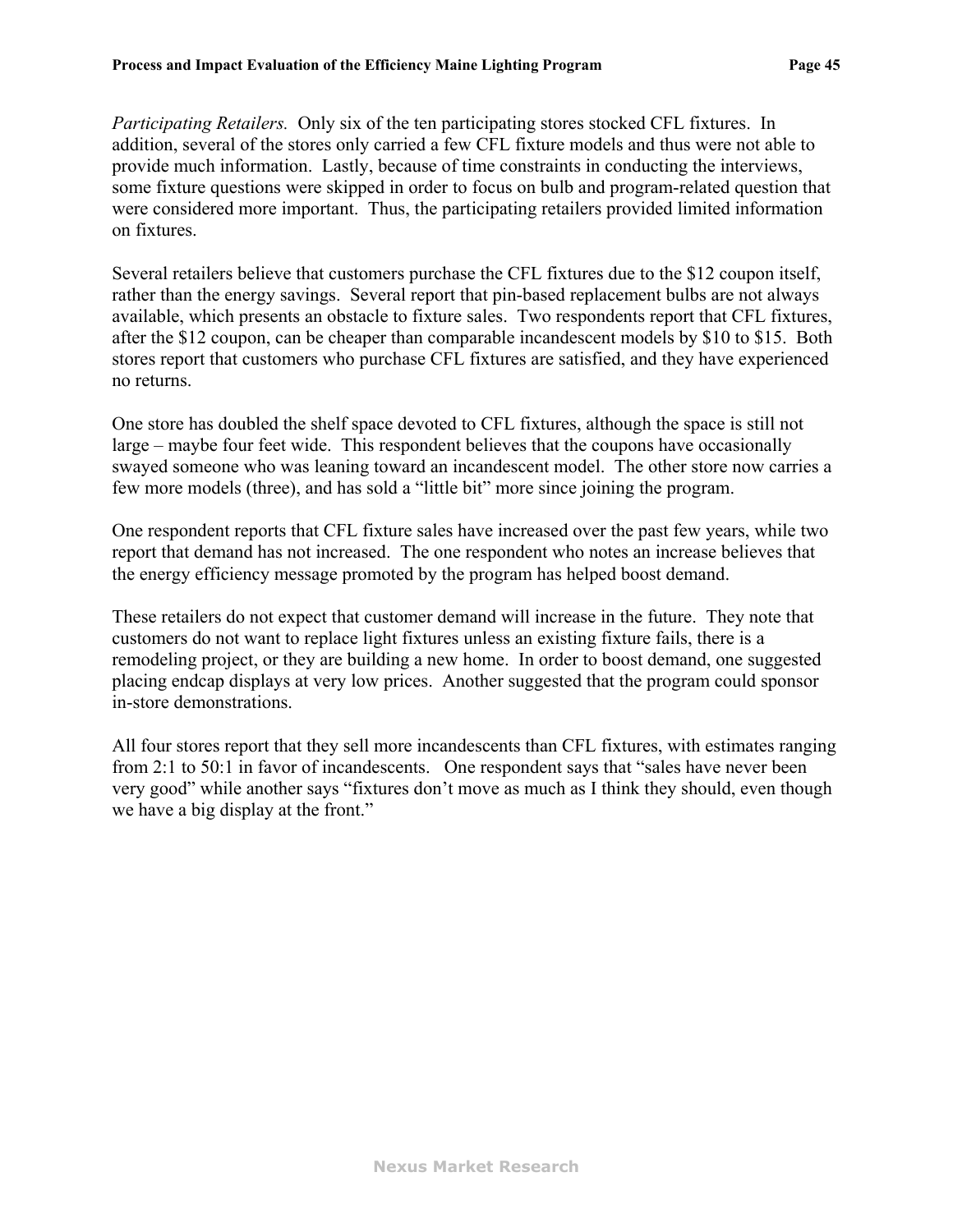<span id="page-48-1"></span>**Sales Comparison at Aubuchon Stores in Maine.** The 2002 evaluation of the Efficiency Vermont lighting program collected sales data for ENERGY STAR CFL products from five Aubuchon stores in Maine in order to provide a point of comparison for sales data collected at comparable store in Vermont.<sup>[17](#page-48-1)</sup> These data were collected from corporate staff for most of the year 2000 and all of 2001 and are displayed in [Table 4-1.](#page-48-0) For the same five Aubuchon stores, program coupon redemptions from the EM program for 2003-2006 are also displayed; these data assume one bulb per coupon, because Aubuchon has primarily sold single-packs according to program staff.

At these five Aubuchon stores, sales of CFLs increased over five-fold between 2001 and 2003, then doubled in 2004, and quadrupled in 2005 and again 2006; overall CFL sales increased from 134 in 2001 to nearly 33,000 in 2006. However, note that this increase has occurred during a period when national sales of CFLs have increased as well. Compared to bulbs, sales of fixtures at the Aubuchon stores increased less drastically - from 26 in 2001 to 144 in 2003; since then the volume has fluctuated.

### <span id="page-48-0"></span>**Table 4-1: Comparison of CFL Product Sales at Five Aubuchon Stores in Maine**

|                  | <b>Sales Data</b> |      | <b>Program Coupon Redemptions</b> |       |       |        |  |
|------------------|-------------------|------|-----------------------------------|-------|-------|--------|--|
| Product          | $2000*$           | 2001 | 2003                              | 2004  | 2005  | 2006   |  |
| <b>CFL Bulbs</b> |                   | 134  | 835                               | 1,617 | 7.772 | 32,883 |  |
| Fixtures         |                   | 26   | 144                               | 213   | 180   | 259    |  |
| Total            |                   | 160  | 979                               | .830  | 7,952 | 142    |  |

\*From the second quarter of 2000.

 $\overline{a}$ 

<sup>17</sup> *Phase 1 Evaluation of the Efficiency Vermont Efficient Products Program*. XENERGY, 2002. Prepared for the Vermont Department of Public Service.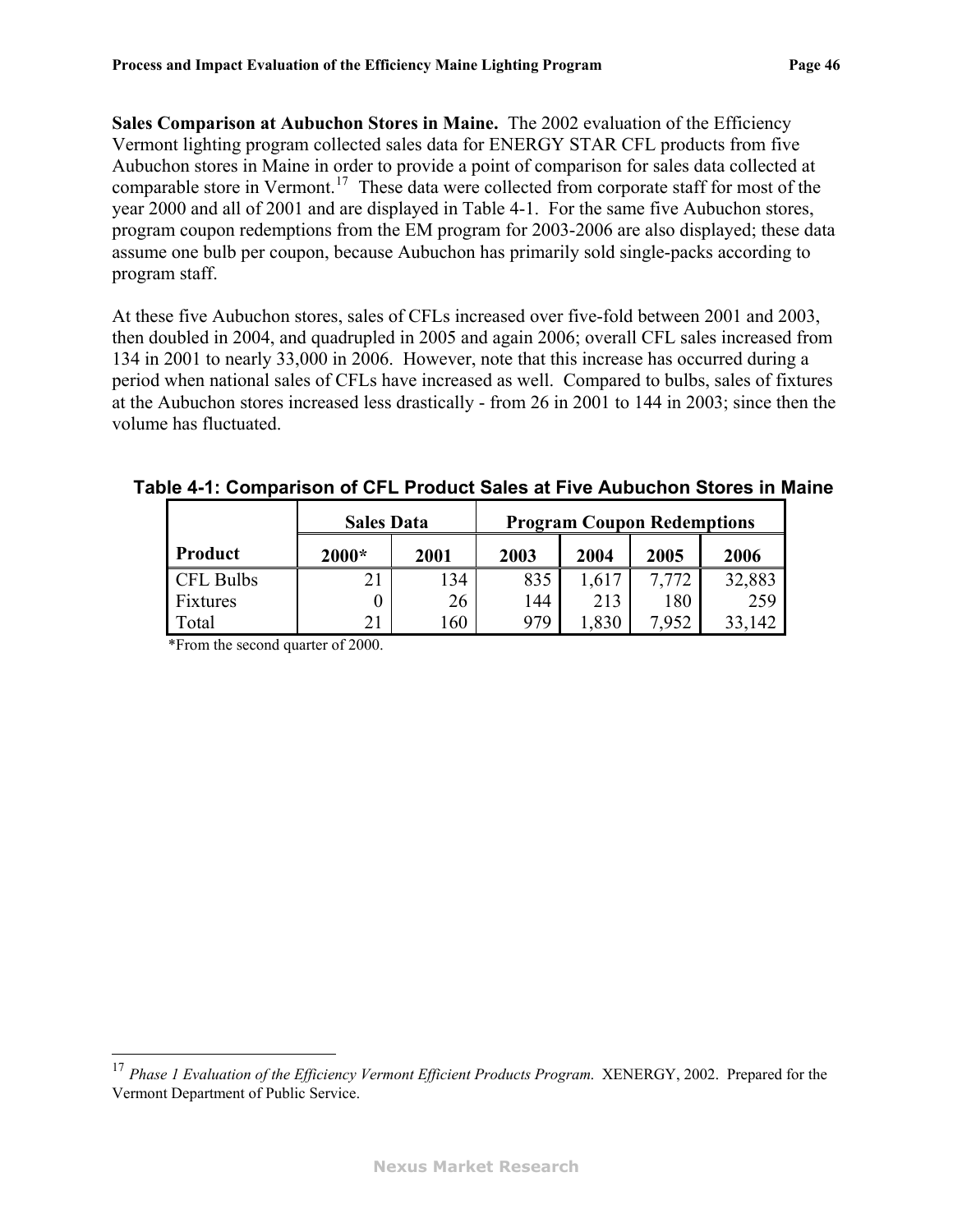### **4.3. Staff and Retailer Program Assessment**

This section provides an overview of the program strengths and weaknesses, according to program staff and participating retailers.

**Strengths.** Program staff members mention a variety of strengths of the RLP including the development of "a public face" for EM, as it is the only mass market program. Thus the program sells energy efficiency and ENERGY STAR to customers in addition to CFLs.

Several staffers cite the fact that the program sold a large volume of products last year at a reasonable price, and one notes that the program seems to be operating smoothly on "autopilot." Other staffers mention the creativity of the marketing team and the commitment of staff, which has paved the way for a good distribution of sales across the entire state. In addition, one staffer mentions the depth of community involvement and commitment to outreach, including fire chiefs, LED Christmas tree displays, home shows, and marathon sponsorship.

Others mention the fact that the program is consistently implemented statewide. Another staffer cites the cost-effective design of the program, which serves as a model example of the government helping people and promoting energy efficiency and environmental stewardship.

Several mention the strong involvement of retailers, and one respondent thinks that the program has engaged the market in a flexible manner and developed real partnerships with retailers and manufacturers. They believe it has been one of the more successful regional programs due to its willingness to adapt to the market and strong, experienced management who understands industry and has realistic expectations.

**Suggestions.** Program staff offers a variety of suggestions when asked to provide overall suggestions for the program.

*Program Expansion.* Most staff members believe that the program should expand into other opportunities beyond bulbs, such as other ENERGY STAR appliances. One believes that it is a missed opportunity not to promote other ENERGY STAR products, having already established relationships with retailers. Other suggestions include a refrigerator pick-up program and an ENERGY STAR homes program; one staffer suggests a direct-install program. Several staffers suggest expanding into other fuels in order to provide more comprehensive energy services. There is an ongoing docket regarding potential EM plans if increased funding becomes available. However, one staffer believes that the market penetration of ENERGY STAR clothes washers is already above 50% in Maine, so a program may not be necessary there.

*Education.* One staff member notes that CFLs require more customer knowledge, as they are more like an appliance than a bulb. The next step for the program is to continue educating customers regarding color temperatures and the fact that not all CFLs are dimmable. In order to address this weakness, the staffer suggests providing more resources to the POP materials and sales staff training in order to educate customers. However, one large retailer has begun colorcoding packages to indicate the different color temperatures with a brief explanation, which is a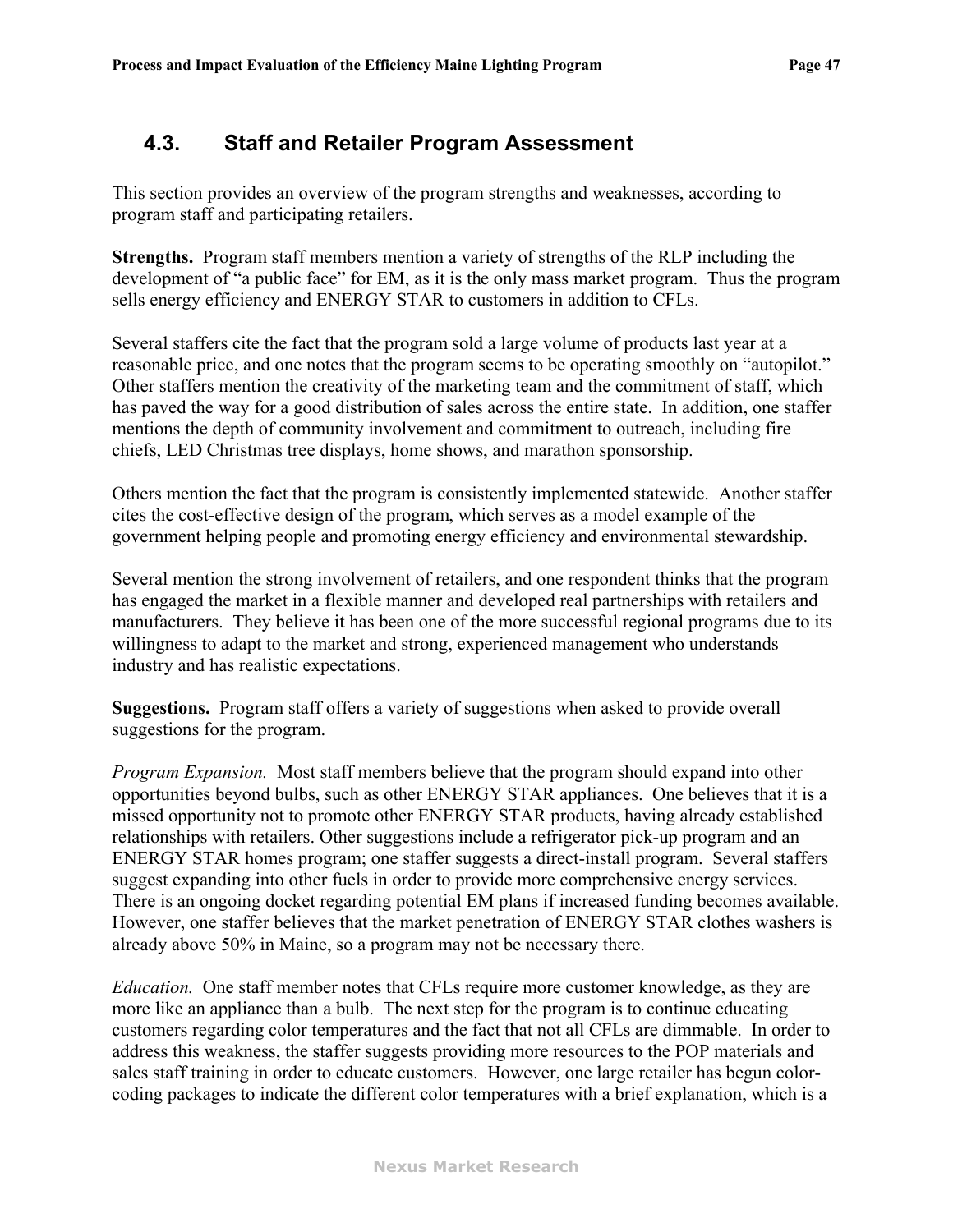sign that the market may address this issue. In addition, one staffer believes that the program lacks the budget for adequate education and advertising.

*Coupons.* One staffer notes that the program is tied to coupons in order to collect customer information, which poses a challenge for both retailers and customers. It can be difficult to locate the model number on the package, though the revised design allowing for multiple packages per coupon will help streamline the process. In contrast, markdowns do not require this customer information, so these agreements alleviate the 'hassle' issue from the customer and retailer perspective. Another potential strategy is to print coupons with the bar code for model numbers already on the coupon, so the customer does not have to locate the information. However, this approach would require customization for specific stores and models, though it would obtain better data would.

One staff member believes now that CFL bulbs are in big box stores, they will stay there regardless of coupons. According to this staffer, people now believe in the technology, unlike years ago when CFLs were first introduced.

*Products.* According to one staffer, the program is limited by the list of ENERGY STARqualified models, which is inaccurate, not always up-to-date, and sometimes inconsistent (a single pack may qualify, whereas the same multi-pack does not qualify).

**Retailers.** Eight of the ten participating retailers are 'extremely satisfied' with the overall program; the remaining two respondents are 'satisfied.' They report that the program boosts traffic and sales. One respondent says "Sometimes it's all I can do to keep up with stocking" and another says it's a "wonderful program." Others say "customers are satisfied so we're satisfied" and "it's working and meets needs of customers. We look good for customer service, good for the public too." One comments that the program "provides store representatives who share information and explain issues to our staff."

According to retailers, the best aspect of the program is the coupon itself, either due to the \$2 value or the simplicity of instant redemption. As one respondent says "customers love discounts, especially ones they get immediately at the cash register. They don't trust mail-in rebates." Another says that "We're knowledgeable, so education is not important. The coupons are great, and the POP is useful when we are not available."

While several retailers do not believe the program needs any improvement, several suggest a variety of issues regarding the program that could be improved. Several say that having customers fill out one coupon for each bulb is an obstacle. Another mentions the excessive time for processing coupons, and the cumbersome mail-in process. Another would like to see brightlights, daylights, and halogens eligible for the program. Another suggests that "fixture designs should be more customer-friendly."

*Elimination of Coupons.* Most retailers believe that sales of CFL bulbs would decrease if the coupons were discontinued and replaced with POP materials and cooperative promotions. They believe that sales will decline from "a little bit" or "not significantly" to estimates of 20% to 50%. Retailers offer the following comments about the prospect of eliminating coupons.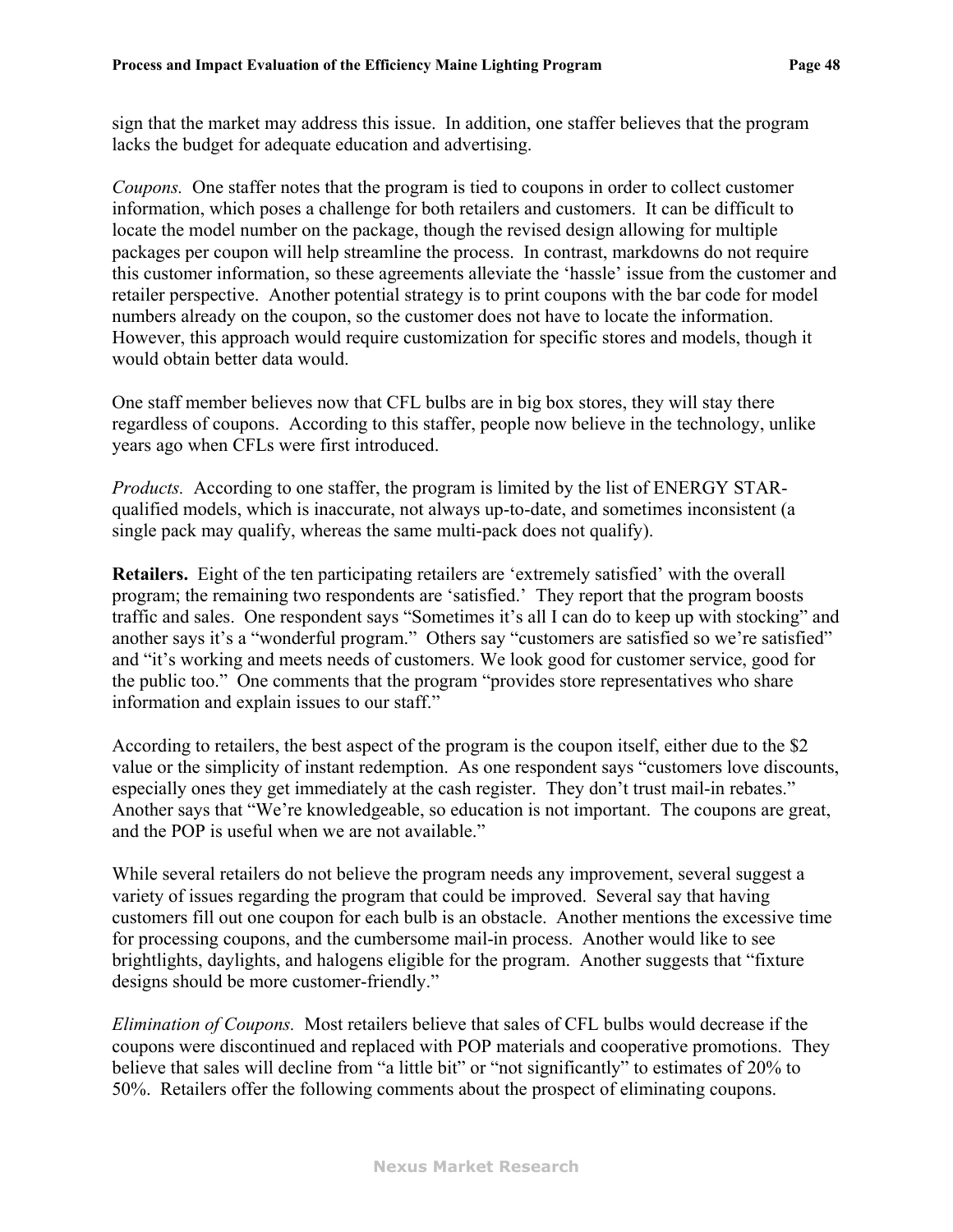"Now customers know about bulbs. They last longer, use less energy, they almost sell themselves. Sales will probably decrease, but not significantly."

"It would drop sales, maybe  $\frac{1}{2}$  to  $\frac{3}{4}$  loss. It would affect us. We now promote seven days/week and have 8-10 linear feet of shelf space for CFLs. We probably wouldn't have that with no coupons."

"There is a definitely a market for CFL bulbs; customers look for them. We wouldn't stop selling CFLs or having store displays, and would keep plugging away. But sales would decrease, maybe 20%, so it would impact us."

In addition, several say they expect that repeat buyers will continue to purchase CFLs but that new customers would be less likely to try them out for the first time.

"Sales would decrease. People who bought bulbs would probably still buy them, but wouldn't get as many new customers to purchase."

"We would never stop [promoting CFLs], but sales would drop. The coupon is a big incentive. Some people are committed buyers and will buy without the coupon, others are not."

"Without coupons the program wouldn't do squat for us; people won't read information on shelves without dollar savings. Sales would drop. We would get sales to repeat buyers who are already educated, but few new customers."

"Education is tough when we're busy, but the coupon is always there."

Two respondents mention that the price difference between CFLs and incandescents would impact how much their sales decline.

"We would expect to sell as many bulbs, but I hope that prices would have dropped some by the time program eliminates coupons so price difference is not so large."

"We would still tell them [customers] about CFLs, but it might be harder to convince them. Not sure if it would work. As long as price is close to incandescents."

Several retailers say that it's a "great program" and to "keep doing what its doing." One mentions that having the representatives available to the stores is important, while another suggests that the program should expand into other energy-efficient products.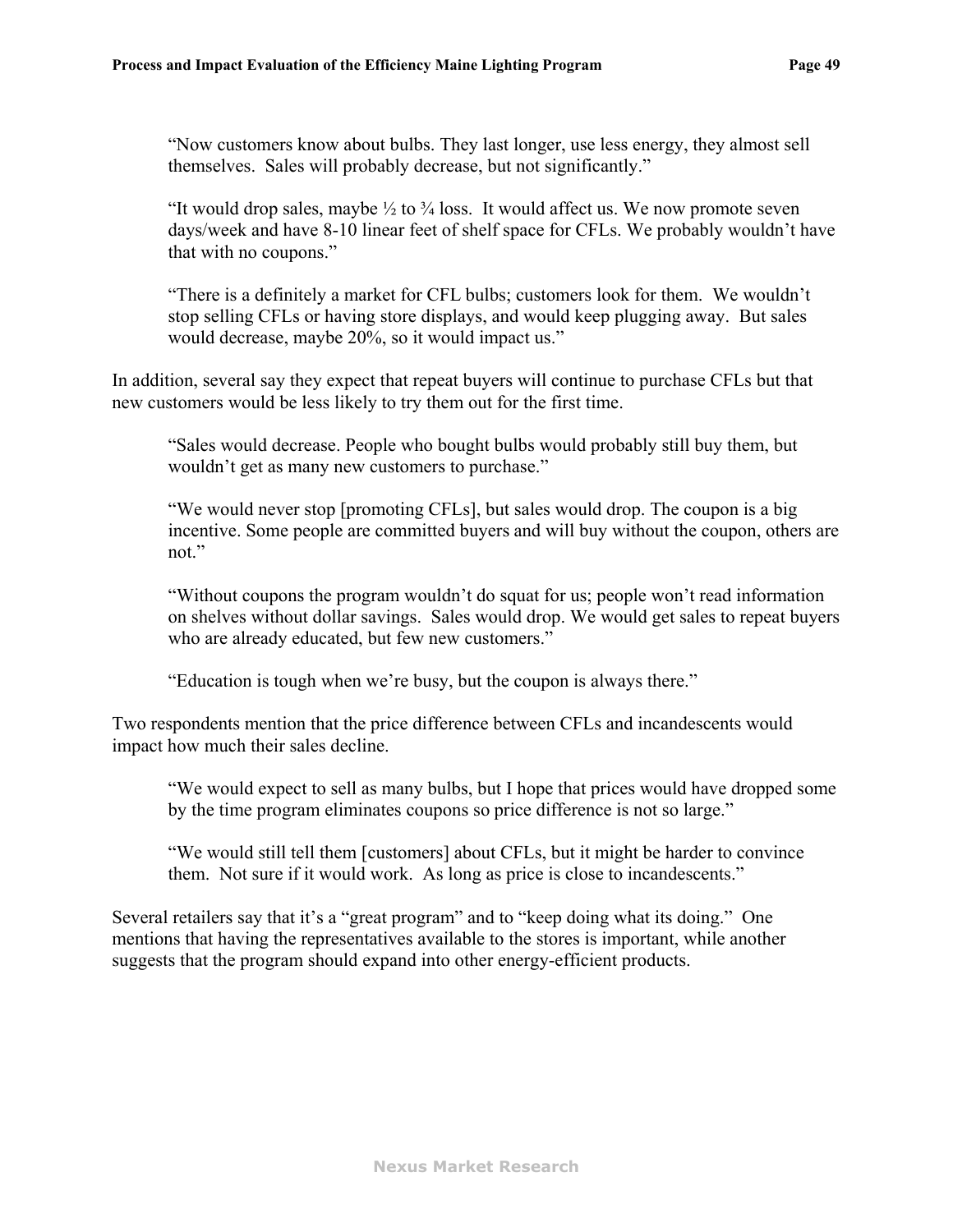# **4.4. Customer Knowledge, Purchases, Satisfaction, and Demographics**

This section provides an overview of customer knowledge, purchases, satisfaction, and demographics. Information is primarily drawn from the customer survey, and supplemented with results of the staff and participating retailer interviews where appropriate.

### **Awareness, Participation, and Overall Sales**

Because the general population survey contacted many residents while attempting to reach the markdown purchasers, it provides some basic information on the Maine population as a whole. However, note that these data are based on self-reported information provided by the telephone survey respondents.

<span id="page-52-0"></span>Based on the general population survey, about 85% of all residents were familiar with CFL bulbs after being read a description ([Table 4-2](#page-52-0)). About 59% of all households in Maine have ever purchased at least one CFL bulb. Lastly, an estimated 25% of households have ever purchased CFL bulb(s) through the EM coupon program and 8% of households have purchased CFL bulb(s) through the markdown program.

| $\frac{1}{2}$                              |           |         |                   |
|--------------------------------------------|-----------|---------|-------------------|
|                                            | Number of |         | Percent of<br>All |
|                                            | Contacts  | Percent | Contacts          |
| <b>Awareness of CFLs</b>                   |           |         |                   |
| Aware                                      | 581       | 85%     | 85%               |
| Unaware                                    | 99        | 15%     | 15%               |
| Sum                                        | 680       | 100%    |                   |
| <b>Purchase of CFLs (if aware)</b>         |           |         |                   |
| <b>Purchased CFLs</b>                      | 402       | 69%     | 59%               |
| <b>Never Purchased CFLs</b>                | 179       | 31%     | 26%               |
| Sum                                        | 581       | 100%    |                   |
| <b>Coupon Participation (if purchased)</b> |           |         |                   |
| Bought only with coupons                   | 66        | 16%     | 10%               |
| Bought some coupon, some without           | 101       | 25%     | 15%               |
| Bought all without coupons                 | 185       | 46%     | 28%               |
| Don't Know                                 | 50        | 13%     | 8%                |
| Sum                                        | 402       | 100%    |                   |
| <b>Markdown Participation</b>              |           |         |                   |
| <b>Purchased Markdown CFLs</b>             | 54        | 16%     | 8%                |
| Did not purchase Markdown CFLs             | 281       | 84%     | 41%               |
| Sum                                        | 335       | 100%    |                   |

| Table 4-2: Contact Distribution from General Population Survey |
|----------------------------------------------------------------|
| $(base - all respondents contacted for survey)$                |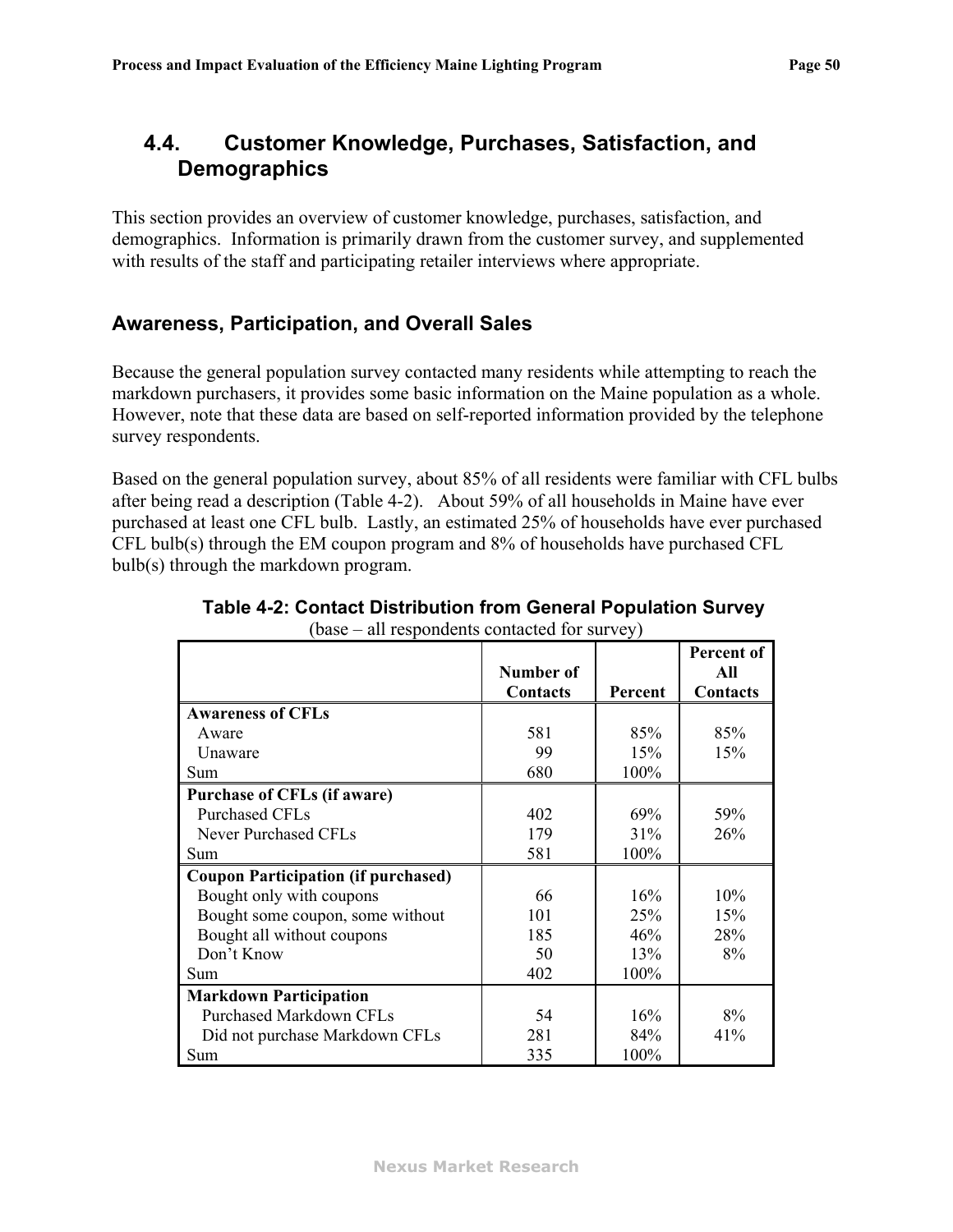Because the general population survey was intended to target those residents who purchased CFL bulbs through the markdown program, the number of surveys completed with respondents who did not purchase markdown bulbs was limited ([Table 4-3](#page-53-0)). The general population survey completed interviews with three types of respondents: markdown purchasers, non-markdown purchasers, and non-purchasers. The survey excluded those respondents who reported only purchasing CFLs through the coupon program, because they could not have bought markdown bulbs and were already being assessed through the coupon participant surveys.

<span id="page-53-0"></span>

| Group                                                                                   | <b>Surveys</b><br>Completed | <b>Contacts</b><br><b>Excluded</b><br>from<br><b>Survey</b> | <b>Total</b> | Percent of<br>All<br>Contacts |
|-----------------------------------------------------------------------------------------|-----------------------------|-------------------------------------------------------------|--------------|-------------------------------|
| Non-Purchaser: Never purchased a CFL bulb                                               | 72                          | 206                                                         | 278          | 41%                           |
| Pure Coupon Purchaser: Only purchased CFLs                                              |                             |                                                             |              |                               |
| through coupon program (excluded from survey)                                           | 0                           | 66                                                          | 66           | 10%                           |
| Non-Markdown Purchaser: Purchased CFLs,<br>possibly some through coupon program but not |                             |                                                             |              |                               |
| through markdown program                                                                | 73                          | 208                                                         | 281          | 41%                           |
| Markdown Purchaser: Purchased a CFL bulb                                                |                             |                                                             |              |                               |
| through Markdown program                                                                | 54                          | 0                                                           | 54           | 8%                            |
| Sum                                                                                     | 199                         | 481                                                         | 680          | 100%                          |

**Table 4-3: Respondent Distribution from General Population Survey** 

 $(hase = 21$  contacte)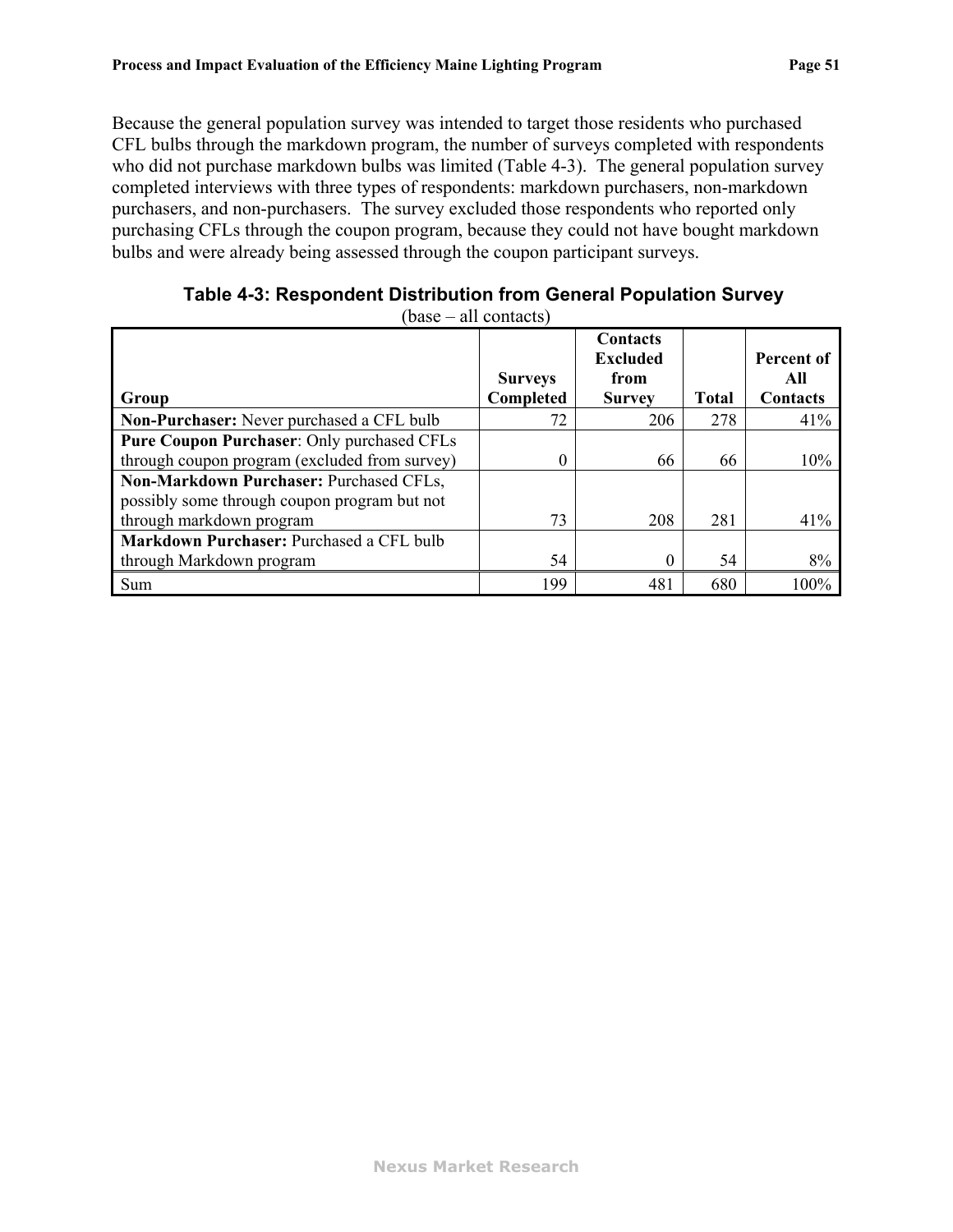**Overall CFL Sales.** [Table 4-4](#page-54-0) displays the estimated number of CFLs sold in Maine over the past year, primarily based on the results of the general population survey.

The table displays the percent of contacts from the general population survey and the estimated number of households each group represents in Maine. Based on a question asking each respondent how many CFL bulbs they had purchased within the past year, an average number of CFLs purchased per respondent in the last year was estimated. While some of these average estimates appear high, they are fairly consistent for all groups. Because the survey was implemented in December of 2006, the "past year" time period roughly correlates to the 2006 calendar year.

This average number of bulbs purchased was then used to compute the total number of CFL bulbs purchased in Maine over the past year – about two million. This estimate seems somewhat inflated, given that the program incentivized the purchase of 738,000 bulbs during 2006. In addition, the estimates derived from respondent self-reports indicate at least 664 thousand CFLs purchased through the program (267 thousand from markdown plus 397 thousand from pure coupon purchasers), though this does not include the program CFLs bought by the nonmarkdown purchasers (perhaps another several hundred thousand or more).

<span id="page-54-0"></span>

| Group               | <b>Percent of All</b><br><b>Contacts from</b><br>General<br><b>Population</b><br><b>Survey</b> | <b>Estimated</b><br>Number of<br><b>Households</b><br>(thousands) | Average number<br><b>CFLs</b> purchased<br>per household<br>within past year | <b>Total Number</b><br><b>CFLS</b><br><b>Purchased</b><br>within Past<br>Year<br>(thousands) |
|---------------------|------------------------------------------------------------------------------------------------|-------------------------------------------------------------------|------------------------------------------------------------------------------|----------------------------------------------------------------------------------------------|
| Non-purchasers      | 41%                                                                                            | 212                                                               | 0.0                                                                          |                                                                                              |
| Non-markdown        |                                                                                                |                                                                   |                                                                              |                                                                                              |
| purchasers          | 41%                                                                                            | 212                                                               | 6.5                                                                          | 1,388                                                                                        |
| Markdown Purchasers | 8%                                                                                             | 41                                                                | 6.4                                                                          | 267                                                                                          |
| Pure Coupon         |                                                                                                |                                                                   |                                                                              |                                                                                              |
| Purchasers          | 10%                                                                                            | 52                                                                | 7.7                                                                          | 397                                                                                          |
| Total               | 100%                                                                                           | 518                                                               | 4.0                                                                          | 2,053                                                                                        |

### **Table 4-4: Estimated Total Volume of CFL Sales in Maine over Past Year**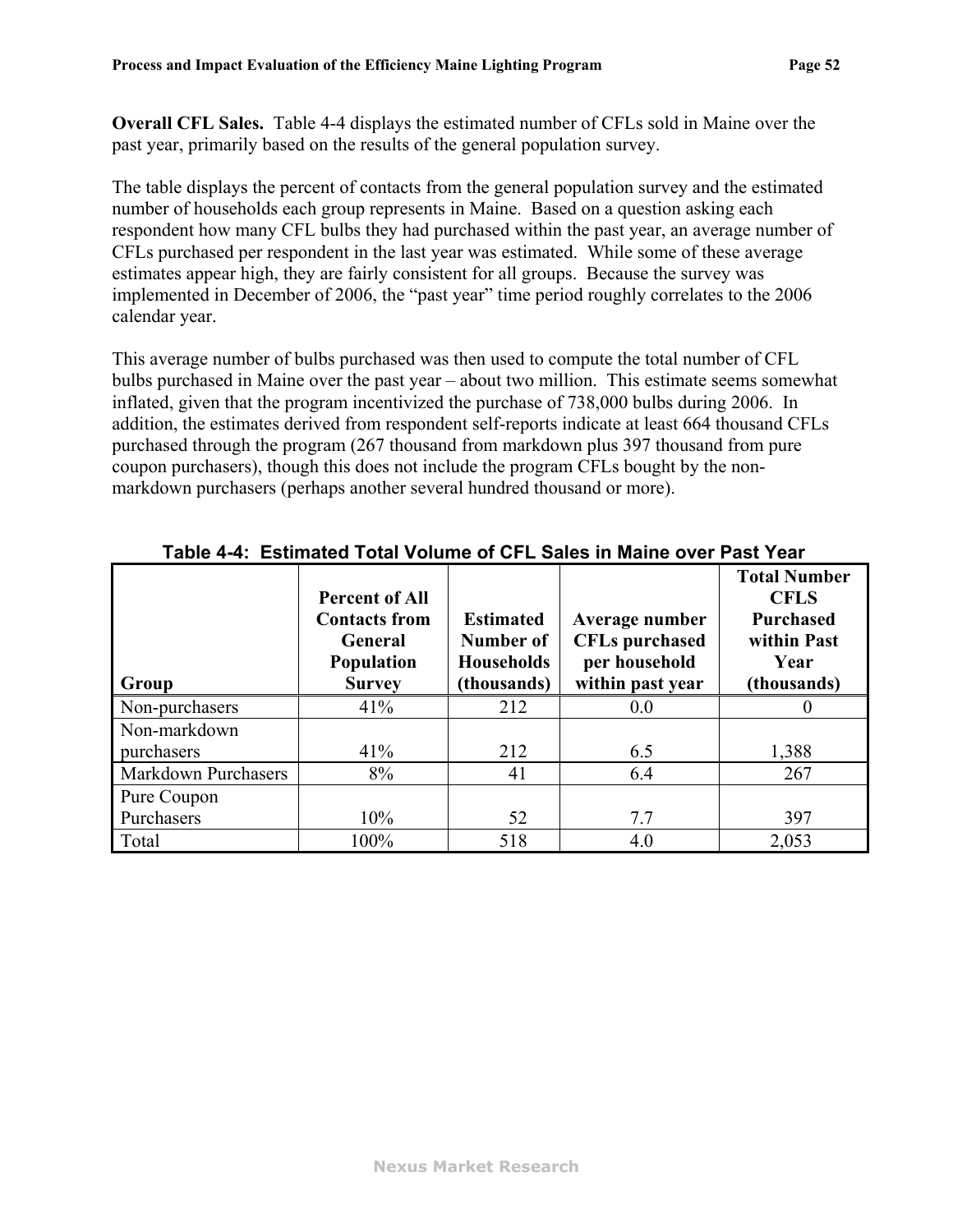### **Bulb Purchases**

According to the respondents interviewed in the general population survey, in households that have purchased CFLs the typical light bulb buyer is equally likely to be male as to be female; in comparison, in nearly-two thirds of those households that have not purchased CFLs report, it is usually a female ([Table 4-5](#page-55-1)).

<span id="page-55-1"></span>

|             | <b>Markdown</b><br><b>Purchasers</b> | Non-Markdown<br><b>Purchasers</b> | <b>Non-Purchasers</b> | <b>Overall (except</b><br>for Pure Coupon<br><b>Purchasers</b> ) |
|-------------|--------------------------------------|-----------------------------------|-----------------------|------------------------------------------------------------------|
| Male        | 48%                                  | 47%                               | 29%                   | 38%                                                              |
| Female      | 50%                                  | 52%                               | 65%                   | 58%                                                              |
| Unknown     | $2\%$                                | $1\%$                             | 6%                    | $5\%$                                                            |
| Number of   |                                      |                                   |                       |                                                                  |
| Respondents | 54                                   | 73                                | 72                    | 199                                                              |

#### **Table 4-5: Gender of Who Usually Purchases Light Bulbs**  (base – General Population Survey respondents)

Not surprisingly, the majority of markdown purchasers (67%) mention supermarkets as the store where the typically purchase light bulbs, and another  $37\%$  mention hardware stores ([Table 4-6](#page-55-0)). Non-purchasers are more likely to purchase at supermarkets and mass merchants, while nonmarkdown purchasers tend to buy in relatively similar numbers from supermarkets, home improvement stores, and mass merchants.

<span id="page-55-0"></span>

|                               | <b>Markdown</b>   | Non-<br><b>Markdown</b> | Non-              | <b>Overall</b> (except<br>for Pure Coupon |
|-------------------------------|-------------------|-------------------------|-------------------|-------------------------------------------|
|                               | <b>Purchasers</b> | <b>Purchasers</b>       | <b>Purchasers</b> | <b>Purchasers</b> )                       |
| Supermarket                   | 67%               | 27%                     | 43%               | 38%                                       |
| Hardware                      | 37%               | 19%                     | 22%               | 22%                                       |
| Home improvement              | 26%               | 27%                     | 21%               | 24%                                       |
| Mass merchant or discount     | 28%               | 32%                     | 39%               | 33%                                       |
| Pharmacy or drug store        | $4\%$             | $1\%$                   | $0\%$             | $1\%$                                     |
| From Power Company            | $0\%$             | $1\%$                   | $0\%$             | $1\%$                                     |
| Already in home/apartment     | $0\%$             | $0\%$                   | 3%                | $1\%$                                     |
| Lighting design or electrical | $2\%$             | $0\%$                   | $1\%$             | $1\%$                                     |
| Other                         | $0\%$             | $1\%$                   | $1\%$             | $1\%$                                     |
| Don't know                    | $0\%$             | $1\%$                   | $0\%$             | $1\%$                                     |
| Number of respondents         | 54                | 73                      | 72                | 199                                       |

#### **Table 4-6: Where do you Usually Purchase Light Bulbs**  (base – General Population Survey respondents)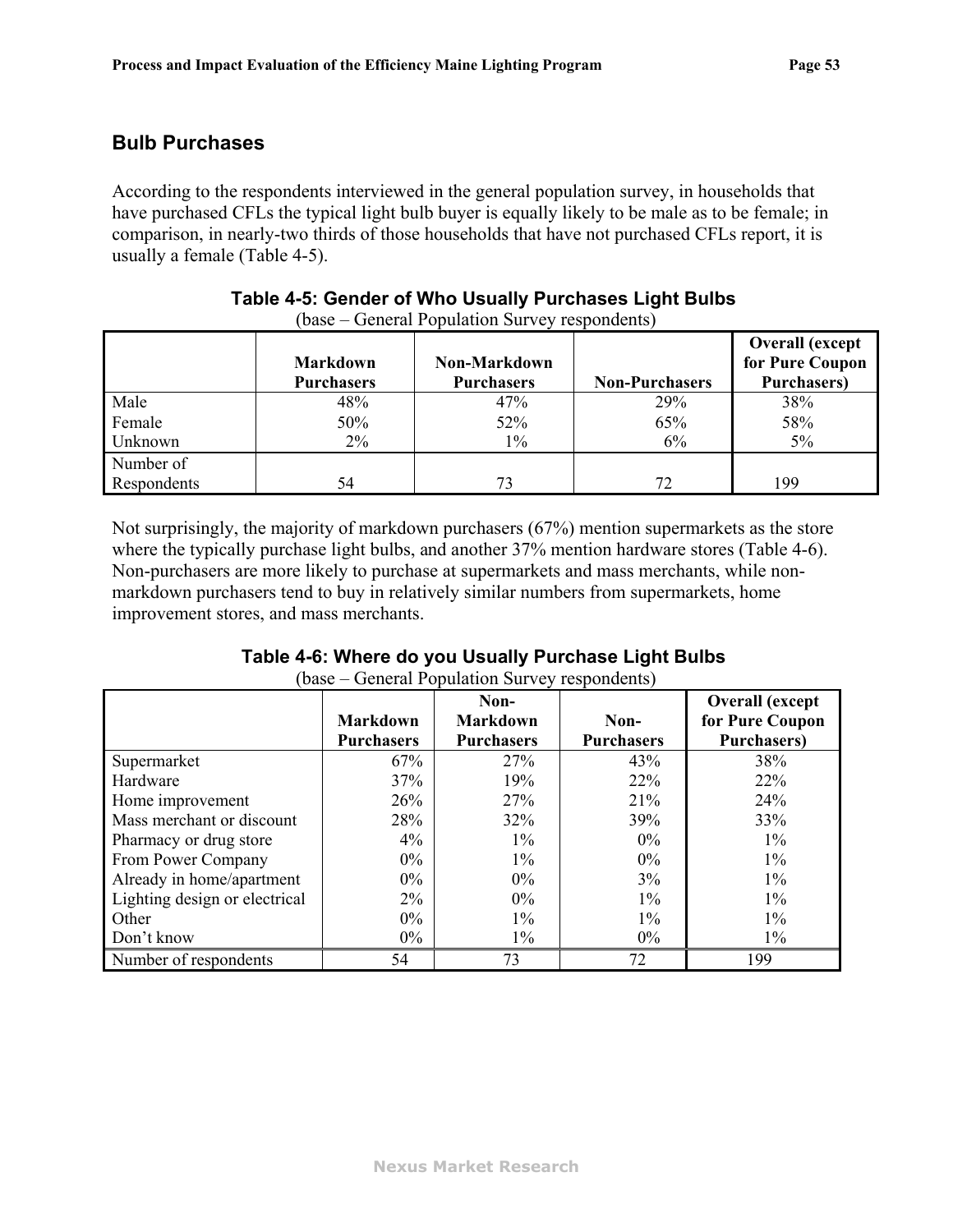### **Knowledge of CFL Bulbs**

Approximately two-thirds of markdown (69%) and non-markdown (63%) purchasers report that they were "very familiar" with CFL bulbs prior to having them described by the survey interviewer ([Table 4-7\)](#page-56-0). In contrast, only one-fourth of non-purchasers were "very familiar" or "not at all familiar" with CFL bulbs prior to the survey.

<span id="page-56-0"></span>

|                     | <b>Markdown</b><br><b>Purchasers</b> | Non-<br><b>Markdown</b><br><b>Purchasers</b> | Non-<br><b>Purchasers</b> | Pure<br>Coupon<br><b>Purchasers</b> | <b>Overall</b> |
|---------------------|--------------------------------------|----------------------------------------------|---------------------------|-------------------------------------|----------------|
| Very familiar       | 69%                                  | 63%                                          | 28%                       | 65%                                 | 49%            |
| Somewhat familiar   | 29%                                  | 27%                                          | 26%                       | 29%                                 | 27%            |
| Slightly familiar   | $2\%$                                | 10%                                          | 19%                       | 6%                                  | 13%            |
| Not at all familiar | $0\%$                                | $0\%$                                        | 25%                       | $0\%$                               | 10%            |
| Don't know          | $0\%$                                | $0\%$                                        | $1\%$                     | $0\%$                               | $0\%$          |
| Number of           |                                      |                                              |                           |                                     |                |
| respondents         | 54                                   | 73                                           | 72                        | 66                                  | 199            |

#### **Table 4-7: Pre-Survey Familiarity with CFL Bulbs**  (base – all General Population Survey respondents by purchase behavior)

Prior to purchasing their lighting products with a coupon, 90% or more of all coupon participants express at least some knowledge of CFL bulbs ([Table 4-8\)](#page-56-1). Note that respondents who purchase more than one type of product (i.e., bulb plus interior fixture) are counted once in *each* relevant column (i.e., both the Bulb column and the Interior Fixture column); however, each respondent is only counted once in the Overall column. This occurs in all tables displaying the results of the Recent Coupon surveys.

<span id="page-56-1"></span>

|                         | <b>Past Bulb</b> | <b>Recent Coupon Participants</b> |                 |                 |         |  |  |  |
|-------------------------|------------------|-----------------------------------|-----------------|-----------------|---------|--|--|--|
|                         | Coupon           |                                   | <b>Interior</b> | <b>Exterior</b> |         |  |  |  |
|                         | Participant      | <b>Bulb</b>                       | <b>Fixture</b>  | <b>Fixture</b>  | Overall |  |  |  |
| Excellent knowledge     | 16%              | 18%                               | 24%             | 14%             | 18%     |  |  |  |
| Above average knowledge | 29%              | 22%                               | 16%             | 23%             | 22%     |  |  |  |
| Average knowledge       | 30%              | 29%                               | 24%             | 46%             | 29%     |  |  |  |
| Little knowledge        | 16%              | 25%                               | 23%             | 7%              | 25%     |  |  |  |
| No knowledge            | 10%              | 6%                                | 13%             | 10%             | 6%      |  |  |  |
| Don't Know/Refused      | $0\%$            | $0\%$                             | $0\%$           | 0%              | 0%      |  |  |  |
| Number of respondents   | 70               | 75                                | 61              | 58              | 170     |  |  |  |

#### **Table 4-8: Pre-Purchase Knowledge of CFL Bulbs**  (Base – all coupon respondents by purchase behavior)

About one-third of recent coupon participants who are familiar with CFLs became aware of the technology within the past two years [\(Table 4-9\)](#page-57-0). In contrast, about two-thirds of markdown customers became aware of CFLs within the past two years, indicating that the markdown program may be reaching new customers.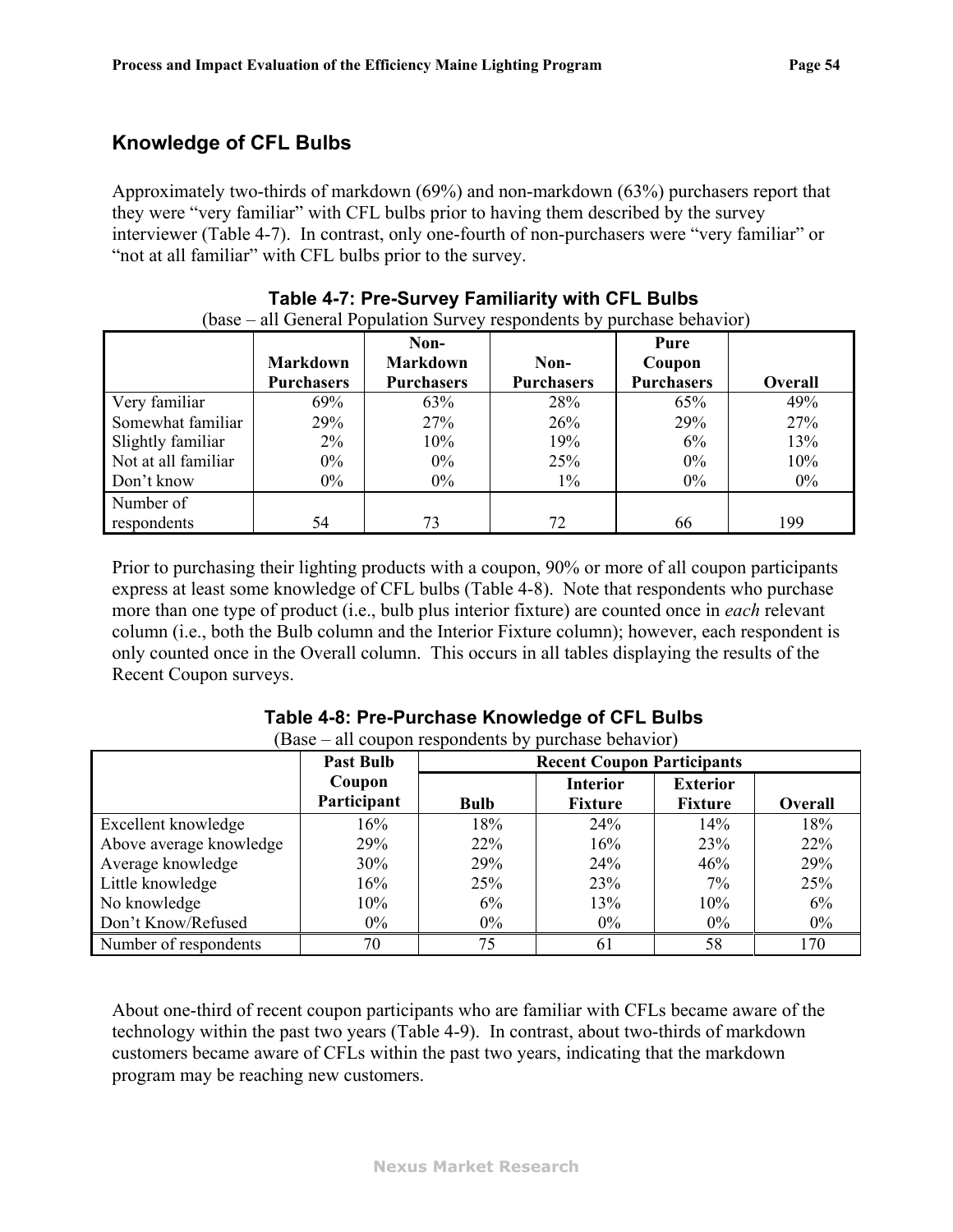<span id="page-57-0"></span>

|                      | (Base – respondents familiar with CFL bulbs) |             |                 |                                   |         |                   |                   |                           |                   |         |
|----------------------|----------------------------------------------|-------------|-----------------|-----------------------------------|---------|-------------------|-------------------|---------------------------|-------------------|---------|
|                      |                                              |             |                 | <b>Recent Coupon Participants</b> |         |                   |                   | <b>General Population</b> |                   |         |
|                      | <b>Past Bulb</b>                             |             |                 |                                   |         |                   | Non-              |                           | Pure              |         |
|                      | Coupon                                       |             | <b>Interior</b> | <b>Exterior</b>                   |         | Markdown          | <b>Markdown</b>   | Non-                      | Coupon            |         |
|                      | Participant                                  | <b>Bulb</b> | <b>Fixture</b>  | <b>Fixture</b>                    | Overall | <b>Purchasers</b> | <b>Purchasers</b> | <b>Purchasers</b>         | <b>Purchasers</b> | Overall |
| Within past year     | 10%                                          | 19%         | 23%             | 9%                                | 19%     | 28%               | 16%               | 30%                       | 37%               | 25%     |
| Two years            | 13%                                          | 15%         | 8%              | 16%                               | 15%     | 39%               | 22%               | 30%                       | 16%               | 26%     |
| Three years          | 11%                                          | 19%         | 21%             | 19%                               | 19%     | 11%               | 11%               | 13%                       | 19%               | 12%     |
| Four years           | 9%                                           | 4%          | 13%             | 5%                                | $4\%$   | 6%                | 8%                | 8%                        | 8%                | 8%      |
| Five years           | 20%                                          | 12%         | 11%             | 17%                               | 12%     | 11%               | 19%               | 8%                        | 8%                | 14%     |
| More than five years | 32%                                          | 31%         | 24%             | 44%                               | 31%     | 6%                | 21%               | 11%                       | 13%               | 14%     |
| Number of            |                                              |             |                 |                                   |         |                   |                   |                           |                   |         |
| respondents          | 63                                           | 71          | 61              | 51                                | 152     | 54                | 73                | 53                        | 38                | 218     |

# **Table 4-9: When First Became Aware of CFL Bulbs**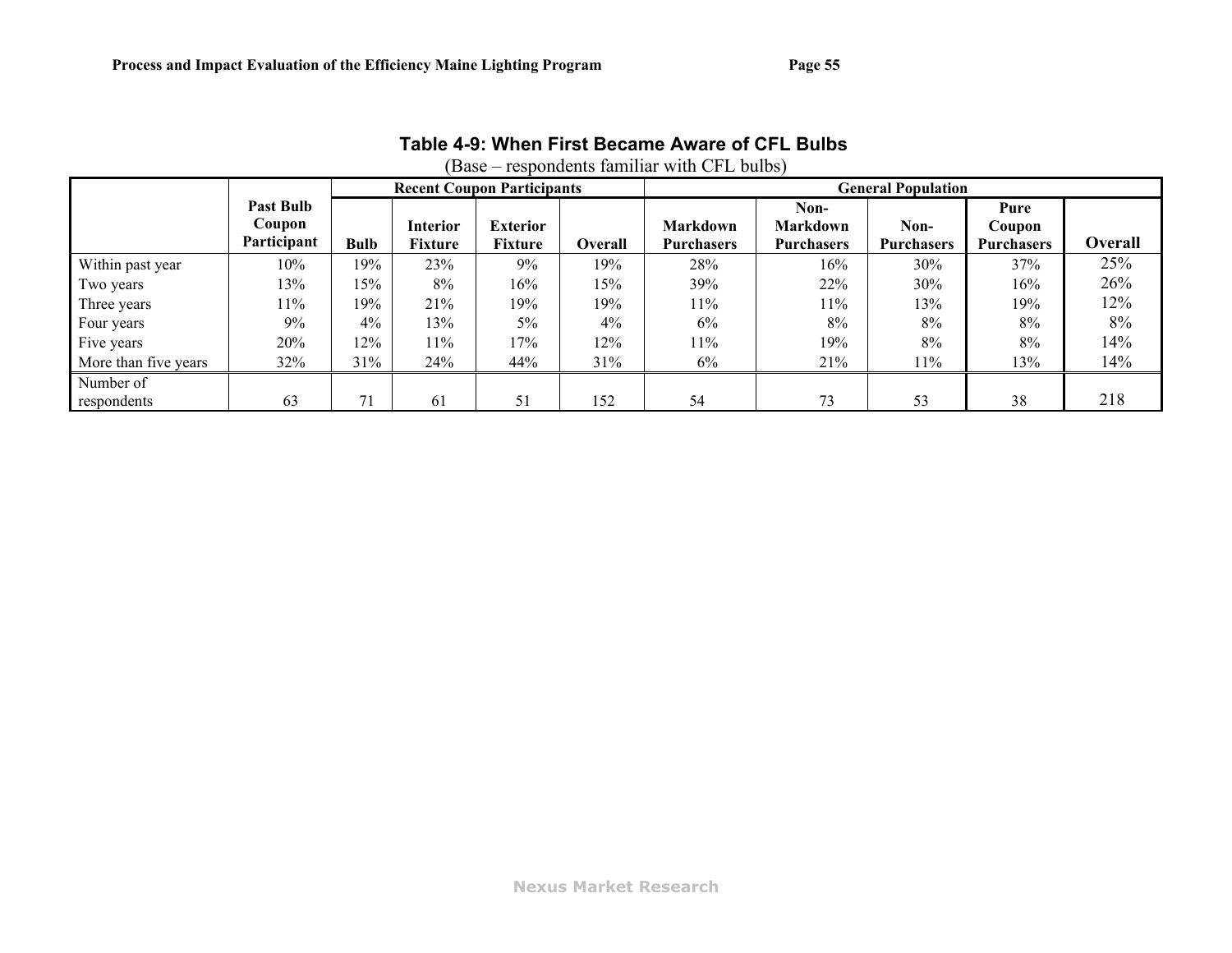Respondents first hear about CFL bulbs primarily through three sources: TV, radio or newspaper advertisements; retail store displays; and word of mouth through friends, family, neighbors, and co-workers ([Table 4-10\)](#page-59-0). It appears that advertisements are the most common source of learning about CFL bulbs – cited by about 40% of the Recent Coupon and General Population Survey respondents.

Between 1% and 8% of aware respondents from each group cite Efficiency Maine as the source of learning about CFLs. Note that some portion of the respondents who cited advertisements may have learned about CFLs through and Efficiency Maine ad, but did not name the sponsor.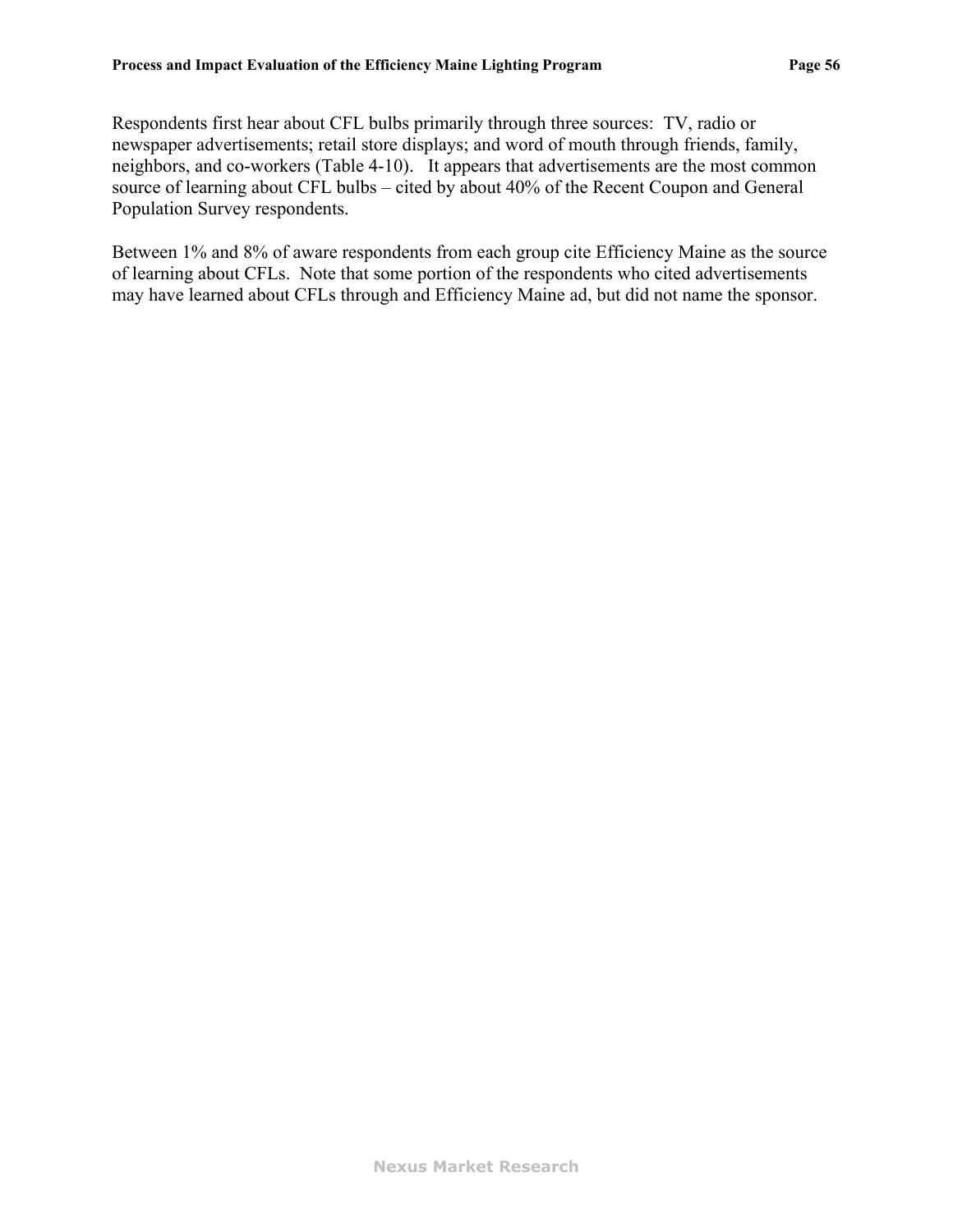<span id="page-59-0"></span>

|                                                                                  | (Base – respondents familiar with CFL bulbs; multiple response) |             |                            |                                   |                |                                      |                                              |                           |                                     |                |
|----------------------------------------------------------------------------------|-----------------------------------------------------------------|-------------|----------------------------|-----------------------------------|----------------|--------------------------------------|----------------------------------------------|---------------------------|-------------------------------------|----------------|
|                                                                                  |                                                                 |             |                            | <b>Recent Coupon Participants</b> |                | <b>General Population</b>            |                                              |                           |                                     |                |
|                                                                                  | <b>Past Bulb</b><br>Coupon<br>Participant                       | <b>Bulb</b> | <b>Interior</b><br>Fixture | <b>Exterior</b><br>Fixture        | <b>Overall</b> | <b>Markdown</b><br><b>Purchasers</b> | Non-<br><b>Markdown</b><br><b>Purchasers</b> | Non-<br><b>Purchasers</b> | Pure<br>Coupon<br><b>Purchasers</b> | <b>Overall</b> |
| Through TV, radio, or<br>newspaper advertisement<br>On display at a retail store | 22%<br>30%                                                      | 40%<br>18%  | 26%<br>37%                 | 27%<br>26%                        | 40%<br>18%     | 52%<br>28%                           | 34%<br>14%                                   | 47%<br>15%                | 35%<br>16%                          | 41%<br>15%     |
| Through a friend, family,<br>neighbor, or co-worker                              | 20%                                                             | 14%         | 19%                        | 22%                               | 14%            | 30%                                  | 25%                                          | 22%                       | 24%                                 | 22%            |
| <b>Efficiency Maine</b>                                                          | 8%                                                              | $<1\%$      | 4%                         | 2%                                | $<1\%$         | 6%                                   | 6%                                           | 8%                        | 2%                                  | $6\%$          |
| At a promotion or event<br>Saw installed at other                                | 2%                                                              | 10%         | 2%                         | 5%                                | 9%             | 6%                                   | 6%                                           | 6%                        | 5%                                  | $6\%$          |
| location                                                                         | $0\%$                                                           | $0\%$       | $0\%$                      | $0\%$                             | $0\%$          | $0\%$                                | 6%                                           | $0\%$                     | $0\%$                               | $3\%$          |
| From power company<br>Through low income                                         | $0\%$                                                           | $0\%$       | $0\%$                      | $0\%$                             | $0\%$          | $0\%$                                | 6%                                           | $0\%$                     | $0\%$                               | $3\%$          |
| program                                                                          | $0\%$                                                           | $0\%$       | $0\%$                      | $0\%$                             | $0\%$          | $0\%$                                | $1\%$                                        | 4%                        | $0\%$                               | $3\%$          |
| Other                                                                            | 5%                                                              | 8%          | 4%                         | 9%                                | 8%             | 0%                                   | 7%                                           | $0\%$                     | 10%                                 | 6%             |
| Don't know                                                                       | 14%                                                             | 12%         | 13%                        | 10%                               | 12%            | $0\%$                                | 3%                                           | 2%                        | 8%                                  | 3%             |
| Number of respondents                                                            | 64                                                              | 71          | 53                         | 51                                | 152            | 54                                   | 73                                           | 53                        | 38                                  | 218            |

# **Table 4-10: How First Heard of CFL Bulbs**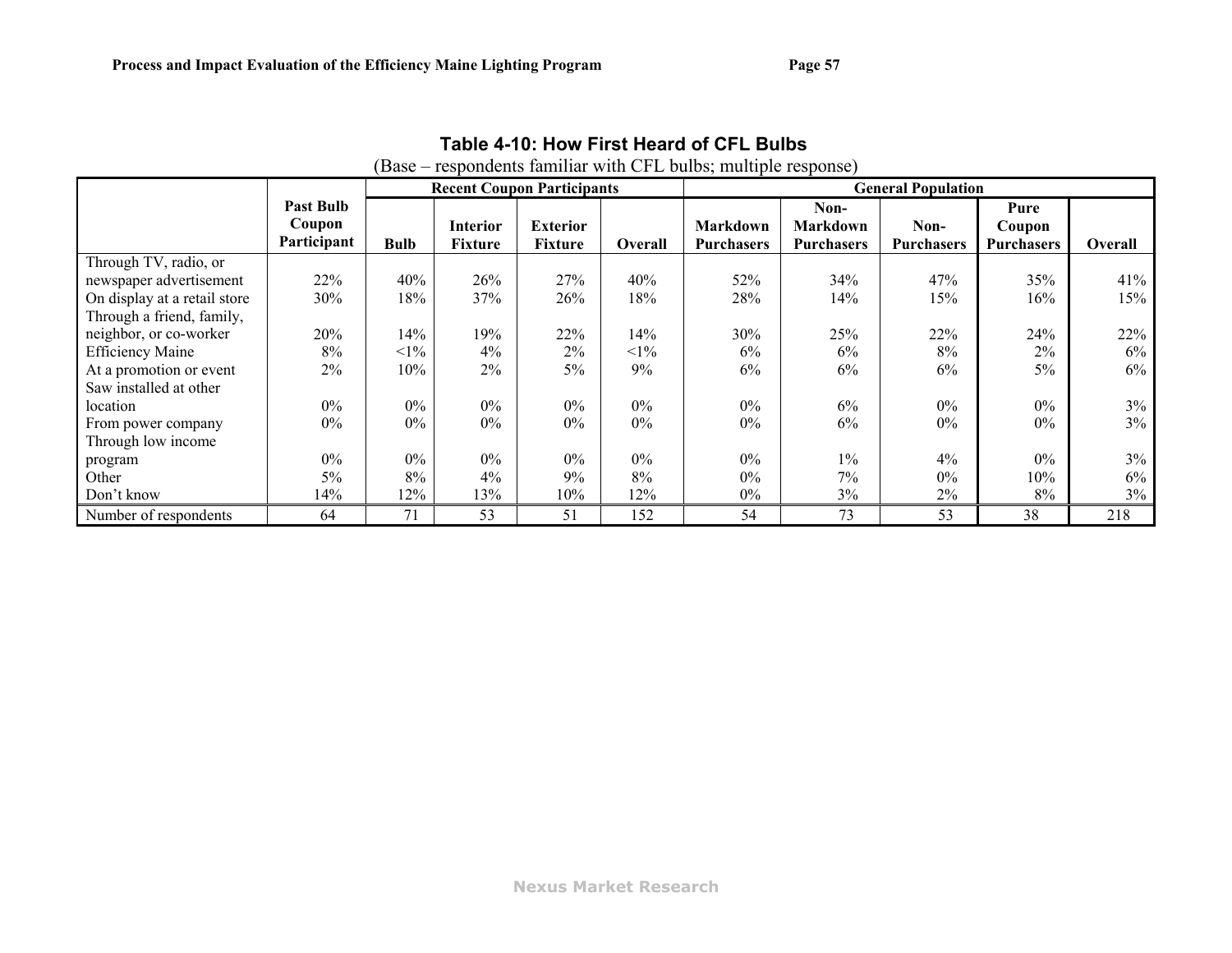### **Reasons for Purchasing and Not Purchasing CFLs**

Most program staff agree that customers purchase bulbs for three possible reasons: saving money for themselves, saving energy to help the environment, and the convenience of not replacing bulbs as often. Most of the participating retailers interviewed agree with these reasons – they believe that customers purchase the bulbs in order to save energy and money or to avoid the hassle of replacing bulbs as often.

**Barriers to Purchase.** According to program staff, barriers to the purchase of CFLs include the customer's own lack of knowledge regarding CFLs and their higher cost (particularly for specialty models). One barrier specific to the program is the coupon itself, both in terms of the hassle for customers to fill it out and for the store staff to check the completed forms. Retailers believe that CFL bulbs don't always fit into all fixtures, and that customers may not like the spiral shapes, the slower turn-on speed, and the quality of light compared to that from an incandescent bulb. One respondent mentions the hazardous nature of the mercury in bulbs.

According to the markdown survey, respondents who are aware of CFL bulbs but have never purchased them cite a wide variety of reasons for the decision not to purchase ([Table 4-11](#page-60-0)). One-fourth say that CFL bulbs are too expensive, and 19% report that they have not thought about it or gotten around to it. Eight percent of respondents are waiting for their current non-CFL bulbs to burn out. Many respondents (23%) do not know why they have not purchased CFL bulbs.

|                                               | Percentage of      |
|-----------------------------------------------|--------------------|
| <b>Why Not Purchased CFLs</b>                 | <b>Respondents</b> |
| Too expensive                                 | 25%                |
| Have not thought about or gotten around to it | 19%                |
| Don't like the light or color                 | 12%                |
| Doesn't fit properly                          | 10%                |
| Waiting for others to burn out                | 8%                 |
| Not available in my store or area             | $4\%$              |
| Have CFLs in home but did not purchase        | $4\%$              |
| They don't last long                          | $2\%$              |
| Aesthetics                                    | 2%                 |
| Skeptical of savings claims                   | $2\%$              |
| Do not like fluorescent lights                | $2\%$              |
| Other                                         | $2\%$              |
| Don't know                                    | 23%                |
| Number of respondents                         | 53                 |

### **Table 4-11: Why Have Not Purchased CFL Bulbs**

<span id="page-60-0"></span>(base – respondents familiar with CFL bulbs but how have not purchased; multiple response)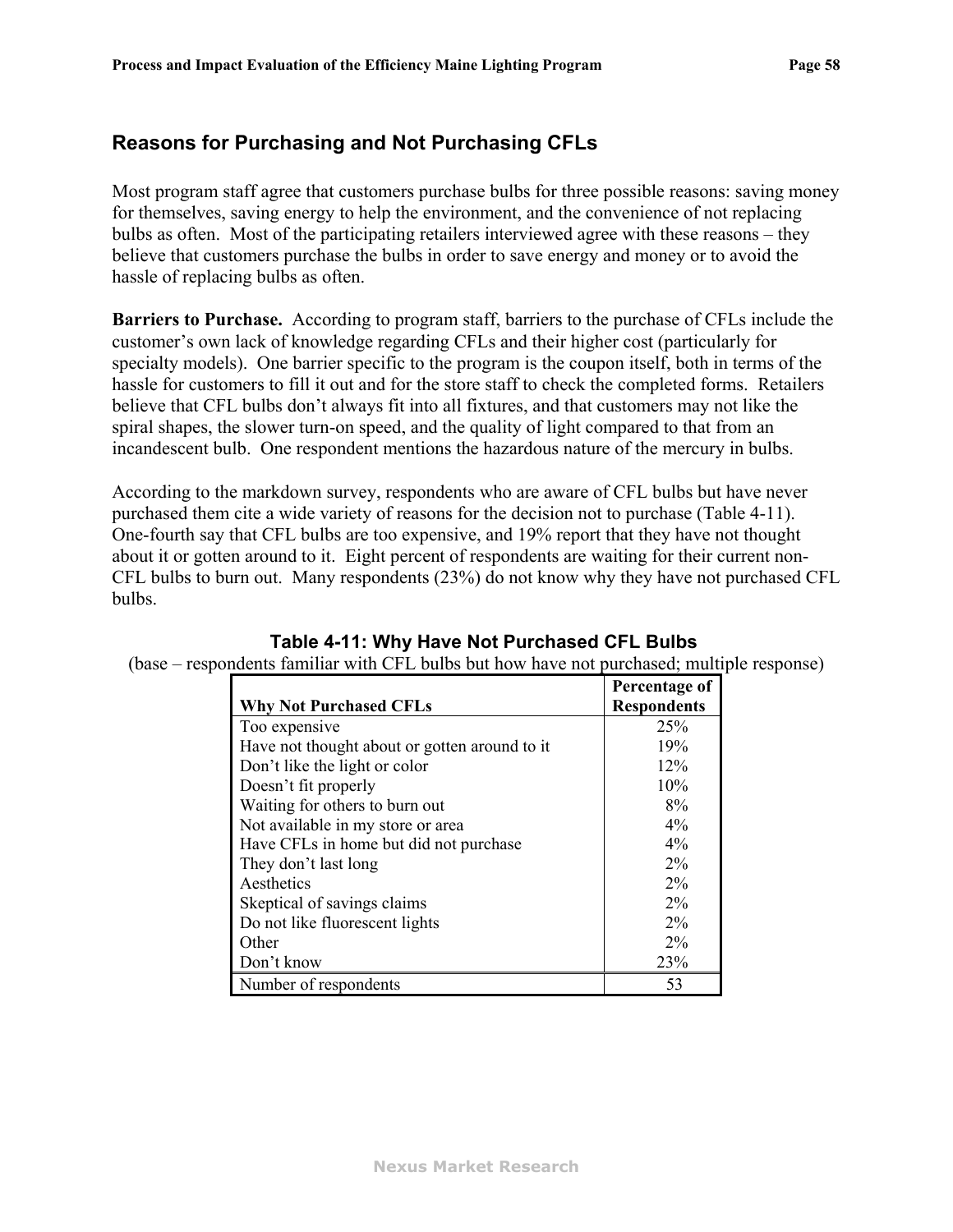<span id="page-61-1"></span>Thirty-eight percent of survey respondents who have never purchased CFL bulbs but were aware of them are "likely" (25%) or "extremely likely" (13%) to purchase them in the next year ([Table](#page-61-1)  [4-12](#page-61-1)). A similar percentage (34%) are either "unlikely" or "extremely unlikely" to purchase CFL bulbs in the next year.

| $\mu$ base $-$ respondents who have not purchased $\mathbb{C}[\mathsf{FL}]}$ builds) |                                  |
|--------------------------------------------------------------------------------------|----------------------------------|
| <b>Likelihood to Purchase CFL</b>                                                    | <b>Percentage of Respondents</b> |
| <b>Extremely Likely 10</b>                                                           | 13%                              |
| Likely $7-9$                                                                         | 25%                              |
| Moderately Likely $4-6$                                                              | 25%                              |
| Unlikely $1-3$                                                                       | 17%                              |
| <b>Extremely Unlikely 0</b>                                                          | 17%                              |
| Don't know                                                                           | $4\%$                            |
| Number of Respondents                                                                | 53                               |

**Table 4-12: Likelihood of Purchase of CFL Bulbs in Next Year**  (base – respondents who have not purchased CFL bulbs)

The 19 respondents who were not likely to purchase CFL bulbs in the next year were asked what would make them more likely to do so [\(Table 4-13](#page-61-0)). Ten of the respondents say that lowering the price or making them cheaper would make them more likely to purchase CFL bulbs. Respondents also cite making them brighter, improving the fit, and making them last longer.

### <span id="page-61-0"></span>**Table 4-13: What Would Make Respondent More Likely to Purchase CFL Bulbs**

(number of responses; non-purchasers who say that they are not likely to purchase CFL bulbs next year; multiple response)

| <b>Factors Increasing Likelihood to Purchase</b> | <b>Number of Respondents</b> |
|--------------------------------------------------|------------------------------|
| Lower price, make them cheaper                   | 10                           |
| Make them brighter                               |                              |
| Last longer                                      |                              |
| Does not work with current lighting system       |                              |
| Improve fit in fixture                           |                              |
| Do not like fluorescent lights                   |                              |
| Other                                            |                              |
| Don't know                                       |                              |
| Number of respondents                            | - C                          |

### **Customer Demand**

All ten participating retailers believe that customer demand has increased for CFL bulbs over the past few years. A few mention that the quality of CFLs has improved compared to 5-10 years ago, with quicker turn-on speeds and better quality light. Most also believe that the program has contributed to this increase, with several reporting that customers are now more aware and more educated regarding CFLs, and that some customers now request them. They cite the program advertising and the presence of the coupons as two factors contributing to the increased demand, while one cites the home shows and store displays. Because of the coupons, price is less of an obstacle and customers are more willing to look beyond their objections regarding style. One respondent mentions that new customers will buy two or three bulbs to test them, then come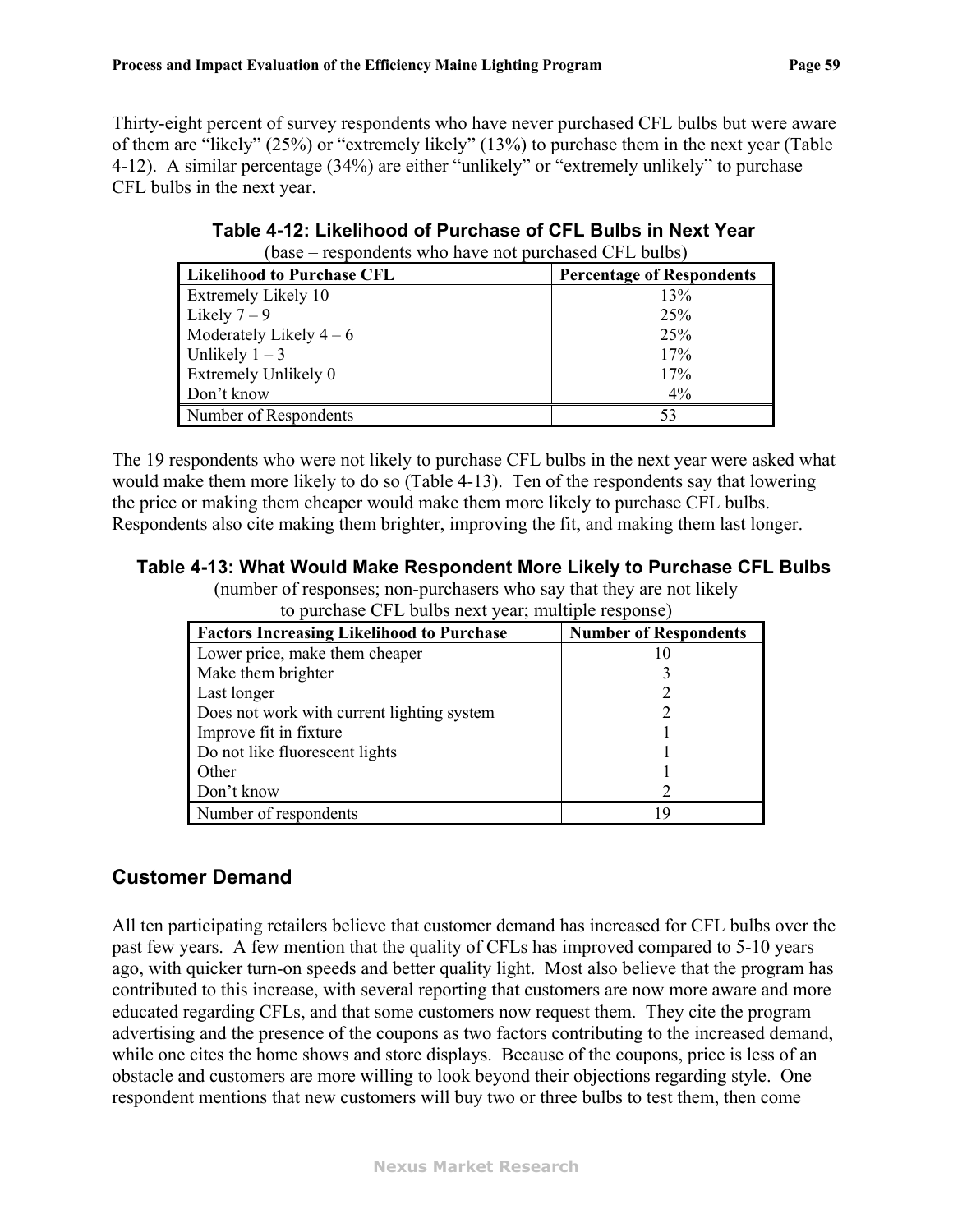back and buy more once they are satisfied. Another respondent reports that customers like the higher wattages, as they tend to sell out more. Several mention that LED Christmas bulbs have been very popular this season.

All participating retailers believe that customer demand for CFL bulbs will continue to increase over the next few years. They cite the fact that people are more conscious of energy costs and aware of CFLs and their energy-saving and longer life benefits. However, one respondent mentions that sales may gradually level off due to their longer lifetime, reducing the need for replacement bulbs. Another mentions that LEDs will eventually displace CFLs; this issue was also cited by a program staff member.

# **Customer Satisfaction**

Most all retailers report that customers are satisfied with the CFL bulbs purchased at their stores. They report that customers rarely return bulbs, and when they do, it's usually because of a malfunction and the store typically replaces the bulb at no cost. One store employee says that certain brands do not provide sufficient light output. Another respondent reports that most returns occur because customers install the bulb by twisting the bulb, not the base; he mentions that the Efficiency Maine TV ad shows people installing bulbs in this incorrect manner. In contrast, one retailer says that the store hears positive comments because customers "couldn't believe" the drop in electricity consumption.

According to the customer surveys, respondents also report very high levels of satisfaction with the CFL bulbs purchased [\(Table 4-14\)](#page-62-0). Of the respondents who recently purchased through the coupon or markdown programs, between 69% and 76% are "very satisfied." Only 3% to 4% of participants report dissatisfaction levels. In contrast, non-markdown purchasers are somewhat less satisfied; 32% report being "very satisfied" and 44% being "satisfied" with CFL bulbs *overall* (i.e., non-program purchases and perhaps some coupon purchases too).

<span id="page-62-0"></span>

| Dave                          | respondents who have puremased of E barbs, |                              |                   |                         |
|-------------------------------|--------------------------------------------|------------------------------|-------------------|-------------------------|
|                               | <b>Past Bulb</b><br>Coupon                 | <b>Recent Bulb</b><br>Coupon | <b>Markdown</b>   | Non-<br><b>Markdown</b> |
| <b>Satisfaction with CFLs</b> | Participant                                | Participant                  | <b>Purchasers</b> | <b>Purchasers</b>       |
| Very Satisfied                | 71%                                        | 76%                          | 69%               | 32%                     |
| Satisfied                     | 23%                                        | 19%                          | 20%               | 44%                     |
| Neither satisfied or          |                                            |                              |                   |                         |
| dissatisfied                  | 3%                                         | $2\%$                        | 8%                | 14%                     |
| Dissatisfied                  | 3%                                         | $2\%$                        | $2\%$             | 7%                      |
| Very Dissatisfied             | $0\%$                                      | $2\%$                        | $2\%$             | 3%                      |
| Don't know/Refused            | $\theta$                                   |                              |                   |                         |
| Number of Respondents         | 70                                         | 74                           | 51                | 72                      |

#### **Table 4-14: Satisfaction with CFL Bulbs Purchased**  (Base – respondents who have purchased CFL bulbs)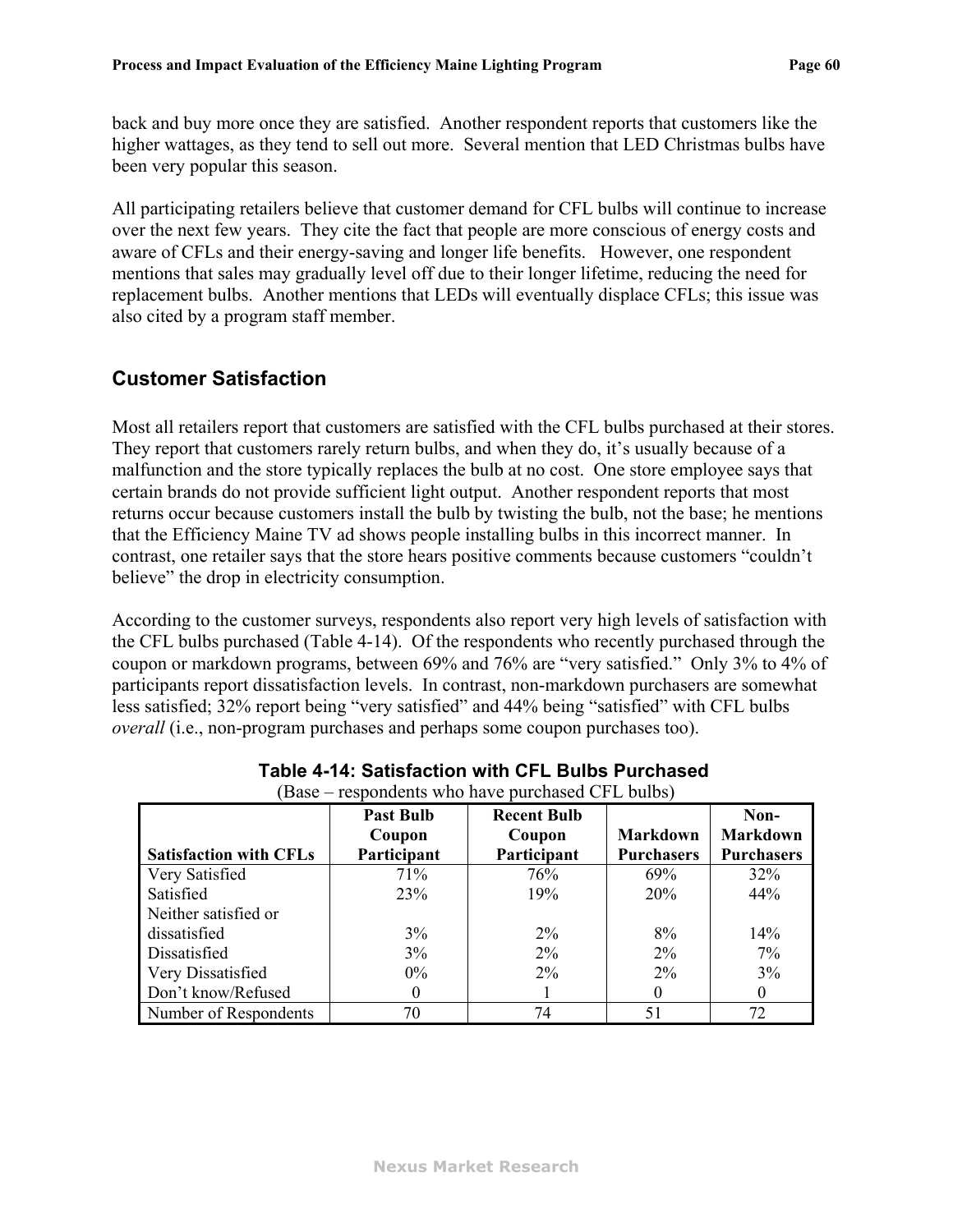<span id="page-63-1"></span>Forty-one percent of all coupon participants report purchasing CFL bulbs prior to their program purchase ([Table 4-15\)](#page-63-0). The figure is higher for fixture purchasers (50%-65%), as might be expected, as fixture purchasers are likely to already have had experience with CFL bulbs before purchasing a fixture. In contrast, only 20% of the markdown participants had purchased CFL bulbs prior to their markdown purchase. These results suggest that the markdown program is attracting a larger share of new customers who have never before purchased CFLs.

<span id="page-63-0"></span>

| <b>Have Purchased</b>                 | respondents who paremased on $E$ states an eagle program,<br><b>Past Bulb</b> | <b>Recent Coupon Participants</b> |                                   |                                   |         |                                      |
|---------------------------------------|-------------------------------------------------------------------------------|-----------------------------------|-----------------------------------|-----------------------------------|---------|--------------------------------------|
| <b>Additional CFL</b><br><b>Bulbs</b> | Coupon<br>Participant                                                         | <b>Bulb</b>                       | <b>Interior</b><br><b>Fixture</b> | <b>Exterior</b><br><b>Fixture</b> | Overall | <b>Markdown</b><br><b>Purchasers</b> |
| Yes                                   | 41%                                                                           | 40%                               | 50%                               | 65%                               | 41%     | 20%                                  |
| N <sub>0</sub>                        | 52%                                                                           | 58%                               | 50%                               | 35%                               | 57%     | 80%                                  |
| Don't know                            | $7\%$                                                                         | $2\%$                             | $0\%$                             | $0\%$                             | $2\%$   | $0\%$                                |
| Number of                             |                                                                               |                                   |                                   |                                   | 170     |                                      |
| Respondents                           | 70                                                                            | 75                                | 61                                | 58                                |         | 54                                   |

**Table 4-15: Have Purchased CFL Bulbs prior to Coupon Purchase**  (Base – respondents who purchased CFL bulbs through program)

# **Consumer Experiences with CFL Fixtures**

1

About three-quarters of coupon participants express some knowledge of CFL fixtures prior to the coupon purchase ([Table 4-16](#page-64-0)). In contrast, only one-half of markdown purchasers and other groups express any knowledge of CFL fixtures.<sup>[18](#page-63-1)</sup> Interestingly, only about one-quarter of fixture coupon participants rate their knowledge as "above average" or better, prior to their purchase of a fixture.

<sup>&</sup>lt;sup>18</sup> Note that non-markdown purchasers and non-purchasers were asked about their level of knowledge "prior to this survey" since there is no defined point in time to use where they purchased a program product.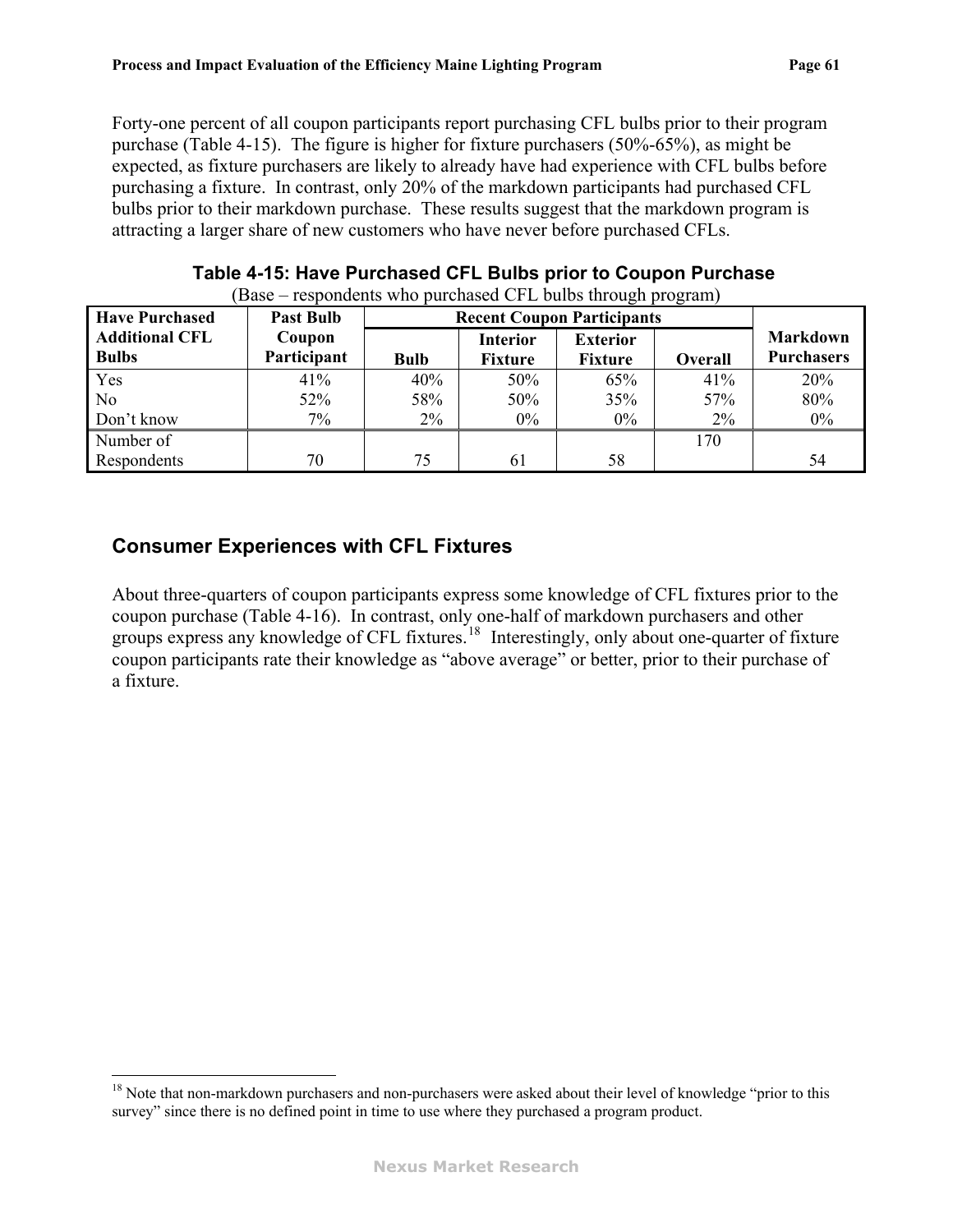$\overline{a}$ 

|                  |             | <b>Recent Coupon Participants</b> |                 |         |                   | <b>General Population</b> |                   |                   |         |  |  |
|------------------|-------------|-----------------------------------|-----------------|---------|-------------------|---------------------------|-------------------|-------------------|---------|--|--|
| Knowledge        |             | <b>Interior</b>                   | <b>Exterior</b> |         | <b>Markdown</b>   | Non-<br><b>Markdown</b>   | Non-              | Pure<br>Coupon    |         |  |  |
| Level            | <b>Bulb</b> | <b>Fixture</b>                    | <b>Fixture</b>  | Overall | <b>Purchasers</b> | <b>Purchasers</b>         | <b>Purchasers</b> | <b>Purchasers</b> | Overall |  |  |
| Excellent        |             |                                   |                 |         |                   |                           |                   |                   |         |  |  |
| knowledge        | 9%          | 14%                               | 8%              | 9%      | 4%                | $0\%$                     | 6%                | $2\%$             | 3%      |  |  |
| Above average    |             |                                   |                 |         |                   |                           |                   |                   |         |  |  |
| knowledge        | 15%         | 13%                               | 17%             | 15%     | 2%                | 12%                       | 6%                | 7%                | 9%      |  |  |
| Average          |             |                                   |                 |         |                   |                           |                   |                   |         |  |  |
| knowledge        | 27%         | 26%                               | 48%             | 27%     | 15%               | 26%                       | 19%               | 34%               | 23%     |  |  |
| Little knowledge | 22%         | 15%                               | 15%             | 22%     | 33%               | 18%                       | 21%               | 29%               | 23%     |  |  |
| No knowledge     | 25%         | 25%                               | 12%             | 25%     | 44%               | 44%                       | 47%               | 23%               | 41%     |  |  |
| Don't            |             |                                   |                 |         |                   |                           |                   |                   |         |  |  |
| Know/Refused     | 2%          | 7%                                | 2%              | 2%      | $2\%$             | $0\%$                     | 2%                | $5\%$             | $1\%$   |  |  |
| Number of        |             |                                   |                 |         |                   |                           |                   |                   |         |  |  |
| respondents      | 75          | 61                                | 58              | 170     | 54                | 73                        | 53                | 50                | 230     |  |  |

### **Table 4-16: Pre-Purchase Knowledge of CFL Fixtures[19](#page-64-1)** (Base – all respondents by purchase behavior)

<span id="page-64-1"></span><span id="page-64-0"></span><sup>&</sup>lt;sup>19</sup> Note that non-markdown purchasers and non-purchasers were asked about their level of knowledge "prior to this survey" since there is no defined point in time to use where they purchased a program product.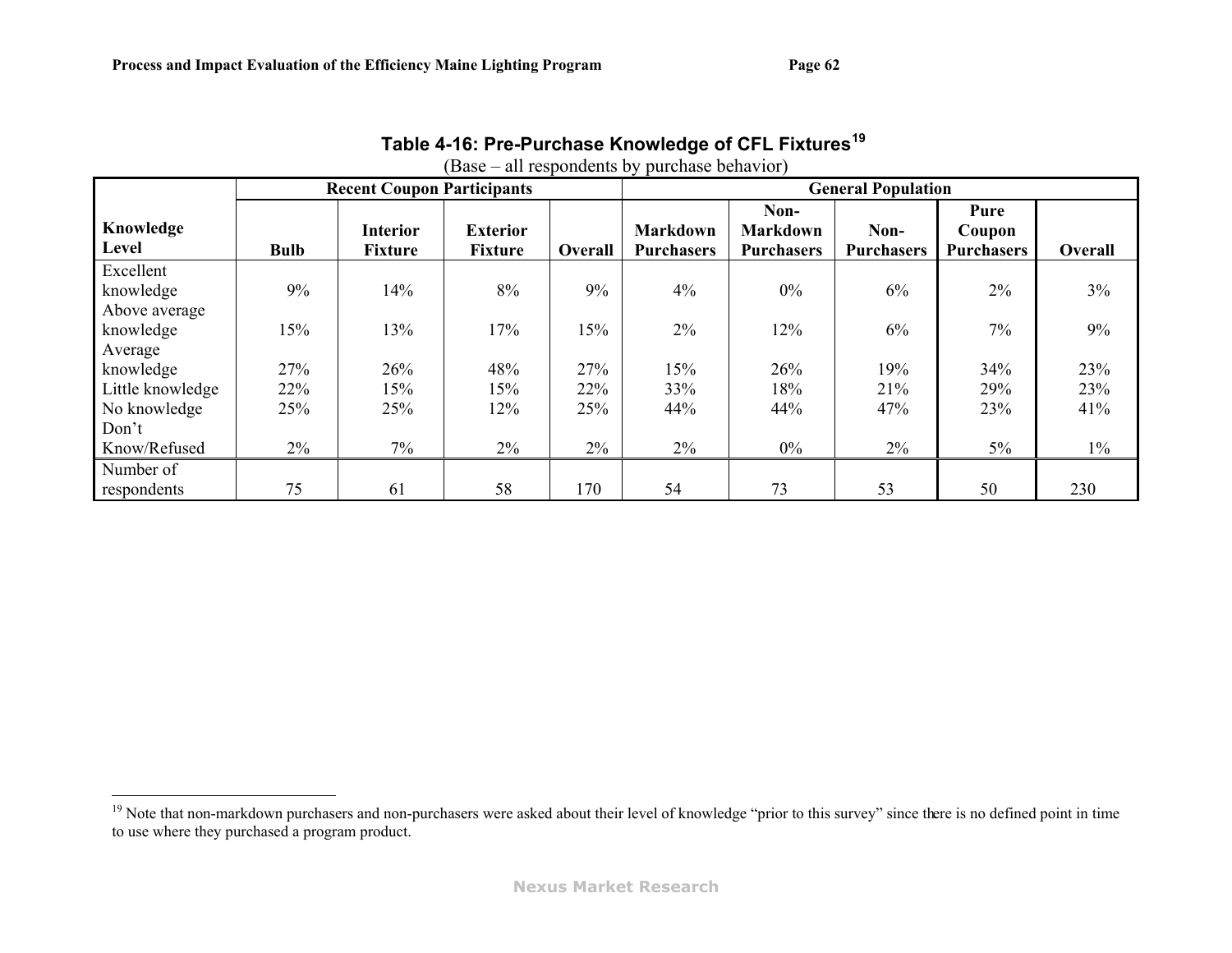Over 40% of coupon participants who are familiar with fixtures report having become aware of them within the past two years [\(Table 4-17](#page-66-0)). In contrast, three-quarters of aware markdown purchasers became familiar with fixtures within the past two years.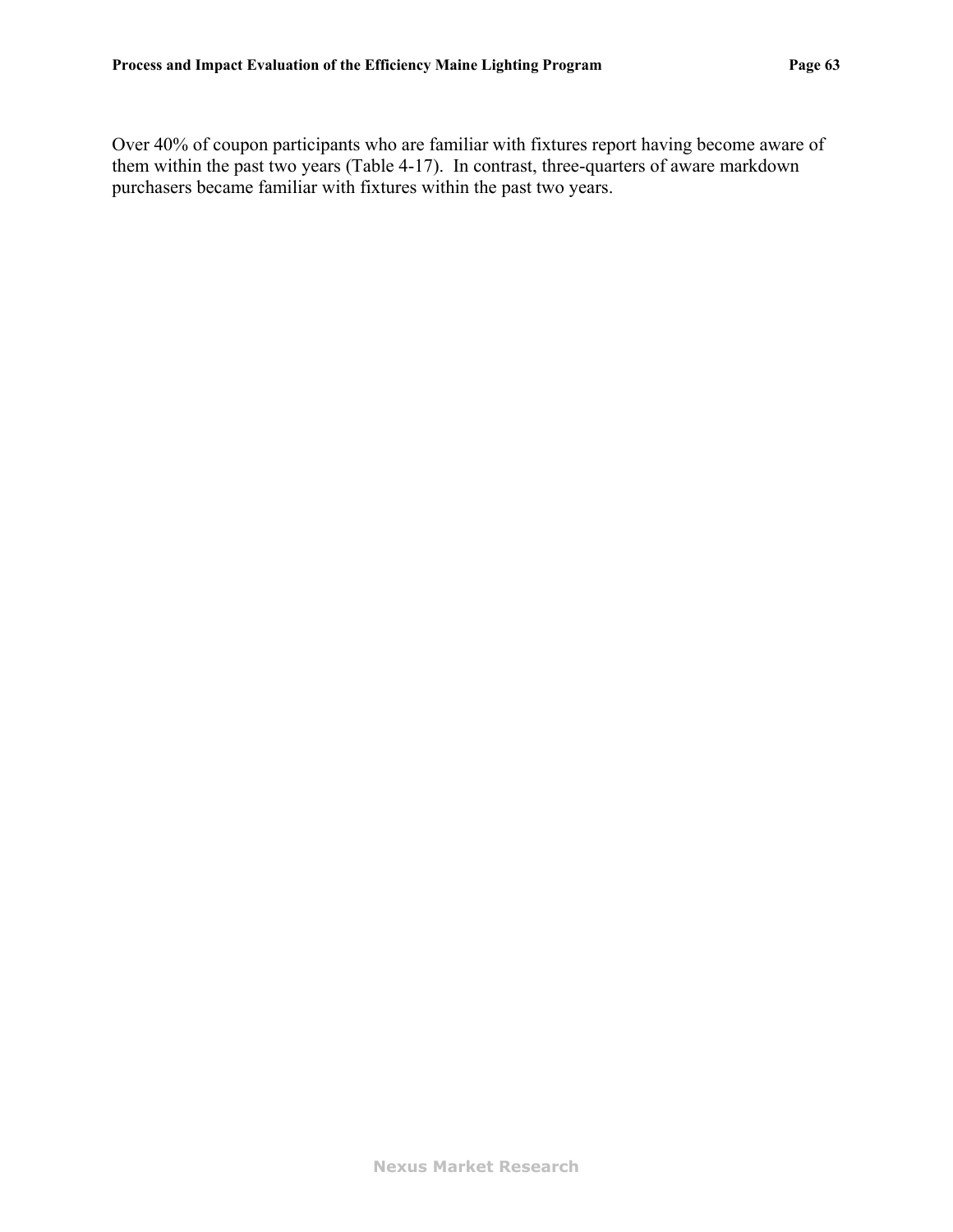<span id="page-66-0"></span>

|                  |             | <b>Recent Coupon Participants</b> |                 |                | <b>General Population</b> |                   |                   |                   |                |  |
|------------------|-------------|-----------------------------------|-----------------|----------------|---------------------------|-------------------|-------------------|-------------------|----------------|--|
|                  |             |                                   |                 |                |                           | Non-              |                   | Pure              |                |  |
|                  |             | Interior                          | <b>Exterior</b> |                | <b>Markdown</b>           | <b>Markdown</b>   | Non-              | Coupon            |                |  |
|                  | <b>Bulb</b> | <b>Fixture</b>                    | Fixture         | <b>Overall</b> | <b>Purchasers</b>         | <b>Purchasers</b> | <b>Purchasers</b> | <b>Purchasers</b> | <b>Overall</b> |  |
| Within past year | 15%         | 17%                               | 10%             | 15%            | 31%                       | 24%               | 41%               | 24%               | 33%            |  |
| Two years        | 27%         | 20%                               | 24%             | 27%            | 45%                       | 26%               | 19%               | 30%               | 25%            |  |
| Three years      | 5%          | 18%                               | 19%             | 6%             | 10%                       | $7\%$             | 15%               | 7%                | 10%            |  |
| Four years       | 10%         | 10%                               | $4\%$           | 10%            | $0\%$                     | 10%               | $4\%$             | 13%               | $7\%$          |  |
| Five years       | 13%         | 14%                               | 16%             | 13%            | 10%                       | $5\%$             | 11%               | 17%               | $8\%$          |  |
| More than five   |             |                                   |                 |                |                           |                   |                   |                   |                |  |
| years            | 30%         | 21%                               | 27%             | 29%            | $3\%$                     | 29%               | 11%               | 10%               | 18%            |  |
| Number of        |             |                                   |                 |                |                           |                   |                   |                   |                |  |
| respondents      | 55          | 42                                | 49              | 128            | 29                        | 42                | 27                | 31                | 133            |  |

**Table 4-17: When First Became Aware of CFL Fixtures**  (Base – respondent familiar with CFL fixtures)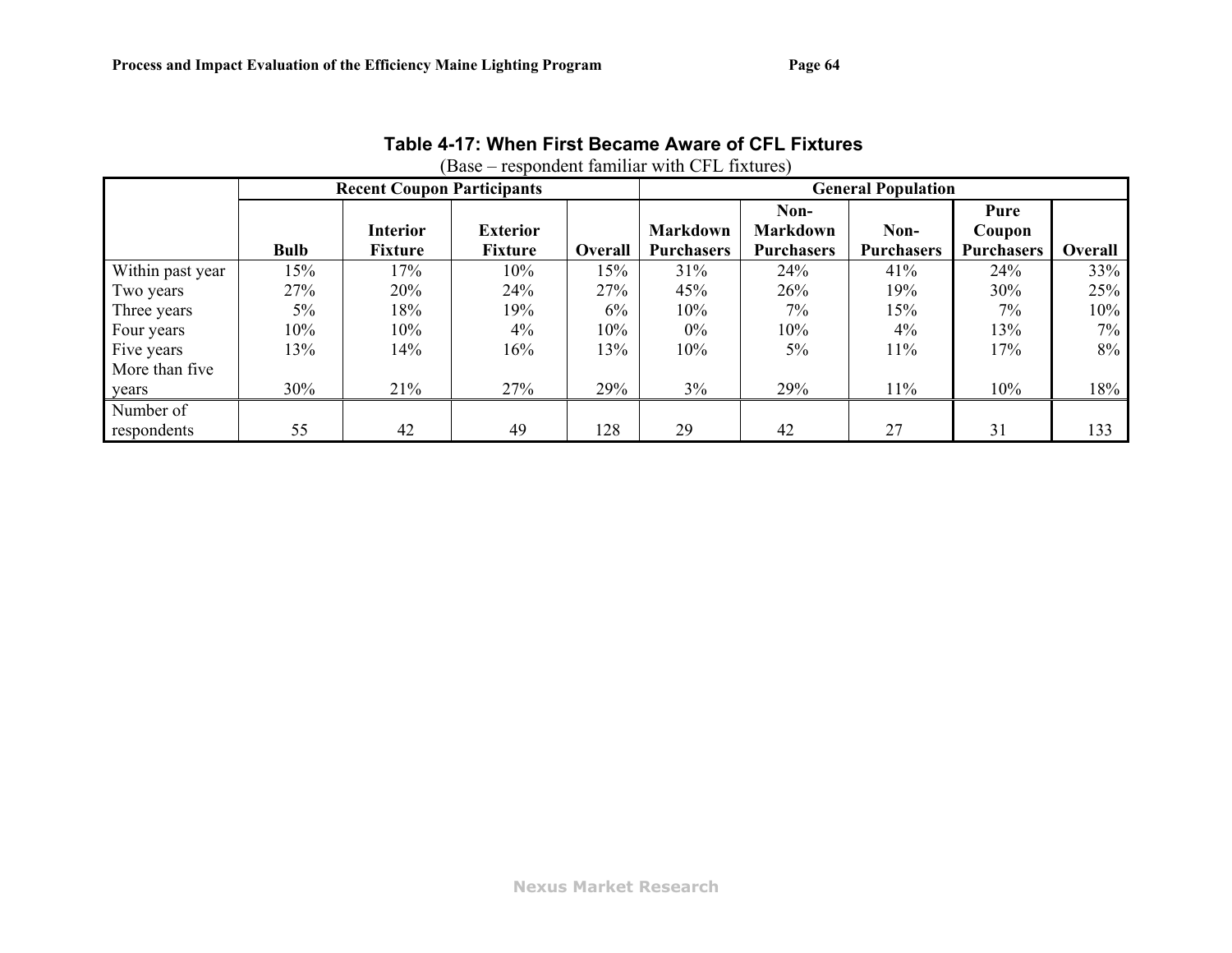Respondents primarily first hear about CFL fixtures through three sources: TV, radio or newspaper advertisements; retail store displays; and by word of mouth through friends, family, neighbors, and co-workers ([Table 4-18\)](#page-68-0). While coupon participants are most likely to have learned about fixtures through retail displays (30%), markdown purchasers are more likely to have learned through an advertisement (52%).

Between 2% and 5% of aware respondents from each group cite Efficiency Maine as the source of learning about CFL fixtures.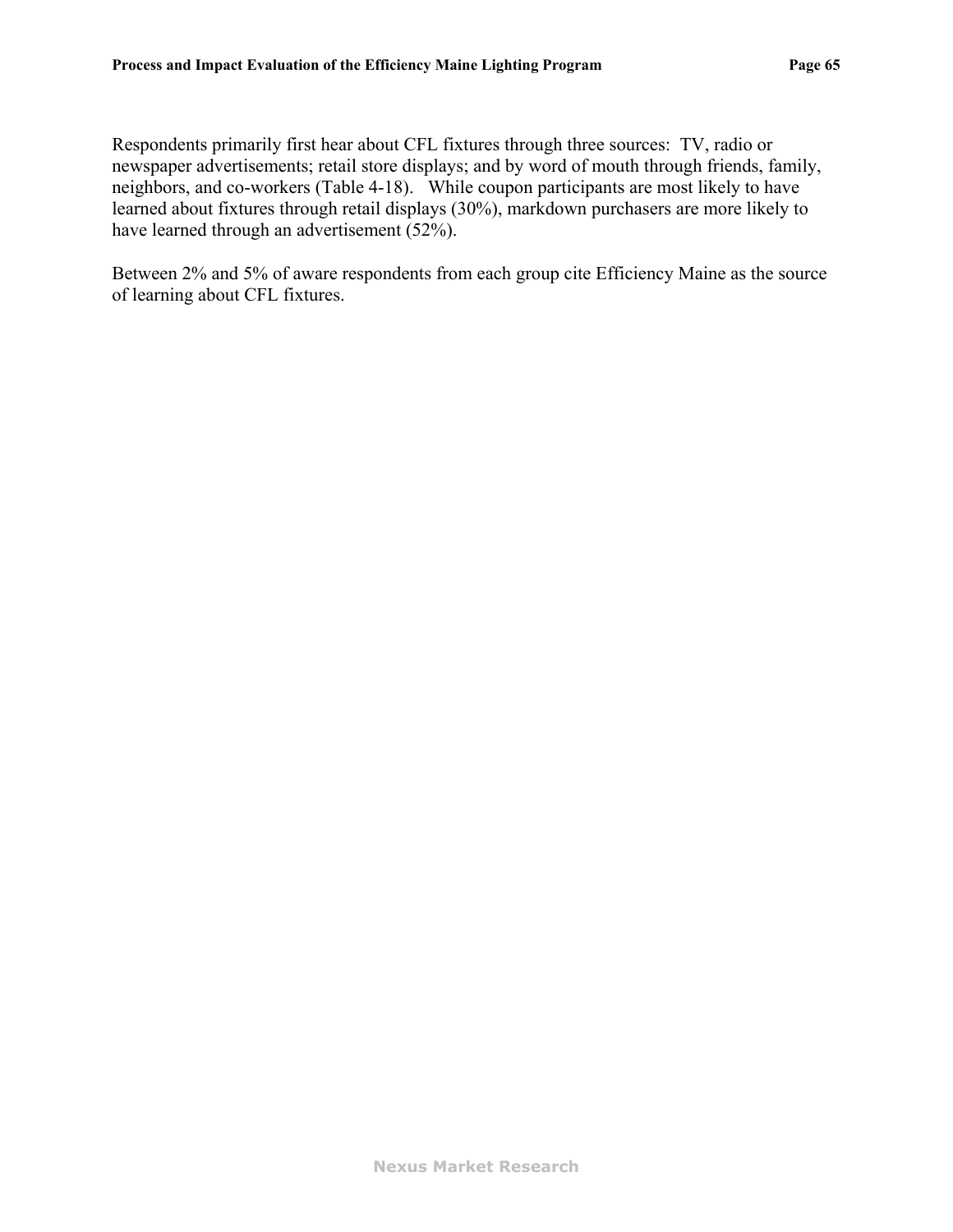<span id="page-68-0"></span>

|                                                                                                                                                        |                                        |                                      |                                     |                                        |                                      | (Base – respondents familiar with CFL fixtures; multiple response) |                                     |                                     |                                  |
|--------------------------------------------------------------------------------------------------------------------------------------------------------|----------------------------------------|--------------------------------------|-------------------------------------|----------------------------------------|--------------------------------------|--------------------------------------------------------------------|-------------------------------------|-------------------------------------|----------------------------------|
|                                                                                                                                                        |                                        | <b>Recent Coupon Participants</b>    |                                     |                                        |                                      |                                                                    | <b>General Population</b>           |                                     |                                  |
|                                                                                                                                                        | <b>Bulb</b>                            | <b>Interior</b><br><b>Fixture</b>    | <b>Exterior</b><br><b>Fixture</b>   | <b>Overall</b>                         | <b>Markdown</b><br><b>Purchasers</b> | Non-<br><b>Markdown</b><br><b>Purchasers</b>                       | Non-<br><b>Purchasers</b>           | Pure<br>Coupon<br><b>Purchasers</b> | <b>Overall</b>                   |
| Through TV, radio, or<br>newspaper advertisement<br>Word of mouth<br>On display at a retail store<br>At a promotion or event<br>Saw installed at other | 27%<br>10%<br>30%<br>5%                | 28%<br>23%<br>36%<br>$<1\%$          | 21%<br>26%<br>33%<br>$2\%$          | 27%<br>11%<br>30%<br>$5\%$             | 52%<br>10%<br>31%<br>3%              | 38%<br>26%<br>14%<br>$5\%$                                         | 37%<br>26%<br>15%<br>7%             | 17%<br>20%<br>31%<br>$0\%$          | 36%<br>22%<br>16%<br>$5\%$       |
| location<br><b>Efficiency Maine</b><br><b>EPA Notices</b><br>Other<br>Don't know                                                                       | $0\%$<br>$<1\%$<br>$0\%$<br>15%<br>13% | $0\%$<br>3%<br>$0\%$<br>$2\%$<br>11% | $0\%$<br>$2\%$<br>$0\%$<br>9%<br>9% | $0\%$<br>$<1\%$<br>$0\%$<br>15%<br>12% | $0\%$<br>3%<br>$0\%$<br>$3\%$<br>3%  | $5\%$<br>$2\%$<br>$2\%$<br>$2\%$<br>$5\%$                          | 4%<br>$0\%$<br>$0\%$<br>$4\%$<br>7% | $0\%$<br>3%<br>$0\%$<br>20%<br>10%  | 4%<br>$2\%$<br>$1\%$<br>3%<br>6% |
| Number of respondents                                                                                                                                  | 55                                     | 42                                   | 49                                  | 128                                    | 31                                   | 42                                                                 | 29                                  | 31                                  | 133                              |

# **Table 4-18: How First Heard of CFL Fixtures**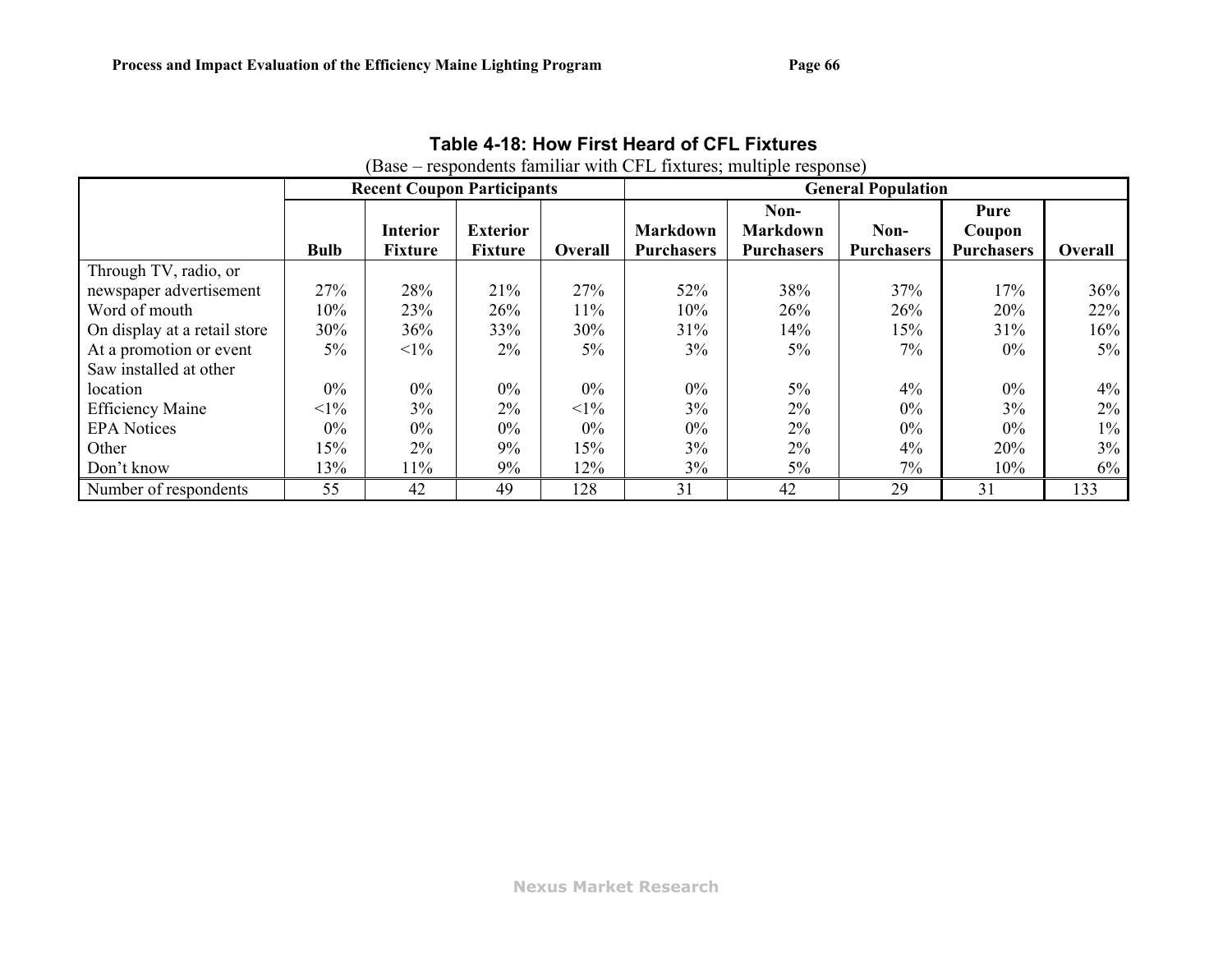<span id="page-69-0"></span>Coupon participants report very high levels of satisfaction with the CFL fixtures purchased ([Table 4-19](#page-69-0)). Between 66% and 78% are "very satisfied" and only 4% report any dissatisfaction.

| Dave<br>respondents who have parenased or L matures |                                                 |                                                 |
|-----------------------------------------------------|-------------------------------------------------|-------------------------------------------------|
|                                                     | <b>Recent Interior</b><br><b>Fixture Coupon</b> | <b>Recent Exterior</b><br><b>Fixture Coupon</b> |
| <b>Satisfaction with CFLs</b>                       | Participant                                     | Participant                                     |
| Very Satisfied                                      | 66%                                             | 78%                                             |
| Satisfied                                           | 24%                                             | 18%                                             |
| Neither satisfied or dissatisfied                   | $4\%$                                           | $0\%$                                           |
| Dissatisfied                                        | $2\%$                                           | $4\%$                                           |
| Very Dissatisfied                                   | $2\%$                                           | $0\%$                                           |
| Don't know/Refused                                  | 11                                              | 3                                               |
| Number of Respondents                               | 50                                              | 55                                              |

| Table 4-19: Satisfaction with CFL Fixtures Purchased      |  |
|-----------------------------------------------------------|--|
| $(Base - resonondents$ who have nurchased $CFI$ fixtures) |  |

Only 15% of all coupon participants report purchasing a fixture prior to their coupon purchase, though 29% of interior fixture purchasers had done so [\(Table 4-20\)](#page-69-1).

**Table 4-20: Have Purchased CFL Fixtures prior to Coupon Purchase** 

| (Base – respondents who purchased CFL fixtures through coupon program) |  |  |  |  |
|------------------------------------------------------------------------|--|--|--|--|
|                                                                        |  |  |  |  |
|                                                                        |  |  |  |  |

<span id="page-69-1"></span>

| <b>Have Purchased CFL</b> | <b>Recent Bulb</b> | <b>Recent Interior</b> | <b>Recent Exterior</b> | <b>Overall Recent</b> |
|---------------------------|--------------------|------------------------|------------------------|-----------------------|
| <b>Fixtures Prior to</b>  | Coupon             | <b>Fixture Coupon</b>  | <b>Fixture Coupon</b>  | Coupon                |
| <b>Coupon Purchase</b>    | Participant        | Participant            | Participant            | Participant           |
| Yes                       | 15%                | 29%                    | 16%                    | 15%                   |
| N <sub>0</sub>            | 77%                | 71%                    | 84%                    | 78%                   |
| Don't know                | 8%                 | $0\%$                  | $0\%$                  | 7%                    |
| Number of Respondents     |                    |                        | 58                     | -70                   |

### **Customer Demographics**

Respondents were asked a short series of seven demographic questions to better understand who has participated in the coupon and markdown programs and who generally does and does not purchase CFL bulbs and fixtures. We compare the demographic characteristics of respondents to those for households in Maine overall, as reported in the 2005 American Community Survey (ACS) implemented by the U.S. Bureau of the Census.

Coupon participants are more likely to own their homes (86%) than are Maine householders overall (72%) [\(Table 4-21\)](#page-70-0). This is particularly true for fixture coupon participants, who, as might be expected, are most likely to own their own homes (94%+).

The general population survey tends to also favor people who own their own homes (80% overall). However, non-purchasers and pure coupon purchasers all have home ownership rates (78%) closer to that of the general population. These results might be expected since renters are more likely to rely on landlords to provide lighting for the rental units.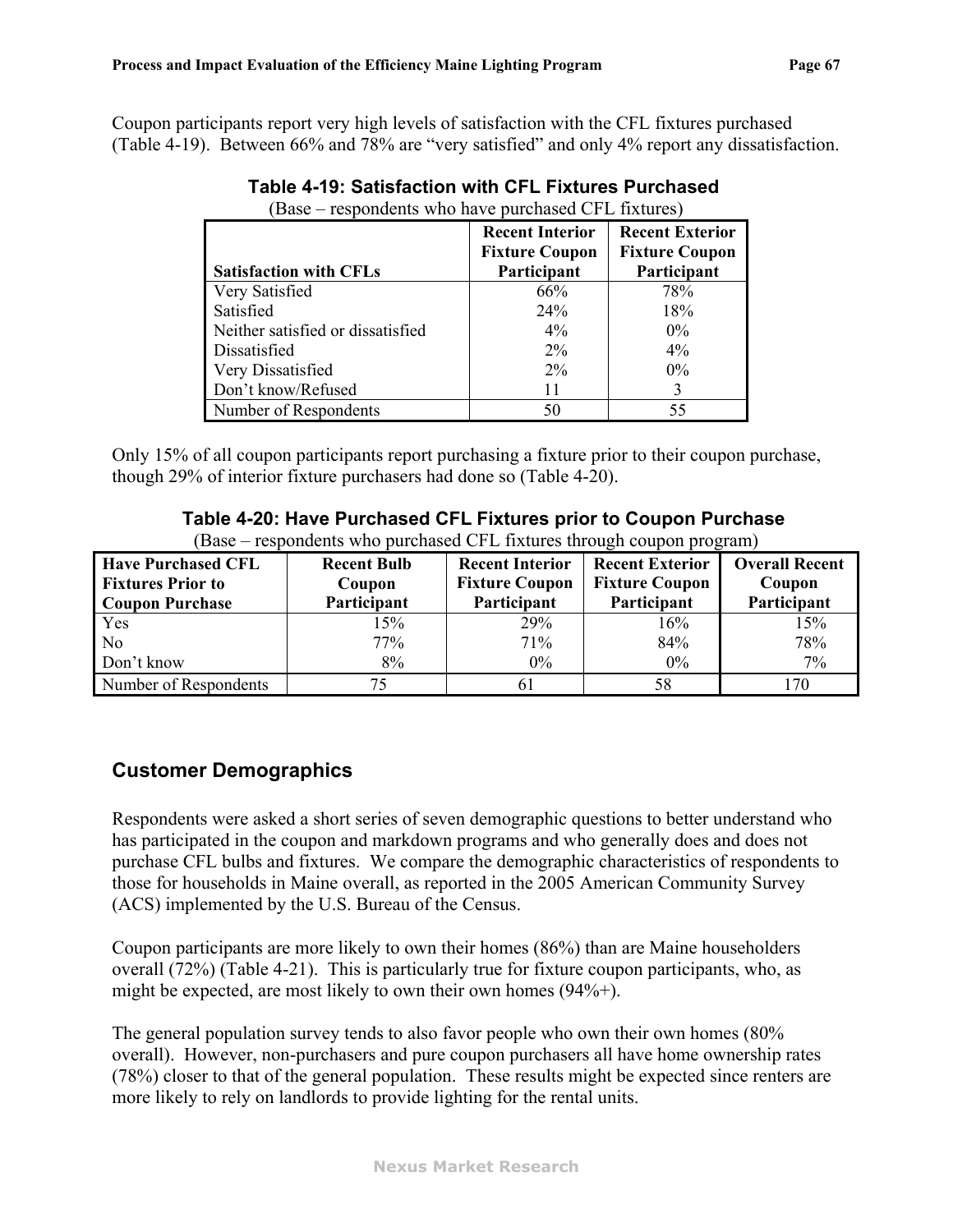<span id="page-70-0"></span>

|             |                                           |       |                            | <b>Recent Coupon Participants</b> |                | <b>General Population</b>            |                                              |                           |                                     |                |         |
|-------------|-------------------------------------------|-------|----------------------------|-----------------------------------|----------------|--------------------------------------|----------------------------------------------|---------------------------|-------------------------------------|----------------|---------|
|             | <b>Past Bulb</b><br>Coupon<br>Participant | Bulb  | Interior<br><b>Fixture</b> | <b>Exterior</b><br>Fixture        | <b>Overall</b> | <b>Markdown</b><br><b>Purchasers</b> | Non-<br><b>Markdown</b><br><b>Purchasers</b> | Non-<br><b>Purchasers</b> | Pure<br>Coupon<br><b>Purchasers</b> | <b>Overall</b> | ACS     |
| Own         | 96%                                       | 86%   | 95%                        | 94%                               | 86%            | 84%                                  | 82%                                          | 78%                       | 78%                                 | 80%            | 72%     |
| Rent        | $4\%$                                     | 13%   | $5\%$                      | $4\%$                             | 12%            | 17%                                  | 18%                                          | 23%                       | 22%                                 | 20%            | 28%     |
| Other       | $0\%$                                     | $2\%$ | $1\%$                      | $2\%$                             | 2%             | $0\%$                                | $0\%$                                        | $0\%$                     | $0\%$                               | 0%             | $0\%$   |
| Number of   |                                           |       |                            |                                   |                |                                      |                                              |                           |                                     |                |         |
| respondents | 70                                        | 75    | 61                         | 58                                | 170            | 54                                   | 72                                           | 71                        | 50                                  | 247            | 542,158 |
| Refused     |                                           |       |                            |                                   |                |                                      |                                              |                           |                                     |                | n/s     |

**Table 4-21: Owner and Renter Status**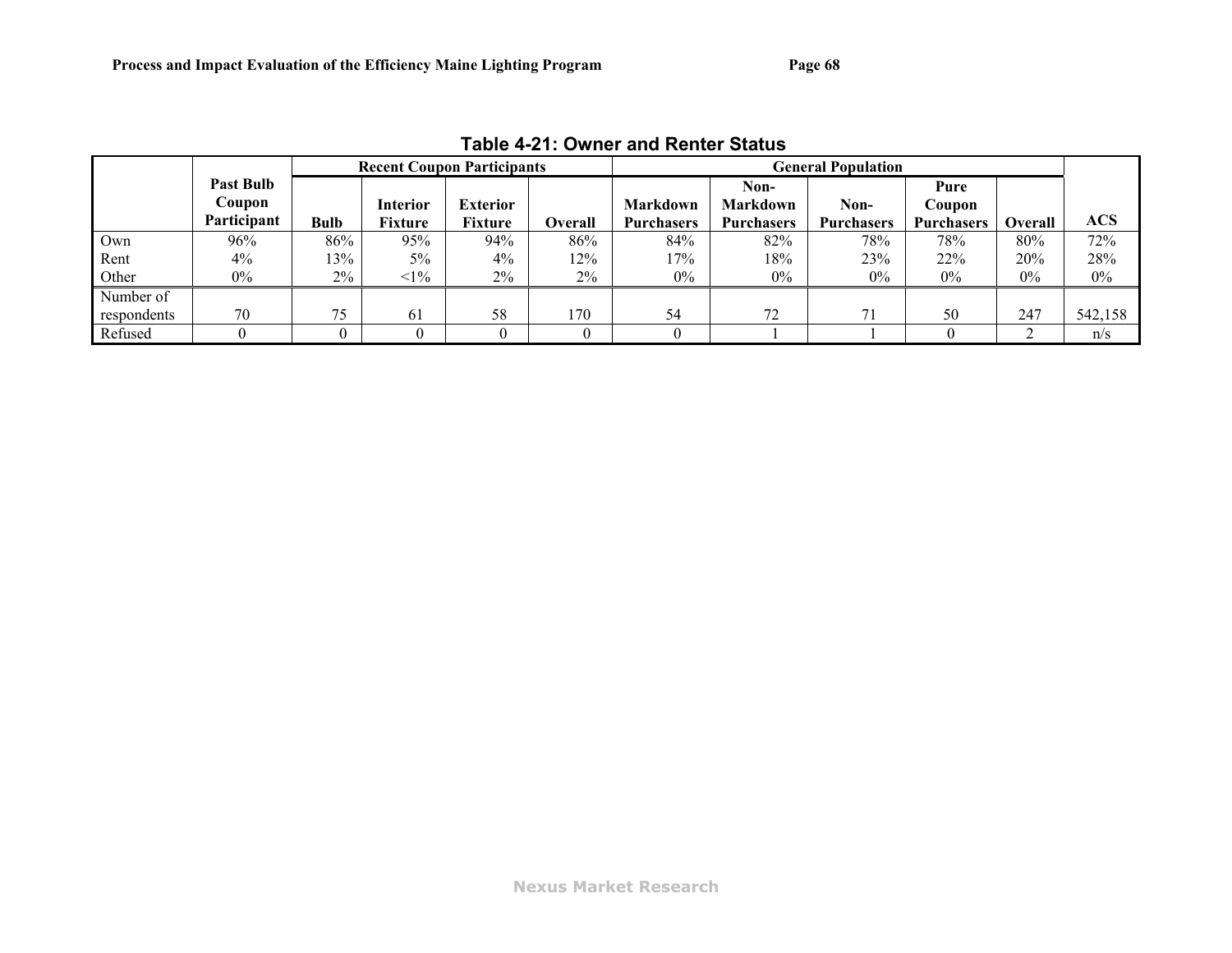Coupon participants are more likely to live in single-family homes (85%) than are Maine residents overall (67%) [\(Table 4-22](#page-72-0)). However, the general population survey respondents, particularly non-purchasers (73%), more closely mirror the general population in terms of residence type.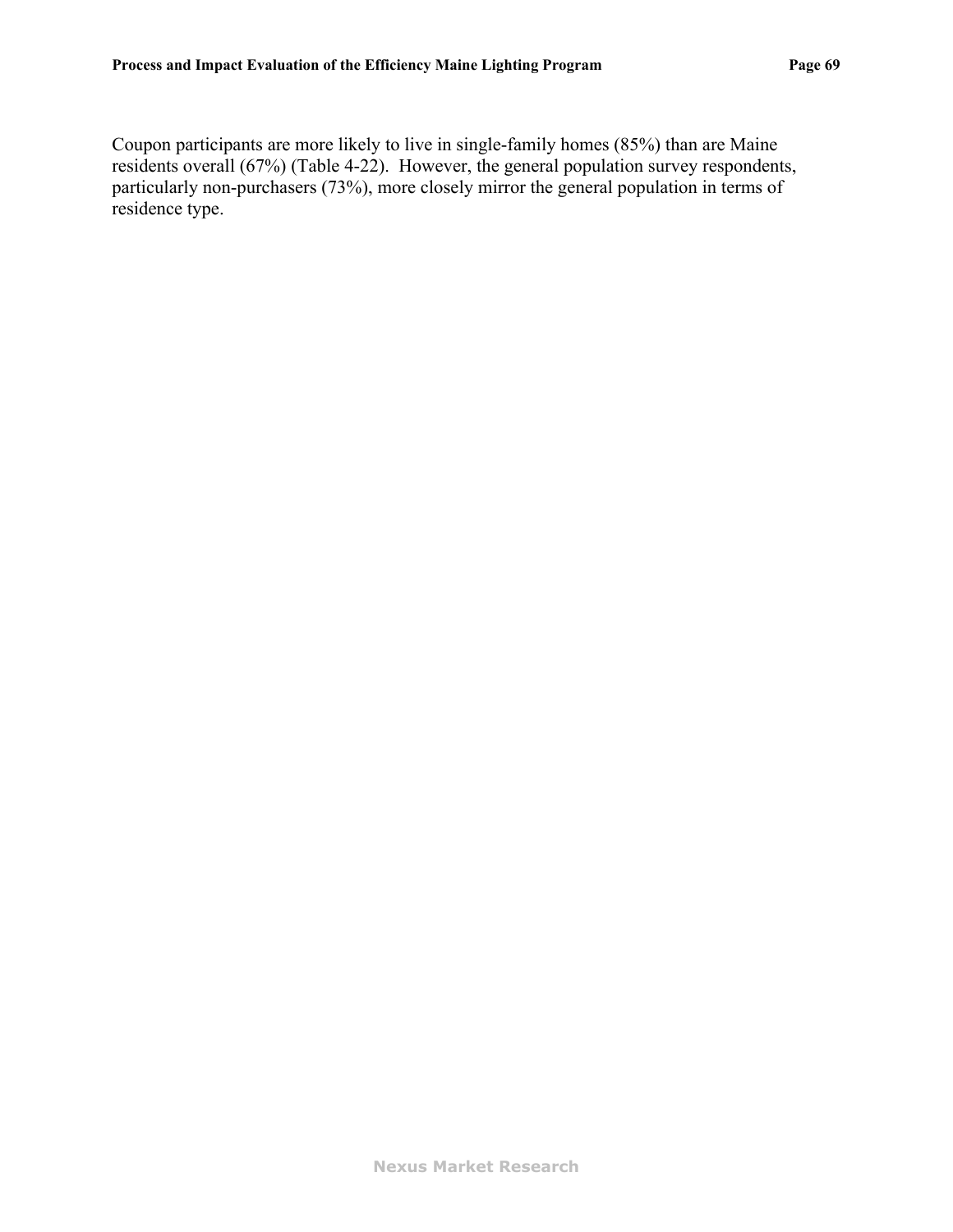|                                           |                                           |             |                                   | <b>Recent Coupon Participants</b> |         |                                      |                                       | <b>General Population</b> |                                     |         |                    |
|-------------------------------------------|-------------------------------------------|-------------|-----------------------------------|-----------------------------------|---------|--------------------------------------|---------------------------------------|---------------------------|-------------------------------------|---------|--------------------|
|                                           | <b>Past Bulb</b><br>Coupon<br>Participant | <b>Bulb</b> | <b>Interior</b><br><b>Fixture</b> | <b>Exterior</b><br><b>Fixture</b> | Overall | <b>Markdown</b><br><b>Purchasers</b> | Non-<br>Markdown<br><b>Purchasers</b> | Non-<br><b>Purchasers</b> | Pure<br>Coupon<br><b>Purchasers</b> | Overall | <b>ACS</b>         |
| Single family                             | 93%                                       | 85%         | 84%                               | 89%                               | 85%     | 83%                                  | 76%                                   | 73%                       | 77%                                 | 75%     | 67%                |
| Duplex or two-family                      | $1\%$                                     | 6%          | 2%                                | 2%                                | $5\%$   | 0%                                   | 4%                                    | 3%                        | 5%                                  | 3%      |                    |
| Town or row house                         | $1\%$                                     | $2\%$       | $<1\%$                            | $<1\%$                            | $2\%$   | $0\%$                                | 4%                                    | 3%                        | $5\%$                               | 3%      | $2\%$ <sup>a</sup> |
| Triple decker                             | $0\%$                                     | $<1\%$      | $<1\%$                            | $<1\%$                            | $<1\%$  | 0%                                   | $0\%$                                 | $1\%$                     | $0\%$                               | $1\%$   |                    |
| Apartment in a 2-4<br>unit building       | $1\%$                                     | 2%          | 2%                                | 3%                                | 2%      | 10%                                  | 7%                                    | 10%                       | 7%                                  | 8%      | $12\%^{\rm b}$     |
| Apartment in a<br>building $w/5+$ units   | $0\%$                                     | $<1\%$      | 8%                                | $<1\%$                            | $<1\%$  | $2\%$                                | 4%                                    | 3%                        | $<1\%$                              | $3\%$   | 9%                 |
| Mobile home                               | $1\%$                                     | 4%          | 3%                                | 6%                                | $4\%%$  | 6%                                   | $1\%$                                 | 7%                        | $5\%$                               | 4%      | 10%                |
| Some other type of<br>home                | $1\%$                                     | 2%          | 2%                                | $<\!\!0\!\%$                      | 2%      | $0\%$                                | 3%                                    | $0\%$                     | $0\%$                               | 2%      | $<1\%$             |
| Number of<br>respondents/housing<br>units | 70                                        | 73          | 59                                | 56                                | 165     | 52                                   | 73                                    | 71                        | 50                                  | 246     | 683,799            |
| Number of<br>respondents refusing         | $\boldsymbol{0}$                          | ↑           | $\overline{2}$                    | $\overline{2}$                    | 5       | $\overline{2}$                       | $\boldsymbol{0}$                      |                           | $\Omega$                            | 3       | n/a                |

#### **Table 4-22: Type of Residence**  (Base – all respondents)

a ACS single-family dwelling, attached

b ACS two-to-four unit dwelling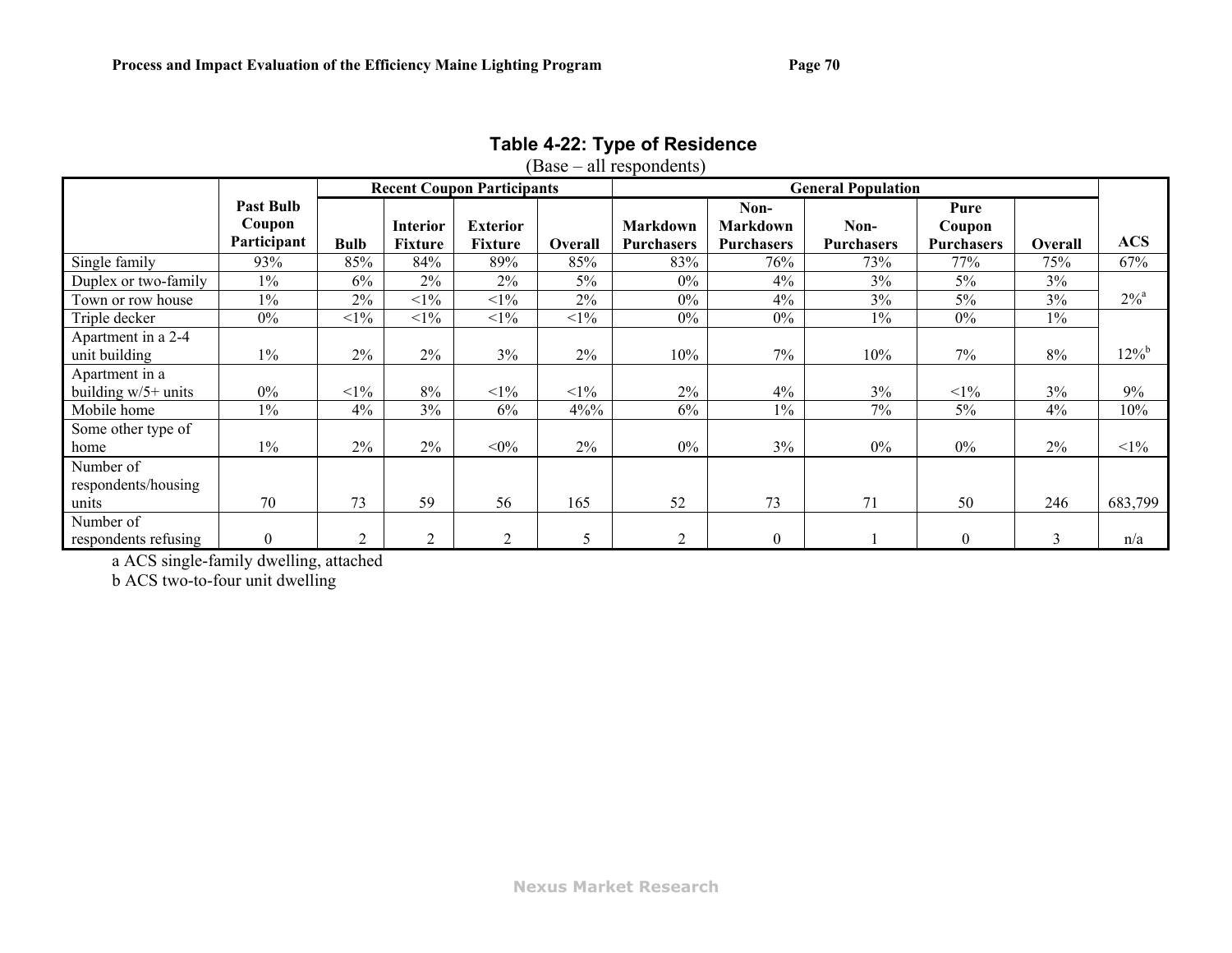Household sizes vary widely for the survey respondents, though the coupon participants tend to be from larger households, particularly four-person (23% vs 12%), than Maine residents as a whole [\(Table 4-23\)](#page-74-0). Markdown purchasers are more likely to be from a two-person household (57% vs 39%), though the overall general population survey tends to closely match Maine residents in terms of household size.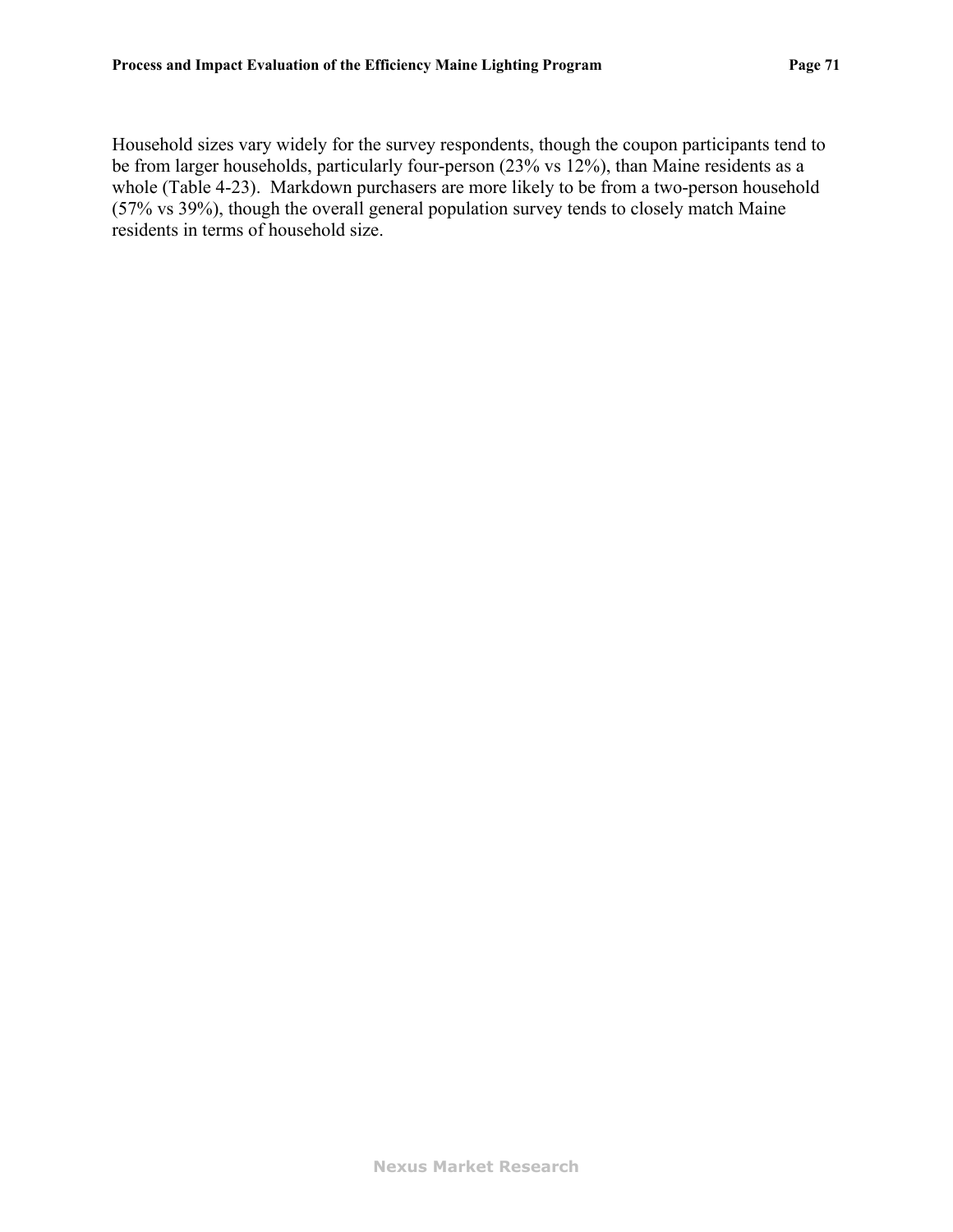<span id="page-74-0"></span>

|              |                  |             |                 | <b>Recent Coupon Participants</b> |                |                   |                   | <b>General Population</b> |                    |         |            |
|--------------|------------------|-------------|-----------------|-----------------------------------|----------------|-------------------|-------------------|---------------------------|--------------------|---------|------------|
|              | <b>Past Bulb</b> |             |                 |                                   |                |                   | Non-              |                           |                    |         |            |
|              | Coupon           |             | <b>Interior</b> | <b>Exterior</b>                   |                | <b>Markdown</b>   | <b>Markdown</b>   | Non-                      | <b>Pure Coupon</b> |         |            |
|              | Participant      | <b>Bulb</b> | Fixture         | <b>Fixture</b>                    | Overall        | <b>Purchasers</b> | <b>Purchasers</b> | <b>Purchasers</b>         | <b>Purchasers</b>  | Overall | <b>ACS</b> |
| One person   | 9%               | 15%         | $11\%$          | 6%                                | 14%            | 15%               | 25%               | 32%                       | 5%                 | 25%     | 27%        |
| Two people   | 47%              | 44%         | 38%             | 41%                               | 43%            | 57%               | 33%               | 32%                       | 48%                | 36%     | 39%        |
| Three people | 9%               | 15%         | 20%             | 15%                               | 15%            | 11%               | 21%               | 15%                       | 15%                | 17%     | 16%        |
| Four people  | 17%              | 24%         | 16%             | 20%                               | 23%            | 13%               | 10%               | 15%                       | 24%                | 13%     | 12%        |
| Five people  | 17%              | $4\%$       | 11%             | 12%                               | 4%             | $2\%$             | 10%               | 4%                        | $7\%$              | 7%      | $5\%$      |
| Six people   | $1\%$            | $<1\%$      | $3\%$           | 4%                                | $<1\%$         | $2\%$             | $0\%$             | $1\%$                     | $0\%$              | 1%      | $1\%$      |
| Seven or     |                  |             |                 |                                   |                |                   |                   |                           |                    |         |            |
| more people  | $0\%$            | $<1\%$      | $2\%$           | $2\%$                             | $<1\%$         | $0\%$             | 3%                | $0\%$                     | $<1\%$             | $1\%$   | $1\%$      |
| Number of    |                  |             |                 |                                   |                |                   |                   |                           |                    |         |            |
| respondents  | 70               | 74          | 59              | 57                                | 168            | 53                | 73                | 72                        | 50                 | 248     | 542,158    |
| Number of    |                  |             |                 |                                   |                |                   |                   |                           |                    |         |            |
| respondents  |                  |             |                 |                                   |                |                   |                   |                           |                    |         |            |
| refusing     | $\boldsymbol{0}$ |             | ◠               |                                   | $\overline{2}$ |                   | $\theta$          | $\boldsymbol{0}$          | $\mathbf{0}$       |         | n/a        |

**Table 4-23: Size of Household**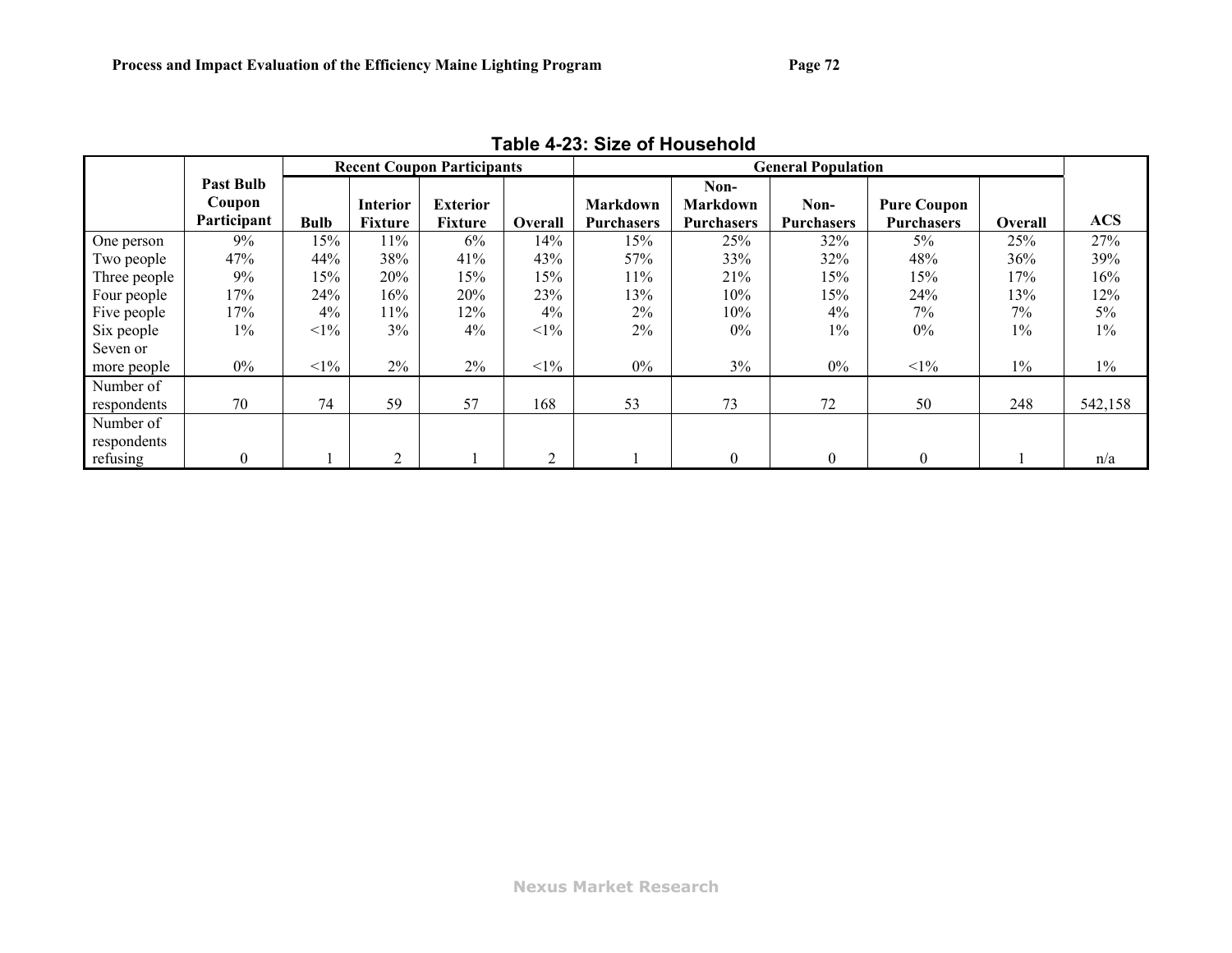The overall coupon participants and overall general population respondents tend to parallel the age distribution of Mainers as a whole [\(Table 4-24](#page-76-0)). However, markdown purchasers tend to be slightly older than Maine residents as a whole and cluster  $(58\% \text{ vs. } 40\%)$  in the  $45 - 64$  age grouping.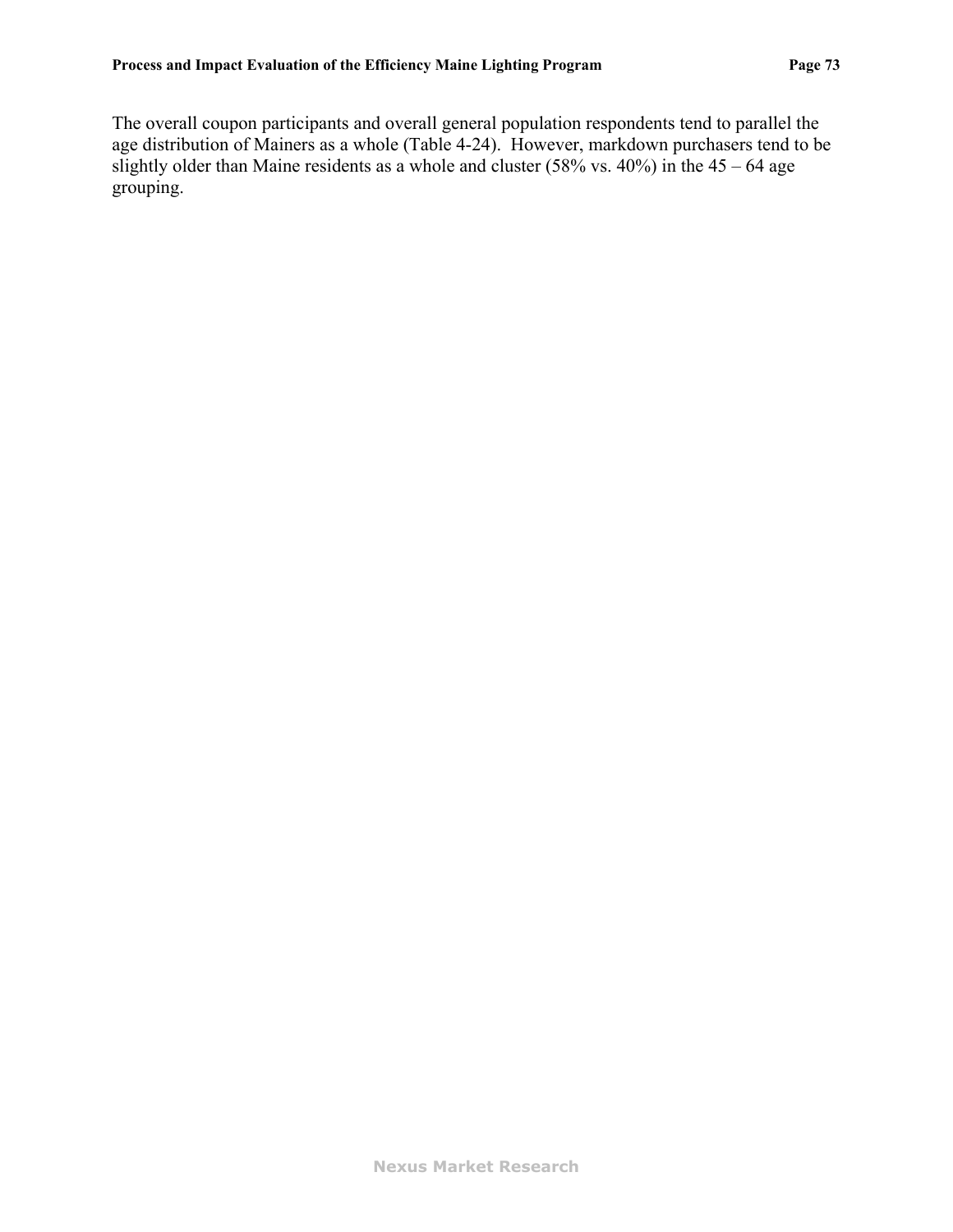<span id="page-76-0"></span>

| Table 4-24. Age of Respondent of Housenbluer |                                           |             |                            |                                   |         |                                      |                                              |                           |                                         |         |            |
|----------------------------------------------|-------------------------------------------|-------------|----------------------------|-----------------------------------|---------|--------------------------------------|----------------------------------------------|---------------------------|-----------------------------------------|---------|------------|
|                                              |                                           |             |                            | <b>Recent Coupon Participants</b> |         |                                      |                                              | <b>General Population</b> |                                         |         |            |
|                                              | <b>Past Bulb</b><br>Coupon<br>Participant | <b>Bulb</b> | Interior<br><b>Fixture</b> | <b>Exterior</b><br><b>Fixture</b> | Overall | <b>Markdown</b><br><b>Purchasers</b> | Non-<br><b>Markdown</b><br><b>Purchasers</b> | Non-<br><b>Purchasers</b> | <b>Pure Coupon</b><br><b>Purchasers</b> | Overall | <b>ACS</b> |
| 18 to 24 years                               | $0\%$                                     | 2%          | 2%                         | 3%                                | 2%      | $4\%$                                | 3%                                           | 3%                        | $0\%$                                   | 3%      | 5%         |
| 25 to 34 years                               | $9\%$                                     | 12%         | 20%                        | 13%                               | 12%     | 6%                                   | $4\%$                                        | 9%                        | 21%                                     | 7%      |            |
| 35 to 44 years                               | 19%                                       | 16%         | 25%                        | 31%                               | 17%     | 10%                                  | 20%                                          | 20%                       | 23%                                     | 19%     | 33%        |
| 45 to 54 years                               | 33%                                       | 24%         | 29%                        | 28%                               | 24%     | 34%                                  | 24%                                          | 24%                       | 28%                                     | 25%     |            |
| 55 to 64 years                               | 20%                                       | 22%         | 21%                        | 11%                               | 22%     | 24%                                  | 19%                                          | 14%                       | $8\%$                                   | 16%     | 40%        |
| 65 or more                                   |                                           |             |                            | 13%                               |         |                                      |                                              |                           | 19%                                     |         |            |
| years                                        | 20%                                       | 24%         | $3\%$                      |                                   | 23%     | 22%                                  | 30%                                          | 31%                       |                                         | 29%     | 22%        |
| Number of<br>respondents                     | 70                                        | 68          | 59                         | 53                                | 155     | 50                                   | 70                                           | 71                        | 46                                      | 237     | 542,158    |
| Number of<br>respondents<br>refusing         | $\boldsymbol{0}$                          |             | 2                          |                                   | 15      |                                      | 3                                            |                           |                                         | 12      |            |
|                                              |                                           |             |                            |                                   |         | 4                                    |                                              |                           |                                         |         | n/a        |

**Table 4-24: Age of Respondent or Householder**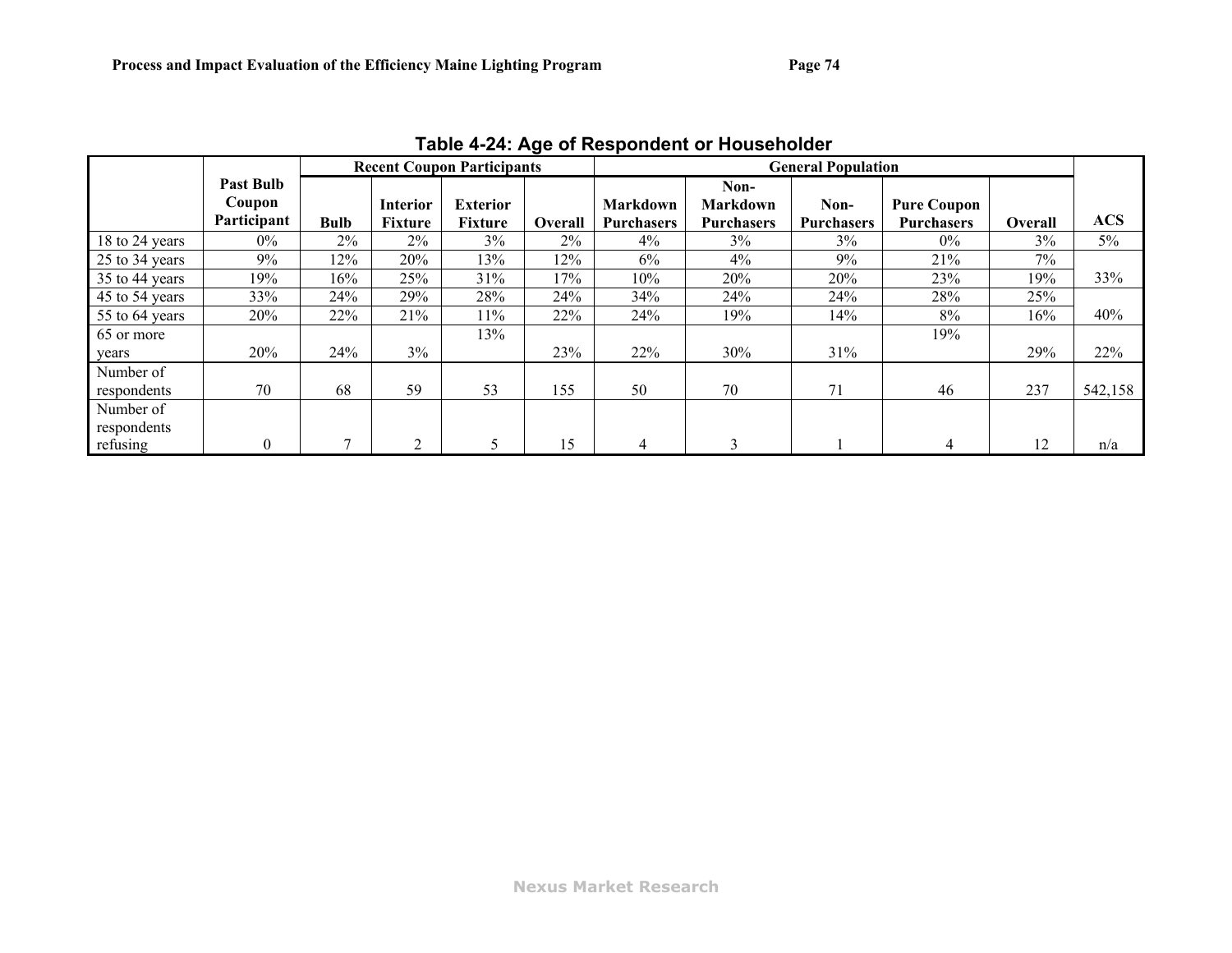Coupon and markdown purchasers are much more likely than Maine residents to have attained higher educational status [\(Table 4-25\)](#page-78-0). Twenty-six percent of Maine residents have graduated from a 4-year college compared to 54% for all coupon participants and 56% for markdown purchasers. However, note that the respondents to the overall general population survey tend to also be higher educated than Maine residents.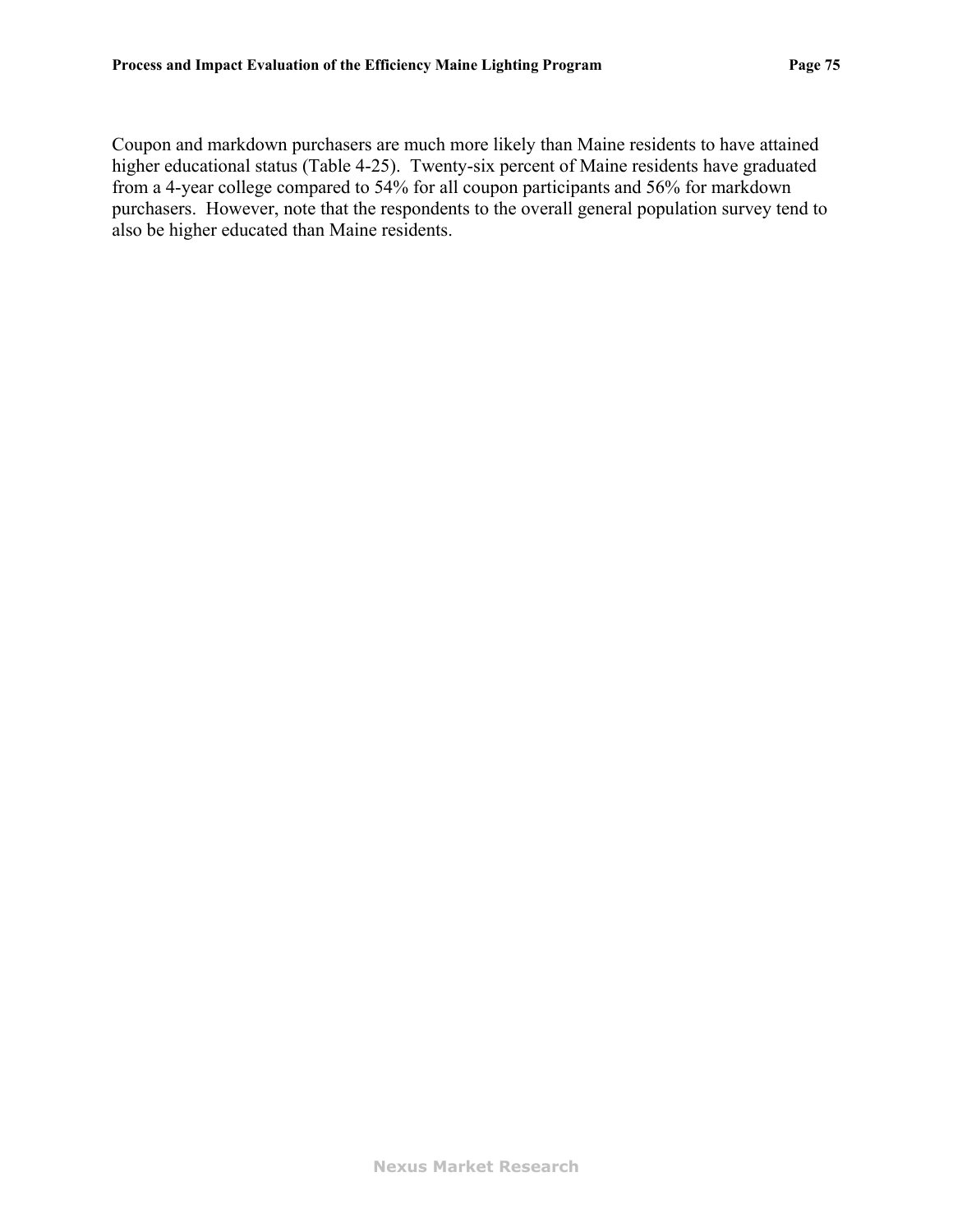<span id="page-78-0"></span>

|                       |                            |             |                 | <b>Recent Coupon Participants</b> |                |                   |                         | <b>General Population</b> |                   |         |            |
|-----------------------|----------------------------|-------------|-----------------|-----------------------------------|----------------|-------------------|-------------------------|---------------------------|-------------------|---------|------------|
|                       | <b>Past Bulb</b><br>Coupon |             | <b>Interior</b> | <b>Exterior</b>                   |                | <b>Markdown</b>   | Non-<br><b>Markdown</b> | Non-                      | Pure<br>Coupon    |         |            |
|                       | Participant                | <b>Bulb</b> | <b>Fixture</b>  | <b>Fixture</b>                    | <b>Overall</b> | <b>Purchasers</b> | <b>Purchasers</b>       | Purchasers                | <b>Purchasers</b> | Overall | <b>ACS</b> |
| Less than high school | $0\%$                      | $<1\%$      | $<1\%$          | 3%                                | $<1\%$         | 2%                | $1\%$                   | 6%                        | $0\%$             | 3%      | 11%        |
| High school graduate  | 20%                        | 27%         | 15%             | 33%                               | 27%            | 26%               | 33%                     | 39%                       | 27%               | 34%     | 35%        |
| Technical or trade    |                            |             |                 |                                   |                |                   |                         |                           |                   |         |            |
| school graduate       | $0\%$                      | $<1\%$      | 4%              | 9%                                | $<1\%$         | 2%                | $1\%$                   | $1\%$                     | $0\%$             | $1\%$   |            |
| Some college          | 10%                        | 13%         | 13%             | 10%                               | 13%            | 8%                | 18%                     | 10%                       | 13%               | 14%     |            |
| Two-year college      |                            |             |                 |                                   |                |                   |                         |                           |                   |         |            |
| graduate              | 9%                         | $6\%$       | 9%              | 10%                               | 6%             | 8%                | 10%                     | 12%                       | $8\%$             | 10%     | 28%        |
| Four-year college     |                            |             |                 |                                   |                |                   |                         |                           |                   |         |            |
| graduate              | 32%                        | 31%         | 31%             | 17%                               | 31%            | 26%               | 19%                     | 22%                       | 17%               | 21%     |            |
| Some graduate or      |                            |             |                 |                                   |                |                   |                         |                           |                   |         |            |
| professional school   | 4%                         | 8%          | 18%             | $5\%$                             | 8%             | 2%                | 3%                      | $0\%$                     | 3%                | 2%      |            |
| Graduate or           |                            |             |                 |                                   |                |                   |                         |                           |                   |         |            |
| professional degree   | 25%                        | 15%         | 11%             | 14%                               | 15%            | 28%               | 15%                     | 10%                       | 32%               | 15%     | 26%        |
| Number of             |                            |             |                 |                                   |                |                   |                         |                           |                   |         |            |
| Respondents           | 69                         | 69          | 54              | 52                                | 154            | 51                | 73                      | 69                        | 46                | 239     | 542,158    |
| Number of             |                            |             |                 |                                   |                |                   |                         |                           |                   |         |            |
| respondents refusing  |                            | 6.          | 7               | 6                                 | 16             | $\mathcal{E}$     | $\boldsymbol{0}$        | 3                         | 4                 | 10      | n/a        |

**Table 4-25: Educational Attainment**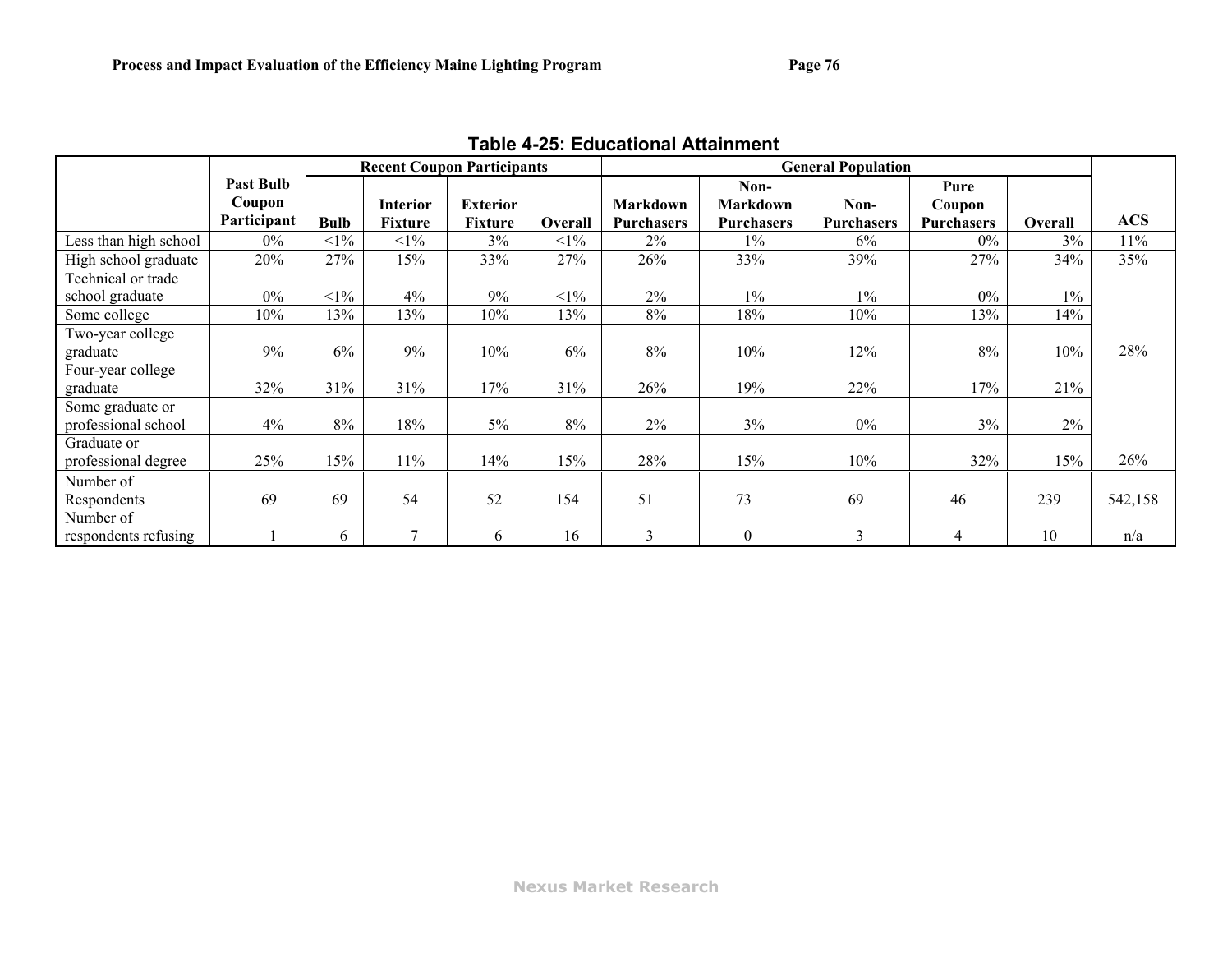In keeping with their educational attainment, coupon participants and particularly markdown purchasers tend to have higher household incomes than Maine residents overall [\(Table 4-26\)](#page-80-0). This data is also probably linked to homeownership rates – as lower-income people are less likely to own their own homes. The incomes of overall general population survey respondents tend to match Maine residents fairly well.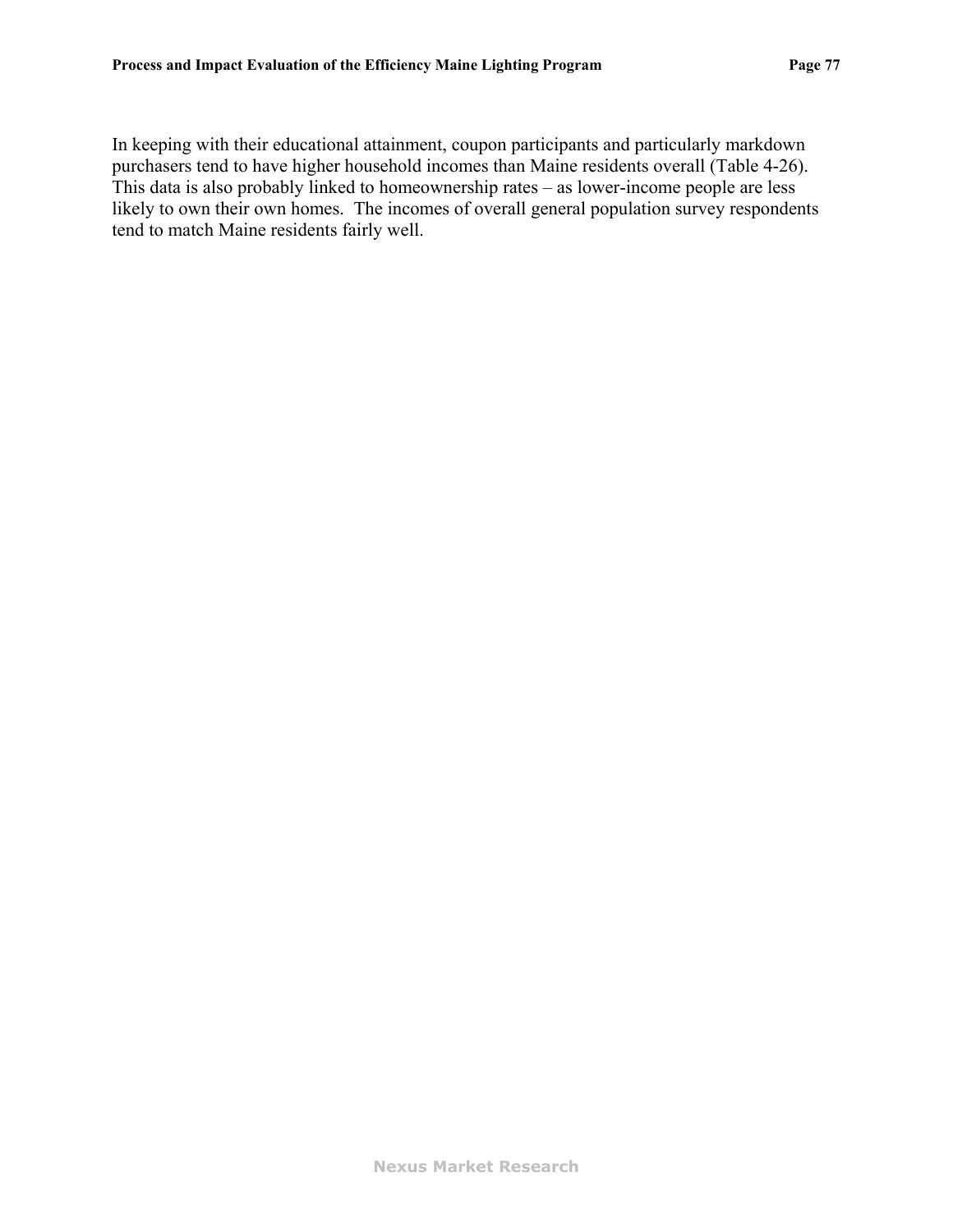<span id="page-80-0"></span>

|                      | TADI <del>C 4-2</del> 0. ANINJAI MUUSENUJU MICUME |             |                 |                                   |                |                   |                   |                           |                   |         |            |  |  |
|----------------------|---------------------------------------------------|-------------|-----------------|-----------------------------------|----------------|-------------------|-------------------|---------------------------|-------------------|---------|------------|--|--|
|                      |                                                   |             |                 | <b>Recent Coupon Participants</b> |                |                   |                   | <b>General Population</b> |                   |         |            |  |  |
|                      | <b>Past Bulb</b>                                  |             |                 |                                   |                |                   | Non-              |                           | Pure              |         |            |  |  |
|                      | Coupon                                            |             | <b>Interior</b> | <b>Exterior</b>                   |                | <b>Markdown</b>   | <b>Markdown</b>   | Non-                      | Coupon            |         |            |  |  |
|                      | Participant                                       | <b>Bulb</b> | <b>Fixture</b>  | Fixture                           | <b>Overall</b> | <b>Purchasers</b> | <b>Purchasers</b> | <b>Purchasers</b>         | <b>Purchasers</b> | Overall | <b>ACS</b> |  |  |
| Less than $$15,000$  | $0\%$                                             | 3%          | 4%              | 11%                               | $3\%$          | 7%                | 12%               | 33%                       | 7%                | 19%     | 16%        |  |  |
| \$15,000 to \$24,999 | 10%                                               | 14%         | 7%              | 13%                               | 14%            | $2\%$             | 14%               | 15%                       | 13%               | 13%     | 12%        |  |  |
| \$25,000 to \$34,999 | 17%                                               | 22%         | 9%              | 7%                                | 22%            | 14%               | 17%               | 17%                       | 25%               | 17%     | 13%        |  |  |
| \$35,000 to \$49,999 | 24%                                               | 28%         | <b>23%</b>      | 14%                               | 28%            | 19%               | 17%               | 10%                       | 25%               | 15%     | 16%        |  |  |
| \$50,000 to \$74,999 | 24%                                               | 17%         | 21%             | 19%                               | 17%            | 21%               | 19%               | 8%                        | 11%               | 15%     | 21%        |  |  |
| \$75,000 to \$99,999 | 14%                                               | 3%          | 19%             | 26%                               | 3%             | 14%               | 7%                | 6%                        | 8%                | 7%      | $10\%$     |  |  |
| $$100,000$ or more   | 10%                                               | 14%         | 17%             | $10\%$                            | 14%            | 21%               | 14%               | 10%                       | 10%               | 13%     | 11%        |  |  |
| Number of            |                                                   |             |                 |                                   |                |                   |                   |                           |                   |         |            |  |  |
| respondents          | 29                                                | 48          | 34              | 36                                | 102            | 42                | 58                | 48                        | 32                | 182     | 542,158    |  |  |
| Number of            |                                                   |             |                 |                                   |                |                   |                   |                           |                   |         |            |  |  |
| respondents refusing | 41                                                | 27          | 27              | 22                                | 68             | 12                | 15                | 24                        | 16                | 67      | n/a        |  |  |

**Table 4-26: Annual Household Income**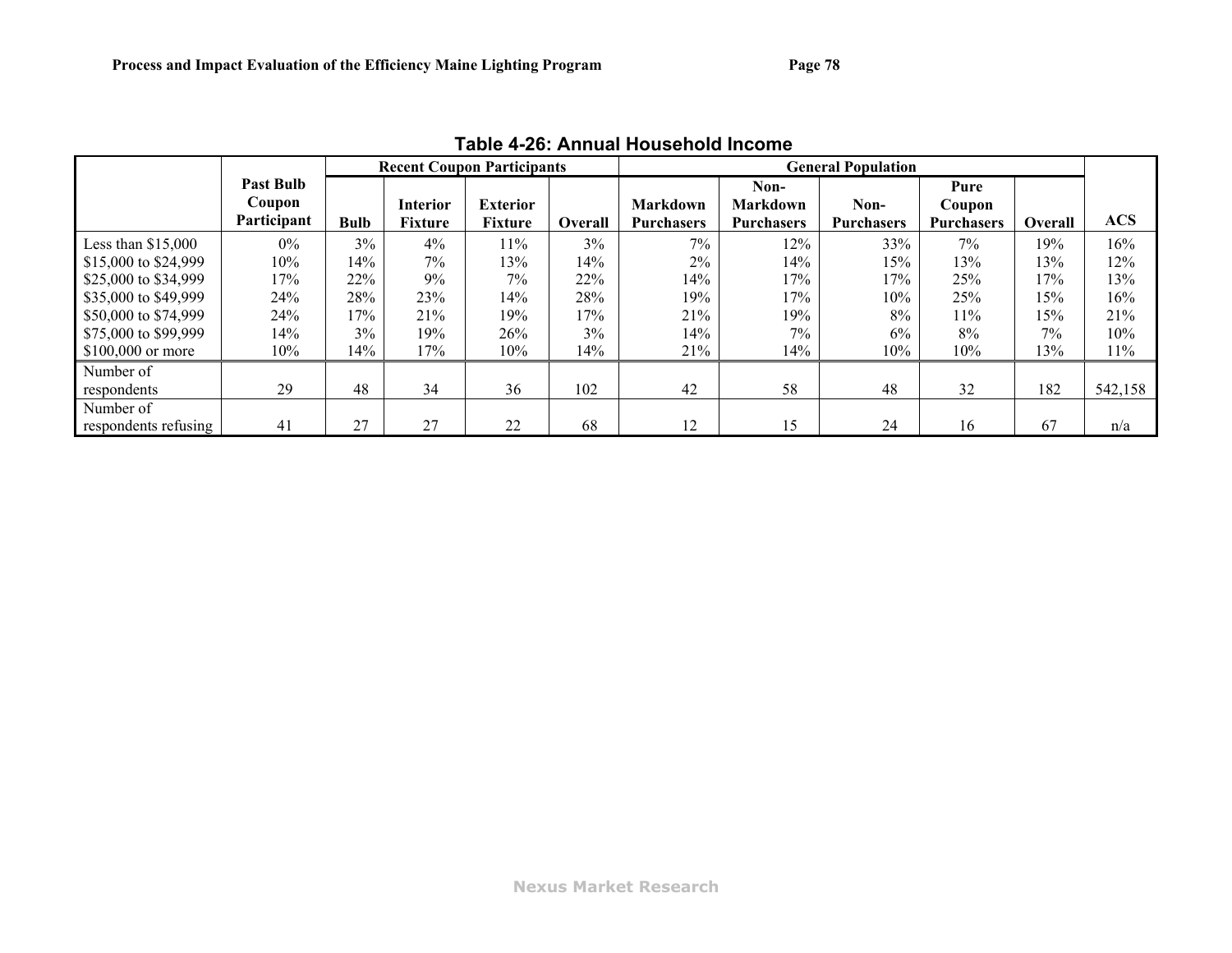While coupon participants and Maine residents as a whole are both about one-half male and female, the markdown purchasers are much more likely to be female (67%) [\(Table 4-27\)](#page-82-0). The overall respondents to the general population survey tend to favor women (65%).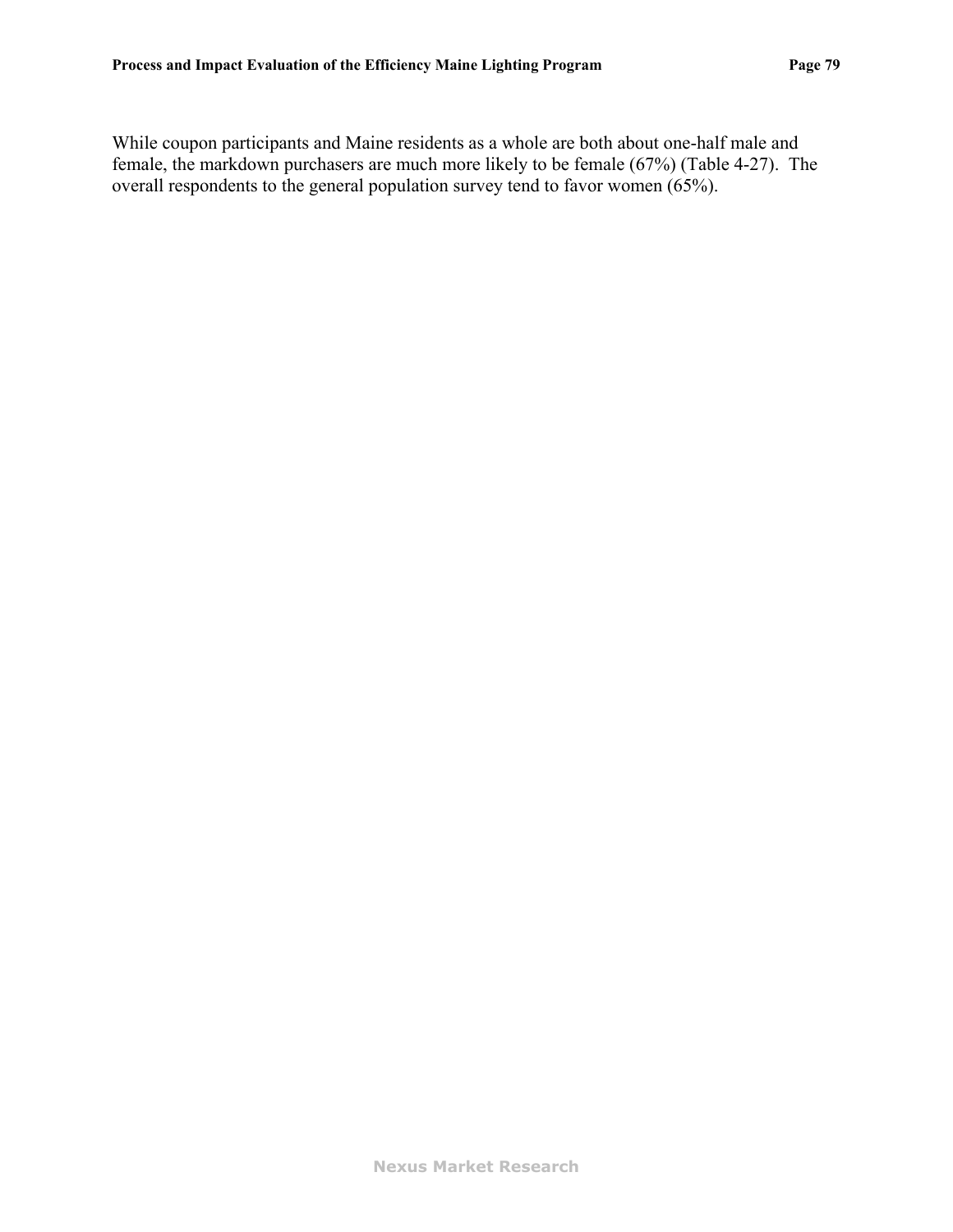<span id="page-82-0"></span>

|                |                  |             |                 | <b>Recent Coupon Participants</b> |                |                   |                   | <b>General Population</b> |                   |         |           |
|----------------|------------------|-------------|-----------------|-----------------------------------|----------------|-------------------|-------------------|---------------------------|-------------------|---------|-----------|
|                | <b>Past Bulb</b> |             |                 |                                   |                |                   |                   |                           | Pure              |         |           |
|                | Coupon           |             | <b>Interior</b> | <b>Exterior</b>                   |                | Markdown          | Non-Markdown      | Non-                      | Coupon            |         |           |
|                | Participant      | <b>Bulb</b> | Fixture         | Fixture                           | <b>Overall</b> | <b>Purchasers</b> | <b>Purchasers</b> | <b>Purchasers</b>         | <b>Purchasers</b> | Overall | ACS       |
| Male           | 56%              | 49%         | 61%             | 56%                               | 50%            | 33%               | 41%               | 28%                       | 45%               | 35%     | 48%       |
| Female         | 44%              | 51%         | 39%             | 44%                               | 50%            | 67%               | 59%               | 72%                       | 55%               | 65%     | 52%       |
| Number of      |                  |             |                 |                                   |                |                   |                   |                           |                   |         |           |
| respondents or |                  |             |                 |                                   |                |                   |                   |                           |                   |         |           |
| people over 18 | 70               |             | 61              | 58                                | ' 70           | 54                | 73                | 72                        | 50                | 249     | 1.007.454 |

**Table 4-27: Gender of Respondent**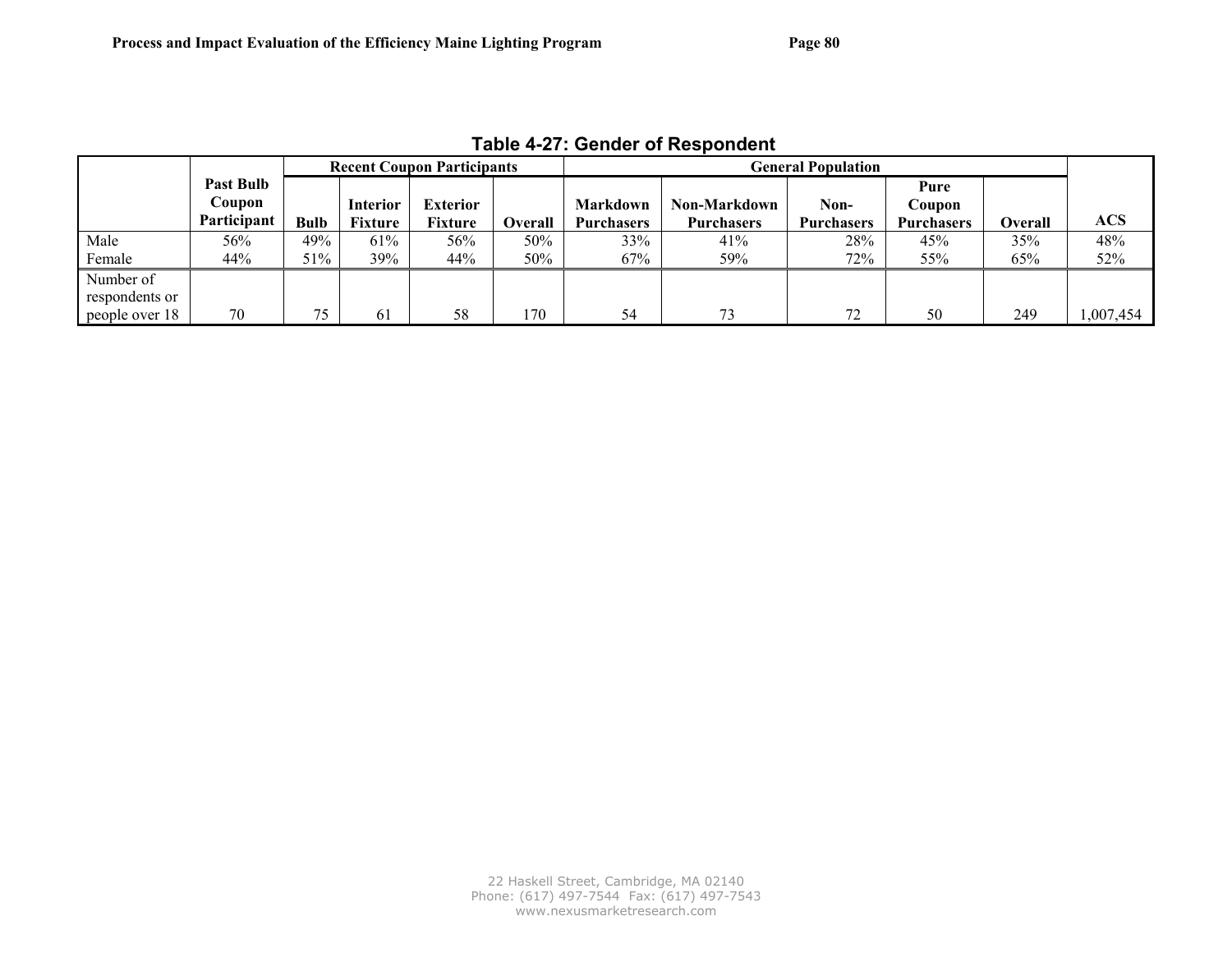# <span id="page-83-0"></span>**5. Impact Evaluation**

 $\overline{a}$ 

This section presents the complete results of the impact evaluation.

# **5.1. Telephone Survey Findings**

This section presents results from the telephone survey of customers who participated in the program through the coupon or markdown programs. Throughout this section, all reported sample sizes (n) are unweighted, while all percentages, sums, averages, and other results are weighted (unless otherwise noted) by population or total product sales. Outliers in the data set were identified by professional judgment.

### **Purchases, Installation, Removals, and Failure to Install**

We used a two-step process to estimate the total number of products purchased in the telephone survey. First, we asked respondents if they remembered purchasing the number of products we had on record from the EFI database. If the respondent said yes, we recorded the number in the records as the actual number of products purchased. For those who said they purchased a different number of products, we recorded the number they recalled as the actual number purchased.<sup>[20](#page-83-0)</sup>

<sup>&</sup>lt;sup>20</sup> Determining the actual number of products purchased through the program in a household can be problematic for a couple of reasons. First, program purchases may have been made more than once and variations in the way that coupons were filled out by participants—with slight differences in contact name (e.g. contact name listed as Bob Smith v. R. Smith), different members of the same household making a purchase, slight differences in address listings, and different phone numbers (e.g. home number v. mobile number) make aggregating customer records by household a difficult task. Secondly, respondent recollection of program purchases, particularly in the case of CFLs, where the number of products involved can be relatively large, may not be reliable.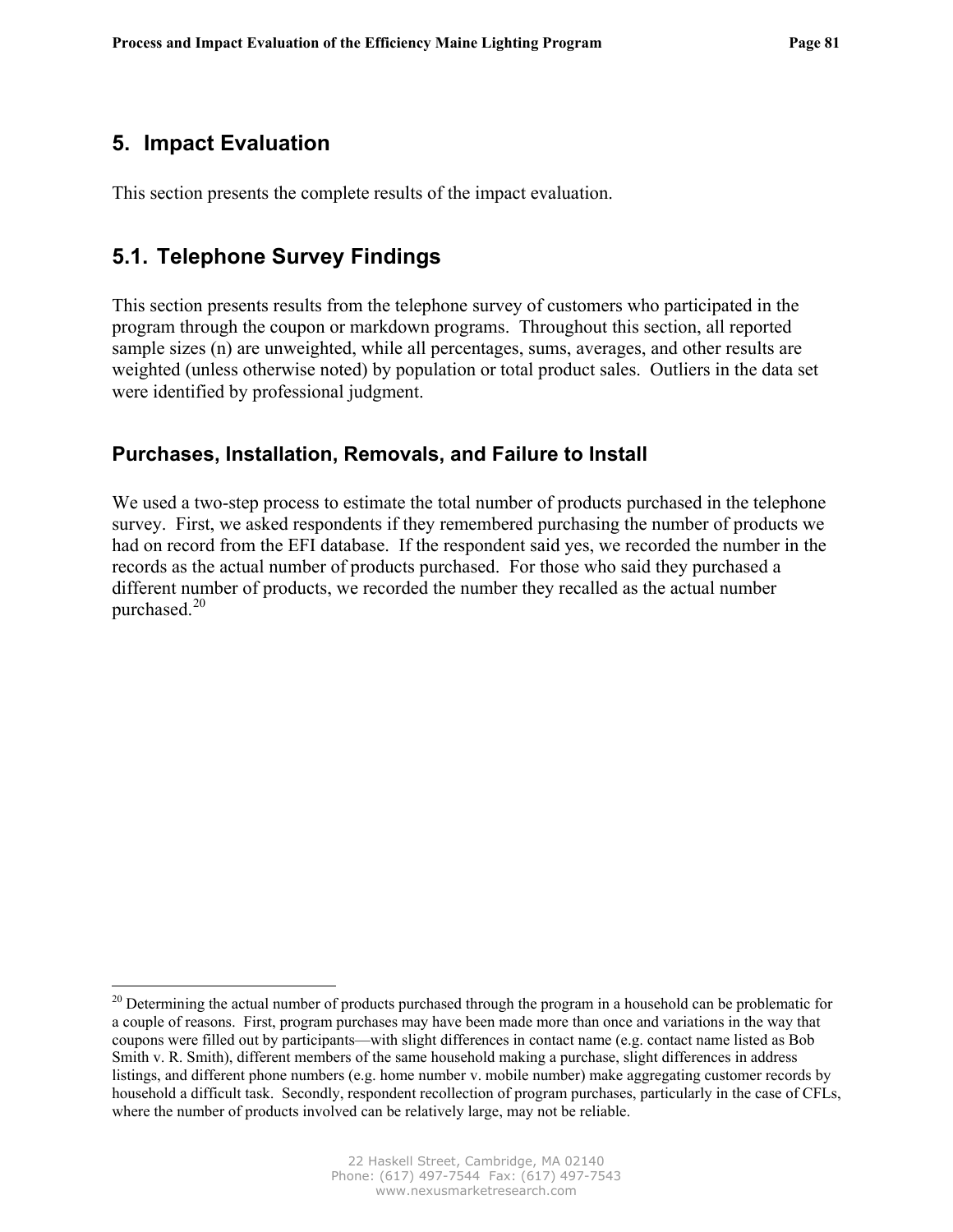<span id="page-84-1"></span>[Table 5-1](#page-84-1) summarizes the unweighted number of products respondents recall purchasing through the program; it also weights their responses to the entire population of products purchased.

|                                                                                                 | n  | Unweighted<br><b>Number</b><br><b>Purchased</b> | Weighted<br><b>Number</b><br><b>Purchased</b> <sup>b</sup> |
|-------------------------------------------------------------------------------------------------|----|-------------------------------------------------|------------------------------------------------------------|
| Markdown CFLs                                                                                   | 54 | 385                                             | 199,336                                                    |
| Past Coupon CFLs                                                                                | 70 | 516                                             | 211,139                                                    |
| <b>Recent Coupon CFLs</b>                                                                       | 75 | 636                                             | 563,420                                                    |
| Recent Coupon Interior Fixture                                                                  | 61 | 140                                             | 7,084                                                      |
| Recent Coupon Exterior Fixture<br>$h \leftrightarrow \tau$ , and the set of $\sigma$ and $\tau$ | 58 | 90                                              | 1,584                                                      |

**Table 5-1: Purchased through the Program** 

<sup>b</sup> Weighted to the population of each product.

[Table 5-2](#page-84-0) summarizes the installed status of products purchased through the program as reported by survey participants. We asked respondents how many products were currently installed in their home. If all the products purchased were not currently installed, we asked respondents to estimate the number of products they had removed. The remainder represents the not-yetinstalled products.

Because they purchased the products earlier than other participants, the Past Bulb Coupon purchasers have the highest reported in-service rate, at 96%. In comparison, 80% of Markdown bulbs are installed and 88% of Recent Coupon bulbs are installed. A higher percentage of exterior fixtures (89%) than interior fixtures (79%) are installed.

<span id="page-84-0"></span>Few of the products that are not installed have been removed from service – only 1%-2% for bulbs, and 0%-5% for fixtures; the vast majority of the products that are not installed have simply never been installed.

|                         |              |                  |                | <b>Not Yet</b>   |
|-------------------------|--------------|------------------|----------------|------------------|
|                         |              | <b>Installed</b> | <b>Removed</b> | <b>Installed</b> |
|                         | N            | 159,469          | 1,993          | 37,874           |
| Markdown CFLs           | % of Program | 80%              | $1\%$          | 19%              |
|                         | N            | 203,364          | 4,910          | 2,864            |
| Past Coupon CFLs        | % of Program | 96%              | $2\%$          | $1\%$            |
| <b>Recent Coupon</b>    | N            | 498,688          | 2,972          | 61,760           |
| <b>CFLs</b>             | % of Program | 88%              | $1\%$          | 11%              |
| <b>Recent Coupon</b>    | N            | 5,610            | 340            | 1,134            |
| <b>Interior Fixture</b> | % of Program | 79%              | $5\%$          | 16%              |
| <b>Recent Coupon</b>    | N            | 1,409            | $\theta$       | 175              |
| <b>Exterior Fixture</b> | % of Program | 89%              | 0%             | 11%              |

**Table 5-2: Number Installed, Removed, or Not Yet Installed by Product** 

<sup>a</sup> Weighted to the population of each product.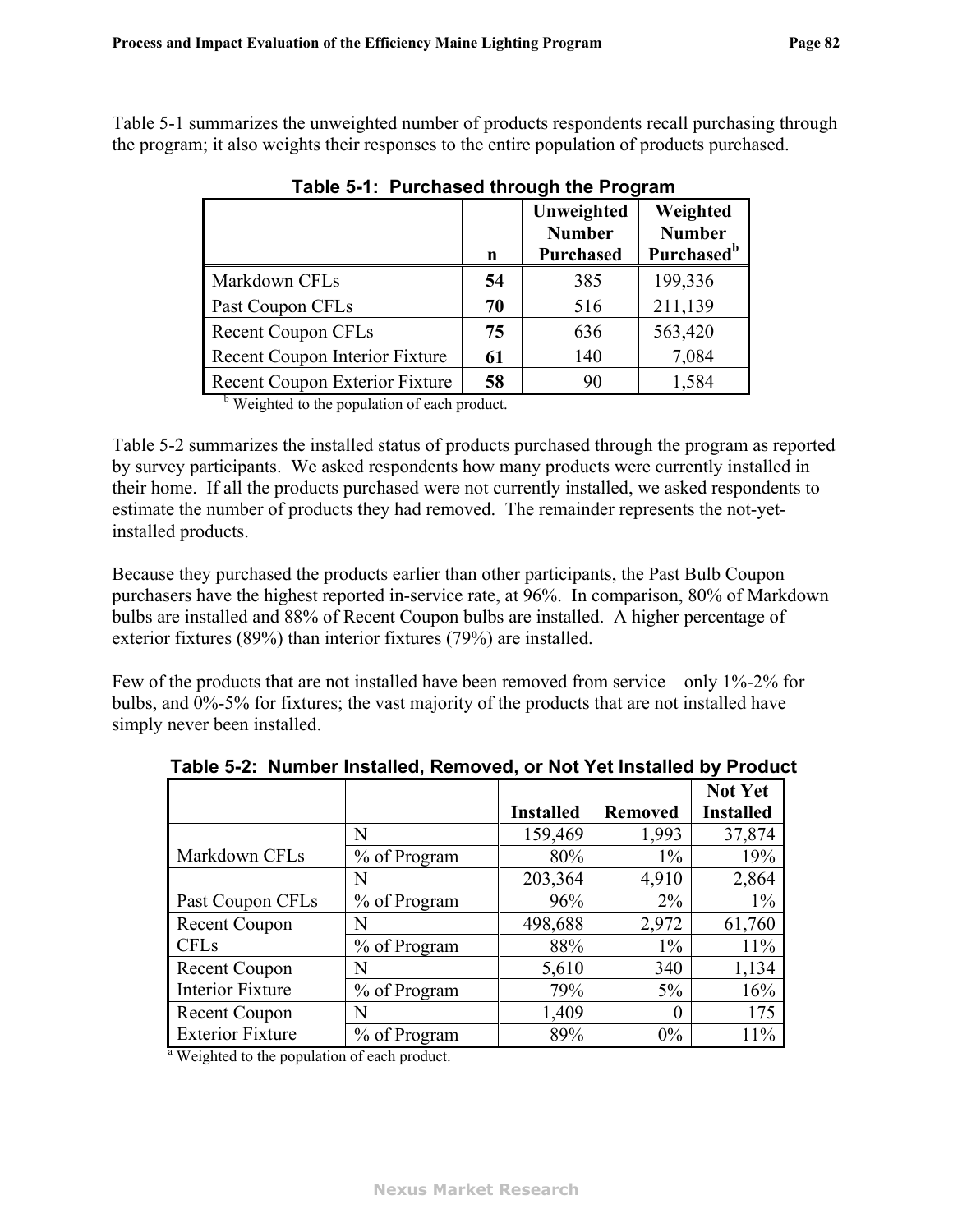[Table 5-3](#page-85-1) displays the number and percent of products installed as well those planned to be installed by respondents in the coming year. Note that nearly 11% of markdown bulbs are planned to be installed in the coming year, compared to 5% of recent coupon bulbs..

<span id="page-85-1"></span>

|                         |              | <b>Installed</b> | <b>Plan to Install</b><br>within Next<br>Year | <b>Cumulative</b><br><b>Installed</b><br>within Next<br>Year |
|-------------------------|--------------|------------------|-----------------------------------------------|--------------------------------------------------------------|
|                         | N            | 159,469          | 22,781                                        | 182,250                                                      |
| Markdown CFLs           | % of Program | $80\%$           | $11\%$                                        | 91%                                                          |
|                         | N            | 203,364          | n/a                                           | 203,364                                                      |
| Past Coupon CFLs        | % of Program | 96%              | n/a                                           | 96%                                                          |
| <b>Recent Coupon</b>    | N            | 498,688          | 27,978                                        | 526,666                                                      |
| <b>CFLs</b>             | % of Program | 88%              | $5\%$                                         | 93%                                                          |
| <b>Recent Coupon</b>    | N            | 5,610            | 940                                           | 6,550                                                        |
| <b>Interior Fixture</b> | % of Program | 79%              | 13%                                           | 92%                                                          |
| <b>Recent Coupon</b>    | N            | 1,409            | 145                                           | 1,554                                                        |
| <b>Exterior Fixture</b> | % of Program | 89%              | 9%                                            | 98%                                                          |

**Table 5-3: Number Installed and Plan to Install by Product** 

<sup>a</sup> Weighted to the population of each product.

For the handful of respondents who did remove a product from service, most either threw the product away or put it away [\(Table 5-4\)](#page-85-0). The sole markdown respondent who threw away a CFL bulb disposed of the bulb with the usual garbage.

<span id="page-85-0"></span>

| an respondents who removed one or more products, number or mumple responses |                 |             |             | Recent          | Recent          |
|-----------------------------------------------------------------------------|-----------------|-------------|-------------|-----------------|-----------------|
|                                                                             |                 | Past        | Recent      | Coupon          | Coupon          |
|                                                                             | <b>Markdown</b> | Coupon      | Coupon      | <b>Interior</b> | <b>Exterior</b> |
|                                                                             | <b>CFLs</b>     | <b>CFLs</b> | <b>CFLs</b> | <b>Fixtures</b> | <b>Fixtures</b> |
|                                                                             |                 |             |             |                 |                 |
| Threw away                                                                  |                 |             |             |                 |                 |
| Put away                                                                    |                 |             |             |                 |                 |
| Returned to retailer                                                        |                 |             |             |                 |                 |
| Don't know                                                                  |                 |             |             |                 |                 |

**Table 5-4: What Respondent Did with Products that were Removed**  (all respondents who removed one or more products, number of multiple responses) $^{\circ}$ 

 $\frac{1}{a}$  The data represent the actual number of respondents reporting each action and are not weighted due to the small number of respondents reporting that they removed products. Because respondents could name multiple actions, the totals may exceed the sample size (n).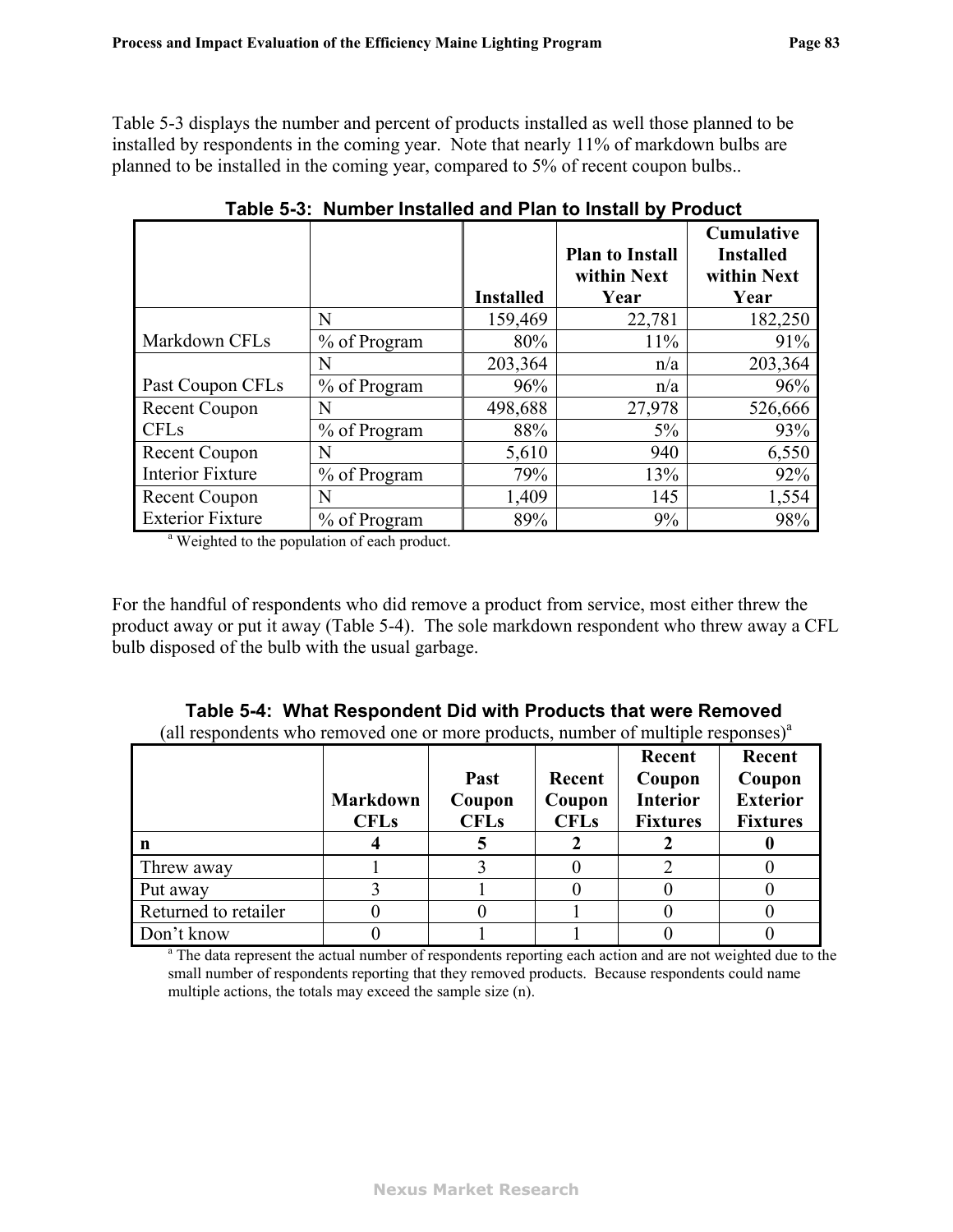[Table 5-5](#page-86-1) lists the reasons that respondents gave for removing their product; of those that could remember why, most reported that the bulb burned out.

#### **Table 5-5: Reasons Named for Removal of Lighting Products**

(all respondents who removed one or more products, number of responses reported, multiple

<span id="page-86-1"></span>

|                                                                                          | response)                      |                               |                                 |                                                        |                                                        |
|------------------------------------------------------------------------------------------|--------------------------------|-------------------------------|---------------------------------|--------------------------------------------------------|--------------------------------------------------------|
|                                                                                          | <b>Markdown</b><br><b>CFLs</b> | Past<br>Coupon<br><b>CFLs</b> | Recent<br>Coupon<br><b>CFLs</b> | Recent<br>Coupon<br><b>Interior</b><br><b>Fixtures</b> | Recent<br>Coupon<br><b>Exterior</b><br><b>Fixtures</b> |
| n                                                                                        |                                | 5                             |                                 |                                                        |                                                        |
| Burned out                                                                               |                                | 4                             |                                 |                                                        |                                                        |
| Bulb not bright enough                                                                   |                                |                               |                                 |                                                        |                                                        |
| Don't like quality of light                                                              |                                | 0                             |                                 |                                                        |                                                        |
| <b>Broke</b>                                                                             |                                | 0                             |                                 |                                                        |                                                        |
| Light beginning to dim                                                                   |                                | 0                             |                                 |                                                        |                                                        |
| Don't like color of light                                                                |                                | 0                             |                                 |                                                        |                                                        |
| Don't Know                                                                               |                                |                               |                                 |                                                        |                                                        |
| <sup>a</sup> Number of responses shown due to small sample sizes. Data are not weighted. |                                |                               |                                 |                                                        |                                                        |

[Table 5-6](#page-86-0) lists what respondents did with products that they have yet to install; nearly all indicate that they put the product away.

|  |  | Table 5-6: What Respondents Did with Products Never Installed |
|--|--|---------------------------------------------------------------|
|  |  |                                                               |

(all respondents who did not install one or more products, number of multiple responses)

<span id="page-86-0"></span>

|                                                                                          | <b>Markdown</b><br><b>CFLs</b> | <b>Past</b><br>Coupon<br><b>CFLs</b> | Recent<br>Coupon<br><b>CFLs</b> | Recent<br>Coupon<br><b>Interior</b><br><b>Fixtures</b> | Recent<br>Coupon<br><b>Exterior</b><br><b>Fixtures</b> |
|------------------------------------------------------------------------------------------|--------------------------------|--------------------------------------|---------------------------------|--------------------------------------------------------|--------------------------------------------------------|
| n                                                                                        | 16                             |                                      | 12                              | 12                                                     |                                                        |
| Put away                                                                                 |                                |                                      | 10                              | 10                                                     |                                                        |
| Threw away                                                                               |                                |                                      |                                 |                                                        |                                                        |
| Gave away                                                                                |                                |                                      |                                 |                                                        |                                                        |
| Took to another location                                                                 |                                |                                      |                                 |                                                        |                                                        |
| Don't know                                                                               |                                |                                      |                                 |                                                        |                                                        |
| <sup>a</sup> Number of responses shown due to small sample sizes. Data are not weighted. |                                |                                      |                                 |                                                        |                                                        |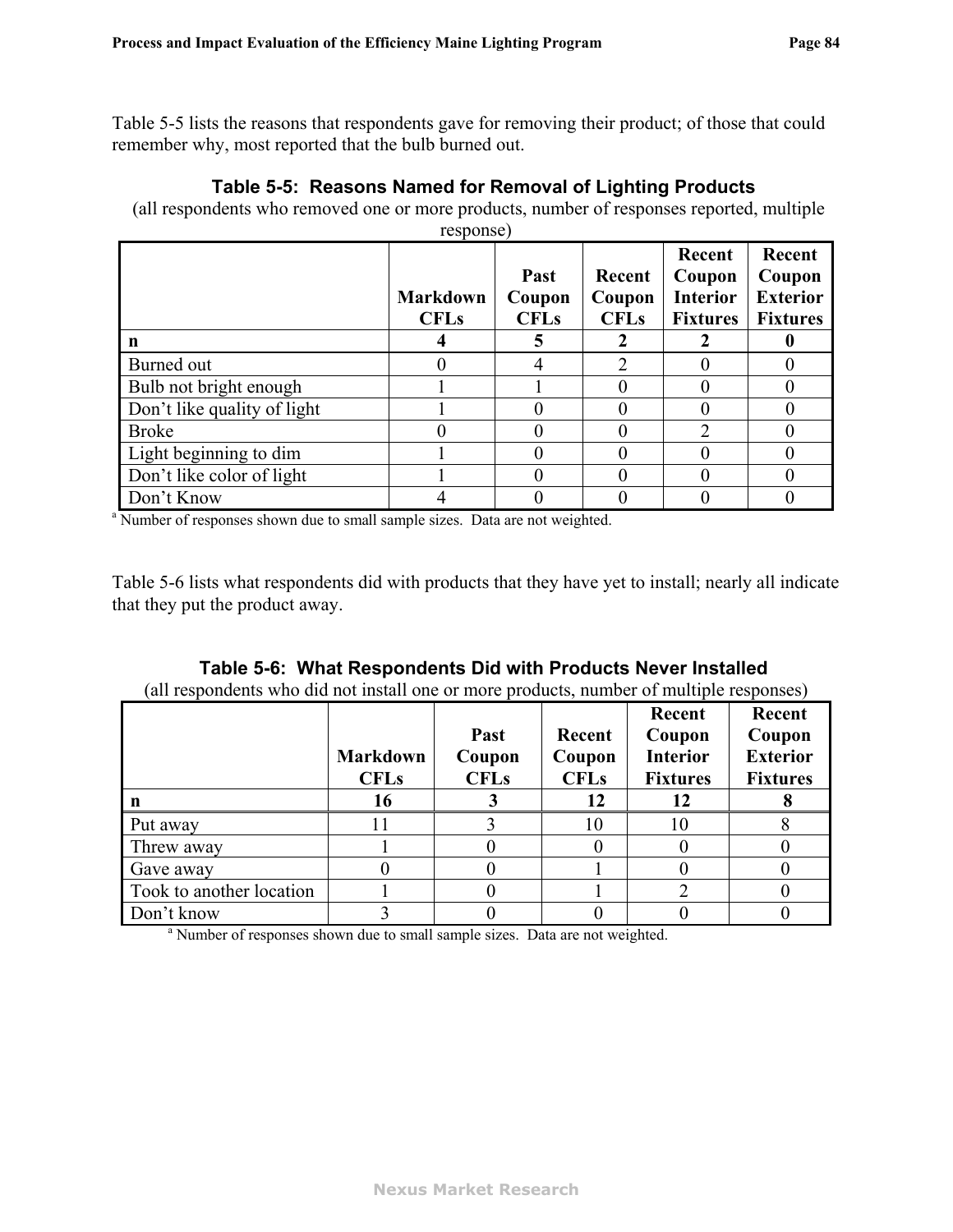Most of these respondents report that they bought the product as a spare, while others only recently purchased the product or just haven't gotten around to installing it yet ([Table 5-7\)](#page-87-0).

<span id="page-87-0"></span>

| (all respondents who did not install one or more products, multiple response) <sup>a</sup> |                                      |                                      |                                       |                                                              |                                                        |
|--------------------------------------------------------------------------------------------|--------------------------------------|--------------------------------------|---------------------------------------|--------------------------------------------------------------|--------------------------------------------------------|
| $\mathbf N$                                                                                | <b>Markdown</b><br><b>CFLs</b><br>15 | <b>Past</b><br>Coupon<br><b>CFLs</b> | Recent<br>Coupon<br><b>CFLs</b><br>13 | Recent<br>Coupon<br><b>Interior</b><br><b>Fixtures</b><br>12 | Recent<br>Coupon<br><b>Exterior</b><br><b>Fixtures</b> |
| Bought as spares                                                                           | 9                                    | $\mathcal{D}_{\cdot}$                | 6                                     |                                                              |                                                        |
| Only recently received/haven't                                                             |                                      |                                      |                                       |                                                              |                                                        |
| gotten around to it                                                                        | 5                                    | 0                                    | $\Omega$                              | 6                                                            | $\overline{4}$                                         |
| Need help installing                                                                       |                                      | 0                                    |                                       |                                                              |                                                        |
| Bought for another location                                                                |                                      | 0                                    |                                       |                                                              |                                                        |
| Other                                                                                      |                                      | 0                                    |                                       |                                                              |                                                        |
| Don't know                                                                                 |                                      |                                      |                                       |                                                              |                                                        |
| <sup>a</sup> Number of responses shown due to small sample sizes. Data are not weighted.   |                                      |                                      |                                       |                                                              |                                                        |

#### **Table 5-7: Reasons for Not Installing Products**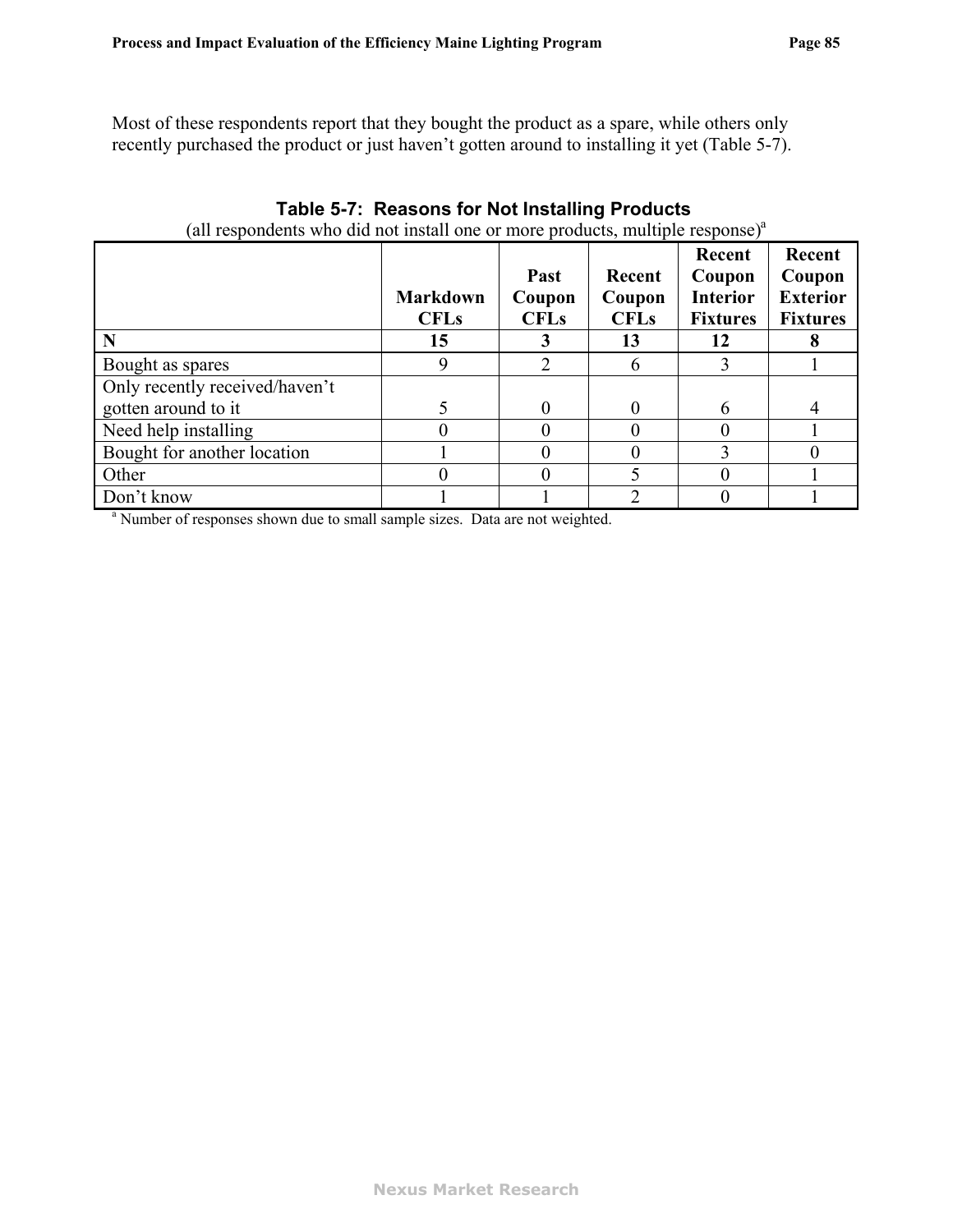### **Intended use of the Products**

[Table 5-8](#page-88-0) displays the disposition of those bulbs that were installed: whether the product replaced an incandescent bulb, replaced another CFL, or was installed into a new fixture. Nearly all CFLs replace an incandescent bulb, particularly for Past Coupon purchases (97%), while 88%-89% of Markdown and Recent Coupon CFLs replace incandescent models. As a point of comparison, the *Impact Evaluation of the Massachusetts, Rhode Island, and Vermont 2003 Residential Lighting Programs* report found that 88% of coupon CFLs replaced an incandescent bulb, 11% replaced another CFL, and 2% were installed into a new fixture.

<span id="page-88-0"></span>

| $\mu$ and responsive instanting $\sigma$ is not |                   |                      |            |                         |         |                |                           |            |                |
|-------------------------------------------------|-------------------|----------------------|------------|-------------------------|---------|----------------|---------------------------|------------|----------------|
|                                                 |                   | <b>Markdown CFLs</b> |            | <b>Past Coupon CFLs</b> |         |                | <b>Recent Coupon CFLs</b> |            |                |
|                                                 | Replace<br>Incan- | Replace              |            | Replace<br>Incan-       | Replace |                | Replace<br>Incan-         | Replace    |                |
|                                                 | descent           | Another              | <b>New</b> | descent                 | Another | <b>New</b>     | descent                   | Another    | <b>New</b>     |
|                                                 | <b>Bulbs</b>      | <b>CFL</b>           | Fixture    | <b>Bulbs</b>            | CFL     | <b>Fixture</b> | <b>Bulbs</b>              | <b>CFL</b> | <b>Fixture</b> |
| N                                               | 49                | 49                   | 49         | 70                      | 70      | 70             | 73                        | 73         | 73             |
| $0^a$                                           | $6\%$             | 90%                  | 94%        | $1\%$                   | 96%     | 97%            | 16%                       | 87%        | 89%            |
| 1 <sup>a</sup>                                  | 18%               | $2\%$                | 2%         | 16%                     | 3%      | $0\%$          | 11%                       | 8%         | 2%             |
| $2-5^a$                                         | 41%               | $6\%$                | $4\%$      | 47%                     | $0\%$   | $0\%$          | 38%                       | $<1\%$     | 5%             |
| $6 - 10^a$                                      | 25%               | $2\%$                | $0\%$      | 23%                     | $0\%$   | $0\%$          | 17%                       | $2\%$      | 5%             |
| More than $10^a$                                | 10.%              | $0\%$                | $0\%$      | 12%                     | $0\%$   | $1\%$          | 14%                       | $<1\%$     | $0\%$          |
| Don't know <sup>a</sup>                         | $0\%$             | $0\%$                | $0\%$      | $1\%$                   | $1\%$   | $1\%$          | 4%                        | 4%         | 4%             |
| Total Number <sup>b</sup>                       | 133,063           | 14,497               | 2,589      | 197,612                 | 822     | 4,930          | 426,4180                  | 22,538     | 35,268         |
| % of Products                                   |                   |                      |            |                         |         |                |                           |            |                |
| Installed                                       | 89%               | 10%                  | 2%         | 97%                     | $0\%$   | $2\%$          | 88%                       | 5%         | 7%             |

#### **Table 5-8: CFLs Installed to Replace Existing Bulbs or to Put into New Fixtures**   $\int$  (all respondents installing CFLs)

<sup>a</sup> Weighted to the population of program participants

<sup>b</sup> "Don't Know" responses removed from total. Weighted to the population of CFLs

Note that the results displayed in [Table 5-8](#page-88-0) are not specifically used in the calculations of energy savings, though the type of bulb replaced would presumably factor into the respondents selfreported estimate of wattage replaced.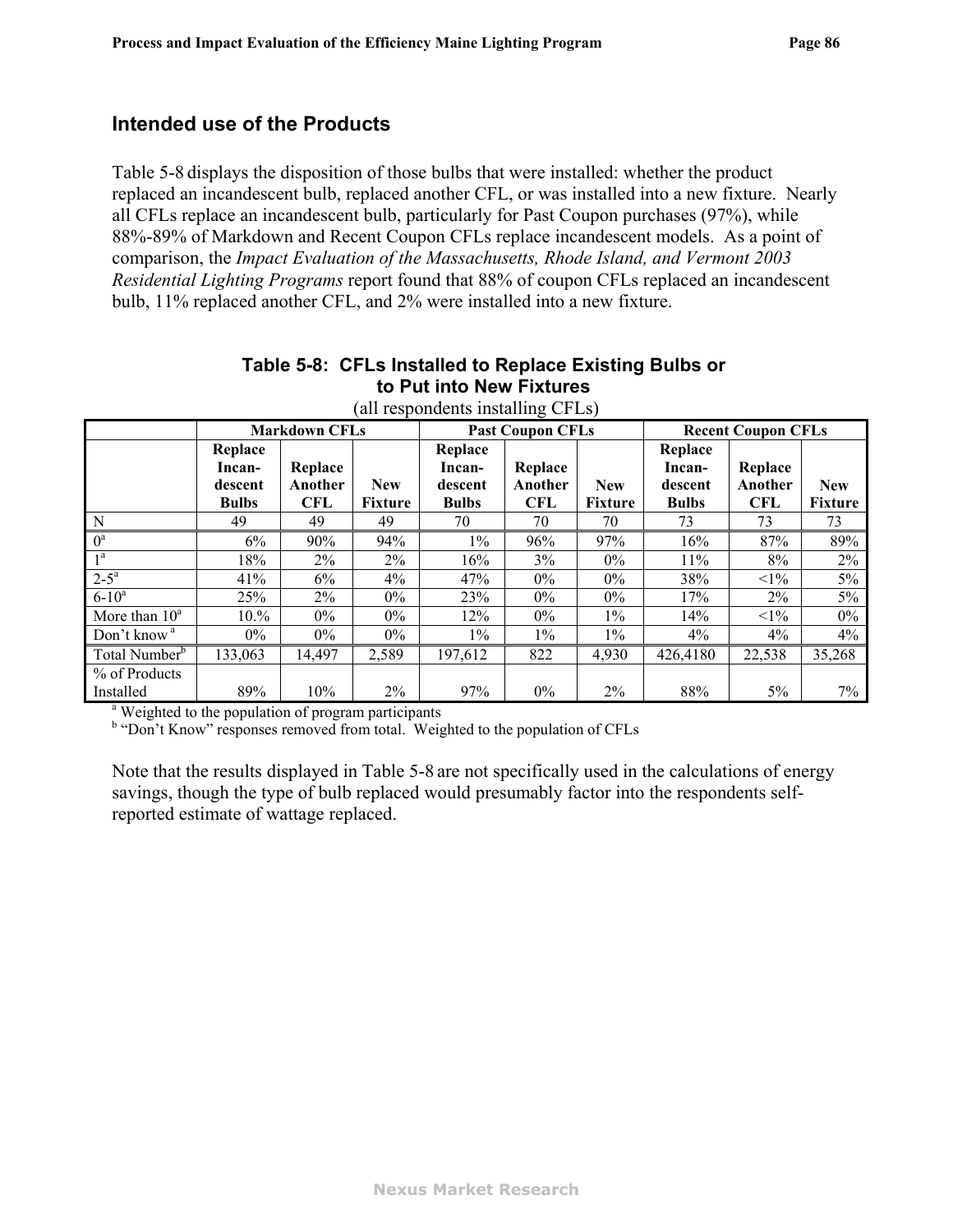[Table 5-9](#page-89-1) lists the type of bulb (incandescent or CFL) replaced by room in the house. As expected, the vast majority of CFLs replace incandescent bulbs regardless of room location.

### **Table 5-9: Type of Products Respondents Replaced with CFLs by Room**

<span id="page-89-1"></span>

|                     | <b>Markdown CFL</b> |                   |                       |                | <b>Past Coupon CFL</b> | $(III. 10.01100. 100.100100. 100000. 1000. 1000. 1000. 1000. 1000. 1000. 1000. 1000. 1000. 1000. 1000. 1000. 1000. 1000. 1000. 1000. 1000. 1000. 1000. 1000. 1000. 1000. 1000. 1000. 1000. 1000. 1000. 1000. 1000. 1000. 1000. $ | <b>Recent Coupon CFL</b> |                   |                       |
|---------------------|---------------------|-------------------|-----------------------|----------------|------------------------|----------------------------------------------------------------------------------------------------------------------------------------------------------------------------------------------------------------------------------|--------------------------|-------------------|-----------------------|
|                     | n                   | Incan-<br>descent | Another<br><b>CFL</b> | $\mathbf n$    | Incan-<br>descent      | Another<br><b>CFL</b>                                                                                                                                                                                                            | n                        | Incan-<br>descent | Another<br><b>CFL</b> |
| Living Room         | 34                  | 85%               | 3%                    | 53             | $100\%$                | $0\%$                                                                                                                                                                                                                            | 50                       | 89%               | 8%                    |
| Kitchen             | 26                  | 81%               | 15%                   | 28             | 96%                    | 4%                                                                                                                                                                                                                               | 41                       | 86%               | 7%                    |
| Dining Room         | 15                  | 93%               | $0\%$                 | 11             | 100%                   | $0\%$                                                                                                                                                                                                                            | 17                       | 85%               | 8%                    |
| Hall/Foyer          | 13                  | 85%               | $0\%$                 | 17             | $100\%$                | $0\%$                                                                                                                                                                                                                            | 25                       | 95%               | $<1\%$                |
| Bedroom             | 22                  | 86%               | $5\%$                 | 25             | 96%                    | $0\%$                                                                                                                                                                                                                            | 29                       | 94%               | $<1\%$                |
| Bathroom            | 14                  | 71%               | 7%                    | 15             | 80%                    | 13%                                                                                                                                                                                                                              | 21                       | 87%               | 7%                    |
| Garage              | 6                   | 67%               | 17%                   | 4              | 100%                   | $0\%$                                                                                                                                                                                                                            | 10                       | 71%               | 14%                   |
| Exterior/Outside    | 11                  | 82%               | $0\%$                 | 10             | 90%                    | $0\%$                                                                                                                                                                                                                            | 16                       | 90%               | 10%                   |
| Closet              | 5.                  | 40%               | 20%                   | 2              | $100\%$                | $0\%$                                                                                                                                                                                                                            | 3                        | 96%               | 4%                    |
| <b>Utility Room</b> | 8                   | 100%              | $0\%$                 |                | 100%                   | $0\%$                                                                                                                                                                                                                            | 5                        | 96%               | 4%                    |
| <b>Basement</b>     | 12                  | 75%               | 8%                    |                | 100%                   | $0\%$                                                                                                                                                                                                                            | 14                       | 90%               | $5\%$                 |
| Other               | $\theta$            | n/a               | n/a                   | $\overline{2}$ | 100%                   | $0\%$                                                                                                                                                                                                                            | 4                        | 67%               | 33%                   |

(all respondents who replaced existing bulbs with CFLs, multiple response)<sup>a</sup>

Other 0 n/a n/a 2 100% 0% 4 67% 33% a Weighted to the population of program participants. The survey asked respondents to indicate what, if any, type of bulb was replaced by a CFL, but did not count the number of bulbs for each replacement. Totals may not equal 100% due to multiple responses and "don't know" and "new light source" responses.

[Table 5-10](#page-89-0) indicates that about 49% of interior fixtures replace an existing lamp, while 36% are installed as part of an addition or a new home, and 15% for a new lamp in an existing room.

### **Table 5-10: Interior Fixtures Installed to Replace Existing Lamps or as a New Fixture**

<span id="page-89-0"></span>

| N                         | <b>Replace Existing</b><br>Lamp<br>49 | <b>New Lamp in</b><br><b>Existing Room</b><br>49 | Lamp in a New<br><b>Home or Addition</b><br>49 |
|---------------------------|---------------------------------------|--------------------------------------------------|------------------------------------------------|
|                           | 27%                                   | 84%                                              | 80%                                            |
|                           |                                       |                                                  |                                                |
|                           | 50%                                   | 6%                                               | 7%                                             |
| $2 - 5$                   | 22%                                   | 7%                                               | 8%                                             |
| More than 5               | $2\%$                                 | 3%                                               | 5%                                             |
| Total Number <sup>b</sup> | 2,754                                 | 856                                              | 2,000                                          |
| % of Products             | 49%                                   | 15%                                              | 36%                                            |

 $\epsilon$ <sup>1</sup> respondents installing Inter

<sup>b</sup> "Don't Know" and other unusable responses removed from total. Weighted to the population of interior fixtures.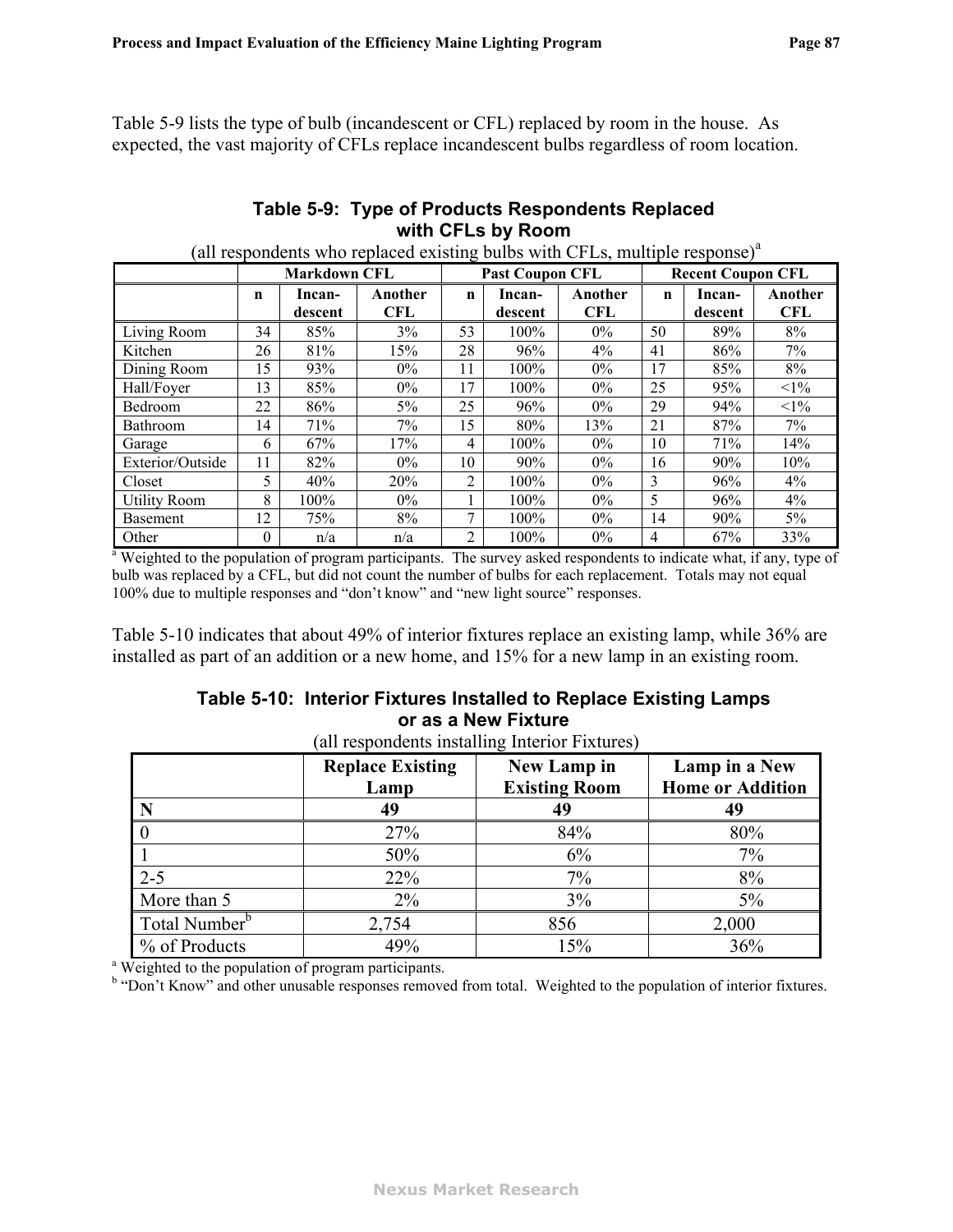<span id="page-90-1"></span>In comparison, [Table 5-11](#page-90-1) indicates that that nearly three-quarters of exterior fixtures replace an existing fixture, with the remainder installed into a new fixture or as part of an addition/home.

| Table 5-11: Exterior Fixtures Installed to Replace Existing Lamps |
|-------------------------------------------------------------------|
| or as a New Fixture                                               |

|                           | <b>Replace Existing</b><br><b>Exterior Fixture</b> | <b>New Fixture</b><br><b>Where Was Not</b><br><b>One Before</b> | <b>Fixture in a New</b><br><b>Home or Addition</b> |
|---------------------------|----------------------------------------------------|-----------------------------------------------------------------|----------------------------------------------------|
| N                         | 55                                                 | 55                                                              | 55                                                 |
|                           | 27%                                                | 81%                                                             | 87%                                                |
|                           | 44%                                                | 12%                                                             | 11%                                                |
| $2 - 5$                   | 29%                                                | 6%                                                              | $2\%$                                              |
| More than 5               | $0\%$                                              | $0\%$                                                           | 0%                                                 |
| Total Number <sup>b</sup> | 1,014                                              | 228                                                             | 167                                                |
| % of Products             | 72%                                                | 16%                                                             | 12%                                                |

(all respondents installing Exterior Fixture) $a$ 

<sup>b</sup> "Don't Know" responses removed from total. Weighted to the population of exterior fixtures.

<span id="page-90-0"></span>Of those fixtures that replaced an existing fixture, roughly 70% replaced an incandescent fixture ([Table 5-12](#page-90-0)).

### **Table 5-12: Number of Fixtures that Replaced Existing Fixtures by Type of Bulb**

|                                                               | <b>Interior</b> |               | <b>Exterior</b> |               |  |
|---------------------------------------------------------------|-----------------|---------------|-----------------|---------------|--|
|                                                               | <b>Total N</b>  | $\frac{0}{0}$ | <b>Total N</b>  | $\frac{0}{0}$ |  |
| Incandescent bulb                                             | 1190            | 69%           | 513             | 72%           |  |
| Fluorescent tubes                                             | 220             | 13%           | 147             | 21%           |  |
| Halogen bulb                                                  | 184             | 11%           | 24              | 3%            |  |
| <b>CFL</b>                                                    | 88              | $5\%$         | 15              | $2\%$         |  |
| Other                                                         | 44              | 3%            | 15              | $2\%$         |  |
| <sup>a</sup> Weighted to the population of interior fixtures. |                 |               |                 |               |  |

(all respondents replacing lamps with Interior or Exterior Fixture) $a$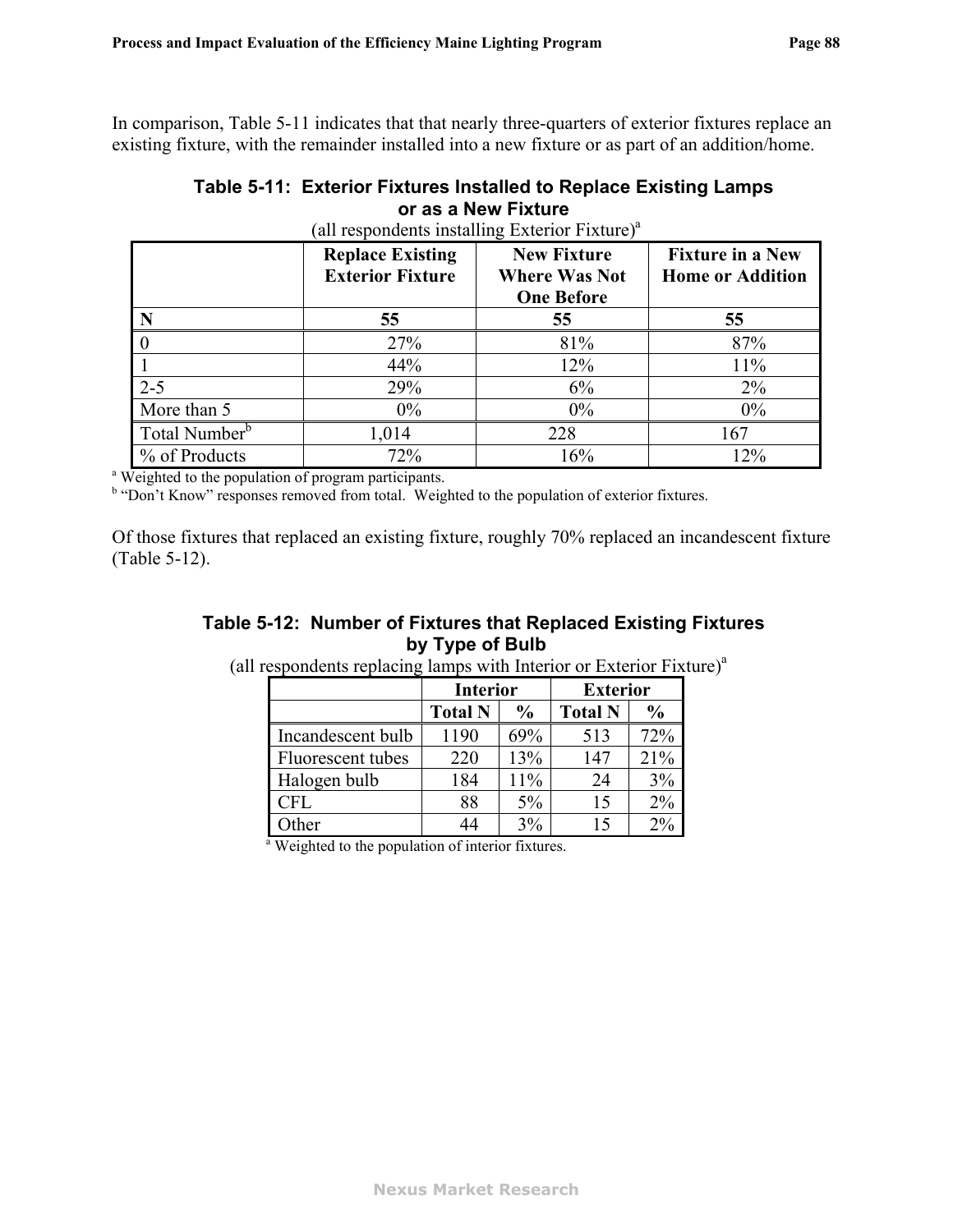[Table 5-13](#page-91-0) displays the number of product installed in each room. Both bulbs and fixtures are mostly installed in living rooms, usually followed by kitchens and bedrooms.

<span id="page-91-0"></span>

|                     | <b>Markdown CFLs</b> |                 | <b>Past Coupon</b><br><b>CFLs</b> |                 | <b>Recent Coupon CFLs</b> |                 | <b>Recent Coupon</b><br><b>Interior Fixtures</b> |                 |
|---------------------|----------------------|-----------------|-----------------------------------|-----------------|---------------------------|-----------------|--------------------------------------------------|-----------------|
|                     | # of                 | # of            | # of                              | # of            | # of                      | # of            | # of                                             | # of            |
|                     | Respon-<br>dents     | <b>Products</b> | Respon-<br>dents                  | <b>Products</b> | Respon-<br>dents          | <b>Products</b> | Respon-<br>dents                                 | <b>Products</b> |
| Living Room         | 34                   | 37,399          | 53                                | 60,039          | 50                        | 120,908         | 18                                               | 2,240           |
| Kitchen             | 26                   | 29,405          | 28                                | 36,436          | 41                        | 83,802          | 16                                               | 1,174           |
| Dining Room         | 15                   | 13,346          | 11                                | 10,741          | 17                        | 31,336          |                                                  | 44              |
| Hall/Foyer          | 13                   | 10,673          | 17                                | 10,887          | 25                        | 41,495          | 13                                               | 932             |
| Bedroom             | 22                   | 26,175          | 25                                | 44,623          | 29                        | 53,944          | 8                                                | 632             |
| <b>Bathroom</b>     | 14                   | 12,045          | 15                                | 12,872          | 19                        | 37,925          | າ                                                | 88              |
| Garage              | 6                    | 2,525           | 4                                 | 4,352           | 10                        | 33,980          | $\overline{c}$                                   | 120             |
| Exterior/Outside    | 11                   | 10,170          | 10                                | 9,258           | 16                        | 21,904          | n/a                                              |                 |
| Closet              | 5                    | 2,046           | $\overline{2}$                    | 1,451           | 3                         | 3,250           | 0                                                | $\Omega$        |
| <b>Utility Room</b> | 8                    | 4,257           |                                   | 818             |                           | 2,463           | 2                                                | 120             |
| <b>Basement</b>     | 12                   | 10,924          | 7                                 | 6,636           | 14                        | 62,359          | 8                                                | 472             |
| Other               | $\theta$             | 0               | $\mathfrak{D}$                    | 4,433           | 4                         | 3,881           | 0                                                | $\theta$        |

| Table 5-13: Number of Products Installed in Each Room |
|-------------------------------------------------------|
| (all respondents installing products)                 |

## **Wattage Replaced**

We also asked respondents to estimate the average wattage that had been replaced by the energyefficient products purchased through the RLP. We specifically asked them to provide an average of all bulbs replaced by CFLs. For interior fixtures we also asked the respondent to consider the total wattage of each fixture or lamp in the room. Thus, if a respondent had replaced two floor lamps in the living room, one with three bulbs of 60 watts each (180 total) and one with two bulbs of 75 watts each (150 total), this respondent should have said that the new efficient fixtures they purchased replaced 165 watts. This question obviously leaves room for respondent error, because they respondent first must think about what was replaced, then remember the wattage of each bulb in each fixture replaced, and then take an average. This is difficult for respondents to accomplish while responding to a phone survey. The potential difficulties with this measure are compounded by the relatively small sample sizes found in many rooms. Thus, the discussion of the wattages replaced by products purchased through the program should be evaluated with these considerations in mind.

Note that the Past Bulb Coupon participants were not asked questions about wattage replacement and comparative usage because it was expected that they would not be able to accurately recall this information.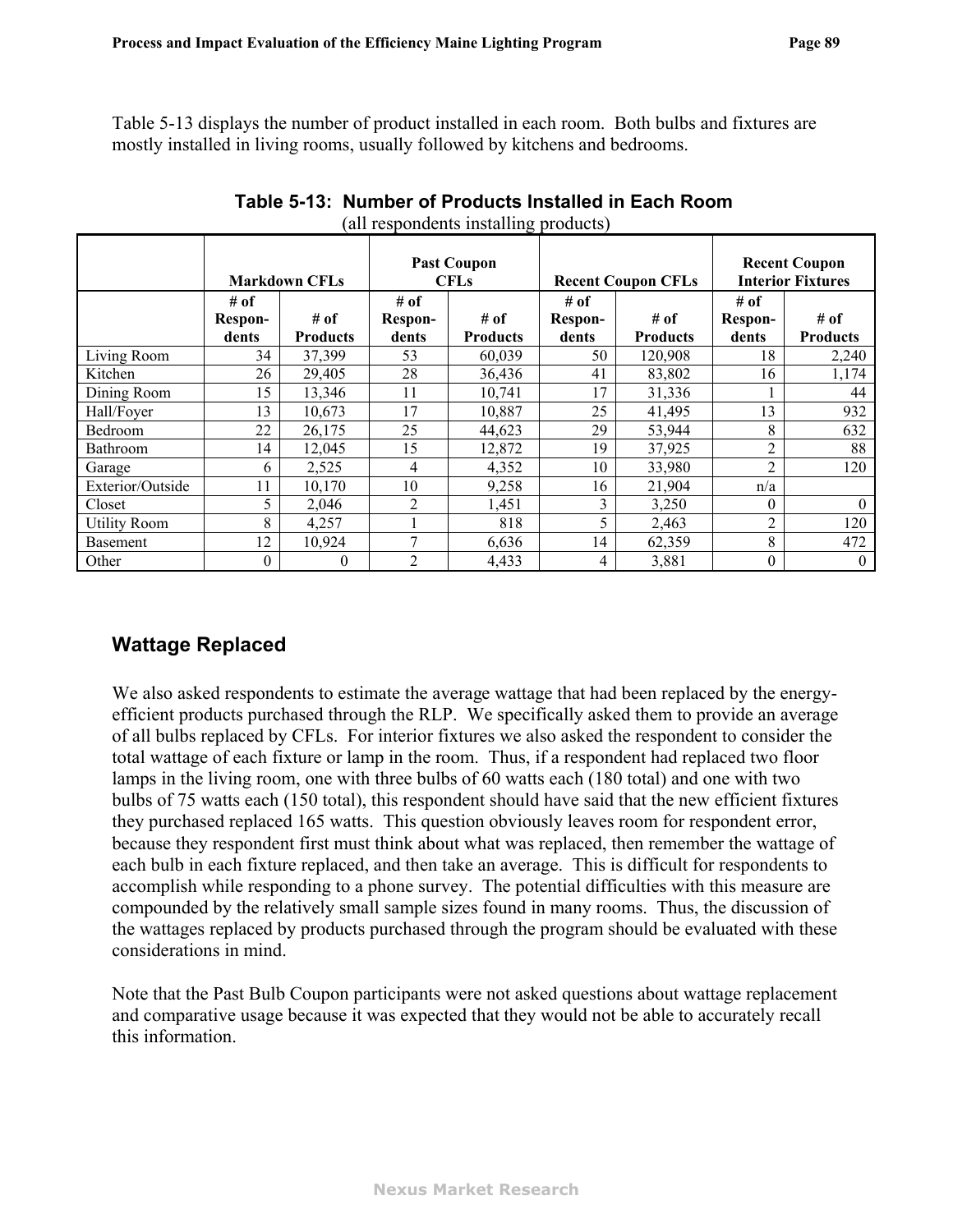<span id="page-92-1"></span>[Table 5-14](#page-92-1) displays the average wattage of bulbs and fixtures replaced by program products – approximately 60 watts for bulbs, 69 watts for interior fixtures, and 125 watts for exterior fixtures.

|                                       | <b>Average Watts</b><br>per Product | <b>Number of</b><br><b>Respondents</b> |
|---------------------------------------|-------------------------------------|----------------------------------------|
| Markdown CFLs                         | 59.1                                | 49                                     |
| <b>Recent Coupon CFLs</b>             | 61.5                                |                                        |
| <b>Recent Coupon Interior Fixture</b> | 68.8                                | 49                                     |
| Recent Coupon Exterior Fixture        | 125.4                               |                                        |

**Table 5-14: Overall Average Wattage Replaced by Products** 

[Table 5-15](#page-92-0) provides an estimate of the wattage of *individual bulbs or fixtures replaced* by a product purchased through the program. The majority of bulbs replaced are about 60 watts, while the interior fixtures tend to vary more widely.

<span id="page-92-0"></span>

|                     |         | <b>Markdown CFLs</b>                               | <b>Recent Coupon</b><br><b>CFLs</b> |                                                        | <b>Recent Coupon</b><br><b>Interior Fixtures</b> |                                                           |
|---------------------|---------|----------------------------------------------------|-------------------------------------|--------------------------------------------------------|--------------------------------------------------|-----------------------------------------------------------|
|                     | $n^{b}$ | Ave. Watts per<br><b>Bulb Replaced<sup>c</sup></b> | $n^{b}$                             | <b>Ave. Watts</b><br>per Bulb<br>Replaced <sup>c</sup> | $n^{b}$                                          | <b>Ave. Watts</b><br>per Fixture<br>Replaced <sup>c</sup> |
| Living Room         | 29      | 58.2                                               | 48                                  | 64.4                                                   | 11                                               | 71.6                                                      |
| Kitchen             | 24      | 60.1                                               | 39                                  | 61.4                                                   | 14                                               | 73.4                                                      |
| Dining Room         | 14      | 64.2                                               | 16                                  | 52.7                                                   |                                                  | 60.0                                                      |
| Hall/Foyer          | 11      | 64.1                                               | 24                                  | 51.9                                                   | 9                                                | 63.0                                                      |
| Bedroom             | 20      | 62.9                                               | 28                                  | 69.3                                                   | 5                                                | 136.0                                                     |
| <b>Bathroom</b>     | 10      | 57.2                                               | 20                                  | 53.9                                                   | $\overline{2}$                                   | 60.0                                                      |
| Garage              | 4       | 49.0                                               | 7                                   | 47.5                                                   | $\overline{2}$                                   | 100.0                                                     |
| Exterior/Outside    | 9       | 49.5                                               | 15                                  | 53.6                                                   | $\boldsymbol{0}$                                 |                                                           |
| Closet              | 3       | 48.1                                               | 3                                   | 60.1                                                   | $\theta$                                         | $\theta$                                                  |
| <b>Utility Room</b> | 6       | 48.4                                               | 5                                   | 209.6                                                  | 5                                                | 56.7                                                      |
| <b>Basement</b>     | 8       | 60.1                                               | 13                                  | 69.5                                                   | $\boldsymbol{0}$                                 | $\theta$                                                  |

#### **Table 5-15: Average Wattage of Products Replaced in Each Room**  (all respondents replacing existing products in each room)<sup>a</sup>

<sup>b</sup> Sample size (n) reflects the number of people asked who did not respond that the product was a "new light source."

<sup>c</sup> "Don't know" responses excluded from averages.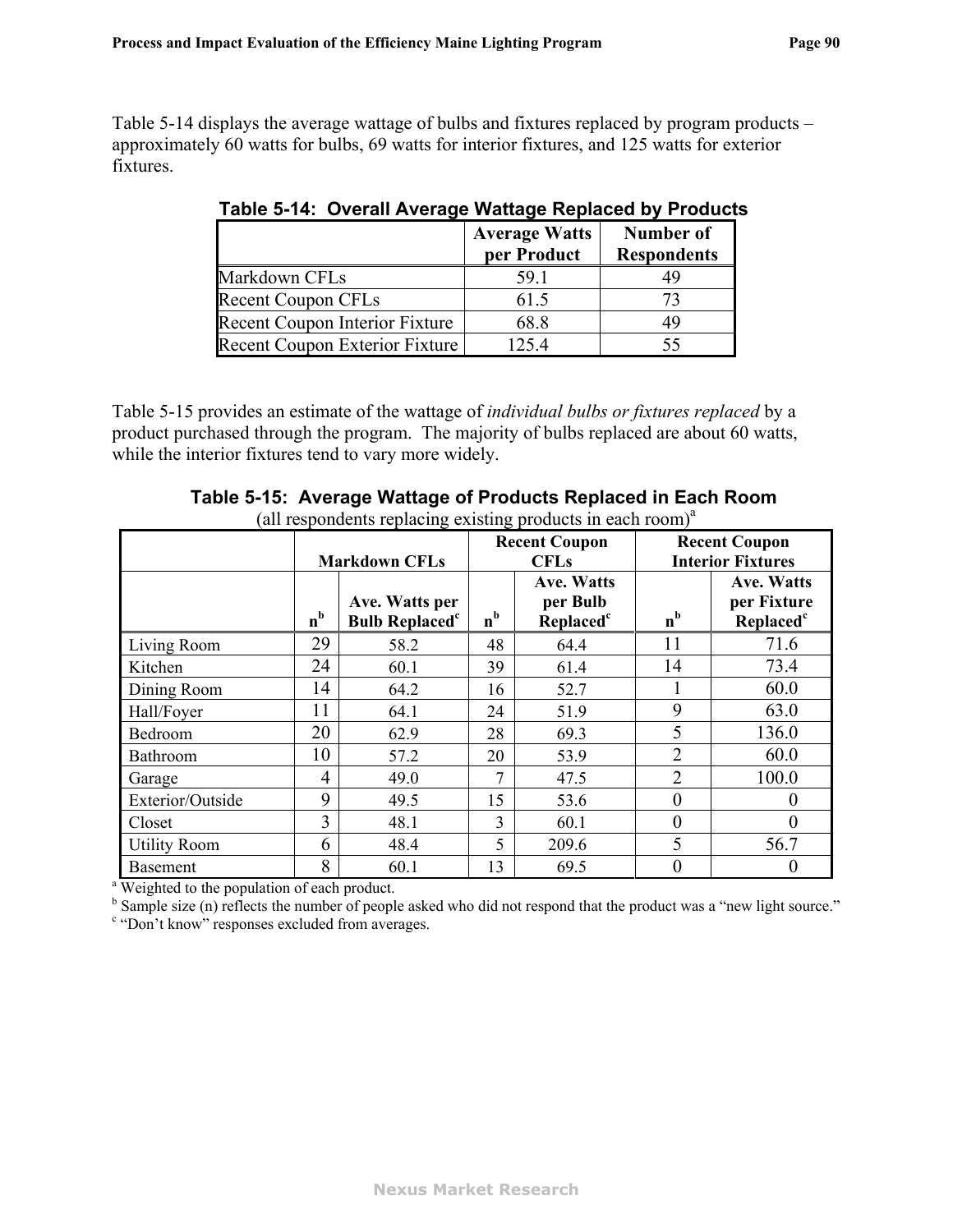<span id="page-93-0"></span>While the data in [Table 5-15](#page-92-0) provide an estimate of the per-product wattage replaced, those in [Table 5-16](#page-93-0) instead offer approximations of the *total and average wattage replaced by room or home exterior* for all CFLs.

### **Table 5-16: Total and Average Wattage of Products Replaced by CFLs in Each Room**

|                                                          |                   | <b>Markdown CFLS</b>                                             |                                                                 | <b>Recent Coupon CFLs</b> |                                                                         |                                                                 |  |  |
|----------------------------------------------------------|-------------------|------------------------------------------------------------------|-----------------------------------------------------------------|---------------------------|-------------------------------------------------------------------------|-----------------------------------------------------------------|--|--|
|                                                          | b<br>$\mathbf{n}$ | <b>Total Watts</b><br>Replaced<br>(in<br>thousands) <sup>c</sup> | Average<br><b>Watts</b><br>Replaced<br>per<br>Room <sup>c</sup> | $n^{b}$                   | <b>Total Watts</b><br><b>Replaced</b><br>(in<br>thousands) <sup>c</sup> | Average<br><b>Watts</b><br>Replaced<br>per<br>Room <sup>c</sup> |  |  |
| Living Room                                              | 29                | 2,175                                                            | 147                                                             | 48                        | 7,793                                                                   | 116                                                             |  |  |
| Kitchen                                                  | 24                | 1,766                                                            | 142                                                             | 39                        | 5,147                                                                   | 81                                                              |  |  |
| Dining Room                                              | 14                | 857                                                              | 118                                                             | 16                        | 1,647                                                                   | 21                                                              |  |  |
| Hall/Foyer                                               | 11                | 684                                                              | 120                                                             | 24                        | 2,152                                                                   | 27                                                              |  |  |
| Bedroom                                                  | 20                | 1,645                                                            | 159                                                             | 28                        | 3,746                                                                   | 64                                                              |  |  |
| Bathroom                                                 | 10                | 689                                                              | 133                                                             | 20                        | 2,041                                                                   | 28                                                              |  |  |
| Garage                                                   | 4                 | 124                                                              | 60                                                              | $\tau$                    | 1,632                                                                   | 28                                                              |  |  |
| Exterior/Outside                                         | 9                 | 503                                                              | 108                                                             | 15                        | 1,168                                                                   | 22                                                              |  |  |
| Closet                                                   | 3                 | 98                                                               | 63                                                              | 3                         | 195                                                                     | 3                                                               |  |  |
| <b>Utility Room</b>                                      | 6                 | 443                                                              | 142                                                             | 5                         | 516                                                                     | 18                                                              |  |  |
| <b>Basement</b>                                          | 8                 | 895                                                              | 216                                                             | 13                        | 4,335                                                                   | 55                                                              |  |  |
| <sup>a</sup> Weighted to the population of each product. |                   |                                                                  |                                                                 |                           |                                                                         |                                                                 |  |  |

(all respondents replacing existing products with CFLs in each room) $a$ 

 $b^b$  Sample size (n) excludes those who said that the product was a "new light source."

<sup>c</sup> "Don't know" responses excluded from estimates of total and average wattage.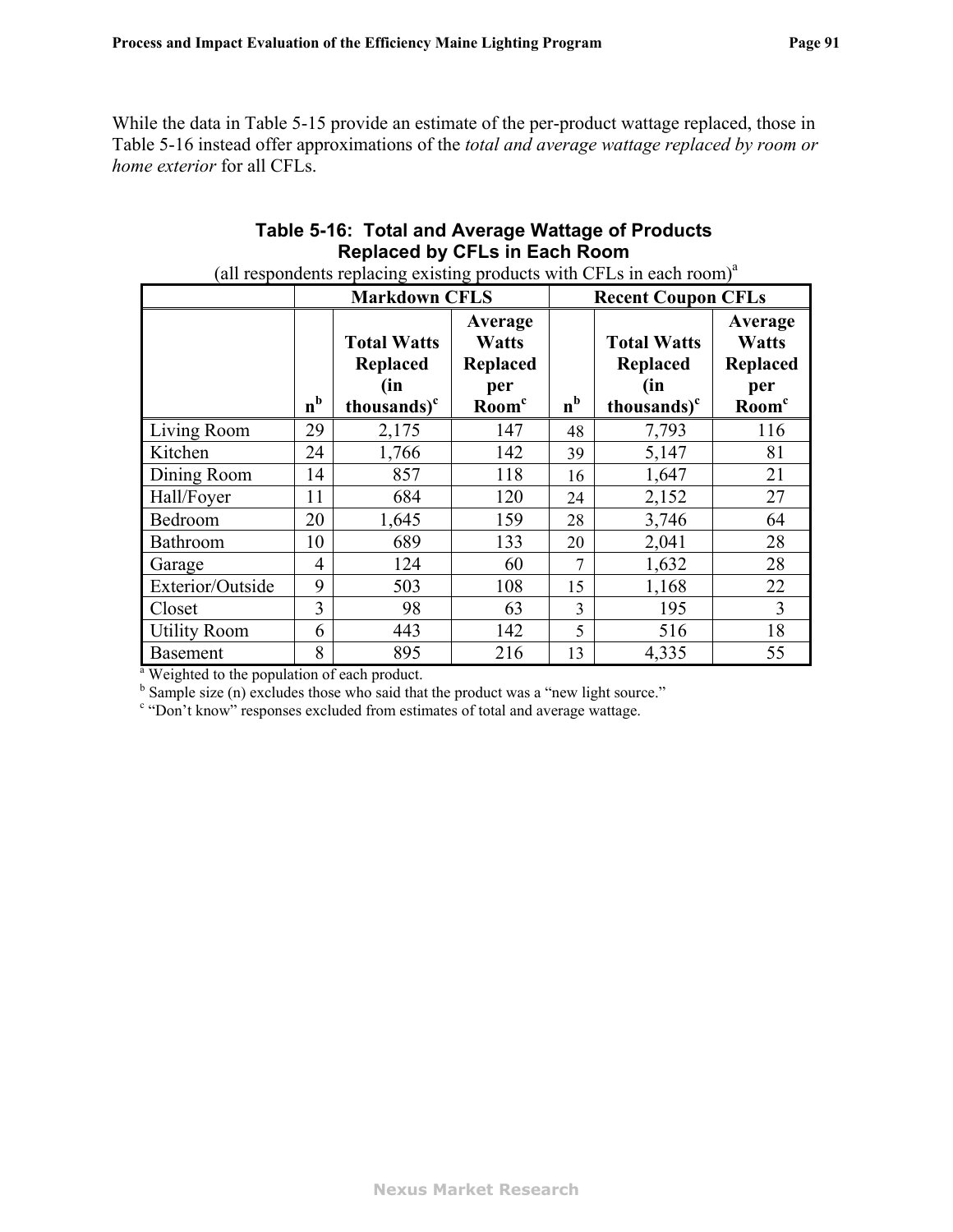<span id="page-94-0"></span>[Table 5-17](#page-94-0) displays the total watts replaced and average watts replaced per room for interior fixtures.

### **Table 5-17: Total and Average Wattage of Products Replaced by Interior Fixtures in Each Room**

(all respondents replacing existing products with Interior Fixtures in each room)<sup>a</sup>

|                                                          | n <sub>b</sub> | <b>Total Watts</b>   | <b>Average Watts</b> |
|----------------------------------------------------------|----------------|----------------------|----------------------|
|                                                          |                | Replaced             | <b>Replaced per</b>  |
|                                                          |                | $(in$ thousands) $c$ | Room <sup>c</sup>    |
| Living Room                                              | 11             | 58,160               | 104                  |
| Kitchen                                                  | 14             | 70,904               | 112                  |
| Dining Room                                              |                | 2,640                | 60                   |
| Hall/Foyer                                               | 9              | 37,280               | 84                   |
| Bedroom                                                  | 5              | 29,920               | 114                  |
| Bathroom                                                 | $\overline{2}$ | 5,280                | 60                   |
| Garage                                                   | 2              | 4,400                | 37                   |
| <b>Utility Room</b>                                      |                | 14,960               | 63                   |
| <sup>a</sup> Weighted to the population of each product. |                |                      |                      |

 $b^b$  Sample size (n) excludes those who said that the product was a "new light source."

<sup>c</sup> "Don't know" responses excluded from estimates of total and average wattage.

<span id="page-94-1"></span>[Table 5-18](#page-94-1) displays the total watts replaced and average watts replaced for exterior fixtures.

### **Table 5-18: Average and Total Wattage of Products Replaced by Exterior Fixtures**

(all respondents replacing exterior fixtures with energy-efficient models) $a$ 

| $n^{b}$                                                  | 39      |  |  |  |  |
|----------------------------------------------------------|---------|--|--|--|--|
| Total Wattage Replaced <sup>c</sup>                      | 127.182 |  |  |  |  |
| Average Wattage Replaced <sup>c</sup>                    | 125.4   |  |  |  |  |
| <sup>a</sup> Weighted to the population of each product. |         |  |  |  |  |

 $b^b$  Sample size (n) excludes those who said that the product was a "new light source."

<sup>c</sup> "Don't know" responses excluded from estimates of total and average wattage.

## **Comparative Usage**

Behavioral changes due to program participation can impact energy usage. Customers may leave their new lights on longer since they cost less to operate. Of course, customers may also use their new lights less or use them more, but instead of other presumably less efficient bulbs or fixtures. In these situations, energy savings are greater. These effects are generally referred to as snapback and snapforward, respectively.

The survey asked customers whether they used each light more, less, or the same as the light it replaced. A fourth option was "more, but instead of others." [Table 5-19](#page-95-0) indicates that the vast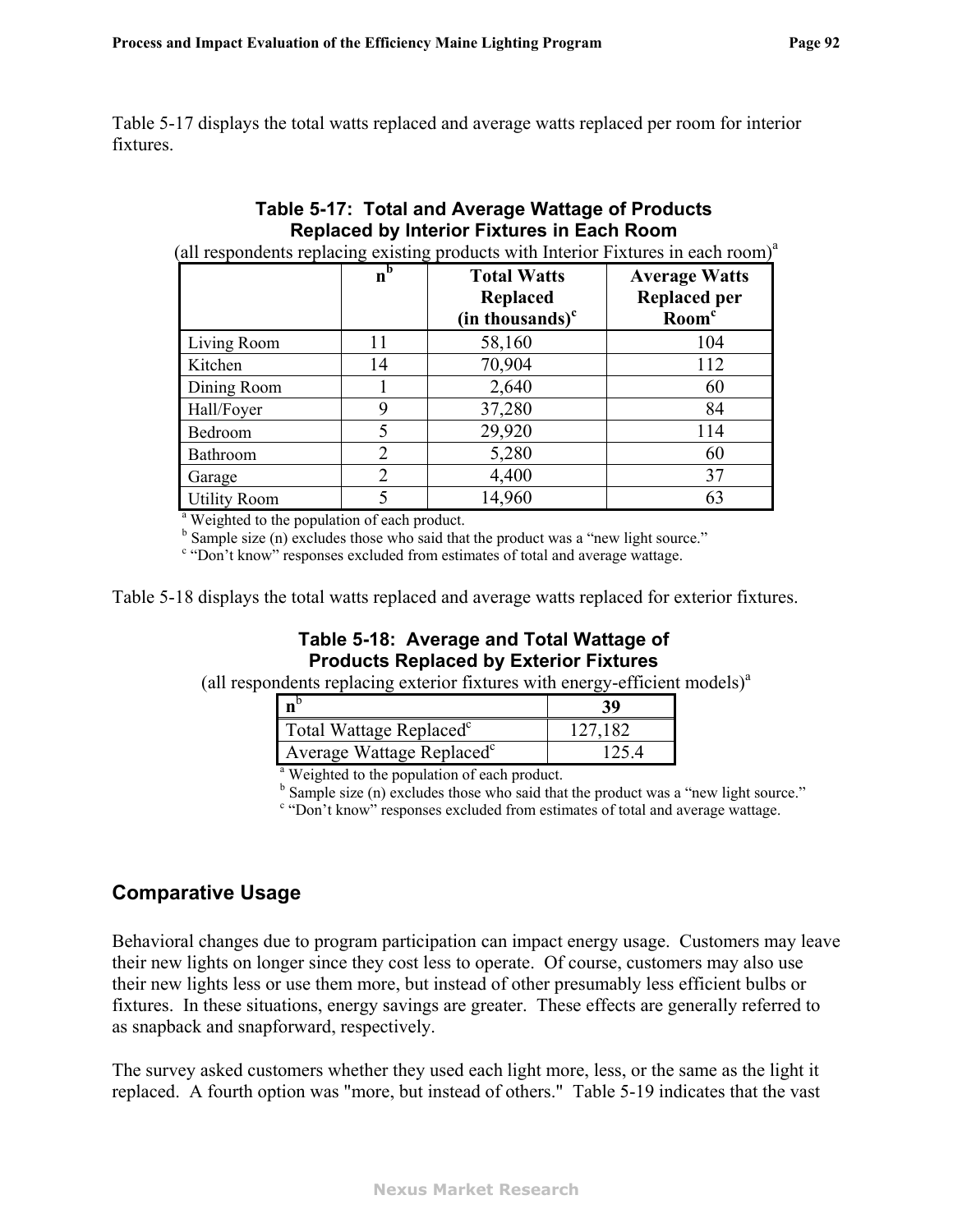majority of CFLs (78%-81%) are used 'to the same extent' as the bulb they replaced. While similar results are found for interior fixtures, only 52% of exterior fixtures are used 'to the same extent' while 44% are used 'more than the one replaced.'

### **Table 5-19: Use of New CFL Products Compared to the Products that were Replaced**

<span id="page-95-0"></span>

|                                                                  | n   | -0<br>More<br>than one<br>replaced | More<br>than one<br>replaced<br>but<br>instead<br>of others | To the<br>same<br>extent as<br>the one<br>replaced | <b>Less</b><br>than the<br>one<br>replaced | Don't<br><b>Know</b> |
|------------------------------------------------------------------|-----|------------------------------------|-------------------------------------------------------------|----------------------------------------------------|--------------------------------------------|----------------------|
| Markdown CFLs                                                    | 157 | 8%                                 | $1\%$                                                       | 81%                                                | 9%                                         | $1\%$                |
| <b>Recent Coupon CFLs</b>                                        | 226 | 15%                                | $1\%$                                                       | 78%                                                | $1\%$                                      | $5\%$                |
| Recent Coupon Interior Fixture                                   | 50  | 15%                                | $0\%$                                                       | 78%                                                | $4\%$                                      | 4%                   |
| Recent Coupon Exterior Fixture                                   | 39  | 44%                                | $0\%$                                                       | 52%                                                | $0\%$                                      | $0\%$                |
| <sup>a</sup> Weighted to the population of program participants. |     |                                    |                                                             |                                                    |                                            |                      |

(all respondents replacing existing bulbs) $^{\alpha}$ 

<span id="page-95-1"></span>The comparative usage of Markdown CFLs is fairly consistent across room type – most are used 'to the same extent as the one replaced' ([Table 5-20\)](#page-95-1).

|                     | $\mathbf n$ | <b>More</b><br>than one<br>replaced | More<br>than one<br>replaced<br>but<br>instead of<br>others | To the<br>same<br>extent as<br>the one<br>replaced | Less than<br>the one<br>replaced | Don't<br><b>Know</b> |
|---------------------|-------------|-------------------------------------|-------------------------------------------------------------|----------------------------------------------------|----------------------------------|----------------------|
| Living Room         | 32          | $3\%$                               | $0\%$                                                       | 94%                                                | 3%                               | $0\%$                |
| Kitchen             | 25          | 12%                                 | $0\%$                                                       | 80%                                                | 8%                               | $0\%$                |
| Dining Room         | 15          | $0\%$                               | $0\%$                                                       | 93%                                                | 7%                               | $0\%$                |
| Hall/Foyer          | 12          | 8%                                  | $0\%$                                                       | 75%                                                | 17%                              | $0\%$                |
| Bedroom             | 21          | $5\%$                               | $0\%$                                                       | 81%                                                | 14%                              | $0\%$                |
| Bathroom            | 13          | 15%                                 | $0\%$                                                       | 85%                                                | $0\%$                            | $0\%$                |
| Garage              | 6           | 17%                                 | $0\%$                                                       | 67%                                                | 17%                              | $0\%$                |
| Exterior/Outside    | 10          | 10%                                 | 10%                                                         | 60%                                                | 10%                              | 10%                  |
| Closet              | 3           | $0\%$                               | $0\%$                                                       | 100%                                               | $0\%$                            | $0\%$                |
| <b>Utility Room</b> | 8           | 25%                                 | $0\%$                                                       | 50%                                                | 13%                              | 13%                  |
| <b>Basement</b>     | 12          | 8%                                  | $0\%$                                                       | 75%                                                | 17%                              | $0\%$                |

| Table 5-20:  Use of Markdown CFLs Compared to Bulbs that were Replaced |
|------------------------------------------------------------------------|
| (all respondents replacing existing bulbs) <sup>a</sup>                |

<sup>a</sup> Weighted to the population of program participants.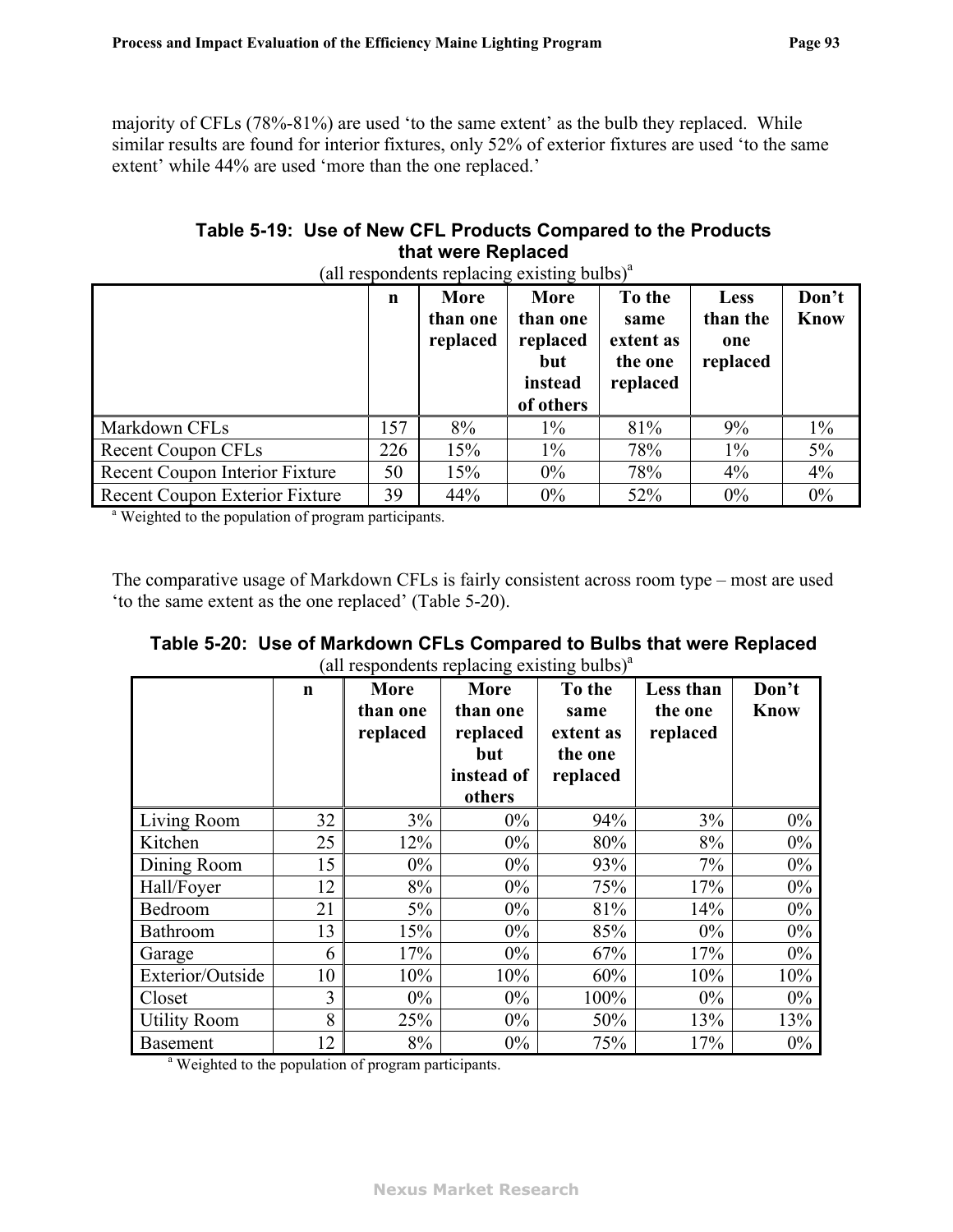<span id="page-96-1"></span>Similar to Markdown CFLs, the majority of Recent Coupon CFLs and interior fixtures are used to the same extent as the bulbs replaced [\(Table 5-21](#page-96-1) and [Table 5-22](#page-96-0)).

|                     | $\mathbf n$ | <b>More</b><br>than one<br>replaced | More<br>than one<br>replaced<br>but<br>instead of<br>others | To the<br>same<br>extent as<br>the one<br>replaced | Less than<br>the one<br>replaced | Don't<br><b>Know</b> |
|---------------------|-------------|-------------------------------------|-------------------------------------------------------------|----------------------------------------------------|----------------------------------|----------------------|
| Living Room         | 50          | 14%                                 | $0\%$                                                       | 78%                                                | 6%                               | 3%                   |
| Kitchen             | 41          | 28%                                 | $0\%$                                                       | 65%                                                | $0\%$                            | 7%                   |
| Dining Room         | 17          | 25%                                 | 8%                                                          | 67%                                                | $0\%$                            | $0\%$                |
| Hall/Foyer          | 25          | 11%                                 | $0\%$                                                       | 84%                                                | $0\%$                            | 5%                   |
| Bedroom             | 29          | 12%                                 | $0\%$                                                       | 82%                                                | $0\%$                            | 6%                   |
| <b>Bathroom</b>     | 21          | 7%                                  | $0\%$                                                       | 86%                                                | $0\%$                            | $7\%$                |
| Garage              | 10          | $0\%$                               | $0\%$                                                       | 100%                                               | $0\%$                            | $0\%$                |
| Exterior            | 16          | 22%                                 | $0\%$                                                       | 67%                                                | $0\%$                            | 11%                  |
| Closet              | 3           | $0\%$                               | $0\%$                                                       | 96%                                                | $0\%$                            | $4\%$                |
| <b>Utility Room</b> | 5           | 4%                                  | $0\%$                                                       | 96%                                                | $0\%$                            | $0\%$                |
| <b>Basement</b>     | 14          | $0\%$                               | $0\%$                                                       | 90%                                                | $0\%$                            | 10%                  |
| Other               | 50          | $0\%$                               | $0\%$                                                       | 5%                                                 | $0\%$                            | $0\%$                |

# **Table 5-21: Use of Recent Coupon CFLs Compared to Products that were Replaced**

# **Table 5-22: Use of Recent Coupon Interior Fixtures Compared to Products that were Replaced**

(all respondents replacing existing interior fixtures) a

<span id="page-96-0"></span>

|                                                                  | $\mathbf n$ | <b>More</b><br>than one<br>replaced | More<br>than one<br>replaced<br>but<br>instead of<br>others | To the<br>same<br>extent as<br>the one<br>replaced | Less than<br>the one<br>replaced | Don't<br><b>Know</b> |
|------------------------------------------------------------------|-------------|-------------------------------------|-------------------------------------------------------------|----------------------------------------------------|----------------------------------|----------------------|
| Living Room                                                      | 11          | 17%                                 | $0\%$                                                       | 83%                                                | $0\%$                            | $0\%$                |
| Kitchen                                                          | 14          | 19%                                 | $0\%$                                                       | 67%                                                | $7\%$                            | $7\%$                |
| Dining Room                                                      |             | $0\%$                               | $0\%$                                                       | 100%                                               | $0\%$                            | $0\%$                |
| Hall/Foyer                                                       | 9           | $0\%$                               | $0\%$                                                       | 90%                                                | $0\%$                            | 10%                  |
| Bedroom                                                          | 5           | 20%                                 | $0\%$                                                       | 60%                                                | 20%                              | $0\%$                |
| Bathroom                                                         | 2           | 50%                                 | $0\%$                                                       | 50%                                                | $0\%$                            | $0\%$                |
| Garage                                                           | 2           | $0\%$                               | $0\%$                                                       | 100%                                               | $0\%$                            | $0\%$                |
| <b>Basement</b>                                                  | 5           | $0\%$                               | $0\%$                                                       | 100%                                               | $0\%$                            | $0\%$                |
| <sup>a</sup> Weighted to the population of program participants. |             |                                     |                                                             |                                                    |                                  |                      |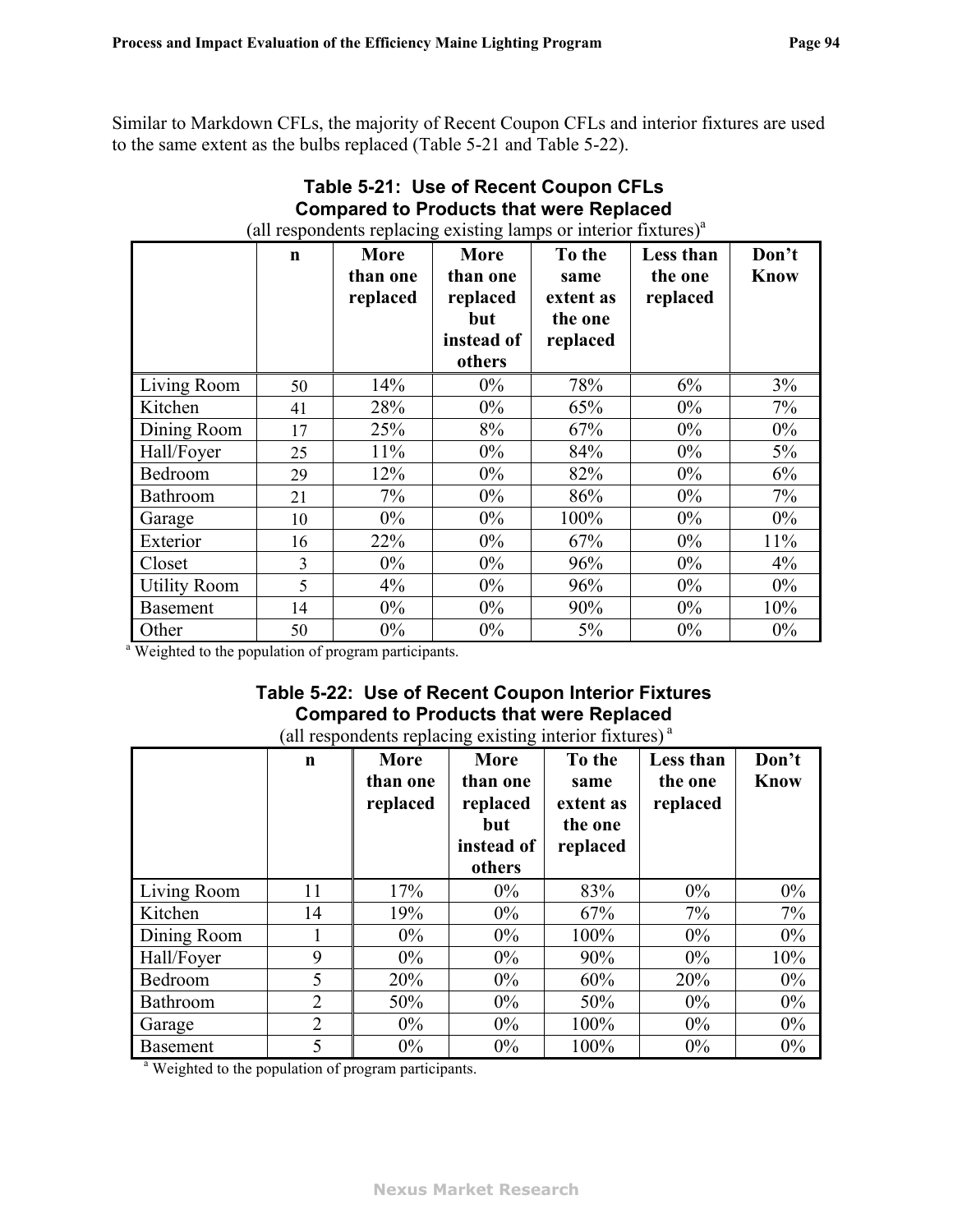**Snapback and Snapforward.** Because respondents were not asked how much more or less they used each light, we made the assumption that the altered usage ran 15% in either direction. The following algorithms are used to quantify snapback and snapforward.

Snapback = Proportion being used more  $x$  15%

Snapforward  $=$  (Proportion of lights being used less  $+$  Proportion of lights being used more but instead of others) x 15%

<span id="page-97-0"></span>For almost all products, the snapback rate exceeds the snapforward rate, except for markdown CFLs where snapforward is slightly greater [\(Table 5-23\)](#page-97-0). Overall, the snapback and snapforward rate are less than 3%, except for exterior fixtures at almost 7%. Note that these estimates are provided solely for information purposes, but are not used in any calculations of energy savings.

| <b>Category</b>                | Snapback<br>Rate | Snapforward<br>Rate |
|--------------------------------|------------------|---------------------|
| Markdown CFLs                  | $1.2\%$          | 1.5%                |
| <b>Recent Coupon CFLs</b>      | 2.3%             | $0.3\%$             |
| Recent Coupon Interior Fixture | 2.3%             | $0.6\%$             |
| Recent Coupon Exterior Fixture | $6.6\%$          | $0.0\%$             |

**Table 5-23: Assessment of Snapback and Snapforward**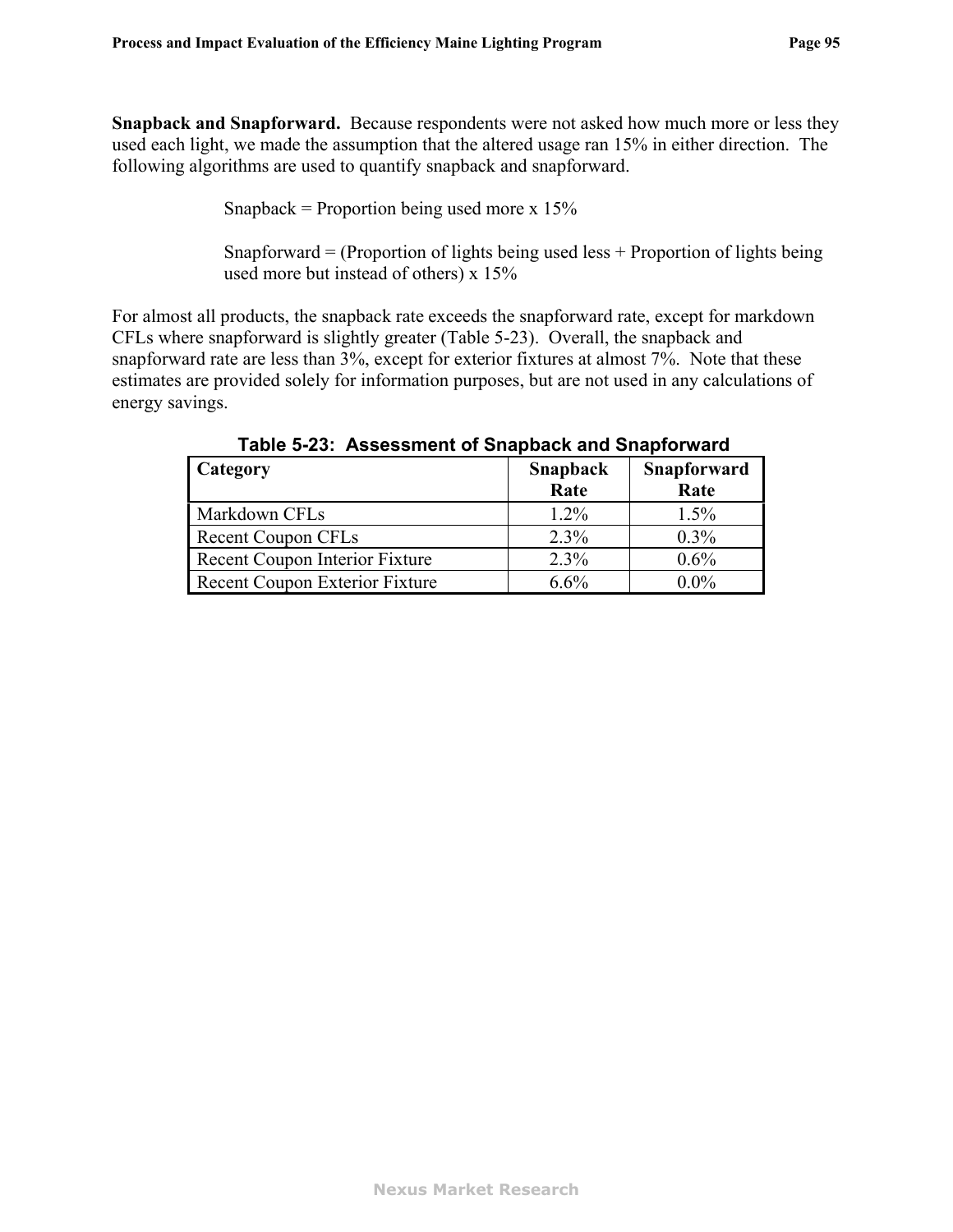### **Hours of Use**

[Table 5-24](#page-98-0) shows the overall average daily use per unit purchased for each product; note that all hours estimates provided in this section of the report are derived solely from the customer telephone survey. For bulbs and interior fixtures, the estimates are based on the sum of the hours across rooms, divided by the total number of products.

Markdown participants report using their bulbs an average of nearly four hours per day in the summer and almost six hours per day in the winter. In comparison, the coupon participants report fewer hours of use – between 1.8 and 2.6 in the summer and between 3.0 and 4.0 in the winter. As expected, the exterior fixture purchasers report the highest usage – 5.6 hours in the summer and 7.2 in the winter.

<span id="page-98-0"></span>

|                                       | <b>Telephone</b> | Telephone | Number of          |
|---------------------------------------|------------------|-----------|--------------------|
|                                       | <b>Summer</b>    | Winter    | <b>Respondents</b> |
| Markdown CFLs                         | 3.8              | 5.7       |                    |
| <b>Past Coupon CFLs</b>               | 18               | 3.0       | 69                 |
| <b>Recent Coupon CFLs</b>             | 2.6              | 4.0       | 73                 |
| <b>Recent Coupon Interior Fixture</b> | 19               | 2.9       | 49                 |
| Recent Coupon Exterior Fixture        | 56               | 79        |                    |

| Table 5-24: Overall Average Daily Use by Product |
|--------------------------------------------------|
| (Hours used per day)                             |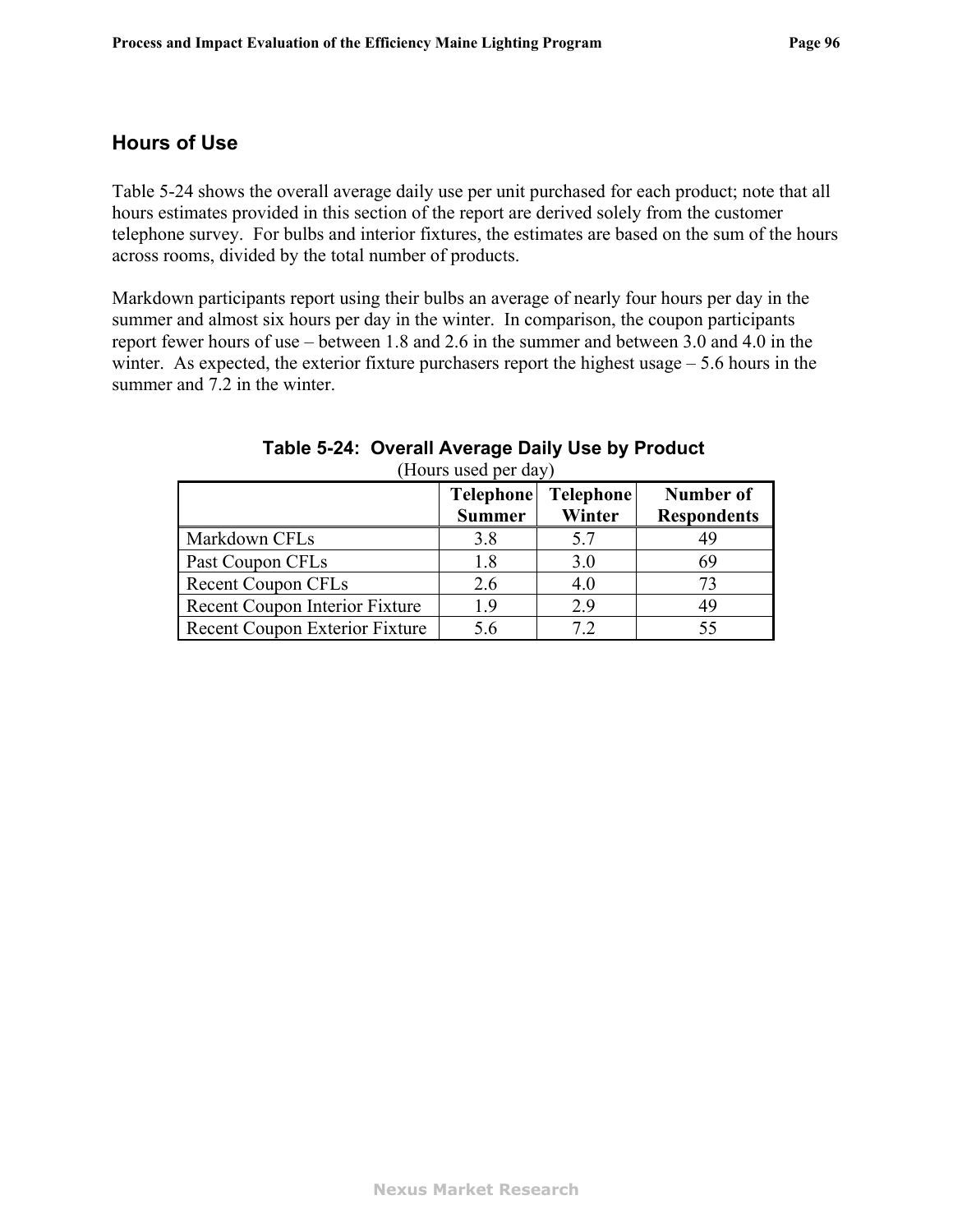In order to derive the telephone survey-based estimates of seasonal hours of use provided in [Table 5-25](#page-99-0), we asked respondents to estimate for each room, on average, how many hours of the day they typically used the products purchased through the program in both summer and winter months. In order to account for multiple installations and provide a more complete accounting of usage, we multiplied the average hours customers say they use products in each room by the total number of products installed in that room. Therefore, if a program participant is using four CFLs for eight hours a day, that person is using an equivalent of 32 "bulb hours" each day.

Because recent coupon participants have, on average, more program products installed than other participants, they have a higher household usage – over 16 hours per day in the summer and 25 hours per day in the winter. Other bulb purchasers have summer usage of about 13 hours and winter usage of 19 to 22 hours. Fixture purchasers have lower household hours of use because fewer products are typically installed in their homes.

<span id="page-99-0"></span>**Table 5-25: Total and Household Average Hours Products Used in the Summer**  and Winter by Product<sup>a</sup>

|                                                                                          |    | <b>Summer</b> |       | Winter |              |       |  |
|------------------------------------------------------------------------------------------|----|---------------|-------|--------|--------------|-------|--|
|                                                                                          |    |               | House |        |              | House |  |
|                                                                                          | n  | <b>Hours</b>  | Ave.  | n      | <b>Hours</b> | Ave.  |  |
| Markdown CFLs                                                                            | 49 | 326,214       | 12.9  | 49     | 490,356      | 19.3  |  |
| Past Coupon CFLs                                                                         | 69 | 371,872       | 13.2  | 69     | 610,301      | 21.6  |  |
| <b>Recent Coupon CFLs</b>                                                                | 73 | 1,302,213     | 16.3  | 73     | 2,011,445    | 25.1  |  |
| Recent Coupon Interior Fixture                                                           | 49 | 11,554        | 4.9   | 49     | 17,582       | 7.4   |  |
| <b>Recent Coupon Exterior Fixture</b>                                                    | 55 | 2,693         | 9.3   | 55     | 3,477        | 12.0  |  |
| <sup>a</sup> Weighted to the population of each product. "Don't know" responses removed. |    |               |       |        |              |       |  |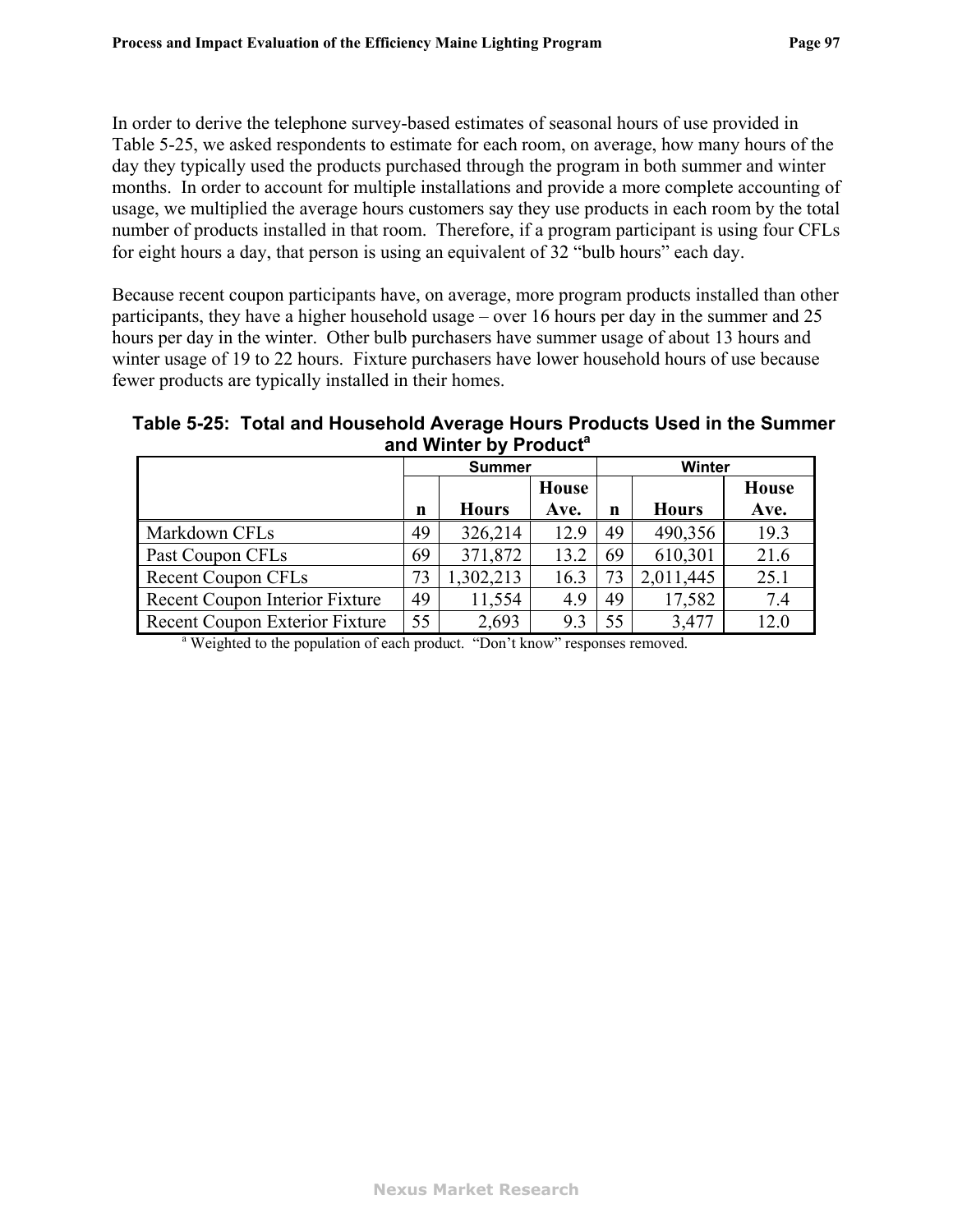[Table 5-26](#page-100-0) through [Table 5-29](#page-102-0) display the total hours per room and average hours per product that Markdown CFLs, Past Coupon CFLs, Recent Coupon CFLs, and interior fixtures are used, by room location. The rooms with the highest usage usually are the kitchen, exterior, and utility room. Note that these estimates are solely based on the telephone survey results.

## **Table 5-26: Total and Average Daily Hours of Use for Markdown CFLs in Summer and Winter by Room**

<span id="page-100-0"></span>

|                                                                              |             | <b>SUMMER HOURS</b>                          |                                            | <b>WINTER</b><br><b>HOURS</b>         |                                        |
|------------------------------------------------------------------------------|-------------|----------------------------------------------|--------------------------------------------|---------------------------------------|----------------------------------------|
|                                                                              | $\mathbf n$ | <b>Total per</b><br>$\text{Room}^{\text{b}}$ | Average per<br><b>Product</b> <sup>b</sup> | <b>Total per</b><br>Room <sup>b</sup> | Average<br>per<br>Product <sup>b</sup> |
| Living Room                                                                  | 34          | 69,385                                       | 3.9                                        | 120,130                               | 6.8                                    |
| Kitchen                                                                      | 26          | 58,511                                       | 4.3                                        | 96,311                                | 7.2                                    |
| Dining Room                                                                  | 15          | 22,265                                       | 2.9                                        | 40,906                                | 5.3                                    |
| Hall/Foyer                                                                   | 13          | 30,550                                       | 4.5                                        | 43,495                                | 6.5                                    |
| Bedroom                                                                      | 22          | 34,175                                       | 3.0                                        | 49,191                                | 4.3                                    |
| Bathroom                                                                     | 14          | 16,570                                       | 2.3                                        | 22,783                                | 3.1                                    |
| Garage                                                                       | 6           | 8,803                                        | 2.8                                        | 9,838                                 | 3.2                                    |
| Exterior/Outside                                                             | 11          | 27,443                                       | 4.8                                        | 36,246                                | 6.4                                    |
| Closet                                                                       | 5           | 3,625                                        | 1.4                                        | 5,696                                 | 2.2                                    |
| <b>Utility Room</b>                                                          | 8           | 27,443                                       | 6.6                                        | 31,068                                | 7.5                                    |
| <b>Basement</b><br>$\frac{3 \text{ W}}{2}$ Weighted to the negative of CEL s | 12          | 27,443                                       | 4.4                                        | 34,693                                | 5.6                                    |

(all respondents installing Markdown  $CFLs$ )<sup>a</sup>

<sup>a</sup> Weighted to the population of CFLs.

<sup>b</sup> "Don't Know" responses removed from totals and averages.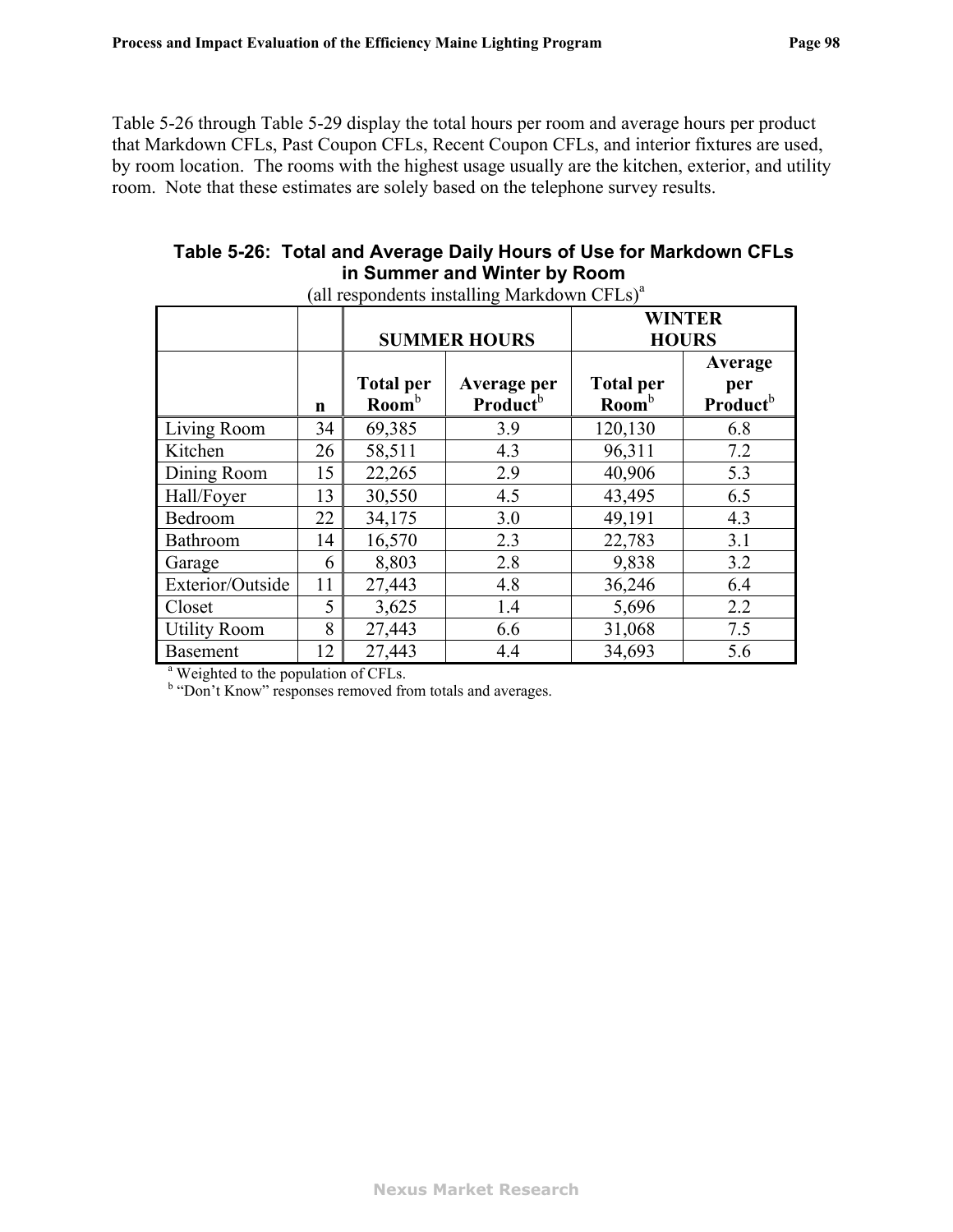|                                                                                                                           |                | <b>SUMMER HOURS</b>                   |                                            | <b>WINTER</b><br><b>HOURS</b>         |                                            |  |
|---------------------------------------------------------------------------------------------------------------------------|----------------|---------------------------------------|--------------------------------------------|---------------------------------------|--------------------------------------------|--|
|                                                                                                                           | $\mathbf n$    | <b>Total per</b><br>Room <sup>b</sup> | Average per<br><b>Product</b> <sup>b</sup> | <b>Total per</b><br>Room <sup>b</sup> | Average per<br><b>Product</b> <sup>b</sup> |  |
| Living Room                                                                                                               | 53             | 119,765                               | 2.0                                        | 207,280                               | 3.5                                        |  |
| Kitchen                                                                                                                   | 28             | 58,989                                | 1.6                                        | 110,803                               | 3.0                                        |  |
| Dining Room                                                                                                               | 11             | 8,025                                 | 0.7                                        | 13,923                                | 1.3                                        |  |
| Hall/Foyer                                                                                                                | 17             | 10,879                                | 1.0                                        | 23,754                                | 2.2                                        |  |
| Bedroom                                                                                                                   | 25             | 50,338                                | 1.1                                        | 100,769                               | 2.3                                        |  |
| Bathroom                                                                                                                  | 15             | 22,436                                | 1.7                                        | 31,450                                | 2.4                                        |  |
| Garage                                                                                                                    | 4              | 818                                   | 0.2                                        | 2,306                                 | 0.5                                        |  |
| Exterior/Outside                                                                                                          | 10             | 43,055                                | 4.7                                        | 52,403                                | 5.7                                        |  |
| Closet                                                                                                                    | $\overline{2}$ |                                       | 0.0                                        |                                       | 0.0                                        |  |
| <b>Utility Room</b>                                                                                                       |                | 4,910                                 | 6.0                                        | 8,184                                 | 10.0                                       |  |
| <b>Basement</b>                                                                                                           | 7              | 12,090                                | 1.8                                        | 12,499                                | 1.9                                        |  |
| Office                                                                                                                    | $\overline{2}$ | 40,646                                | 9.2                                        | 47,056                                | 10.6                                       |  |
| <sup>a</sup> Weighted to the population of CFLs.<br><sup>b</sup> "Don't Know" responses removed from totals and averages. |                |                                       |                                            |                                       |                                            |  |

### **Table 5-27: Total and Average Daily Hours of Use for Past Coupon CFLs in Summer and Winter by Room**

(all respondents installing Past Coupon  $CFLs$ )<sup>a</sup>

| Table 5-28: Total and Average Daily Hours of Use for Recent Coupon CFLs |
|-------------------------------------------------------------------------|
| in Summer and Winter by Room                                            |

|                                                                                                                           |             | <b>SUMMER HOURS</b>                   |                                            |                                       | <b>WINTER</b><br><b>HOURS</b>              |  |
|---------------------------------------------------------------------------------------------------------------------------|-------------|---------------------------------------|--------------------------------------------|---------------------------------------|--------------------------------------------|--|
|                                                                                                                           | $\mathbf n$ | <b>Total per</b><br>Room <sup>b</sup> | Average per<br><b>Product</b> <sup>b</sup> | <b>Total per</b><br>Room <sup>b</sup> | Average per<br><b>Product</b> <sup>b</sup> |  |
| Living Room                                                                                                               | 50          | 359,026                               | 3.0                                        | 597,163.6                             | 4.9                                        |  |
| Kitchen                                                                                                                   | 41          | 303,453                               | 3.6                                        | 447,113.6                             | 5.3                                        |  |
| Dining Room                                                                                                               | 17          | 94,291                                | 3.0                                        | 164,136.5                             | 5.2                                        |  |
| Hall/Foyer                                                                                                                | 25          | 71,476                                | 1.7                                        | 95,873.6                              | 2.3                                        |  |
| Bedroom                                                                                                                   | 29          | 96,635                                | 1.8                                        | 190,714.0                             | 3.5                                        |  |
| Bathroom                                                                                                                  | 21          | 118,604                               | 3.1                                        | 150,356.2                             | 4.0                                        |  |
| Garage                                                                                                                    | 10          | 39,655                                | 1.2                                        | 53,594.3                              | 1.6                                        |  |
| Exterior/Outside                                                                                                          | 16          | 59,644                                | 2.7                                        | 87,737.5                              | 4.0                                        |  |
| Closet                                                                                                                    | 3           | 3,193                                 | 1.0                                        | 3,193.0                               | 1.0                                        |  |
| <b>Utility Room</b>                                                                                                       | 5           | 6,994                                 | 2.8                                        | 9,283.9                               | 3.8                                        |  |
| <b>Basement</b>                                                                                                           | 14          | 141,579                               | 2.3                                        | 194,974.3                             | 3.1                                        |  |
| Other                                                                                                                     | 4           | 7,663                                 | 2.0                                        | 17,304.3                              | 4.5                                        |  |
| <sup>a</sup> Weighted to the population of CFLs.<br><sup>b</sup> "Don't Know" responses removed from totals and averages. |             |                                       |                                            |                                       |                                            |  |

#### (all respondents installing Recent Coupon  $CFLs$ )<sup>a</sup>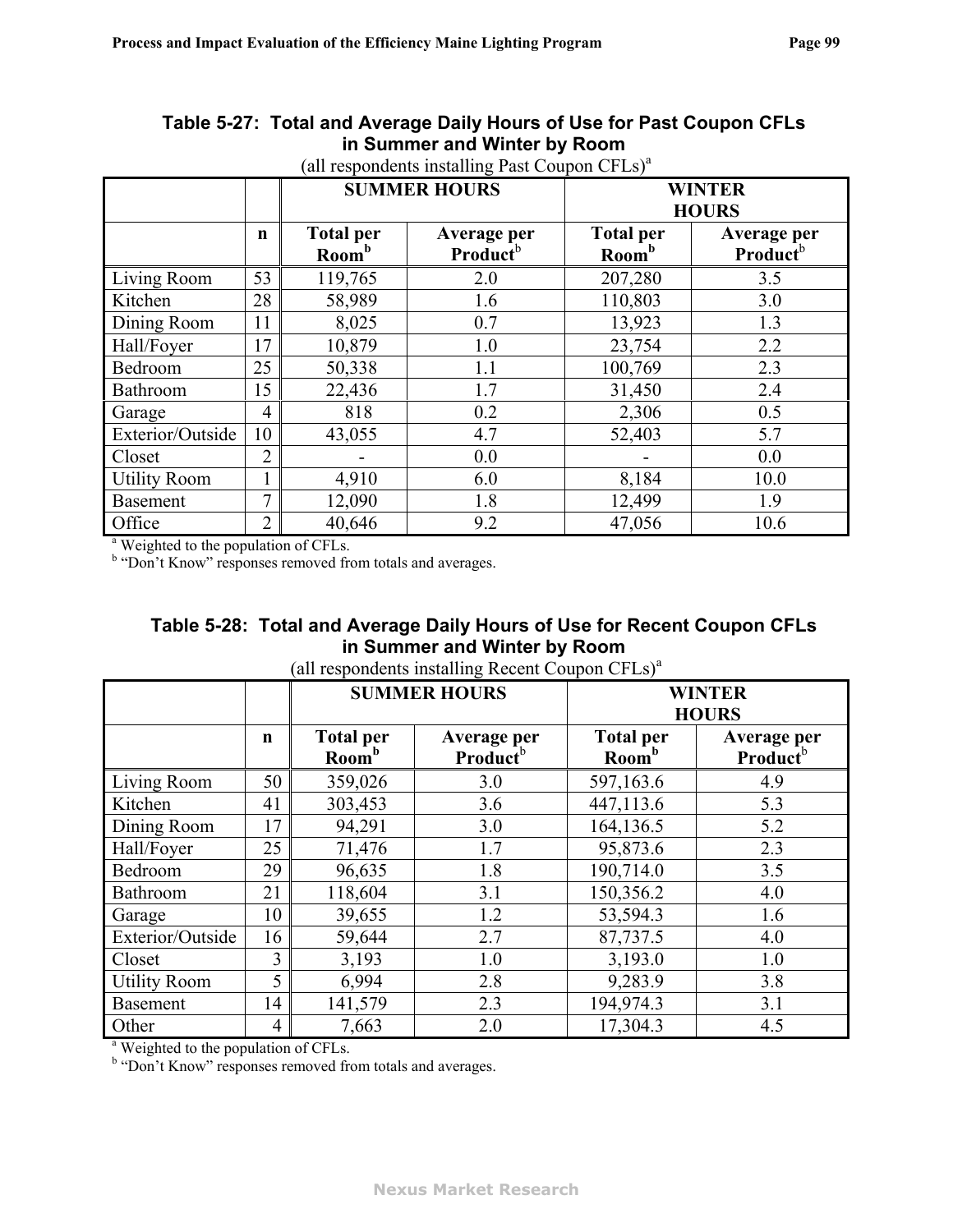<span id="page-102-0"></span>

|                                                               |                | <b>Summer Hours</b>                   |                                     |                                       | <b>Winter Hours</b>                        |  |
|---------------------------------------------------------------|----------------|---------------------------------------|-------------------------------------|---------------------------------------|--------------------------------------------|--|
|                                                               | n              | <b>Total per</b><br>Room <sup>b</sup> | Average per<br>Product <sup>b</sup> | <b>Total per</b><br>Room <sup>b</sup> | Average per<br><b>Product</b> <sup>b</sup> |  |
| Living Room                                                   | 18             | 4,140                                 | 1.8                                 | 6,916                                 | 3.1                                        |  |
| Kitchen                                                       | 16             | 2,362                                 | 2.0                                 | 3,822                                 | 3.3                                        |  |
| Dining Room                                                   |                | 440                                   | 10.0                                | 528                                   | 12.0                                       |  |
| Hall/Foyer                                                    | 13             | 924                                   | 1.0                                 | 1,276                                 | 1.4                                        |  |
| Bedroom                                                       | 8              | 1,064                                 | 1.7                                 | 2,060                                 | 3.3                                        |  |
| <b>Bathroom</b>                                               | $\overline{2}$ | 308                                   | 3.5                                 | 660                                   | 7.5                                        |  |
| Garage                                                        | $\overline{2}$ | 832                                   | 6.9                                 | 528                                   | 4.4                                        |  |
| <b>Utility Room</b>                                           | $\overline{2}$ | 76                                    | 0.6                                 | 76                                    | 0.6                                        |  |
| <b>Basement</b>                                               | 8              | 528                                   | 1.1                                 | 616                                   | 1.3                                        |  |
| <sup>a</sup> Weighted to the population of interior fixtures. |                |                                       |                                     |                                       |                                            |  |

#### **Table 5-29: Total and Average Daily Hours of Use for Interior Fixtures in the Summer and Winter by Room**  (all respondents installing interior fixtures) $a$

<sup>b</sup> "Don't Know" responses removed from totals and averages.

<span id="page-102-2"></span>[Table 5-30](#page-102-2) lists the total and average hours of use for exterior fixtures – again, based on the telephone survey results.

# **Table 5-30: Average Daily Hours of Use Exterior Fixtures Used in Summer and**  Winter<br>*<u>stalling</u>* article fortunar<sup>38</sup>

| $n=55$                                                        | <b>Used</b> <sup>b</sup> | <b>Total Hours   Average Hours</b><br>Used per $Day^b$ |  |  |  |
|---------------------------------------------------------------|--------------------------|--------------------------------------------------------|--|--|--|
| <b>Summer Hours</b>                                           | 2,693                    | 5.6                                                    |  |  |  |
| Winter Hours                                                  | 3,477                    |                                                        |  |  |  |
| <sup>a</sup> Weighted to the population of exterior fixtures. |                          |                                                        |  |  |  |

 $(11 \text{ m})$  response installing exterior fixtures)

<sup>b</sup> "Don't Know" responses removed from totals and averages.

<span id="page-102-1"></span>Nearly one-half of respondents put their exterior fixture on a timer or photocell and about onethird turn it on and off as needed ([Table 5-31](#page-102-1)).

### **Table 5-31: Use of Exterior Fixtures on a Nightly Basis**

(all respondents installing Exterior Fixtures)

| $n = 55$                                                         |     |  |
|------------------------------------------------------------------|-----|--|
| Left On for the night                                            | 14% |  |
| Turn it on and off as needed                                     | 36% |  |
| Timer or Photocell                                               | 50% |  |
| <sup>a</sup> Weighted to the population of program participants. |     |  |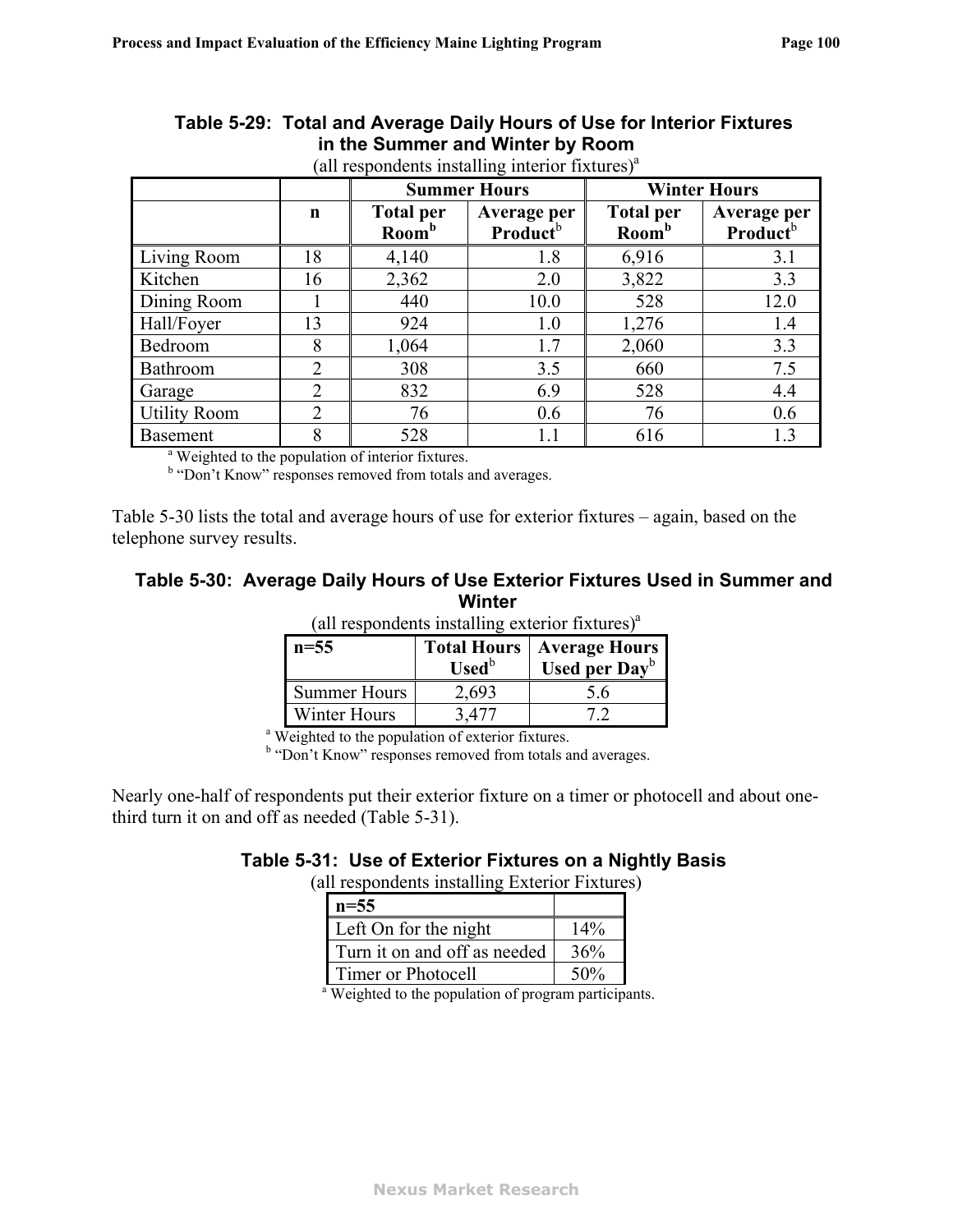<span id="page-103-0"></span>[Table 5-32](#page-103-0) lists how participants would use their exterior fixtures when away from home for long periods of time. Nearly one-third would use a photocell and over one-quarter would not use the fixture at all. Twenty-one percent would use a timer for an average of 9.5 hours per day.

### **Table 5-32: Use of Exterior Fixtures when Away from Home for Long Periods of Time**

| $n=55$                                                           |     |
|------------------------------------------------------------------|-----|
| Would use all the time (24 hours)                                | 12% |
| Would put on timer/use for $X$ hours per day                     | 21% |
| Would use photocell                                              | 30% |
| Would have someone turn it on and off                            | 10% |
| Would not be used                                                | 28% |
| <sup>a</sup> Weighted to the population of program participants. |     |

(all respondents installing Exterior Fixtures)

# **5.2. On-Site Survey Findings**

This section discusses the results of the 25 on-site visits regarding in-service rates, hours of use, displaced wattage, and energy savings for CFL bulbs incentivized through the Coupon program.

**In-service Rate.** According to the program tracking system, the 25 customers in the onsite sample received rebates on 306 CFLs, 6 interior fixtures, and 5 exterior fixtures through the program within the past year. The persistence rates as determined from the on-site survey are expressed in . The table shows the totals for all program CFLs based on the following categories, according to observations on-site and customer reporting of purchase totals:

- 1) Installed in the customers' homes,
- 2) Never installed,
- 3) Installed outside of the customers' homes,
- 4) Plans to install,
- 5) Installed and removed, and
- 6) Not purchased.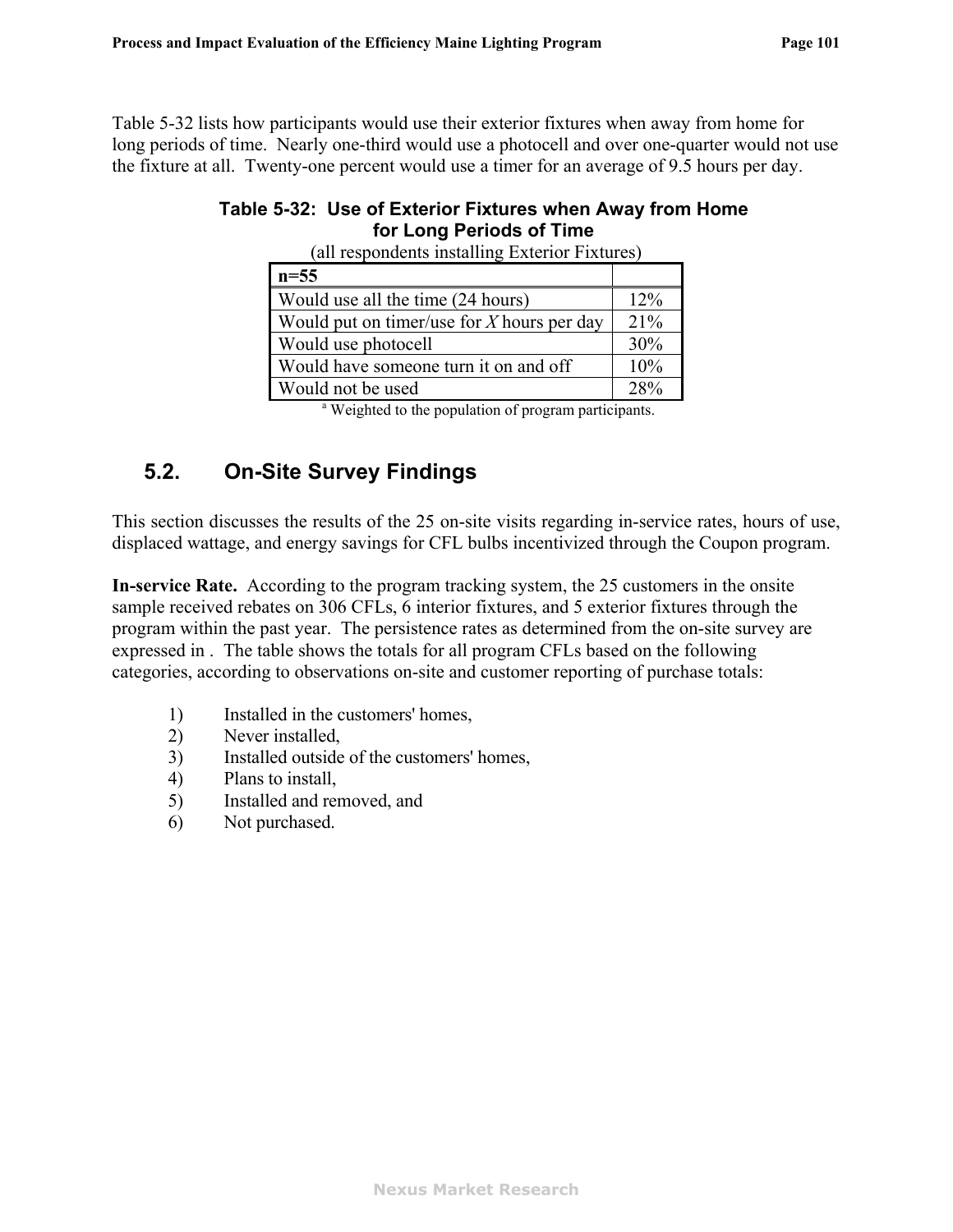At the time of the on-site visits, approximately  $66.3\%$  (with  $\pm 6.7\%$  precision) of the CFLs rebated through the program had been installed. The primary reason for non-installation of CFLs was that the customer was storing the recently purchased lighting to replace bulbs that burn out in the future.

| <b>Currently Installed in Maine</b>                         |       |
|-------------------------------------------------------------|-------|
| Installed in Customer's Home                                | 172   |
| Installed in Other Home in Maine                            | 31    |
| Total Installed in Maine                                    | 203   |
| Percent Installed                                           | 66%   |
| <b>Not Currently Installed in Maine</b>                     |       |
| Not Installed                                               | 103   |
| Customer plans to Install to Replace Existing CFLs          | 23%   |
| Customer Plans to Install to Replace Existing Incandescents | $5\%$ |
| <b>Installed and Removed</b>                                | 3%    |
| Customer Plans to Install in a New Fixture                  | $2\%$ |
| Never Installed, no Plan to Install, or Don't Know          | $1\%$ |
| <b>Total Sample</b>                                         | 306   |

**Table 5-33: On-Site CFL Installation and Removal Rates** 

<span id="page-104-0"></span>[Table 5-34](#page-104-0) presents the reported duration until installation among customers with installed CFLs among the on-site sample. Almost all (91%) installations occurred within one week of purchase.

| <b>Time Between</b><br>Purchase and<br><b>Installation</b> | Total #<br>of CFLs | % of Total<br><b>Installed</b> |
|------------------------------------------------------------|--------------------|--------------------------------|
| Immediately                                                | 153                | 75%                            |
| 1 Week                                                     | 26                 | 13%                            |
| 1 Month                                                    |                    | 3%                             |
| 2 Months                                                   |                    | 3%                             |
| 2-3 Days                                                   | 5                  | 3%                             |
| 8 Months                                                   |                    | $2\%$                          |
| 3 Months                                                   | 2                  | $1\%$                          |
| <b>Total</b>                                               | 203                | 100%                           |

**Table 5-34: Duration Until Installation** 

Only three of the participants in the sample claimed that they changed how they used their lights since purchasing the program CFLs. All three reported an increase in the use of these lights compared to the other lighting in their homes.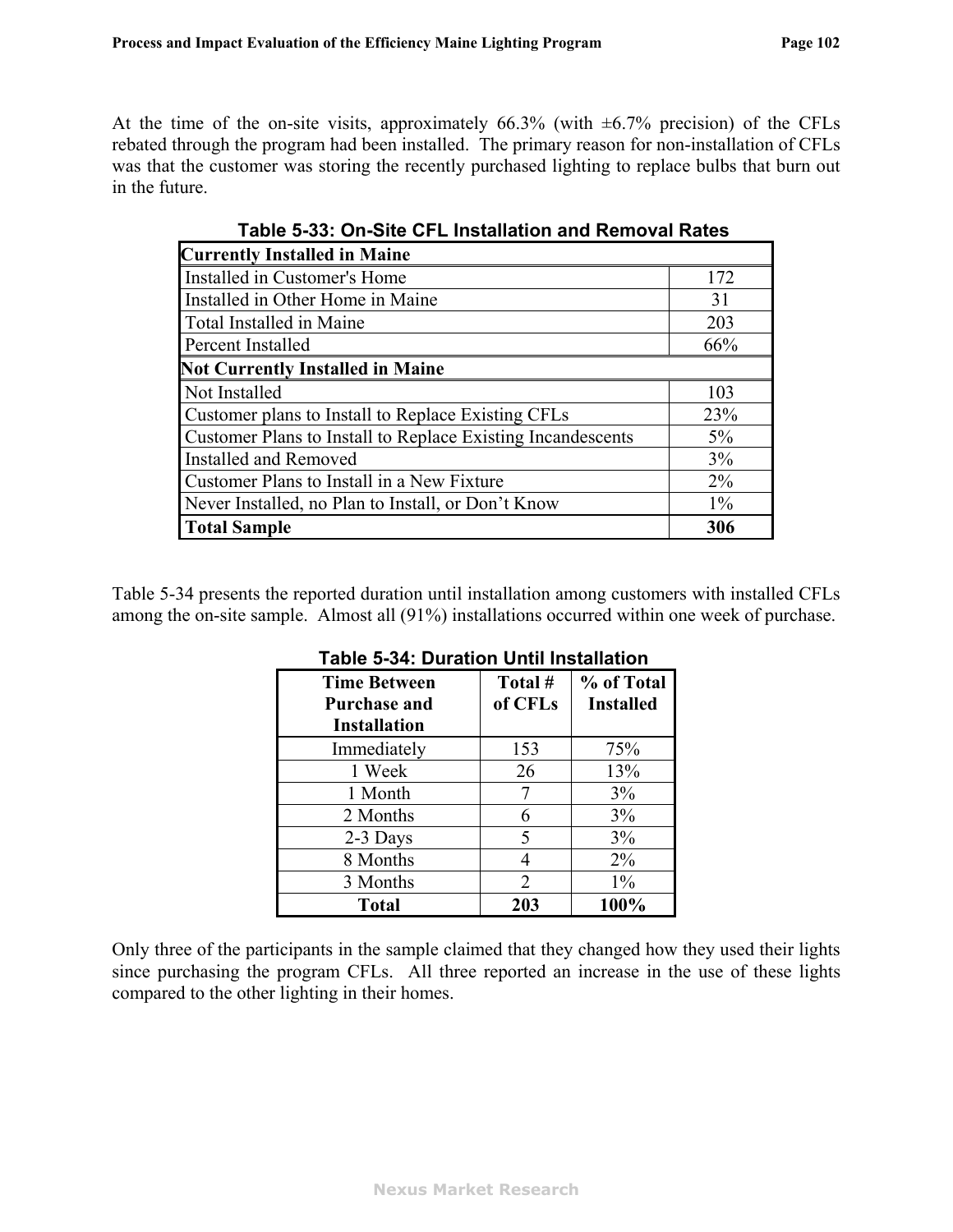<span id="page-105-1"></span>**Hours of Use**. [Table 5-35](#page-105-1) illustrates the logger-informed average daily hours of CFL use. The average installed CFL operates for approximately 3.2 hours per day or 1,168 hours per year with a precision of  $\pm 10.3\%$ .

| <b>Average Hours of Use</b>          | CFLs $(n=203)$   |
|--------------------------------------|------------------|
| Result $\pm$ 90% Confidence Interval | $3.2 \pm 10.3\%$ |

**Table 5-35: Average Daily Hours of Use** 

<span id="page-105-2"></span>[Table 5-36](#page-105-2) shows where customers installed the CFLs that they purchased through the program and the logged hours of operation. Almost half (47%) of these installations were in the family/living room and kitchen, which are among the most frequently occupied rooms. The locations with the highest usage (and sufficient samples sizes) are the exterior and kitchen.

**Table 5-36: CFL Installations and Hours of Use by Room Type** 

| <b>Room</b>        | # of Bulbs<br><b>Installed</b> | Avg.<br><b>Hours</b> | Avg.<br>Hrs/Day |
|--------------------|--------------------------------|----------------------|-----------------|
| Family/Living Room | 57                             | 1,361                | 3.7             |
| Kitchen            | 39                             | 1,598                | 4.4             |
| Bedroom            | 32                             | 467                  | 1.3             |
| Bathroom           | 17                             | 351                  | 1.0             |
| Exterior           | 15                             | 2,011                | 5.5             |
| <b>Basement</b>    | 11                             | 880                  | 2.4             |
| Hallway            | 9                              | 478                  | 1.3             |
| Garage             | 8                              | 391                  | 1.1             |
| Foyer              | $\overline{7}$                 | 2,075                | 5.7             |
| Den/Office         |                                | 1,253                | 3.4             |
| Dining Room        |                                | 3,172                | 8.7             |
| <b>Total</b>       | 203                            | 1,172                | 3.2             |

<span id="page-105-0"></span>**Displaced Wattage Results.** [Table 5-37](#page-105-0) illustrates the on-site observed inputs for wattage displaced by the CFLs installed through the program. The average displaced wattage in the sample is 45.3 watts with a precision of  $\pm 3.6$ %.

| Table 5-37: Average Onsite Displaced Wattage Results |  |  |  |
|------------------------------------------------------|--|--|--|
|------------------------------------------------------|--|--|--|

| <b>Average Displaced Wattage</b>     | CFLs $(n=203)$   |
|--------------------------------------|------------------|
| Result $\pm$ 90% Confidence Interval | $45.3 \pm 3.6\%$ |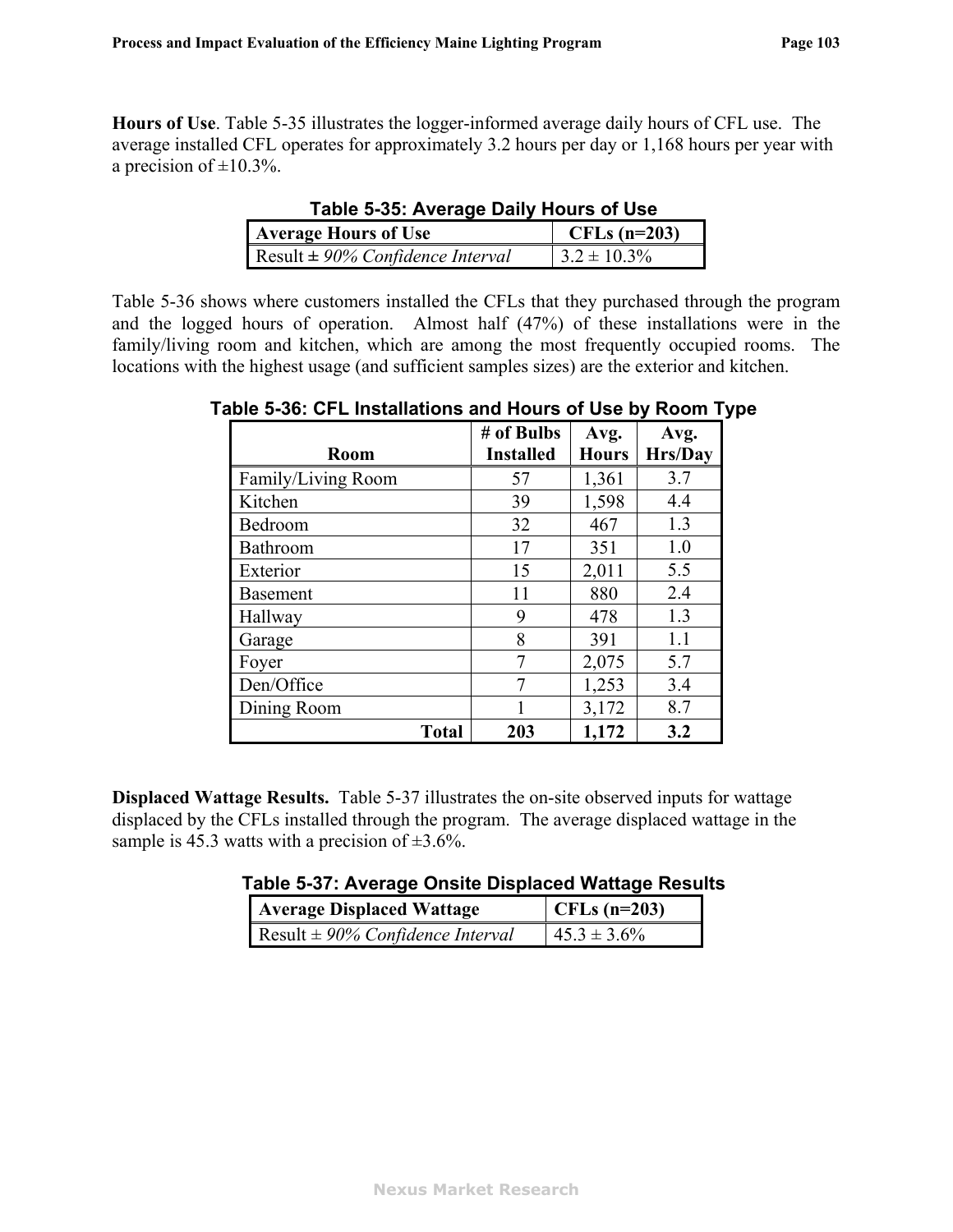<span id="page-106-0"></span>[Table 5-38](#page-106-0) lists the replaced and displaced wattages by CFL wattage from the on-site visits. Regardless of wattage, most program CFLs replaced 60 watt incandescent bulbs.

| <b>CFL</b><br><b>Wattage</b> | $\mathbf n$    | <b>On-Site</b><br>Average<br>Wattage<br>Replaced | <b>On-Site</b><br>Average<br><b>Wattage</b><br><b>Displaced</b> |
|------------------------------|----------------|--------------------------------------------------|-----------------------------------------------------------------|
| 5                            | 1              | 40                                               | 35                                                              |
| 9                            | 6              | 60                                               | 51                                                              |
| 10                           | 9              | 56                                               | 46                                                              |
| 11                           | 4              | 60                                               | 49                                                              |
| 13                           | 27             | 64                                               | 51                                                              |
| 14                           | 42             | 60                                               | 46                                                              |
| 15                           | 33             | 55                                               | 40                                                              |
| 18                           | $\mathbf{1}$   | 60                                               | 42                                                              |
| 20                           | 42             | 65                                               | 45                                                              |
| 23                           | 3              | 65                                               | 42                                                              |
| 25                           | 22             | 65                                               | 40                                                              |
| 26                           | 11             | 72                                               | 46                                                              |
| 42                           | $\overline{2}$ | 150                                              | 108                                                             |
| <b>Total</b>                 | 203            | 62                                               | 45                                                              |

| Table 5-38: On-Site Displaced Wattages by CFL Wattage |
|-------------------------------------------------------|
|-------------------------------------------------------|

**Demand Savings.** Using the total number of CFLs sold through the program in 2006, the on-site installation rate, and the on-site average displaced wattage, we are able to calculate demand savings with the following formula:

| CFL           |                     |             | Divided by |                     |
|---------------|---------------------|-------------|------------|---------------------|
| Products sold |                     | * Displaced | 1000       | $=$ Demand          |
| in $2006$     | * Installation rate | Wattage     | watts/kW   | <b>Savings (kW)</b> |
| 738,082       | $*66.3\%$           | $*453$      | 1000       | $= 22.167$          |

**Winter Peak Demand Factor.** Efficiency Maine currently recognizes winter weekday hours between 5pm and 7pm as its winter peak. The weighted winter peak demand factor from the CFLs analyzed on-site is estimated to be 33.6% with a precision of  $\pm$ 11.2% at the 90% confidence level. In other words, if we were to conduct the logging activity 100 times, we would expect our results to be consistent, plus or minus 11.2%, 90 times out of 100. This means that the installed program CFLs were turned on an average of 33.6% of the time during these hours. At the 80% confidence level, the precision is calculated to be 8.7%.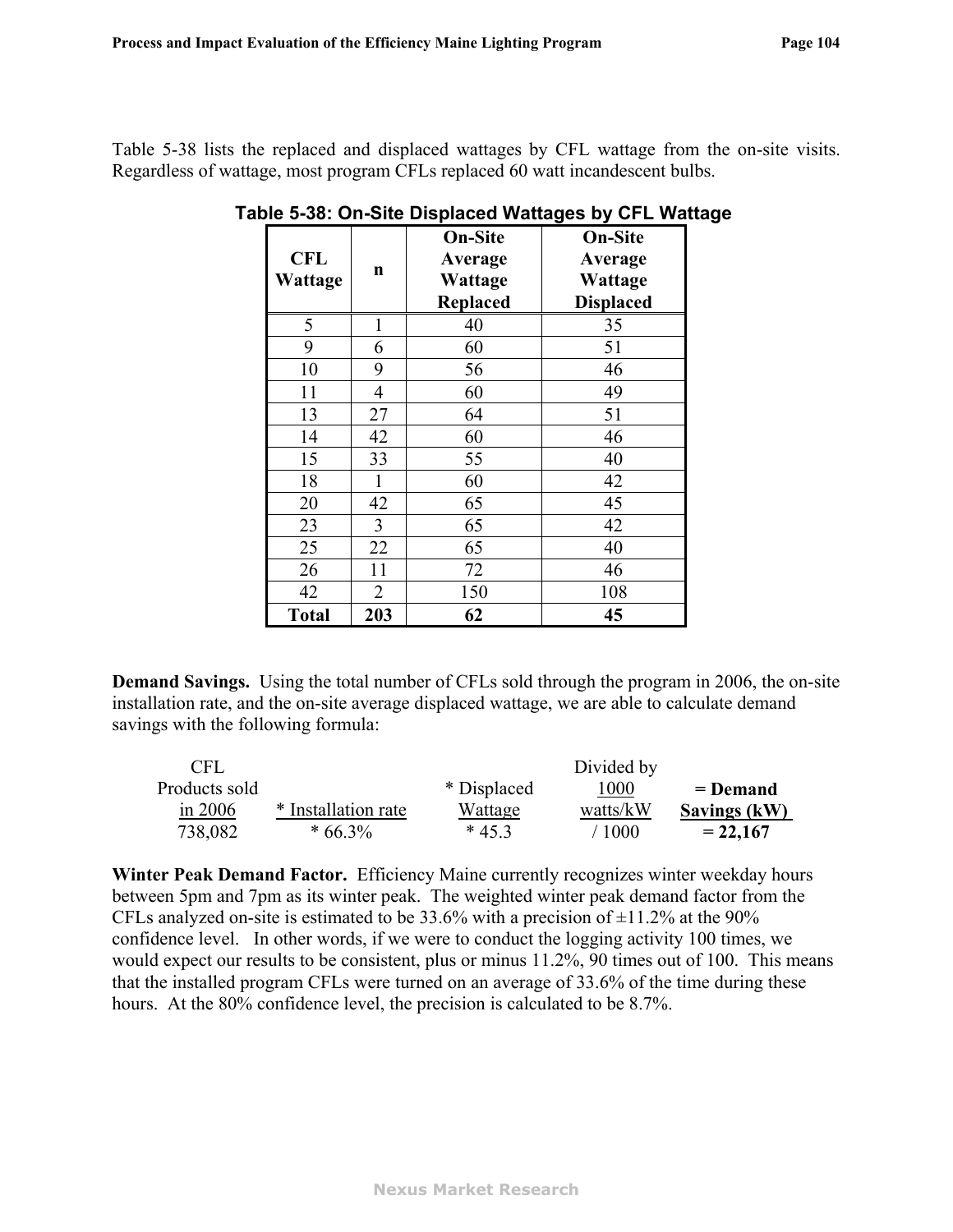<span id="page-107-1"></span>**Calculating Coincident Demand Impacts.** To calculate the winter or summer peak demand reduction due to the program, the following equation can be used:

Connected kW Red \* Demand Factor \* Installation Rate.

The demand savings calculated above already includes the installation rate and has been estimated at 22,167 kW (or 22.1 MW). Therefore, the winter demand reduction in the CFL portion of the program can be calculated as the product of the demand savings (22,167 kW) and the winter demand factor provided above (33.6%); or 7,448 kW.

In order to calculate the summer demand reduction, EM can use the same formula with a summer demand factor. Unfortunately, since the lighting logger data gathered in this study was obtained during the winter months we have not calculated a summer demand factor in this report. However, there is a draft report<sup>[21](#page-107-1)</sup> forthcoming that will contain an analysis of residential summer logger data gathered in the New England region for purposes of providing a summer demand factor for use in the formula above. We anticipate this report being available to EM in final form in the coming months. Note that this report will also contain a winter demand factor that can be considered for use in lieu of the 33.6% value which has been calculated solely from the lighting loggers from this study.

<span id="page-107-0"></span>**Gross Savings Impacts.** The program impact parameters provided in the sections above generate the per-unit savings estimates provided in [Table 5-39](#page-107-0). The average program CFL saves 35.2 kWh per year with a precision of  $\pm$ 13.7%.

| rapie J-JJ. Unsite Energy Javings    |                   |  |
|--------------------------------------|-------------------|--|
| <b>Average kWh Savings</b>           | CFLs $(n=203)$    |  |
| Result $\pm$ 90% Confidence Interval | $35.2 \pm 13.7\%$ |  |

**Table 5-39: Onsite Energy Savings** 

 $\overline{a}$ 

<sup>&</sup>lt;sup>21</sup> New England State Program Working Group (SPWG), Development of Common Demand Impacts Standards for Energy Efficiency Measures/Programs for the ISO Forward Capacity Market (FCM).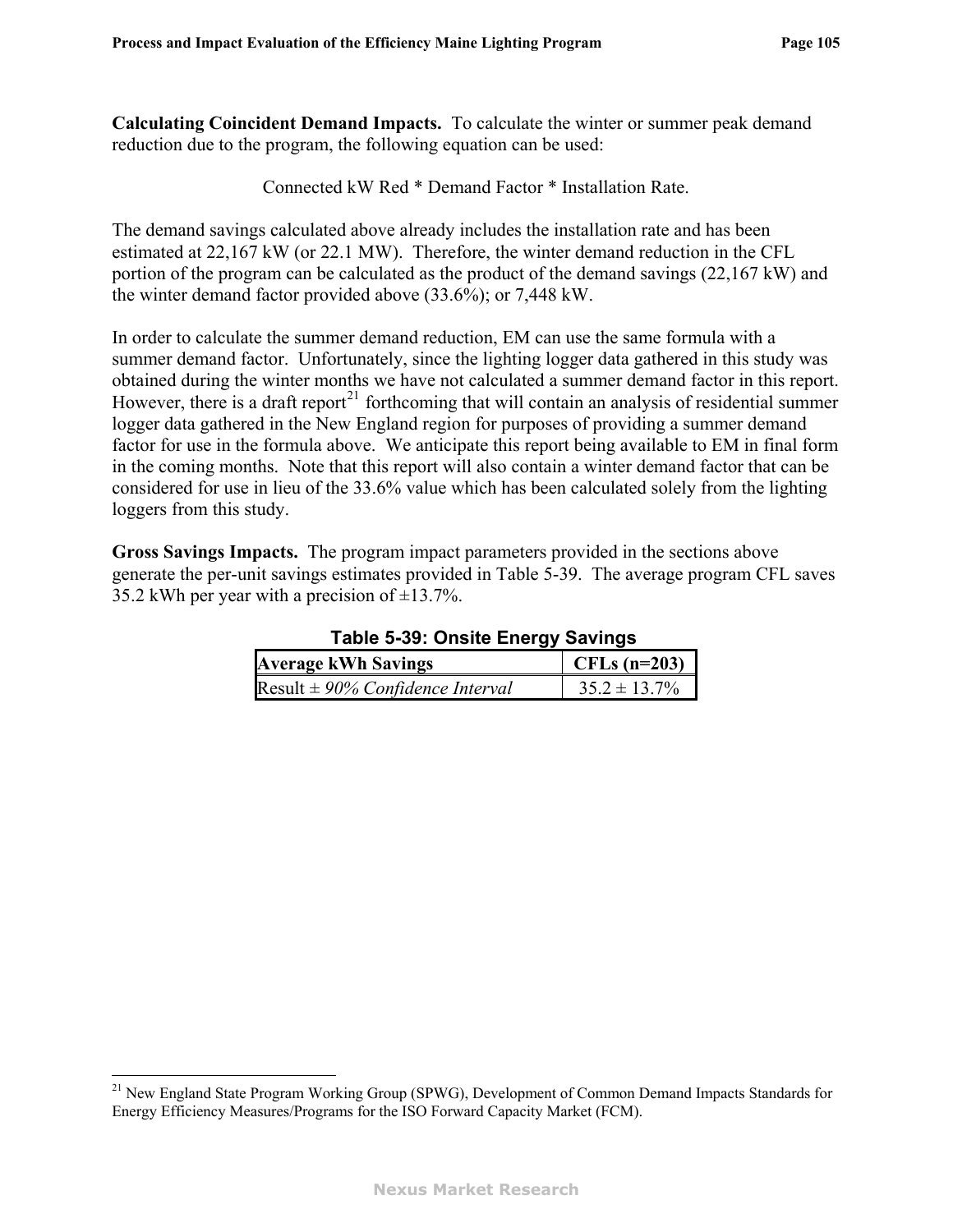[Table 5-40](#page-108-0) displays the savings calculated for each of the program CFL wattages found installed during the on-sites. In calculating the savings below the following formula and values were used:

<span id="page-108-0"></span>

| Displaced      | * Hours of |                 |                   | Divided by      |
|----------------|------------|-----------------|-------------------|-----------------|
| <u>Wattage</u> | Use/day    | * Days per Year | * In-service rate | $1000$ watts/kW |
| ۸W             | $*32$      | $*365$          | $*66.3\%$         | 1000            |

| <b>CFL</b>   |                | <b>On-Site Annual</b> |  |  |  |  |
|--------------|----------------|-----------------------|--|--|--|--|
| Wattage      | n              | <b>Savings (kWh)</b>  |  |  |  |  |
| 5            | 1              | 27                    |  |  |  |  |
| 9            | 6              | 39                    |  |  |  |  |
| 10           | 9              | 36                    |  |  |  |  |
| 11           | $\overline{4}$ | 38                    |  |  |  |  |
| 13           | 27             | 39                    |  |  |  |  |
| 14           | 42             | 36                    |  |  |  |  |
| 15           | 33             | 31                    |  |  |  |  |
| 18           |                | 33                    |  |  |  |  |
| 20           | 42             | 35                    |  |  |  |  |
| 23           | 3              | 33                    |  |  |  |  |
| 25           | 22             | 31                    |  |  |  |  |
| 26           | 11             | 36                    |  |  |  |  |
| 42           | $\overline{2}$ | 84                    |  |  |  |  |
| <b>Total</b> | 203            | 35                    |  |  |  |  |

# **Table 5-40: Annual On-Site Energy Savings by CFL Wattage**

**Customer Demographics.** This section summarizes the sample demographics as gathered in the on-site survey. All but one of the customers in the sample owns their home. The exception was a customer who rents their home, but pays for their electricity.

More than two-thirds (68%) of the sample lives in homes that are over 20 years old, while only 12% live in homes that are less than 5 years old. Almost one-third of the sample did not know how big their home was. Many of the remaining homes (41%) are between 1,500 and 1,999 square feet in size.

The sampled participants are generally pleased with the program as they gave it an average rating of 9.2 on a scale of 0 (not at all satisfied) to 10 (extremely satisfied). When asked to rate their satisfaction with the CFLs they purchased on a scale of 0 (not at all satisfied) to 5 (extremely satisfied), customers provided an average rating of 4.8.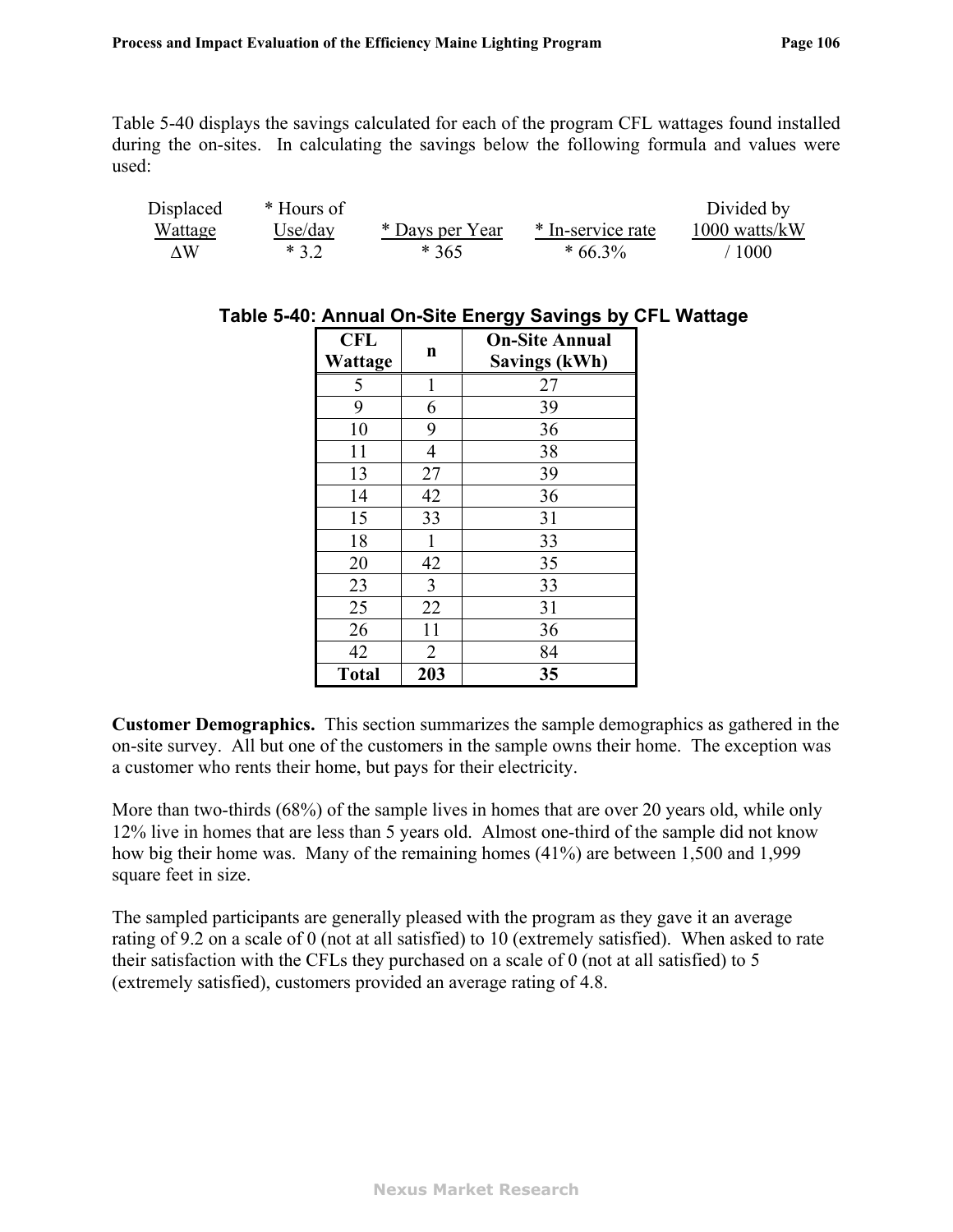# **5.3. Adjustment of Telephone Survey Results using On-Site Results**

[Table 5-41](#page-109-1) compares the results of the Recent Coupon Survey with the results of the on-site survey. The daily hours of use are nearly identical (3.3 vs. 3.2, respectively) and the replaced wattage values are similar as well (61.5 vs. 65). However, the in-service rates are very different, with the telephone survey respondents reporting 88% and the onsite survey finding only 66% installed. The final column in the table lists the adjustment factor that will be used to adjust the telephone survey results form the Markdown and Past Bulb coupon participants. It is calculated by dividing the result of the onsite visit by the result of the Recent Bulb coupon survey.

**Table 5-41: Comparison of Results from Recent Bulb Coupon Survey and Onsite Visits** 

<span id="page-109-1"></span>

| <b>Impact Parameter</b>  | <b>Recent Bulb Coupon</b> |               | <b>Onsite Visits</b> |               | Adjustment |
|--------------------------|---------------------------|---------------|----------------------|---------------|------------|
|                          | <b>Survey</b>             |               |                      | <b>Factor</b> |            |
|                          | Number of                 | <b>Result</b> | Number of            | <b>Result</b> |            |
|                          | <b>bulbs</b>              |               | bulbs                |               |            |
| In-service Rate          | 636                       | 88%           | 306                  | 66%           | 75%        |
| Replaced Wattage (watts) | 561                       | 61.5          | 203                  | 62            | 101%       |
| Daily Hours of Use       | 561                       | 3.3           | 203                  | 3.2           | 97%        |

[Table 5-42](#page-109-0) displays the initial telephone survey results and the adjusted results for the Past Bulb participants and Markdown participants. While the wattage and hours of use results are only slightly modified, the in-service rates decline substantially – from 96% to 72% for the Past Bulb Coupon participants and from 80%to 60% for Markdown participants.

| Table 5-42: Adjustment of Past Bulb Survey and Markdown Survey Results by |
|---------------------------------------------------------------------------|
| <b>Onsite Findings</b>                                                    |

<span id="page-109-0"></span>

|                                    | <b>Past Bulb Survey</b>   |               |                                                     | <b>Markdown Survey</b>    |               |                                                  |  |
|------------------------------------|---------------------------|---------------|-----------------------------------------------------|---------------------------|---------------|--------------------------------------------------|--|
| <b>Impact Parameter</b>            | <b>Number</b><br>of bulbs | <b>Result</b> | <b>Adjusted</b><br>from<br>Onsite<br><b>Results</b> | <b>Number</b><br>of bulbs | <b>Result</b> | <b>Adjusted</b><br>from Onsite<br><b>Results</b> |  |
| In-service Rate                    | 516                       | 96%           | 72%                                                 | 385                       | 80%           | 60%                                              |  |
| <b>Replaced Wattage</b><br>(watts) | n/a                       | n/a           | n/a                                                 | 307                       | 59.1          | 59.7                                             |  |
| Daily Hours of Use                 | 497                       | 2.4           | 2.3                                                 | 307                       | 4.9           | 4.8                                              |  |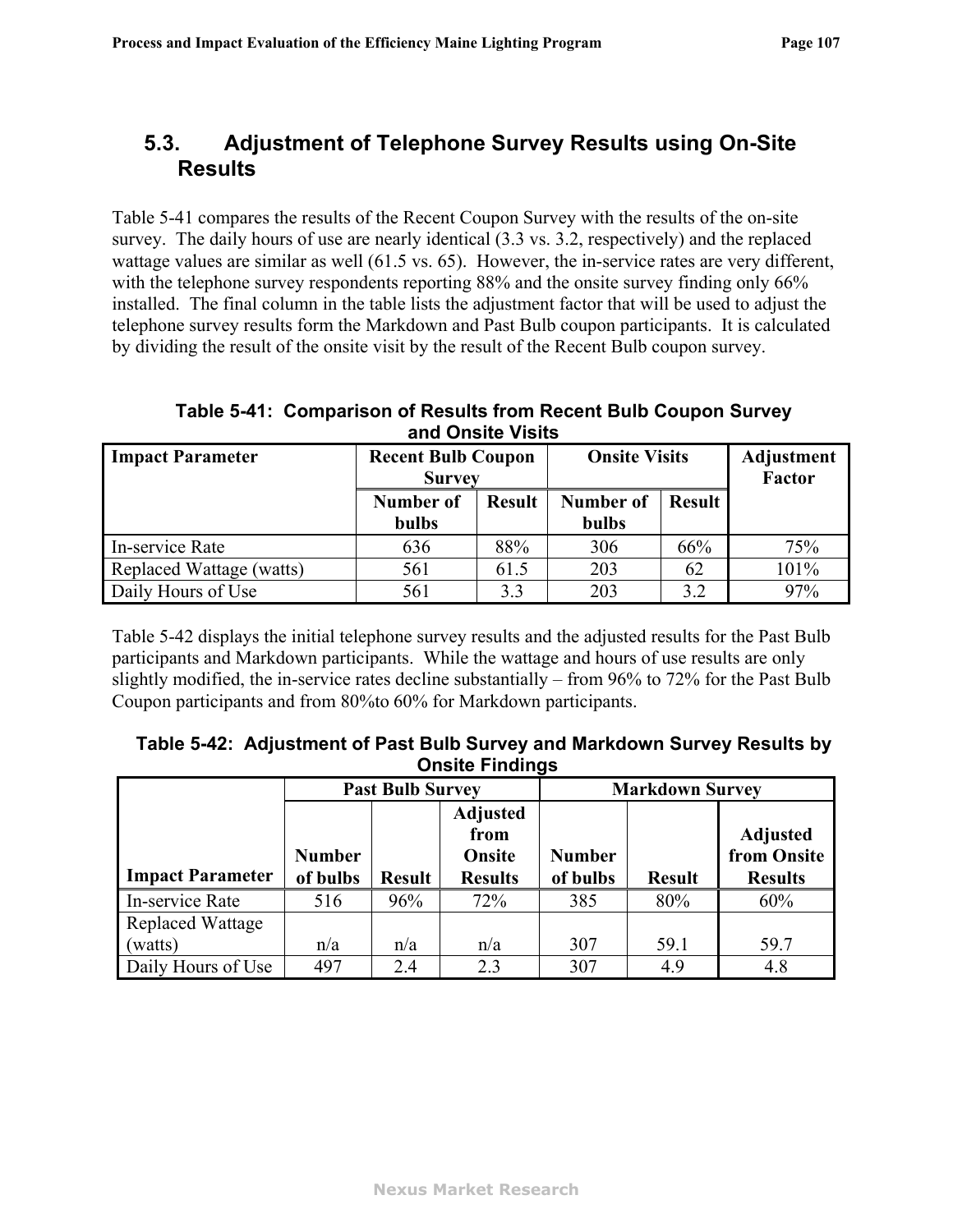## **5.4. Impact Results**

This section presents findings on freeridership, spillover, gross energy savings, and net energy savings.

## **Gross Program Energy Savings**

[Table 5-43](#page-110-0) displays the assumptions and gross energy savings estimates for products incentivized through the program. In calculating the gross savings the following formula was used:

| Displaced | * Hours of |                 |                   | Divided by      |
|-----------|------------|-----------------|-------------------|-----------------|
| Wattage   | Use/day    | * Days per Year | * In-service rate | $1000$ watts/kW |

<span id="page-110-0"></span>

|                                    |                                | $2003 -$              |                       |                                    |                                    |
|------------------------------------|--------------------------------|-----------------------|-----------------------|------------------------------------|------------------------------------|
|                                    |                                | 2005                  | 2006                  | Coupon                             | Coupon                             |
|                                    | <b>Markdown</b><br><b>CFLs</b> | Coupon<br><b>CFLs</b> | Coupon<br><b>CFLs</b> | <b>Interior</b><br><b>Fixtures</b> | <b>Exterior</b><br><b>Fixtures</b> |
| <b>Volume of Products</b>          | 199,336                        | 283,591               | 545,192               | 26,174                             | 5,920                              |
| <b>Displaced Wattage (watts)</b>   | 45                             | 45                    | 45                    | 50                                 | 89                                 |
| <b>Hours of Use per Day</b>        | 4.8                            | 2.3                   | 3.2                   | 2.4                                | 6.4                                |
| <b>In-service Rate</b>             | 60%                            | 72%                   | 66%                   | 79%                                | 89%                                |
| <b>Gross Annual Energy Savings</b> |                                |                       |                       |                                    |                                    |
| per Unit (kWh)                     | 47                             | 27                    | 35                    | 34                                 | 186                                |
| <b>Assumed Lifetime (years)</b>    | 4.6                            | 9.5                   | 6.8                   | 20                                 | 20                                 |
| <b>Gross Lifetime Energy</b>       |                                |                       |                       |                                    |                                    |
| <b>Savings (MWh)</b>               | 43,057                         | 73,507                | 129,538               | 18,041                             | 22,007                             |

### **Table 5-43: Gross Energy Savings**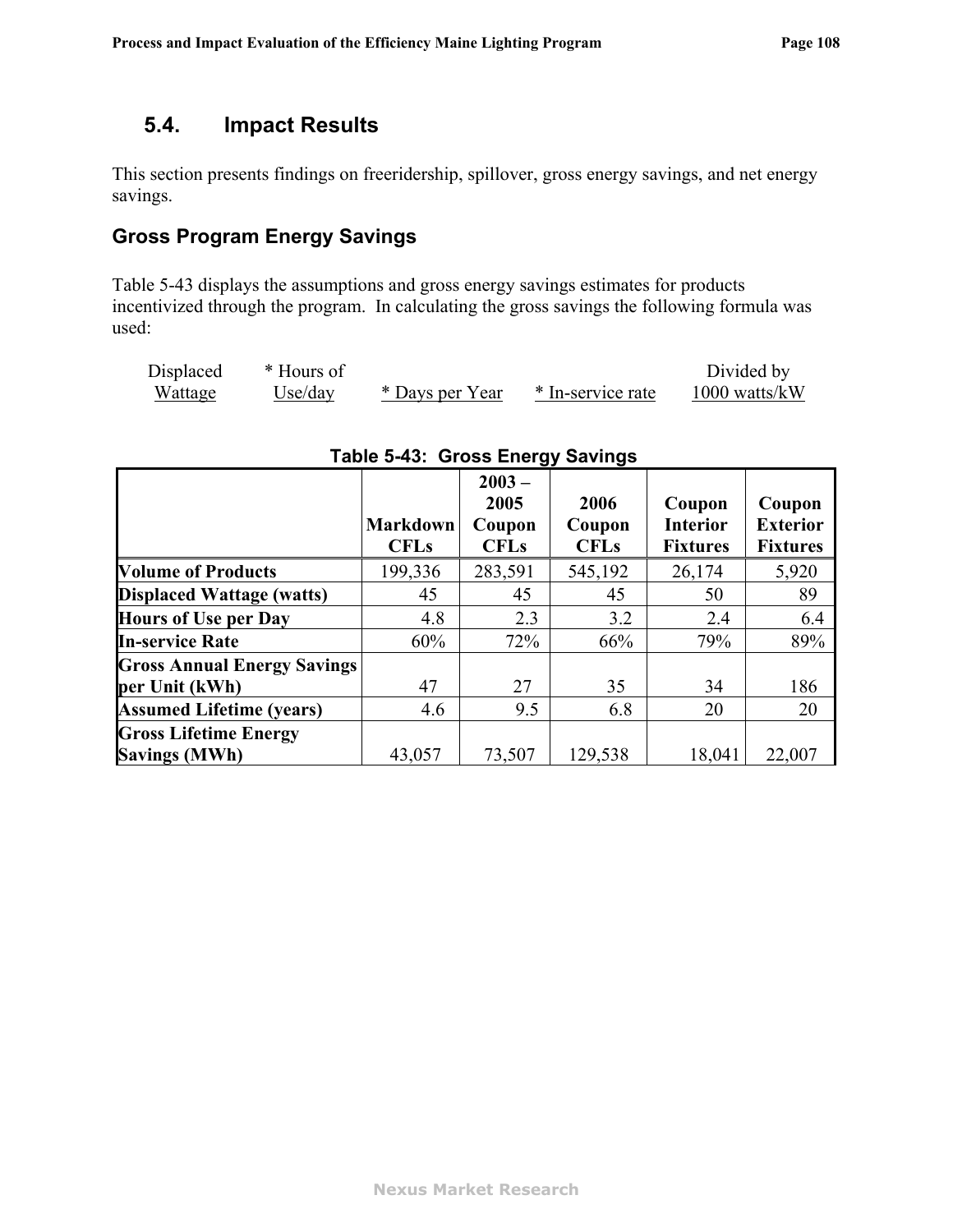## <span id="page-111-1"></span>**Net Program Energy Savings**

Net energy savings are estimated from gross energy savings from the program after adjusting for freeridership and spillover. It should be noted that these estimates are based on survey results from program participants; non-participant spillover is not included in these estimates.

**Free Ridership.** Free ridership estimates are derived from the telephone survey. Free ridership is defined as program purchases that would have been made by participants on their own within three months, in the absence of any incentive from the sponsors. The estimate is based on the following:

- ! Awareness of efficient lighting product prior to program purchase
- Intention to buy the product at the same time or within three months of the program purchase
- $\bullet$  Willingness to pay average retail price<sup>[22](#page-111-1)</sup> for a specific number of products purchased.

[Table 5-44](#page-111-0) displays the estimates of freeridership for the various groups. Freeridership is estimated to be 29% for Markdown participants and 20% for Recent Coupon participants. In addition, while freeridership for interior fixture participants is 9%, it is estimated to be 40% for exterior fixture participants.

### **Table 5-44: Free Rider Estimate**

<span id="page-111-0"></span>(all respondents with prior knowledge of product, who purchased products, and who would have bought at the same time or within three months of purchase) $a<sup>a</sup>$ 

|                                        | <b>Markdown</b><br><b>CFLs</b> | Recent<br>Coupon<br><b>CFLs</b> | Recent<br>Coupon<br><b>Interior</b><br><b>Fixtures</b> | Recent<br>Coupon<br><b>Exterior</b><br><b>Fixtures</b> |
|----------------------------------------|--------------------------------|---------------------------------|--------------------------------------------------------|--------------------------------------------------------|
| n                                      | 54                             | 75                              | 61                                                     | 58                                                     |
| Full Free Rider Purchases <sup>b</sup> | 50,744                         | 61,215                          | 610                                                    | 634                                                    |
| Partial Free Rider <sup>c</sup>        | 8,285                          | 52,011                          | 0                                                      | $\boldsymbol{0}$                                       |
| <b>Total Free Rider Purchases</b>      | 59,029                         | 113,226                         | 610                                                    | 634                                                    |
| <b>Total Program Purchases</b>         | 199,396                        | 563,420                         | 7,084                                                  | 1,584                                                  |
| % Full Free Rider Purchases            | 25%                            | $11\%$                          | 9%                                                     | 40%                                                    |
| % Including Partial Free Rider         |                                |                                 |                                                        |                                                        |
| Purchases                              | 29%                            | 20%                             | 9%                                                     | 40%                                                    |

 $^{\circ}$  Weighted to the population of each product purchased.

<sup>b</sup> "Don't know" responses removed from total.

 $\degree$  Partial free ridership occurs when participants planned to purchase a smaller number of products than were purchased through the program; only those products that would have been purchased without the program are counted as partial free rider purchases.

 $\overline{a}$  $22$  Respondents were provided with estimates of average retail prices of \$5 per CFL and \$50 per fixture.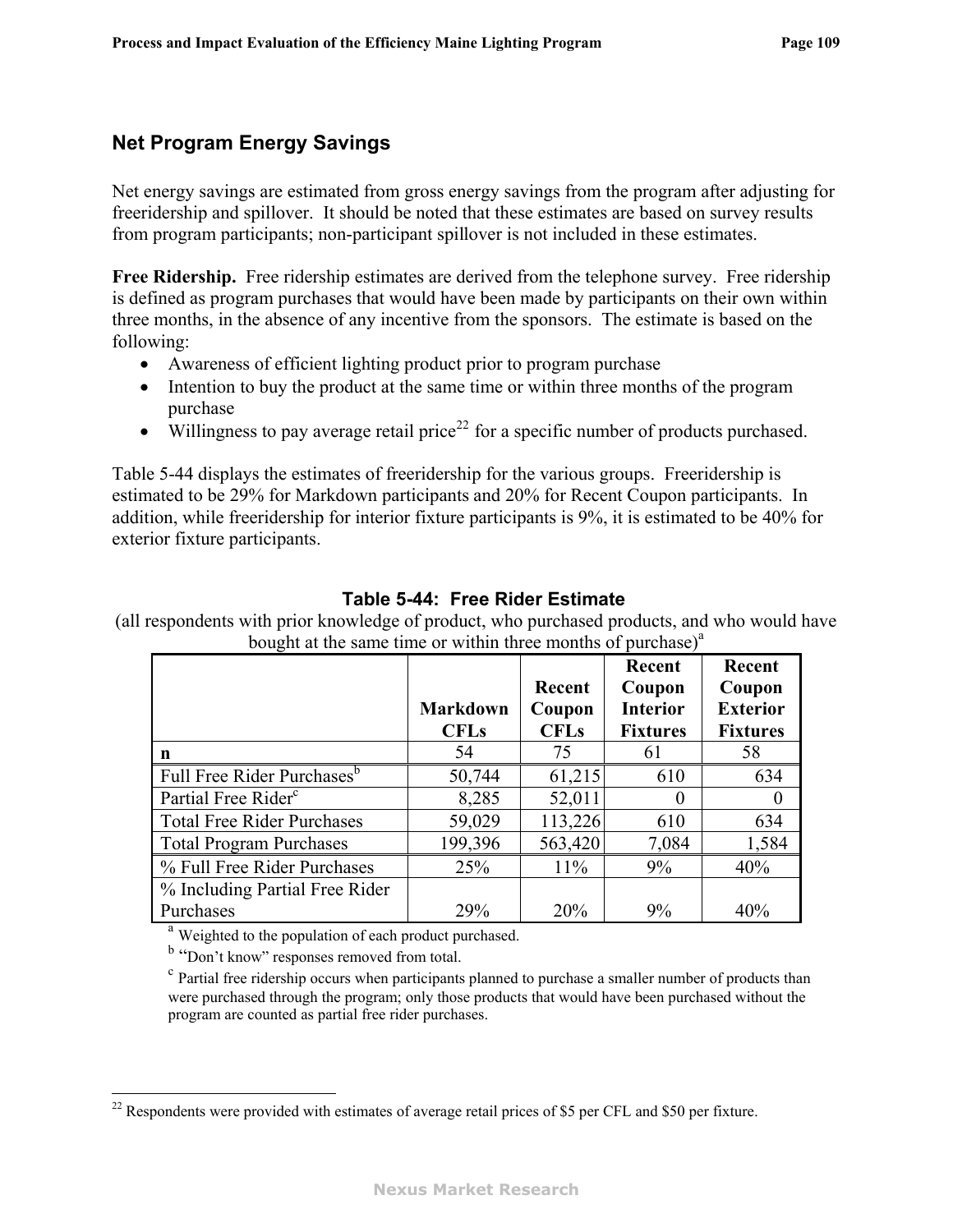Of those respondents who said they would have waited to purchase their program products if the discounted products had not been available, nearly all said they would do so because they would wait for the price to come down [\(Table 5-45\)](#page-112-0).

<span id="page-112-0"></span>

|                                                            | <b>Markdown</b><br><b>CFLs</b> | Recent<br>Coupon<br><b>CFLs</b> | Recent<br>Coupon<br><b>Interior</b><br><b>Fixtures</b> | Recent<br>Coupon<br><b>Exterior</b><br><b>Fixtures</b> |
|------------------------------------------------------------|--------------------------------|---------------------------------|--------------------------------------------------------|--------------------------------------------------------|
| n                                                          | 10                             | 23                              | 10                                                     |                                                        |
| Waiting for price to come down                             | 9                              | 20                              |                                                        |                                                        |
| Not sure where else to buy                                 |                                |                                 |                                                        |                                                        |
| Wouldn't make a special trip to buy                        |                                |                                 |                                                        |                                                        |
| Room where the products will be<br>installed was not ready |                                |                                 |                                                        |                                                        |
| Other                                                      |                                |                                 | $\mathcal{D}$                                          |                                                        |
| Don't Know                                                 |                                |                                 |                                                        |                                                        |

### **Table 5-45: Why Would Have Waited to Purchase Program Products**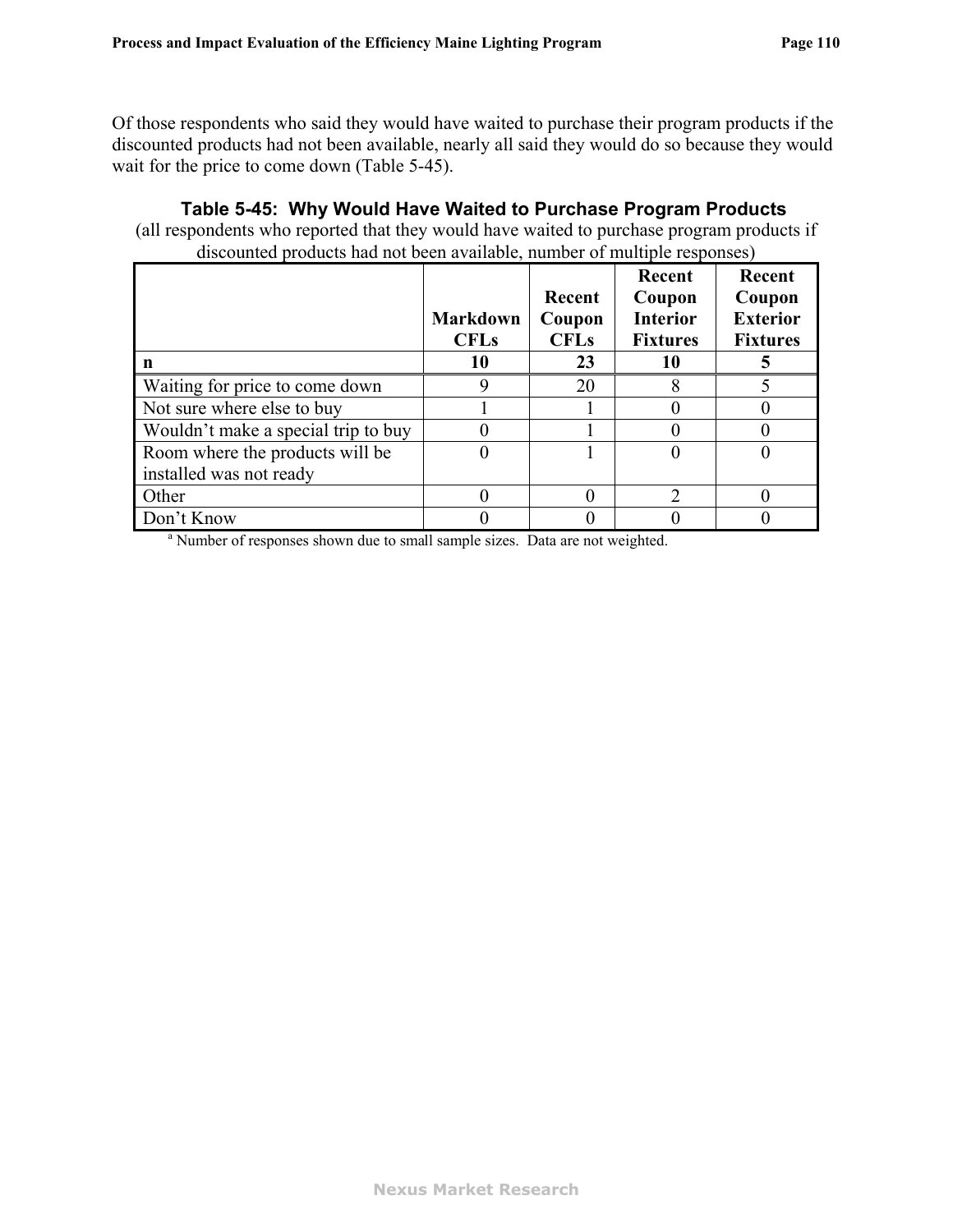**Spillover**. Spillover is defined as the proportion of energy-saving lighting products that participants purchased outside the program as a result of having participated in the program. It should be noted that these estimates are based on survey results from program participants; nonparticipant spillover is not included in these estimates. *Please note that with a CFL program, non-participant spillover—the measurement of which was beyond the scope of this study—is likely to be equal to or greater than participant spillover.* 

In order to determine spillover rates, we look only at those customers who say that the program influenced their decision to purchase additional CFLs or fixtures. Spillover purchases are defined as:

- Products purchased since the program purchase
- Products that were purchased without any coupons
- The respondent reports being influenced by the experience of their program purchase to make the additional purchases

The result for each customer gives us their individual spillover rate. Then, we sum the spillover purchases for all customers claiming the program influenced them and divide this result by the total number of purchases made through the program. The final result is the spillover rate.

[Table 5-46](#page-113-0) displays the estimates of spillover for CFLs, which are 23% for Markdown participants, 30% for Recent Coupon participants, and 45% for Past Coupon participants. Spillover is estimated to be 2% for interior fixture purchasers, but 0% for exterior fixture purchasers.

<span id="page-113-0"></span>

|                                                                  | <b>Markdown</b><br><b>CFLs</b> | Past<br>Coupon<br><b>CFLs</b> | Recent<br>Coupon<br><b>CFLs</b> | Recent<br>Coupon<br><b>Interior</b><br><b>Fixtures</b> | Recent<br>Coupon<br><b>Exterior</b><br><b>Fixtures</b> |
|------------------------------------------------------------------|--------------------------------|-------------------------------|---------------------------------|--------------------------------------------------------|--------------------------------------------------------|
| $n^b$                                                            | 54                             | 70                            | 75                              | 61                                                     | 58                                                     |
| A. Spillover Purchases                                           | 45,049                         | 96,567                        | 168,108                         | 176                                                    |                                                        |
| <b>B.</b> Program Purchases                                      | 199,396                        | 211,139                       | 563,420                         | 7,084                                                  | 1,584                                                  |
| C. Spillover Rate                                                |                                |                               |                                 |                                                        |                                                        |
| (Line $A \div$ Line B)                                           | 23%                            | 46%                           | 30%                             | $2\%$                                                  | $0\%$                                                  |
| <sup>a</sup> Weighted to the population of program participants. |                                |                               |                                 |                                                        |                                                        |

### **Table 5-46: Assessment of Spillover**

(all respondents reporting the program influenced their purchase of additional products)<sup>a</sup>

<sup>b</sup> "Don't Know" responses and outliers from the number of additional products purchased removed.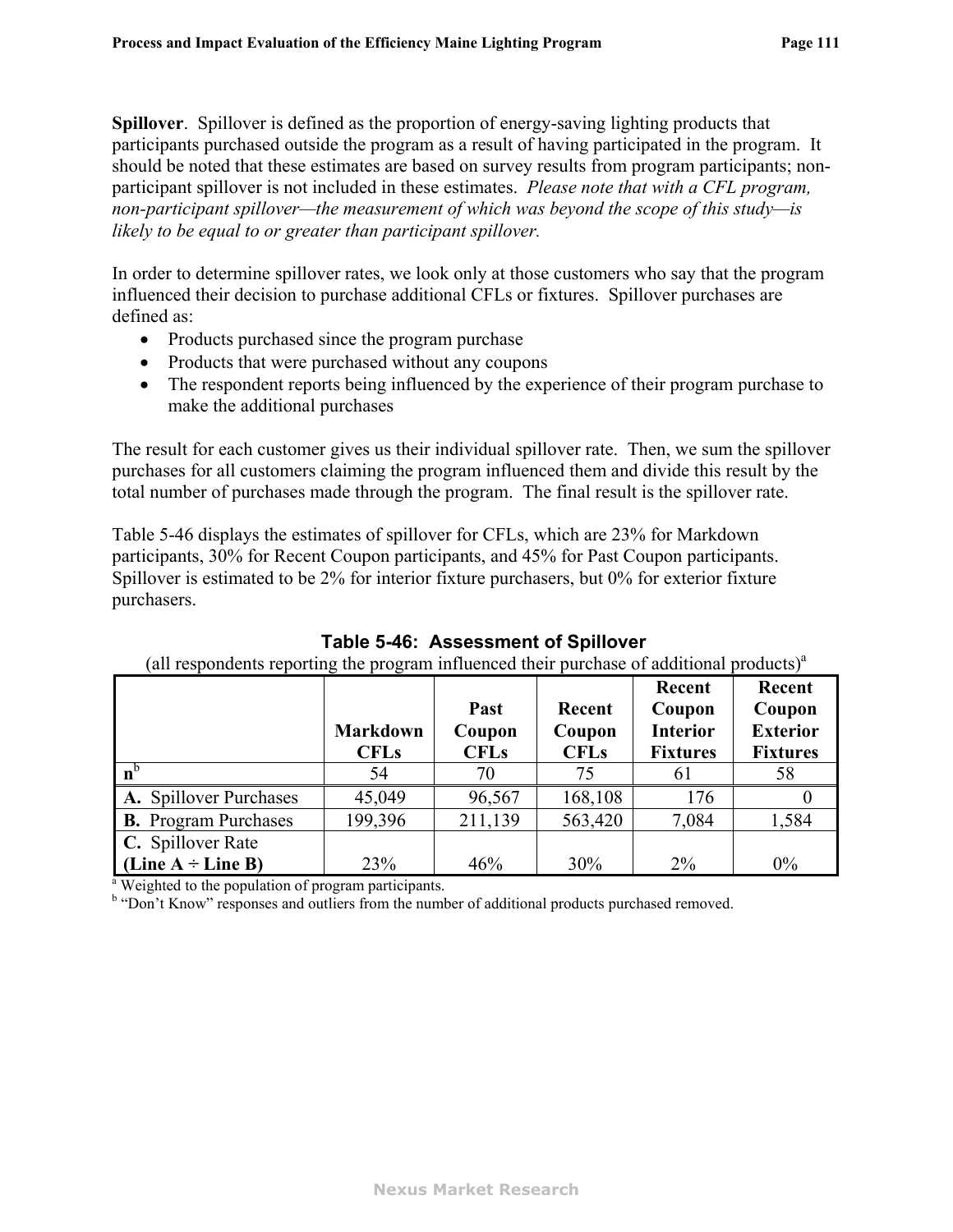[Table 5-47](#page-114-0) displays the reasons why respondents did not use the coupons to purchase additional products. Almost all of these respondents report that the coupon was not available at the store, which seems surprising given that the coupons are widely available at retail stores through the state.

#### **Table 5-47: Why Not Used Coupon to Purchase Additional Products**

<span id="page-114-0"></span>(all respondents who purchased additional products after program purchase without an instant rebate, number of multiple responses)

|                                                                                          | <b>Markdown</b><br><b>CFLs</b> | Past<br>Coupon<br><b>CFLs</b> | Recent<br>Coupon<br><b>CFLs</b> | Recent<br>Coupon<br><b>Interior</b><br><b>Fixtures</b> |
|------------------------------------------------------------------------------------------|--------------------------------|-------------------------------|---------------------------------|--------------------------------------------------------|
| n                                                                                        | 9                              | 43                            | 53                              | 12                                                     |
| Coupon not available at store                                                            |                                | 32                            | 40                              |                                                        |
| Coupon did not apply to                                                                  | $\mathfrak{D}$                 |                               |                                 |                                                        |
| products I purchased                                                                     |                                |                               |                                 |                                                        |
| It was not worth the time to                                                             |                                |                               | 2                               | 0                                                      |
| fill out the coupon                                                                      |                                |                               |                                 |                                                        |
| Other                                                                                    |                                |                               |                                 |                                                        |
| Don't Know                                                                               |                                |                               |                                 |                                                        |
| <sup>a</sup> Number of responses shown due to small sample sizes. Data are not weighted. |                                |                               |                                 |                                                        |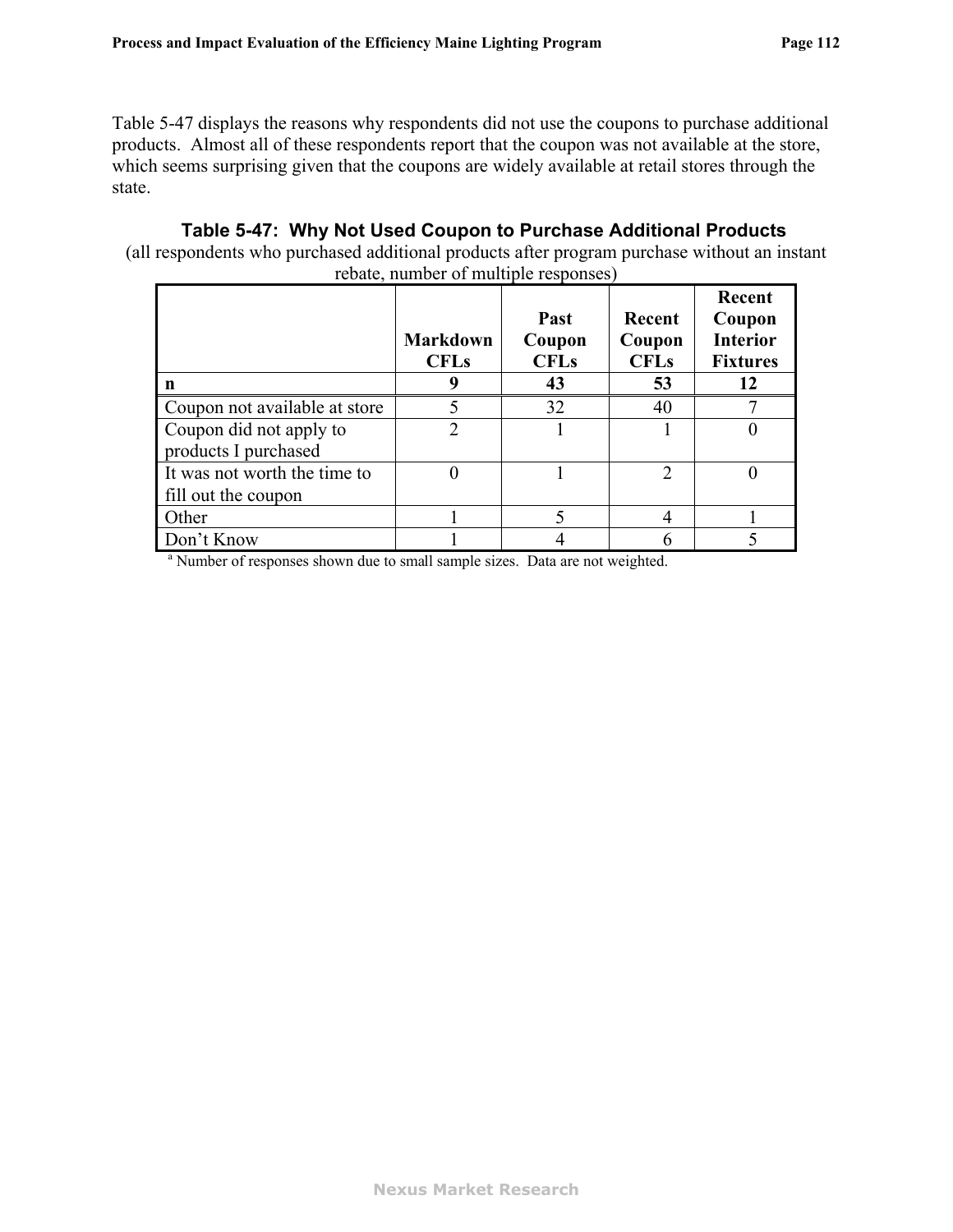**Net Energy Savings**. Net energy savings is a function of gross energy savings modified by causality and customer use characteristics. Here we define it as a function of the gross energy savings impacted by free ridership and spillover:

Net energy savings = Gross energy savings  $x(1 + \text{spillover rate} - \text{free ridership rate})$ 

[Table 5-48](#page-115-0) displays the volume of products, gross lifetime energy savings, Net-to-Gross ratio, net lifetime energy savings, and net lifetime energy savings including planned installations within the coming year. The 2006 Coupon CFLs column is the findings of the Recent Bulb Coupon survey (adjusted by the on-site results), while the 2003-2005 Coupon CFLs column relies on the findings of the Past Bulb Coupon survey with estimates for freeridership and wattage displacement substituted from the Recent Coupon survey.

The Net-to-Gross ratios are all near or above 1.0, primarily because the spillover rate equals or exceeds the freeridership rate, except in the case of exterior fixtures which found high freeridership (40%) and no spillover.

<span id="page-115-0"></span>

|                                                       | <b>Markdown</b><br><b>CFLs</b> | $2003 -$<br>2005<br>Coupon<br><b>CFLs</b> | 2006<br>Coupon<br><b>CFLs</b> | Coupon<br><b>Interior</b><br><b>Fixtures</b> | Coupon<br><b>Exterior</b><br><b>Fixtures</b> | <b>Total</b> |
|-------------------------------------------------------|--------------------------------|-------------------------------------------|-------------------------------|----------------------------------------------|----------------------------------------------|--------------|
| <b>Volume of Products</b>                             | 199,336                        | 283,591                                   | 545,192                       | 26,174                                       | 5,920                                        | 1,060,213    |
| <b>Gross Energy Savings</b>                           |                                |                                           |                               |                                              |                                              |              |
| (MWh)                                                 | 43,057                         | 73,507                                    | 129,538                       | 18,041                                       | 22,007                                       | 302,555      |
| <b>Free Ridership Rate</b>                            | 29%                            | 20%                                       | 20%                           | 9%                                           | 40%                                          |              |
| <b>Spillover Rate</b>                                 | 23%                            | 46%                                       | 30%                           | $2\%$                                        | $0\%$                                        |              |
| <b>Net-to-Gross ratio</b>                             |                                |                                           |                               |                                              |                                              |              |
| $(1 + SO - FR)$                                       | 0.94                           | 1.26                                      | 1.10                          | 0.93                                         | 0.60                                         |              |
| <b>Net Energy Savings</b><br>(MWh)                    | 40,473                         | 92,619                                    | 142,491                       | 16,778                                       | 13,204                                       | 323,937      |
| <b>Net Energy Savings</b><br><b>Including Planned</b> |                                |                                           |                               |                                              |                                              |              |
| <b>Installations (MWh)</b>                            | 45,099                         | 92,619                                    | 149,804                       | 17,552                                       | 13,527                                       | 337,768      |

#### **Table 5-48: Net Lifetime Energy Savings Adjusted for Behavioral Influences**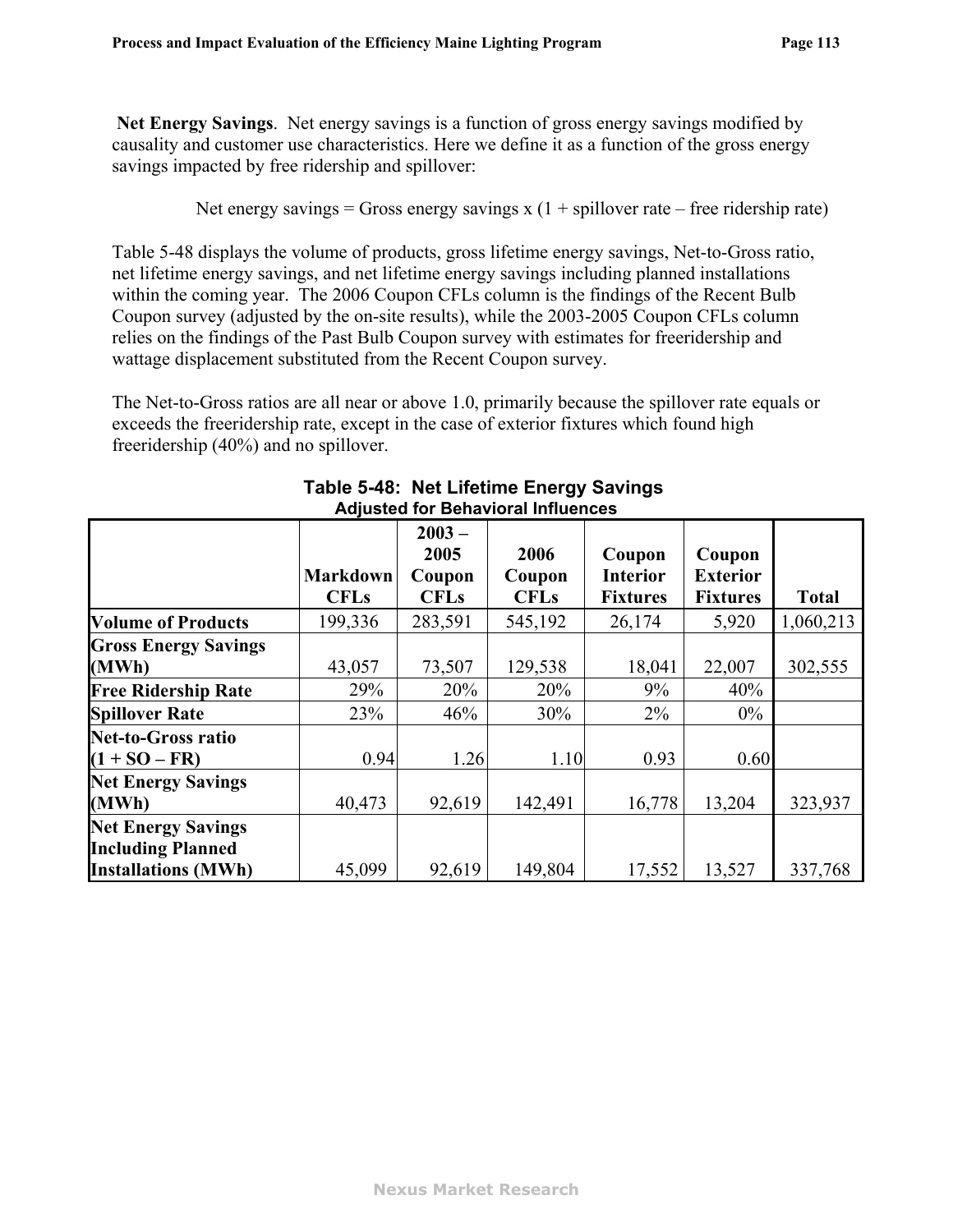# **5.5. Comparison to Other Studies**

This section of the evaluation provides a review of selected findings from other lighting studies conducted in the northeastern U.S. Note that these studies evaluated coupon programs, usually over the previous year, thus only the Recent Coupon results from the current study are compared. Note also that the estimates of in-service rate, wattage reduction, and hours of use from the current study have been adjusted by the on-site data.

We have provided a brief description of the methodology used in each study as appropriate. The following studies were reviewed:

- ! *Impact Evaluation of the Massachusetts, Rhode Island, and Vermont 2003 Residential Lighting Programs.* This study consisted of 823 telephone surveys and 128 on-site visits.
- *The 2002-03 Process and Impact Evaluation of the New Hampshire RLP* included both a telephone survey of participants and an on-site logger study; results presented here are based on the on-site logger study.
- ! *2000-2001 Northeast Utilities SLC and POP Impact Evaluation*, April, 2003. This study consisted of a nested sample data collection structure with 613 phone surveys and 153 on-sites.
- ! *1998 Process and Impact Evaluation of Joint Utilities Starlights Residential Lighting Program*. This study consisted of the performance of 753 telephone surveys.

[Table 5-49](#page-116-0) compares the in-service rates calculated from the current study to the other studies. The current study made a distinction between interior and exterior fixtures; however, most other studies do not provide results at this level. The bulb in-service rate from this study (66%) is in between the results of the MA/RI/VT and NH studies (62%) and the Starlights (73%) and NU studies (70%). The fixture in-service rates are consistent with the findings of the MA/RI/VT study and the NU study, which are substantially higher than the rates found in the other reports. The lower fixture in-service rate in the NH study was described as due primarily to "three customers in the sample that purchased fixtures but never installed them, perhaps due to the need for an electrician or a lack of time to install the fixtures themselves."

<span id="page-116-0"></span>

| <b>Study</b>                  | <b>CFL Bulbs</b> | <b>Interior</b><br><b>Fixtures</b> | <b>Exterior</b><br><b>Fixtures</b> |  |
|-------------------------------|------------------|------------------------------------|------------------------------------|--|
| <b>Current Study Findings</b> | 66%              | 79%                                | 89%                                |  |
| 2004 MA/RI/VT Study           | 61.6%            | 76.5%                              | 79.8%                              |  |
| 2002-2003 NH RLP Study        | 62.3%            | 53.2%                              |                                    |  |
| 2000-01 NU SLC/RL Study       | 70%              | 80%                                |                                    |  |
| 1998 Starlights Study         | 73.1%            | 60.6%                              |                                    |  |

#### **Table 5-49: In-service rate Value Comparison for Coupon Purchases**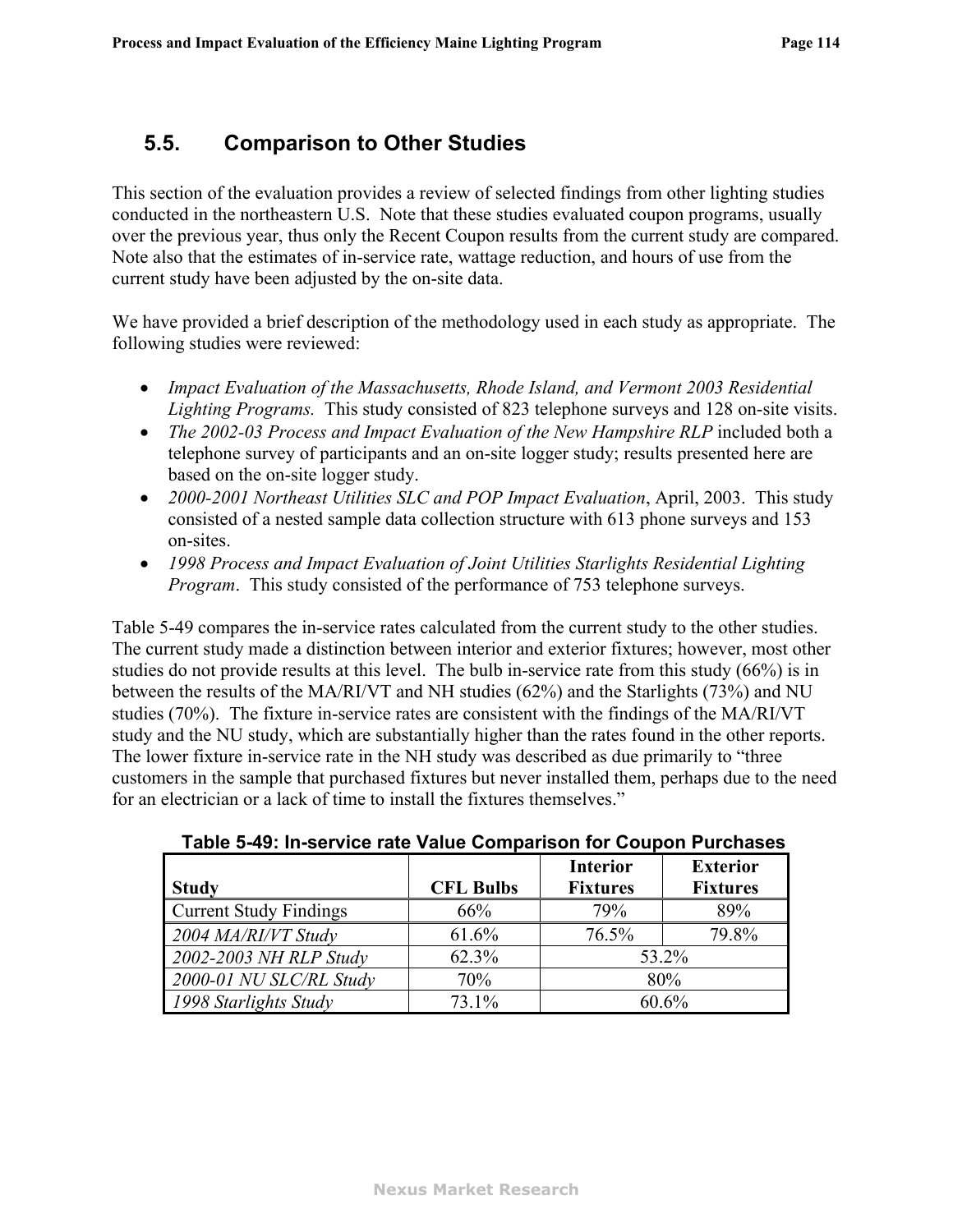<span id="page-117-1"></span>[Table 5-50](#page-117-1) presents a comparison of the wattage reduction rates calculated from the current study with rates calculated in similar studies performed in the region over the last several years. Bulb wattage reductions in the current study are similar to the MA/RI/VT report, which are somewhat lower than in the Starlights and NU study, perhaps due to the increased prevalence of program bulbs replacing previously purchased CFL bulbs. Because the onsite visits did not assess fixtures, this study cannot estimate wattage displacement for fixtures.

|                               | <b>CFL</b>   | <b>Interior</b> | <b>Exterior</b> |  |
|-------------------------------|--------------|-----------------|-----------------|--|
| <b>Study</b>                  | <b>Bulbs</b> | <b>Fixtures</b> | <b>Fixtures</b> |  |
| <b>Current Study Findings</b> | 45           | n/a             | n/a             |  |
| 2004 MA/RI/VT Study           | 48.7         | 48.7            | 94.7            |  |
| 2002-2003 NH RLP Study        | 40.9         | 85.3            |                 |  |
| 2000-01 NU SLC/RL Study       | 52.0         | 104.0           |                 |  |
| 1998 Starlights Study         | 54.8         | 75.4            |                 |  |

| Table 5-50: Wattage Reduction Rate Value Comparison |
|-----------------------------------------------------|
| for Coupon Purchases                                |

[Table 5-51](#page-117-0) compares the hours of use calculated from this study with figures from previous studies. The daily hours of use estimates for bulbs is consistent with the results of the MA/RI/VT study as well as the NU and Starlights studies, but lower than the NH study findings. The hours of use estimates for interior fixtures is similar to the MA/RI/VT study results, which is somewhat less than other study results. The hours of use estimates for exterior fixtures (6.4) is substantially higher than the 4.0 hour estimate from the MA/RI/VT study. This may occur because Maine residents are installing fixtures in higher use locations.

| $\sim$ , and the state of the state $\sim$ . The state of the state of the state $\sim$ . The state of the state of the state of the state of the state of the state of the state of the state of the state of the state of the sta<br><b>Coupon Purchases</b> |             |          |                 |  |  |
|----------------------------------------------------------------------------------------------------------------------------------------------------------------------------------------------------------------------------------------------------------------|-------------|----------|-----------------|--|--|
|                                                                                                                                                                                                                                                                |             | Interior | <b>Exterior</b> |  |  |
| łv                                                                                                                                                                                                                                                             | $CFI$ Rulbe | Fivtures | Fivtures        |  |  |

<span id="page-117-0"></span>г

 **Table 5-51: Daily Hours of Use Rate Value Comparison for** 

|                               |                  | Interior        | Exterior        |  |  |
|-------------------------------|------------------|-----------------|-----------------|--|--|
| <b>Study</b>                  | <b>CFL Bulbs</b> | <b>Fixtures</b> | <b>Fixtures</b> |  |  |
| <b>Current Study Findings</b> | 3.2              | 2.4             | 6.4             |  |  |
| 2004 MA/RI/VT Study           | 2.7              |                 | 4.0             |  |  |
| 2002-2003 NH RLP Study        | 4.7              | 3.2             |                 |  |  |
| 2000-01 NU SLC/RL Study       | 3.4              | 3.0             |                 |  |  |
| 1998 Starlights Study         | 3.4              | 34              |                 |  |  |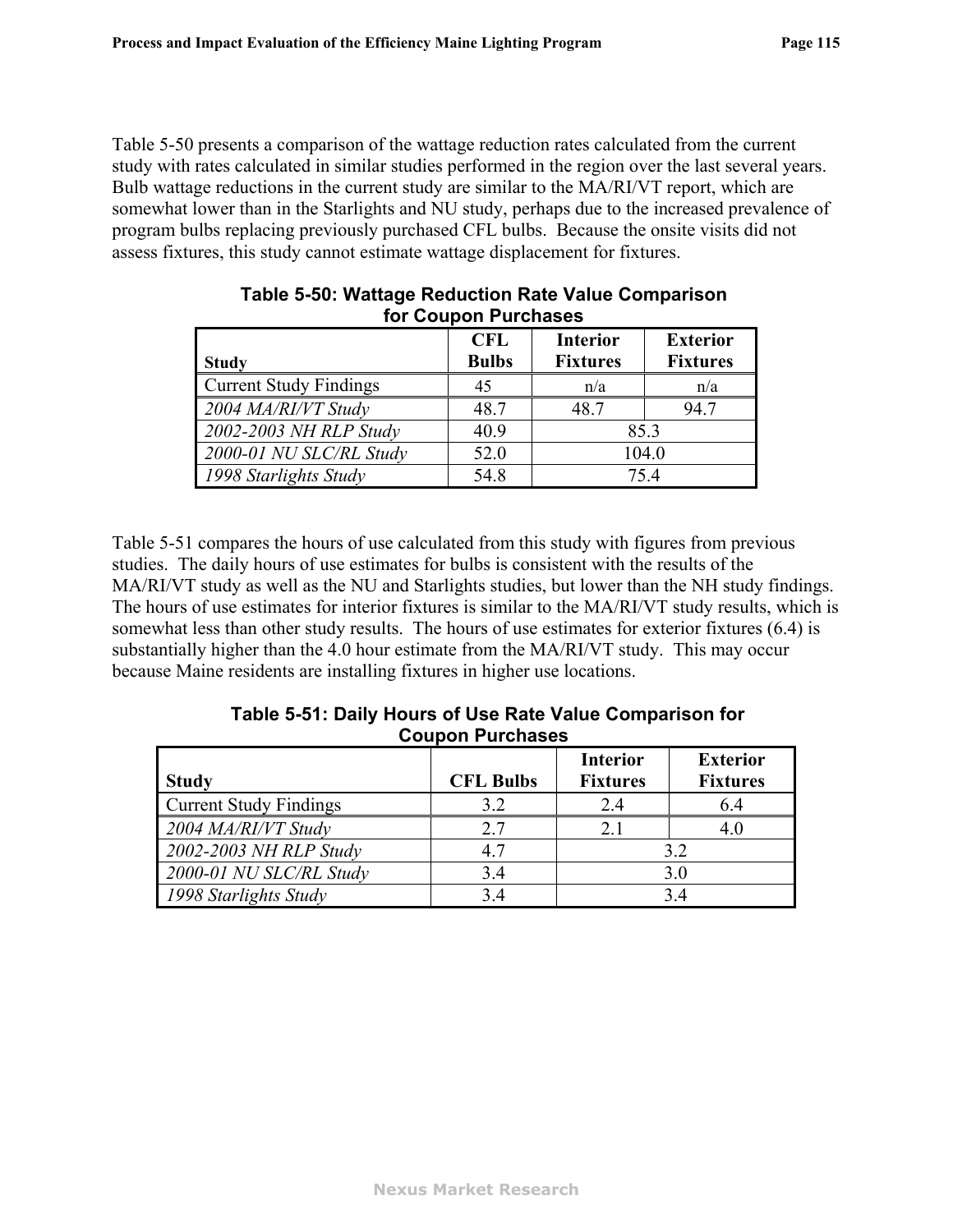<span id="page-118-1"></span>The freeridership rate for bulbs and interior fixtures are similar to those found in other studies ([Table 5-52](#page-118-1)). At 40%, the freeridership estimate for exterior fixtures is higher than rates found in previous studies.

| <b>Study</b>                  | <b>CFL Bulbs</b> | <b>Interior</b><br><b>Fixtures</b> | <b>Exterior</b><br><b>Fixtures</b> |
|-------------------------------|------------------|------------------------------------|------------------------------------|
| <b>Current Study Findings</b> | 20%              | 9%                                 | 40%                                |
| 2004 MA/RI/VT Study           | 11%              | 10%                                | 15%                                |
| 2002-2003 NH RLP Study        | 19%              | 17%                                | 28%                                |

**Table 5-52: Freeridership Rate Comparison for Coupon Purchases** 

<span id="page-118-0"></span>[Table 5-53](#page-118-0) finds a higher spillover rate for bulbs than found in previous studies, but lower spillover rates for fixtures. Again, this may be attributed to the widening availability of low-cost CFLs in the marketplace.

| <b>Study</b>                  | <b>CFL Bulbs</b> | <b>Interior</b><br><b>Fixtures</b> | <b>Exterior</b><br><b>Fixtures</b> |
|-------------------------------|------------------|------------------------------------|------------------------------------|
| <b>Current Study Findings</b> | 30%              | $2\%$                              | $0\%$                              |
| 2004 MA/RI/VT Study           | 22%              | 6%                                 | $7\%$                              |
| $\mid$ 2002-2003 NH RLP Study | $4\%$            | 9%                                 | $6\%$                              |

 **Table 5-53: Spillover Rate Comparison for Coupon Purchases**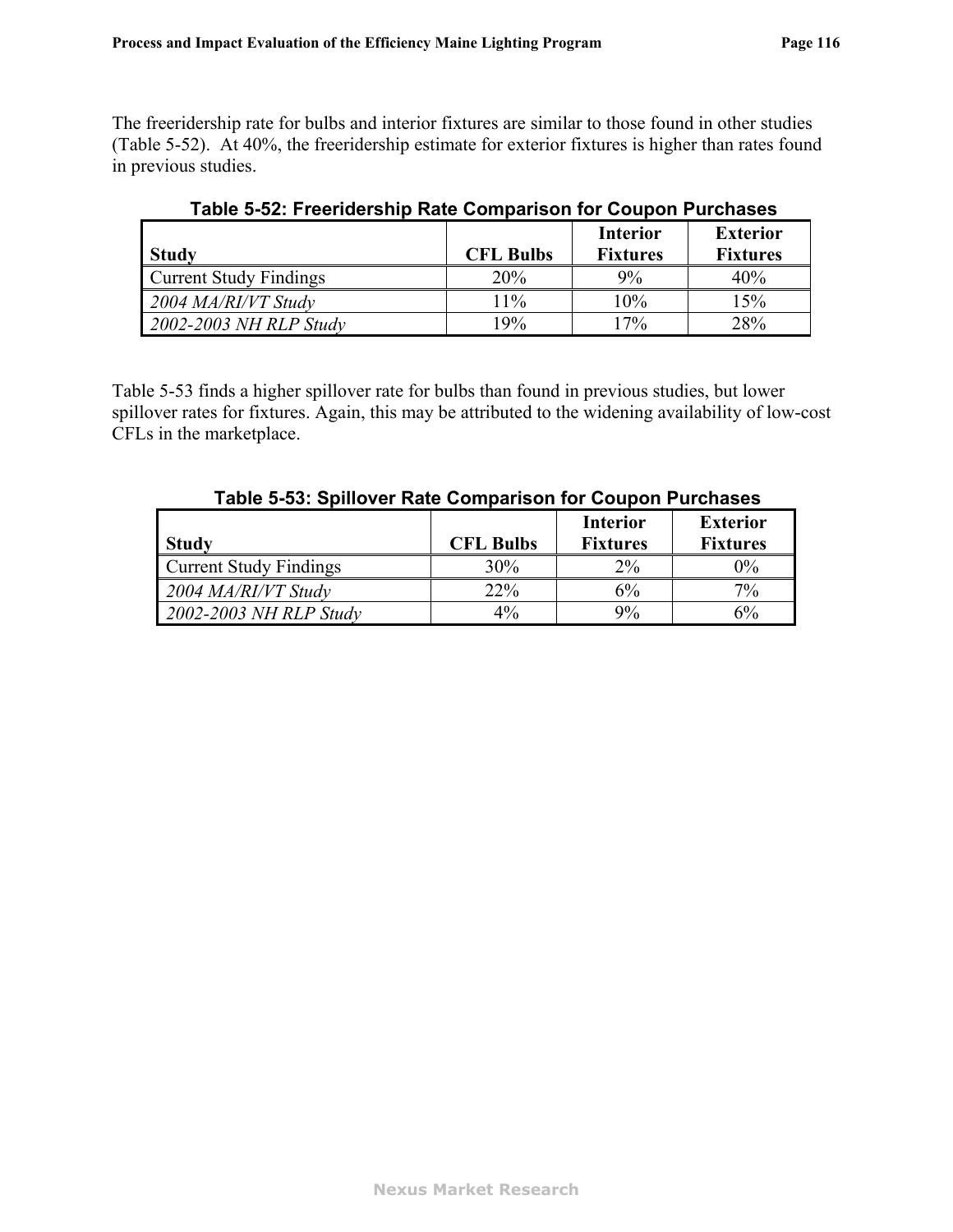# <span id="page-119-0"></span>**5.6. Assessment of Measure Life**

Currently, all ENERGY STAR-qualifying CFLs must have an average rated life of at least 6,000 hours in a 3 hour on/20 minute off cycle, as declared by the manufacturer. However, there has been concern that some products are not performing to the claimed standards. Consideration of measure life is important for a number of reasons. When energy-efficient lighting products are not as durable or do not perform as anticipated, program energy savings expectations are not met and consumer confidence in the products and the ENERGY STAR label is eroded, creating additional barriers to establishing sustainable markets for the products.

We investigated the existence of research on the measure life and effective useful life of ENERGY STAR CFLs. Measure life is the number of hours that a bulb operates for before it burns out and needs to be replaced. Effective useful life, on the other hand, bases failure rates on the presence or absence of products at the time a study is conducted. Therefore, products could be considered to have failed just for being removed and not necessarily for having burned out.<sup>[23](#page-119-0)</sup>

The table below presents the current data available on effective useful life. For comparison, these results are also converted into average hours of use per day assuming measure lifetimes of 6,000, 8,000, and 10,000 hours. These values were selected because almost 96% of ENERGY STAR-qualifying bulbs are rated for one of these three lifetimes<sup>[24](#page-119-0)</sup> by manufacturers. Elsewhere, there appears to be little work done to quantify effective useful life.

<span id="page-119-1"></span>

| <b>Source</b>                                                              | <b>CFL Effective</b><br><b>Useful Life (in</b><br>years) | Est. hrs/day<br>assuming<br>6,000 hr life | Est. hrs/day<br>assuming<br>8,000 hr life | Est. hrs/day<br>assuming<br>10,000 hr life |
|----------------------------------------------------------------------------|----------------------------------------------------------|-------------------------------------------|-------------------------------------------|--------------------------------------------|
| 1996-1997 SG&E <sup>2</sup>                                                | 6.4                                                      | 2.57                                      | 3.42                                      | 4.28                                       |
| California Database for Energy<br>Efficient Resources (DEER) <sup>25</sup> | 9.4                                                      | 1.75                                      | 2.33                                      | 2.91                                       |
| SPWG <sup>26</sup> CT                                                      | 5.0                                                      | 3.3                                       | 4.4                                       | 5.5                                        |
| SPWG <sup>26</sup> VT                                                      | 6.4                                                      | 2.6                                       | 3.4                                       | 4.3                                        |
| SPWG <sup>26</sup> ME                                                      | 7.6                                                      | 2.2                                       | 2.9                                       | 3.6                                        |
| SPWG <sup>26</sup> NH                                                      | 8.6                                                      | 1.9                                       | 2.5                                       | 3.2                                        |
| SPWG <sup>26</sup> MA, RI                                                  | 9.0                                                      | 1.8                                       | 2.4                                       | 3.0                                        |

**Table 5-54: Data on Effective Useful Life** 

\* Based on 3 hours/day, 7,000 hours. + Based on 2.7 hours/day, 7,500 hours.

One resource available for estimating measure life is the Program for the Evaluation and Analysis of Residential Lighting (PEARL) at the Lighting Resource Center. PEARL serves as a testing program for efficient lighting products that are available to consumers. To date PEARL has tested 40 CFLs and 20 fixtures. While no measure life testing per se has been performed, the test of lumen maintenance at 40% of rated life provides the best proxy. In the PEARL test, the lumen output for CFL samples was measured at 1,000 hours and then the samples were aged in

<sup>&</sup>lt;u>.</u> <sup>23</sup> 1996 and 1997 Residential Appliance Efficiency Incentives Program: Compact Fluorescent Lights, Fourth Year Retention<br>Evaluation. San Diego Gas & Electric. March 2001. Study ID No. 984.

<sup>&</sup>lt;sup>24</sup> [http://www.energystar.gov/index.cfm?fuseaction=cfls.display\\_products\\_excel](http://www.energystar.gov/index.cfm?fuseaction=cfls.display_products_excel).<br><sup>25</sup> [http://eega.cpuc.ca.gov/deer/measure.asp?s=1&c=13&sc=63&m=388703.](http://eega.cpuc.ca.gov/deer/measure.asp?s=1&c=13&sc=63&m=388703)<br><sup>26</sup> State Program Working Group Measure Life Values, Draft Report. GD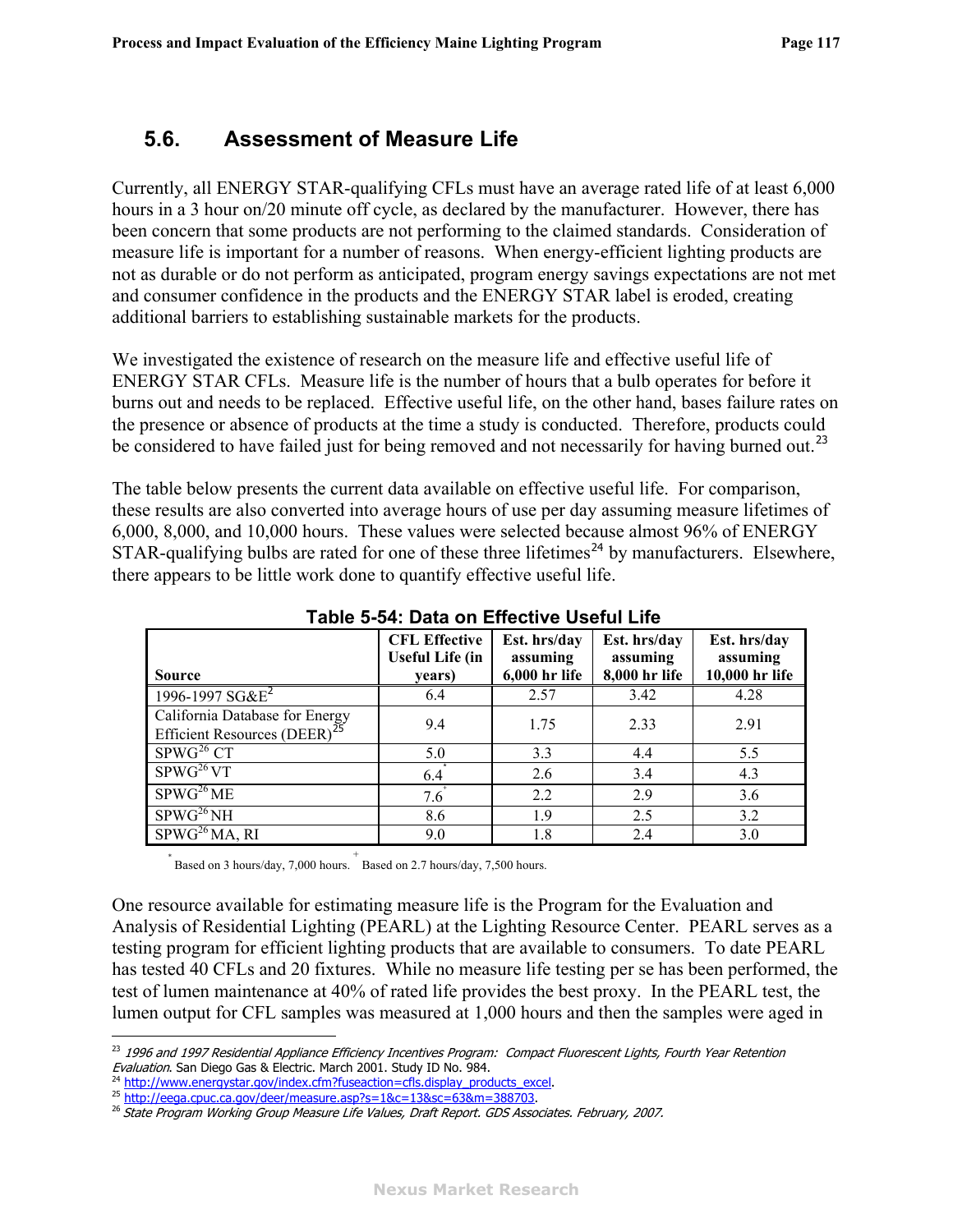<span id="page-120-0"></span>the testing laboratory until each CFL sample reached 40% of its rated life using a 3-hour on/20 minute off cycle. The light or lumen output of the samples was then measured again. The lumen maintenance at 40% of rated life for each sample was then calculated as the ratio of the lumen output at 40% of rated life to the initial lumen output. Products were considered to meet the ENERGY STAR specification if the average of this ratio was equal to or higher than 80%.

Another estimator of CFL measure lifetimes are the Specifier Reports published by the LRC through the National Lighting Product Information Program (NLPIP). These reports summarize the results of testing on various lighting products. For one of these reports,<sup>[27](#page-120-0)</sup> they tested screwbased CFLs on the following six different operating cycles:

- 5 minutes on and 20 minutes off
- 5 minutes on and 5 minutes off (under cabinet)
- 15 minutes on and 5 minutes off (bathrooms)
- 1 hour on and 5 minutes off (dining room)
- 3 hours on and 5 minutes off (kitchen or living room)
- 3 hours on and 20 minutes off (standard cycle)

The testing ran for approximately 30 months; from June 1996 until December 1998. Once half of the bulbs in the sample failed, the median life was recorded. These results are presented in the table below. The bolded numbers represent situations where the product met or exceeded the manufacturer reported measure life. The table shows that CFLs which are turned on more frequently do not reach the manufacturer reported measure life as often as those that are turned on less often. Although a little out-dated, these results suggest that pattern of use may play a large role in the true measure life of CFLs.

|                           |            | <b>Median Life (Hours)</b> |         |          |           |           |                     |
|---------------------------|------------|----------------------------|---------|----------|-----------|-----------|---------------------|
|                           | Rated      | 5m on                      | 5m on   | $15m$ on | 1h on     | 3h on     | 3h on               |
| Wattage, Mfg, & Type      | Life (hrs) | 5m off                     | 20m off | 5m off   | 5m off    | 5m off    | 20 <sub>m</sub> off |
| <b>Total Bulbs Tested</b> |            | 88                         | 88      | 88       | 88        | 44        | 44                  |
| 15W GE Triple             | 10,000     | $(0)*$                     | 7,278   | $(0)*$   | $(0)*$    | $(1)^{*}$ | $(0)*$              |
| 20W GE Triple             | 10.000     | 6,668                      | 751     | 3,253    | 13.559    | 17,799    | $(0)*$              |
| 18W LOA Quad              | 12,000     | 1,158                      | 1,632   | 1,401    | 3,181     | 4,025     | 3,965               |
| 20W LOA Circular          | 12.000     | 859                        | 1,914   | 1,797    | 4,269     | 5,073     | 5,397               |
| 15W MaxLite Spiral        | 7,500      | 1,236                      | 1,817   | 2,557    | 5,628     | 7,364     | 6,341               |
| 17W MaxLite Spiral        | 10,000     | 1,950                      | 667     | 5,390    | 12,217    | 12,134    | $(0)*$              |
| 15W Sylvania Triple       | 10,000     | $(1)^{*}$                  | 582     | $(0)*$   | $(1)^{*}$ | $(2)^{*}$ | $(2)^{*}$           |
| 23W Sylvania Triple       | 10,000     | $(3)*$                     | 12,054  | 14,590   | 19,887    | 10,356    | 17,723              |
| 16W Panasonic Capsule     | 10,000     | 533                        | 1,258   | 2,753    | 6,704     | 9,618     | 10,212              |
| 15W Phillips Triple       | 10.000     | 10,157                     | 286     | 12,577   | 12,962    | 11.103    | 11,966              |
| 17W Phillips Capsule      | 10.000     | 4,265                      | 8,893   | 12,868   | 13.436    | 19,005    | 16,350              |

**Table 5-55: Results of NLPIP testing on Screw-In CFL Bulb Life** 

\* At the time the study had concluded half of the samples had not yet failed and therefore no median lifetimes where calculated for them. The number in parentheses represents the number of bulbs that failed during the testing period.

 $\overline{a}$ 

<sup>&</sup>lt;sup>27</sup> [http://www.lrc.rpi.edu/programs/NLPIP/PDF/VIEW/SR\\_SB\\_CFL.pdf](http://www.lrc.rpi.edu/programs/NLPIP/PDF/VIEW/SR_SB_CFL.pdf).